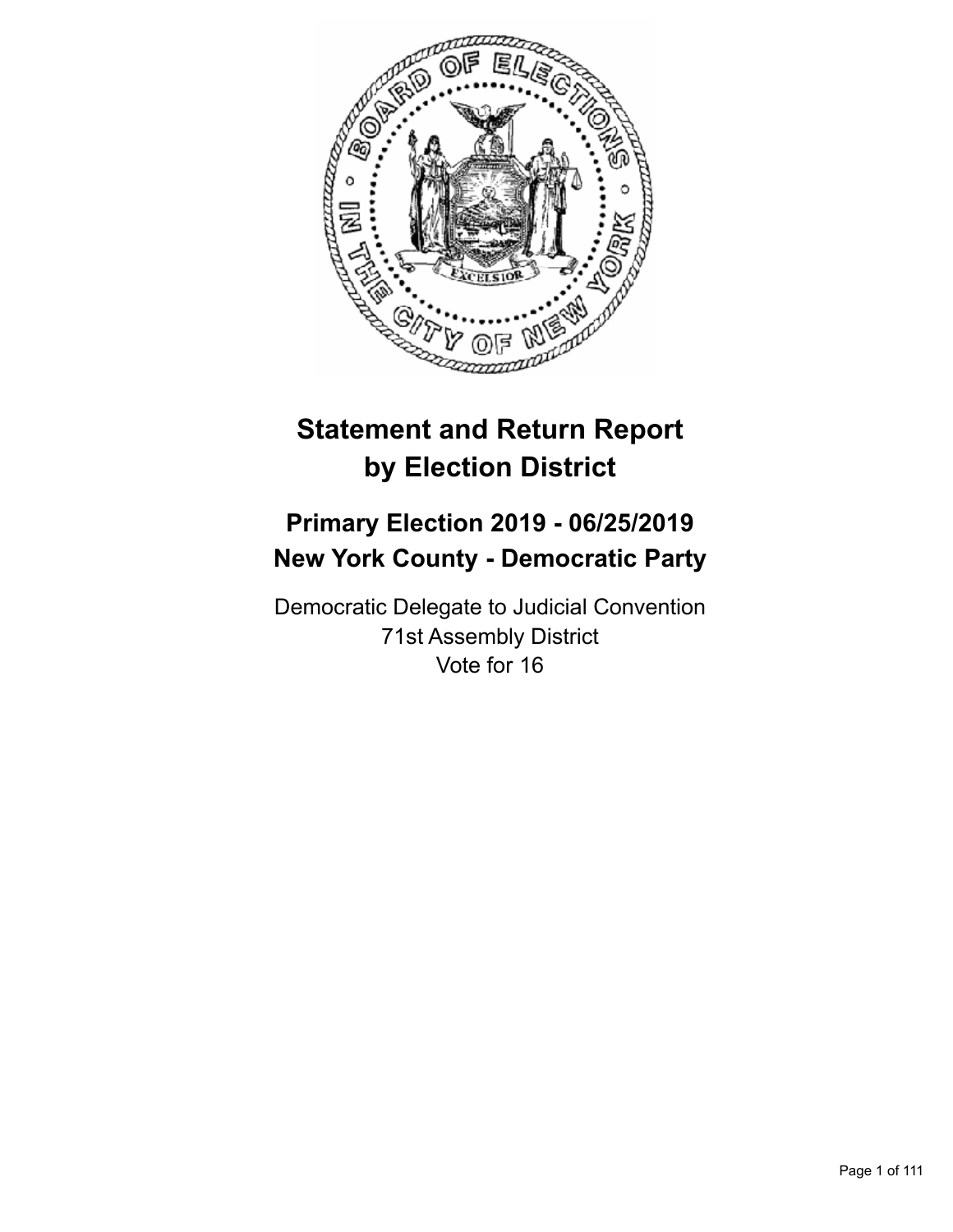

| PUBLIC COUNTER                                           | 33              |
|----------------------------------------------------------|-----------------|
| MANUALLY COUNTED EMERGENCY                               | 0               |
| <b>ABSENTEE / MILITARY</b>                               | 1               |
| AFFIDAVIT                                                | 1               |
| <b>Total Ballots</b>                                     | 35              |
| Less - Inapplicable Federal/Special Presidential Ballots | $\mathbf 0$     |
| <b>Total Applicable Ballots</b>                          | 35              |
| <b>MELBA ESPAILLAT</b>                                   | 18              |
| <b>ADRIANO CASIMIRO</b>                                  | 11              |
| <b>LEO GLICKMAN</b>                                      | 6               |
| <b>GUILLERMO A. PEREZ</b>                                | 14              |
| <b>JENNY GARCIA</b>                                      | 14              |
| JUAN A. ERAZO                                            | 6               |
| JAY D. MAZUR                                             | 9               |
| LUIS DUCASSE                                             | 5               |
| <b>RICHARD ALLMAN</b>                                    | $6\phantom{1}6$ |
| <b>LAURIE TOBIAS-COHEN</b>                               | 11              |
| ORLANDO R. OVALLES                                       | 8               |
| <b>ANTONIO HASBUN</b>                                    | 6               |
| <b>JULIO NEGRON</b>                                      | 10              |
| <b>BIENVENIDO LARA</b>                                   | $\overline{7}$  |
| <b>LUZ BATISTA</b>                                       | 14              |
| <b>EVANGELINA FERMIN</b>                                 | 6               |
| <b>EARNESTINE BELL TEMPLE</b>                            | $\overline{7}$  |
| JUANA H. LUNA                                            | 9               |
| <b>JOHANNA GARCIA</b>                                    | 10              |
| YVONNE MARSHALL ANDRE                                    | $\overline{7}$  |
| MARIA A. LUNA                                            | 11              |
| <b>BRUCE ROBERTSON</b>                                   | 8               |
| <b>LARRY TEMPLE</b>                                      | $\overline{7}$  |
| ROMULA A. JIMENEZ                                        | $\overline{7}$  |
| <b>JACKIE ROWE ADAMS</b>                                 | 8               |
| <b>ANNA GIBSON</b>                                       | 9               |
| <b>HUGH STROUD</b>                                       | $\overline{c}$  |
| EDITH M. PRENTISS                                        | 3               |
| <b>RITA MILLER</b>                                       | 11              |
| <b>AMY SLATTERY</b>                                      | 6               |
| PARA LEE BLOOMFIELD                                      | 4               |
| <b>JUAN ROSA</b>                                         | 7               |
| EVELYN BALDERA (WRITE-IN)                                | 1               |
| LUIS JOHNSON (WRITE-IN)                                  | 1               |
| <b>Total Votes</b>                                       | 269             |
| Unrecorded                                               | 291             |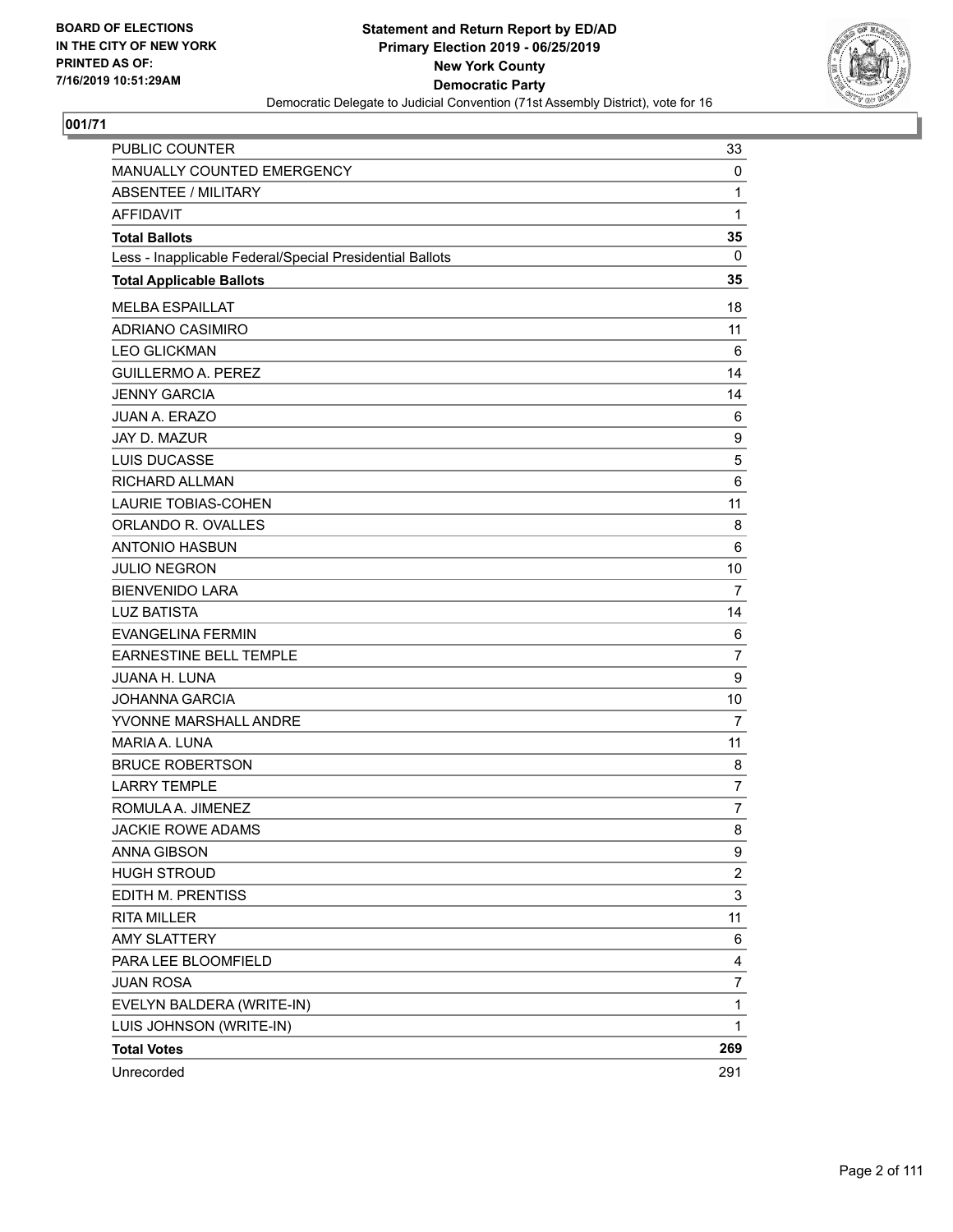

| PUBLIC COUNTER                                           | 9                       |
|----------------------------------------------------------|-------------------------|
| MANUALLY COUNTED EMERGENCY                               | 0                       |
| <b>ABSENTEE / MILITARY</b>                               | $\mathbf 0$             |
| <b>AFFIDAVIT</b>                                         | 0                       |
| <b>Total Ballots</b>                                     | 9                       |
| Less - Inapplicable Federal/Special Presidential Ballots | 0                       |
| <b>Total Applicable Ballots</b>                          | 9                       |
| <b>MELBA ESPAILLAT</b>                                   | 3                       |
| ADRIANO CASIMIRO                                         | $\mathbf{1}$            |
| <b>LEO GLICKMAN</b>                                      | $\overline{c}$          |
| <b>GUILLERMO A. PEREZ</b>                                | $\overline{c}$          |
| <b>JENNY GARCIA</b>                                      | $\overline{c}$          |
| JUAN A. ERAZO                                            | $\mathbf{1}$            |
| JAY D. MAZUR                                             | $\mathbf{1}$            |
| LUIS DUCASSE                                             | $\mathbf 1$             |
| RICHARD ALLMAN                                           | $\mathbf{1}$            |
| <b>LAURIE TOBIAS-COHEN</b>                               | $\overline{\mathbf{c}}$ |
| ORLANDO R. OVALLES                                       | $\mathbf{1}$            |
| <b>ANTONIO HASBUN</b>                                    | $\mathbf{1}$            |
| <b>JULIO NEGRON</b>                                      | $\mathbf{1}$            |
| <b>BIENVENIDO LARA</b>                                   | $\mathbf 1$             |
| <b>LUZ BATISTA</b>                                       | $\mathbf{1}$            |
| <b>EVANGELINA FERMIN</b>                                 | $\overline{\mathbf{c}}$ |
| EARNESTINE BELL TEMPLE                                   | $\mathbf 1$             |
| <b>JUANA H. LUNA</b>                                     | $\mathbf{1}$            |
| <b>JOHANNA GARCIA</b>                                    | $\overline{\mathbf{c}}$ |
| YVONNE MARSHALL ANDRE                                    | $\overline{c}$          |
| MARIA A. LUNA                                            | $\overline{c}$          |
| <b>BRUCE ROBERTSON</b>                                   | 3                       |
| <b>LARRY TEMPLE</b>                                      | $\mathbf{1}$            |
| ROMULA A. JIMENEZ                                        | $\overline{c}$          |
| <b>JACKIE ROWE ADAMS</b>                                 | $\overline{2}$          |
| <b>ANNA GIBSON</b>                                       | $\overline{\mathbf{c}}$ |
| <b>HUGH STROUD</b>                                       | 1                       |
| EDITH M. PRENTISS                                        | 3                       |
| <b>RITA MILLER</b>                                       | 3                       |
| <b>AMY SLATTERY</b>                                      | 3                       |
| PARA LEE BLOOMFIELD                                      | $\mathbf 1$             |
| <b>JUAN ROSA</b>                                         | $\overline{2}$          |
| <b>Total Votes</b>                                       | 54                      |
| Unrecorded                                               | 90                      |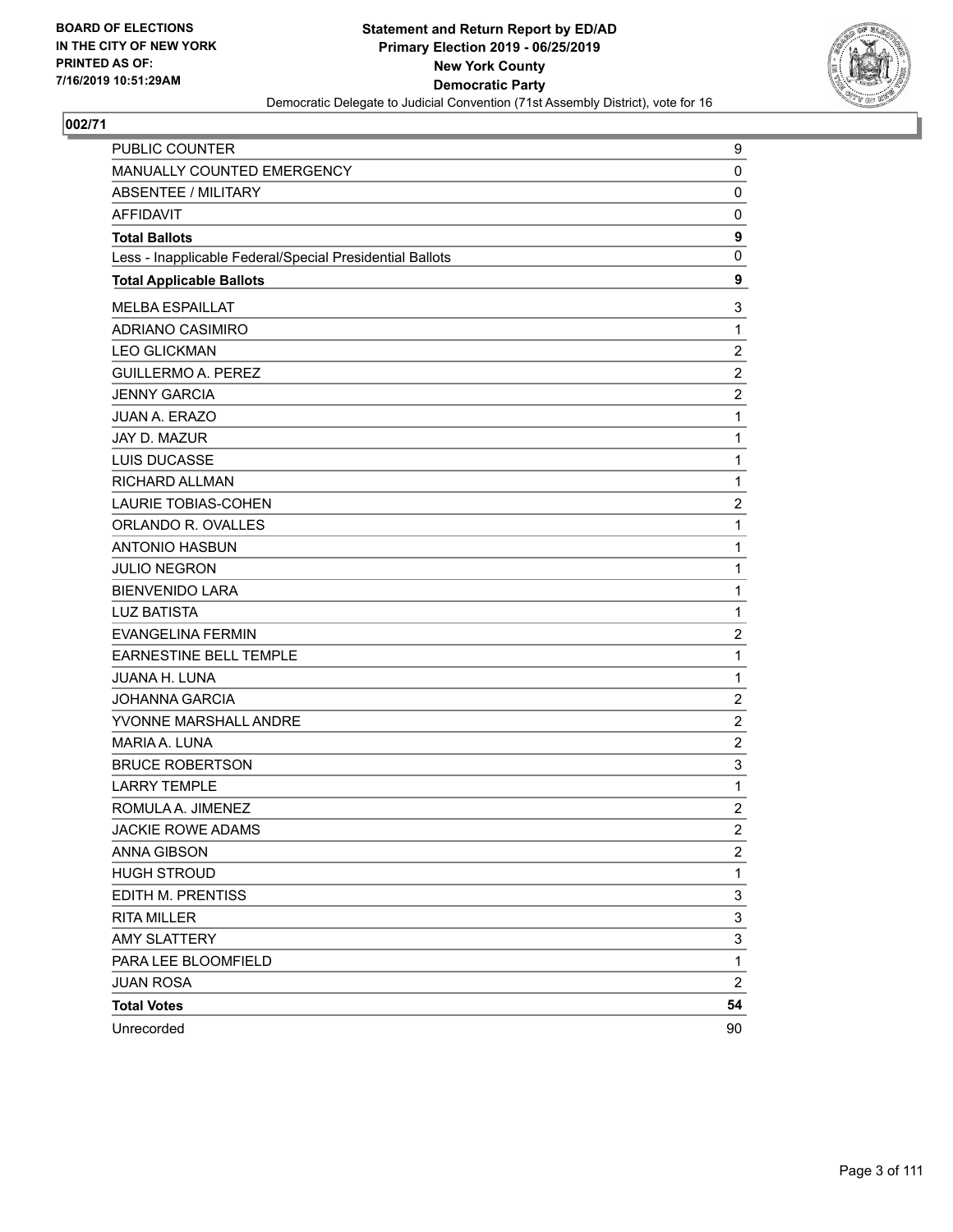

| PUBLIC COUNTER                                           | 6                       |
|----------------------------------------------------------|-------------------------|
| MANUALLY COUNTED EMERGENCY                               | 0                       |
| <b>ABSENTEE / MILITARY</b>                               | $\mathbf 0$             |
| <b>AFFIDAVIT</b>                                         | 0                       |
| <b>Total Ballots</b>                                     | 6                       |
| Less - Inapplicable Federal/Special Presidential Ballots | 0                       |
| <b>Total Applicable Ballots</b>                          | 6                       |
| <b>MELBA ESPAILLAT</b>                                   | 0                       |
| ADRIANO CASIMIRO                                         | 0                       |
| <b>LEO GLICKMAN</b>                                      | $\mathbf{1}$            |
| <b>GUILLERMO A. PEREZ</b>                                | 0                       |
| <b>JENNY GARCIA</b>                                      | $\overline{c}$          |
| JUAN A. ERAZO                                            | $\mathbf 0$             |
| JAY D. MAZUR                                             | 0                       |
| LUIS DUCASSE                                             | $\mathbf 1$             |
| RICHARD ALLMAN                                           | 0                       |
| <b>LAURIE TOBIAS-COHEN</b>                               | $\mathbf{1}$            |
| ORLANDO R. OVALLES                                       | 0                       |
| <b>ANTONIO HASBUN</b>                                    | $\mathbf 0$             |
| <b>JULIO NEGRON</b>                                      | 0                       |
| <b>BIENVENIDO LARA</b>                                   | 0                       |
| <b>LUZ BATISTA</b>                                       | 0                       |
| <b>EVANGELINA FERMIN</b>                                 | $\mathbf{1}$            |
| EARNESTINE BELL TEMPLE                                   | $\overline{c}$          |
| <b>JUANA H. LUNA</b>                                     | $\overline{c}$          |
| <b>JOHANNA GARCIA</b>                                    | 3                       |
| YVONNE MARSHALL ANDRE                                    | 3                       |
| MARIA A. LUNA                                            | $\overline{c}$          |
| <b>BRUCE ROBERTSON</b>                                   | $\overline{c}$          |
| <b>LARRY TEMPLE</b>                                      | $\overline{c}$          |
| ROMULA A. JIMENEZ                                        | $\overline{c}$          |
| <b>JACKIE ROWE ADAMS</b>                                 | 3                       |
| ANNA GIBSON                                              | 3                       |
| <b>HUGH STROUD</b>                                       | $\overline{\mathbf{c}}$ |
| EDITH M. PRENTISS                                        | $\overline{\mathbf{c}}$ |
| <b>RITA MILLER</b>                                       | 4                       |
| <b>AMY SLATTERY</b>                                      | $\overline{c}$          |
| PARA LEE BLOOMFIELD                                      | $\overline{\mathbf{c}}$ |
| <b>JUAN ROSA</b>                                         | $\overline{2}$          |
| <b>Total Votes</b>                                       | 44                      |
| Unrecorded                                               | 52                      |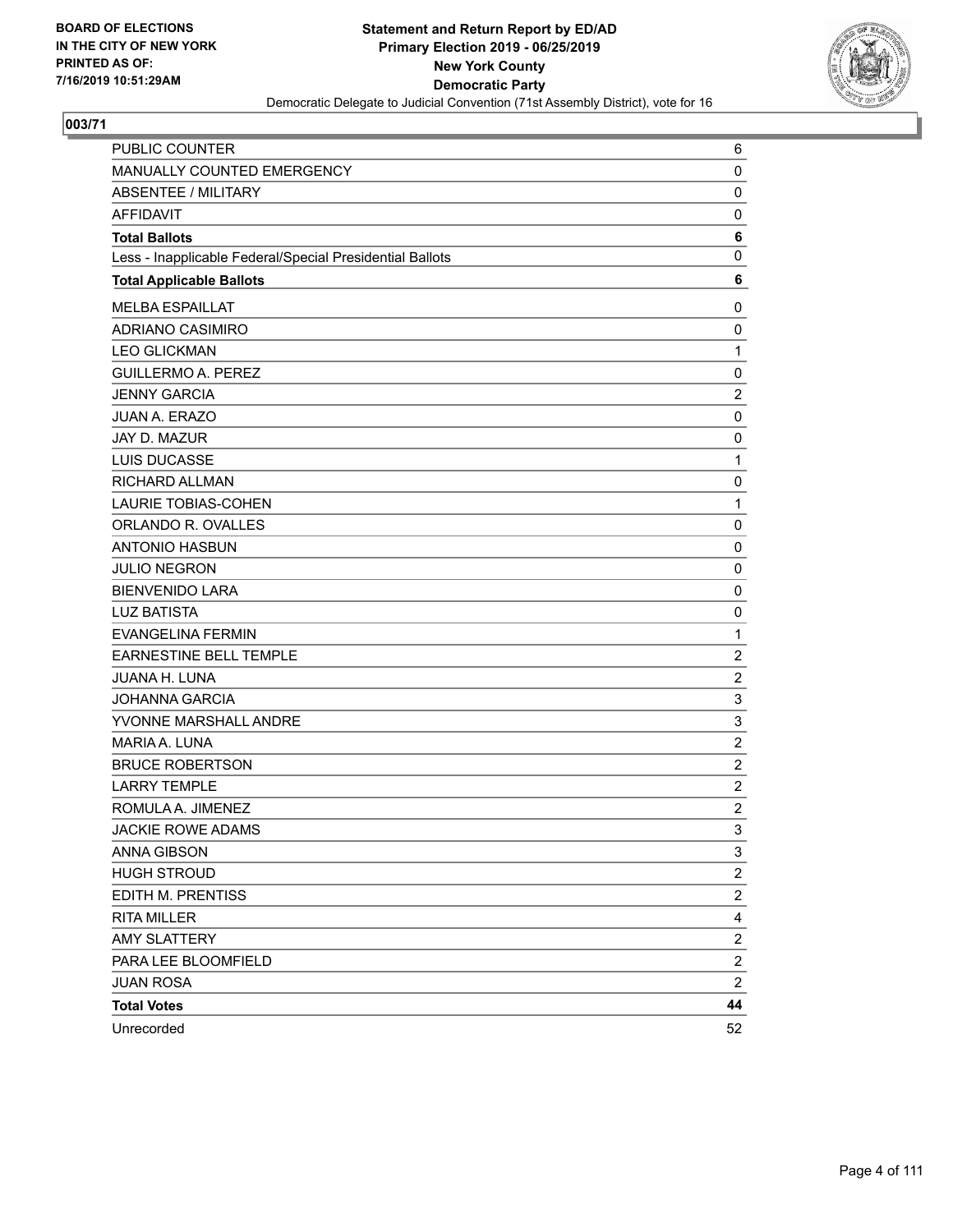

| PUBLIC COUNTER                                           | 6                |
|----------------------------------------------------------|------------------|
| MANUALLY COUNTED EMERGENCY                               | 0                |
| <b>ABSENTEE / MILITARY</b>                               | 4                |
| <b>AFFIDAVIT</b>                                         | $\mathbf 0$      |
| <b>Total Ballots</b>                                     | 10               |
| Less - Inapplicable Federal/Special Presidential Ballots | 0                |
| <b>Total Applicable Ballots</b>                          | 10               |
| <b>MELBA ESPAILLAT</b>                                   | 0                |
| ADRIANO CASIMIRO                                         | $\mathbf{1}$     |
| <b>LEO GLICKMAN</b>                                      | $\overline{c}$   |
| <b>GUILLERMO A. PEREZ</b>                                | $\overline{2}$   |
| <b>JENNY GARCIA</b>                                      | $\overline{c}$   |
| <b>JUAN A. ERAZO</b>                                     | $\mathbf{1}$     |
| JAY D. MAZUR                                             | $\mathbf{1}$     |
| LUIS DUCASSE                                             | $\mathbf{1}$     |
| RICHARD ALLMAN                                           | $\mathbf{1}$     |
| <b>LAURIE TOBIAS-COHEN</b>                               | $\overline{2}$   |
| ORLANDO R. OVALLES                                       | $\mathbf{1}$     |
| <b>ANTONIO HASBUN</b>                                    | $\mathbf{1}$     |
| <b>JULIO NEGRON</b>                                      | $\mathbf{1}$     |
| <b>BIENVENIDO LARA</b>                                   | $\overline{c}$   |
| <b>LUZ BATISTA</b>                                       | $\boldsymbol{2}$ |
| <b>EVANGELINA FERMIN</b>                                 | $\overline{2}$   |
| EARNESTINE BELL TEMPLE                                   | 6                |
| JUANA H. LUNA                                            | 4                |
| <b>JOHANNA GARCIA</b>                                    | 4                |
| YVONNE MARSHALL ANDRE                                    | 4                |
| MARIA A. LUNA                                            | 5                |
| <b>BRUCE ROBERTSON</b>                                   | 5                |
| <b>LARRY TEMPLE</b>                                      | 5                |
| ROMULA A. JIMENEZ                                        | 3                |
| <b>JACKIE ROWE ADAMS</b>                                 | $\overline{4}$   |
| ANNA GIBSON                                              | 6                |
| <b>HUGH STROUD</b>                                       | 3                |
| EDITH M. PRENTISS                                        | 5                |
| <b>RITA MILLER</b>                                       | 6                |
| <b>AMY SLATTERY</b>                                      | 3                |
| PARA LEE BLOOMFIELD                                      | $\overline{c}$   |
| <b>JUAN ROSA</b>                                         | 5                |
| <b>Total Votes</b>                                       | 92               |
| Unrecorded                                               | 68               |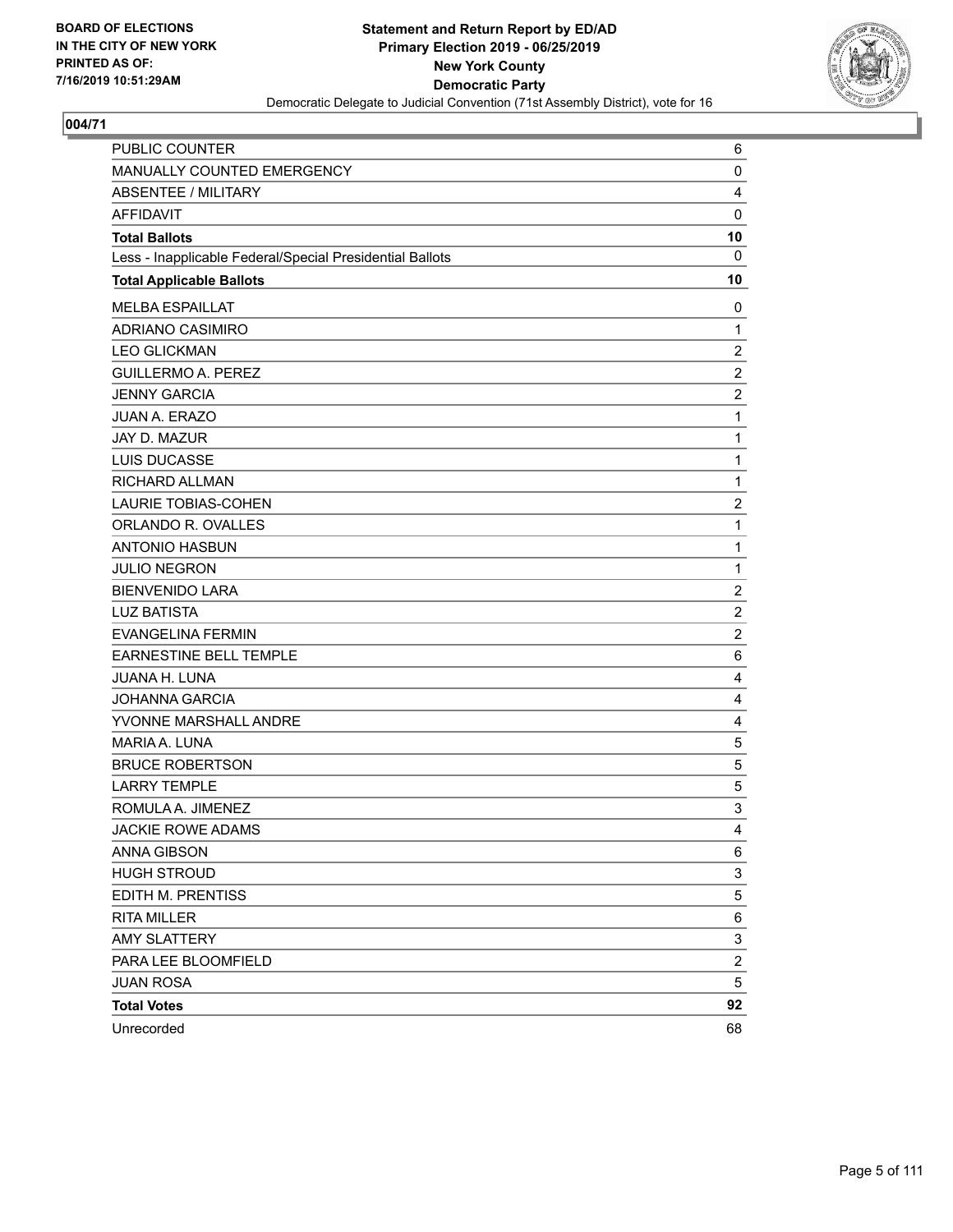

| PUBLIC COUNTER                                           | 18               |
|----------------------------------------------------------|------------------|
| MANUALLY COUNTED EMERGENCY                               | 0                |
| <b>ABSENTEE / MILITARY</b>                               | $\mathbf 0$      |
| AFFIDAVIT                                                | 0                |
| <b>Total Ballots</b>                                     | 18               |
| Less - Inapplicable Federal/Special Presidential Ballots | $\mathbf 0$      |
| <b>Total Applicable Ballots</b>                          | 18               |
| <b>MELBA ESPAILLAT</b>                                   | 9                |
| ADRIANO CASIMIRO                                         | 4                |
| <b>LEO GLICKMAN</b>                                      | 3                |
| <b>GUILLERMO A. PEREZ</b>                                | 5                |
| <b>JENNY GARCIA</b>                                      | 10               |
| JUAN A. ERAZO                                            | 3                |
| JAY D. MAZUR                                             | 4                |
| LUIS DUCASSE                                             | 1                |
| <b>RICHARD ALLMAN</b>                                    | 5                |
| <b>LAURIE TOBIAS-COHEN</b>                               | $\overline{7}$   |
| ORLANDO R. OVALLES                                       | 3                |
| <b>ANTONIO HASBUN</b>                                    | $\mathbf{1}$     |
| <b>JULIO NEGRON</b>                                      | 6                |
| <b>BIENVENIDO LARA</b>                                   | $\overline{2}$   |
| <b>LUZ BATISTA</b>                                       | $\overline{7}$   |
| <b>EVANGELINA FERMIN</b>                                 | 6                |
| <b>EARNESTINE BELL TEMPLE</b>                            | 8                |
| JUANA H. LUNA                                            | $\boldsymbol{9}$ |
| <b>JOHANNA GARCIA</b>                                    | 9                |
| YVONNE MARSHALL ANDRE                                    | 11               |
| MARIA A. LUNA                                            | 11               |
| <b>BRUCE ROBERTSON</b>                                   | 6                |
| <b>LARRY TEMPLE</b>                                      | 5                |
| ROMULA A. JIMENEZ                                        | 5                |
| <b>JACKIE ROWE ADAMS</b>                                 | 9                |
| ANNA GIBSON                                              | 13               |
| <b>HUGH STROUD</b>                                       | 5                |
| EDITH M. PRENTISS                                        | 9                |
| <b>RITA MILLER</b>                                       | 12               |
| <b>AMY SLATTERY</b>                                      | 8                |
| PARA LEE BLOOMFIELD                                      | 4                |
| <b>JUAN ROSA</b>                                         | $\overline{7}$   |
| <b>Total Votes</b>                                       | 207              |
| Unrecorded                                               | 81               |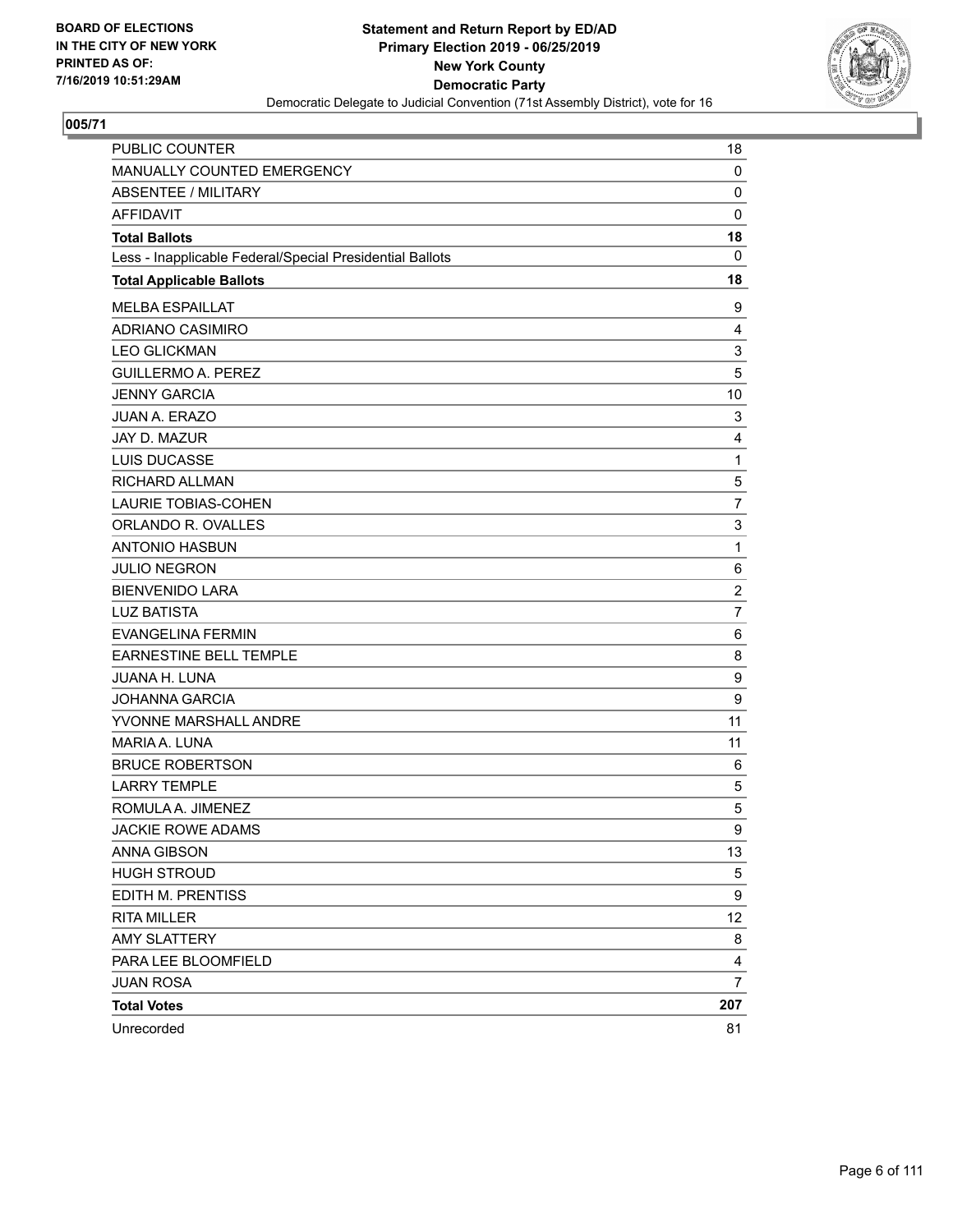

| PUBLIC COUNTER                                           | 10                      |
|----------------------------------------------------------|-------------------------|
| MANUALLY COUNTED EMERGENCY                               | 0                       |
| <b>ABSENTEE / MILITARY</b>                               | $\mathbf 0$             |
| AFFIDAVIT                                                | 0                       |
| <b>Total Ballots</b>                                     | 10                      |
| Less - Inapplicable Federal/Special Presidential Ballots | $\mathbf 0$             |
| <b>Total Applicable Ballots</b>                          | 10                      |
| <b>MELBA ESPAILLAT</b>                                   | 5                       |
| ADRIANO CASIMIRO                                         | 3                       |
| <b>LEO GLICKMAN</b>                                      | 5                       |
| <b>GUILLERMO A. PEREZ</b>                                | 1                       |
| <b>JENNY GARCIA</b>                                      | 5                       |
| JUAN A. ERAZO                                            | $\overline{c}$          |
| JAY D. MAZUR                                             | $\overline{c}$          |
| LUIS DUCASSE                                             | 3                       |
| RICHARD ALLMAN                                           | $\overline{c}$          |
| <b>LAURIE TOBIAS-COHEN</b>                               | 3                       |
| ORLANDO R. OVALLES                                       | $\overline{2}$          |
| <b>ANTONIO HASBUN</b>                                    | $\overline{c}$          |
| <b>JULIO NEGRON</b>                                      | 3                       |
| <b>BIENVENIDO LARA</b>                                   | 3                       |
| <b>LUZ BATISTA</b>                                       | 4                       |
| <b>EVANGELINA FERMIN</b>                                 | 3                       |
| <b>EARNESTINE BELL TEMPLE</b>                            | $\overline{2}$          |
| JUANA H. LUNA                                            | 6                       |
| <b>JOHANNA GARCIA</b>                                    | 4                       |
| YVONNE MARSHALL ANDRE                                    | $\mathbf{1}$            |
| MARIA A. LUNA                                            | 3                       |
| <b>BRUCE ROBERTSON</b>                                   | 5                       |
| <b>LARRY TEMPLE</b>                                      | 3                       |
| ROMULA A. JIMENEZ                                        | $\overline{c}$          |
| <b>JACKIE ROWE ADAMS</b>                                 | $\overline{2}$          |
| ANNA GIBSON                                              | 3                       |
| <b>HUGH STROUD</b>                                       | 3                       |
| EDITH M. PRENTISS                                        | $\overline{\mathbf{c}}$ |
| <b>RITA MILLER</b>                                       | 5                       |
| <b>AMY SLATTERY</b>                                      | 6                       |
| PARA LEE BLOOMFIELD                                      | $\overline{\mathbf{c}}$ |
| <b>JUAN ROSA</b>                                         | $\overline{c}$          |
| <b>Total Votes</b>                                       | 99                      |
| Unrecorded                                               | 61                      |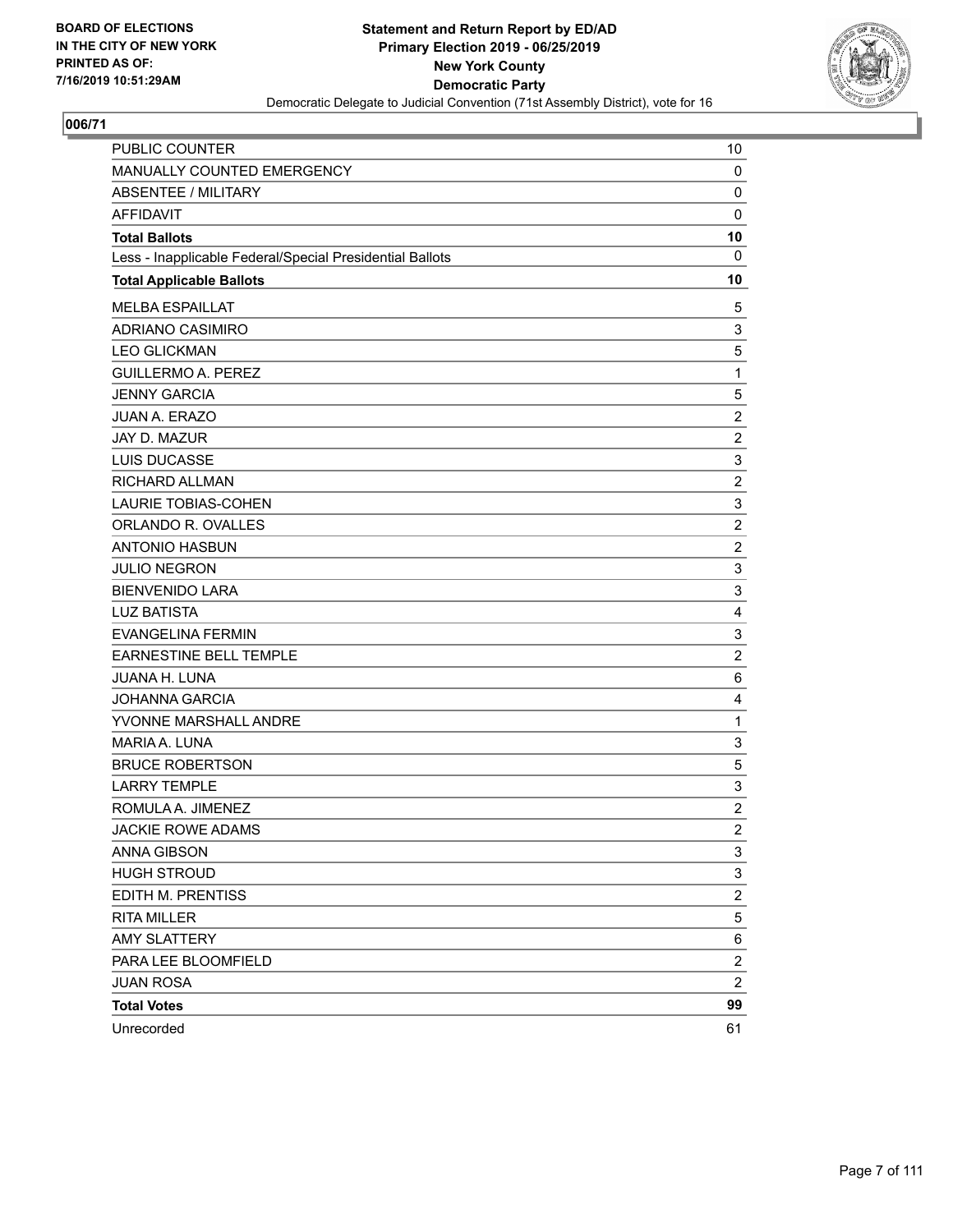

| PUBLIC COUNTER                                           | 8                       |
|----------------------------------------------------------|-------------------------|
| MANUALLY COUNTED EMERGENCY                               | 0                       |
| <b>ABSENTEE / MILITARY</b>                               | $\overline{c}$          |
| <b>AFFIDAVIT</b>                                         | 0                       |
| <b>Total Ballots</b>                                     | 10                      |
| Less - Inapplicable Federal/Special Presidential Ballots | 0                       |
| <b>Total Applicable Ballots</b>                          | 10                      |
| <b>MELBA ESPAILLAT</b>                                   | 7                       |
| ADRIANO CASIMIRO                                         | $\overline{4}$          |
| <b>LEO GLICKMAN</b>                                      | 3                       |
| <b>GUILLERMO A. PEREZ</b>                                | 6                       |
| <b>JENNY GARCIA</b>                                      | 5                       |
| <b>JUAN A. ERAZO</b>                                     | 5                       |
| JAY D. MAZUR                                             | 4                       |
| LUIS DUCASSE                                             | 3                       |
| RICHARD ALLMAN                                           | 5                       |
| <b>LAURIE TOBIAS-COHEN</b>                               | 5                       |
| ORLANDO R. OVALLES                                       | 5                       |
| <b>ANTONIO HASBUN</b>                                    | 3                       |
| <b>JULIO NEGRON</b>                                      | 4                       |
| <b>BIENVENIDO LARA</b>                                   | 5                       |
| <b>LUZ BATISTA</b>                                       | 5                       |
| <b>EVANGELINA FERMIN</b>                                 | 7                       |
| <b>EARNESTINE BELL TEMPLE</b>                            | $\overline{c}$          |
| <b>JUANA H. LUNA</b>                                     | 3                       |
| <b>JOHANNA GARCIA</b>                                    | 3                       |
| YVONNE MARSHALL ANDRE                                    | 1                       |
| MARIA A. LUNA                                            | $\overline{c}$          |
| <b>BRUCE ROBERTSON</b>                                   | 2                       |
| <b>LARRY TEMPLE</b>                                      | $\mathbf{1}$            |
| ROMULA A. JIMENEZ                                        | $\overline{\mathbf{c}}$ |
| <b>JACKIE ROWE ADAMS</b>                                 | 3                       |
| <b>ANNA GIBSON</b>                                       | 4                       |
| <b>HUGH STROUD</b>                                       | 0                       |
| EDITH M. PRENTISS                                        | 2                       |
| <b>RITA MILLER</b>                                       | 5                       |
| <b>AMY SLATTERY</b>                                      | 3                       |
| PARA LEE BLOOMFIELD                                      | 1                       |
| <b>JUAN ROSA</b>                                         | 2                       |
| <b>Total Votes</b>                                       | 112                     |
| Unrecorded                                               | 48                      |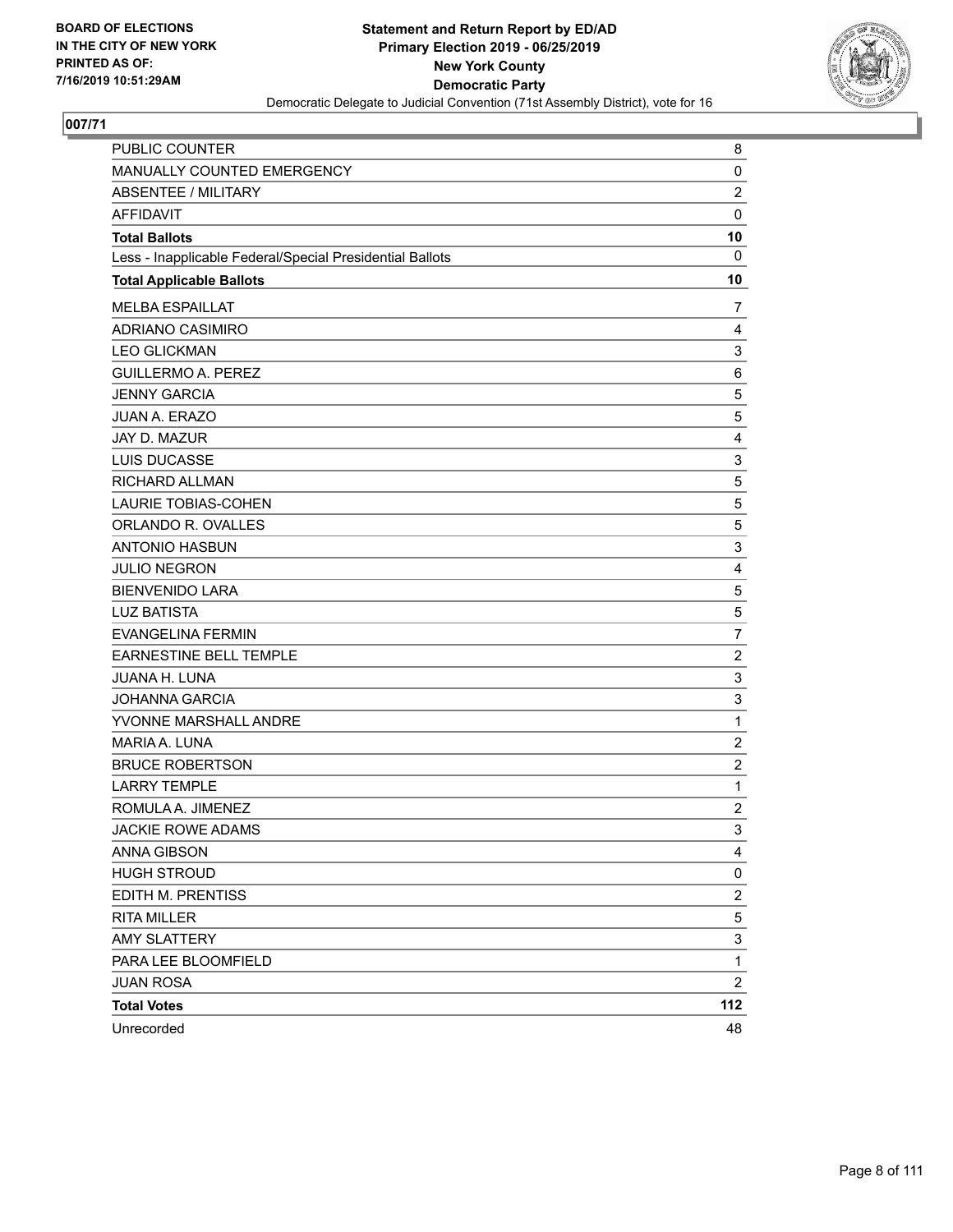

| PUBLIC COUNTER                                           | 14             |
|----------------------------------------------------------|----------------|
| MANUALLY COUNTED EMERGENCY                               | 0              |
| <b>ABSENTEE / MILITARY</b>                               | $\overline{c}$ |
| <b>AFFIDAVIT</b>                                         | 0              |
| <b>Total Ballots</b>                                     | 16             |
| Less - Inapplicable Federal/Special Presidential Ballots | $\mathbf 0$    |
| <b>Total Applicable Ballots</b>                          | 16             |
| <b>MELBA ESPAILLAT</b>                                   | 5              |
| ADRIANO CASIMIRO                                         | 5              |
| <b>LEO GLICKMAN</b>                                      | 3              |
| <b>GUILLERMO A. PEREZ</b>                                | 4              |
| <b>JENNY GARCIA</b>                                      | $\overline{4}$ |
| JUAN A. ERAZO                                            | $\overline{c}$ |
| JAY D. MAZUR                                             | 3              |
| LUIS DUCASSE                                             | $\overline{2}$ |
| RICHARD ALLMAN                                           | 4              |
| <b>LAURIE TOBIAS-COHEN</b>                               | 3              |
| ORLANDO R. OVALLES                                       | $\overline{4}$ |
| <b>ANTONIO HASBUN</b>                                    | 5              |
| <b>JULIO NEGRON</b>                                      | 4              |
| <b>BIENVENIDO LARA</b>                                   | $\overline{4}$ |
| <b>LUZ BATISTA</b>                                       | 5              |
| <b>EVANGELINA FERMIN</b>                                 | 6              |
| <b>EARNESTINE BELL TEMPLE</b>                            | 9              |
| JUANA H. LUNA                                            | 5              |
| <b>JOHANNA GARCIA</b>                                    | 7              |
| YVONNE MARSHALL ANDRE                                    | 10             |
| MARIA A. LUNA                                            | 8              |
| <b>BRUCE ROBERTSON</b>                                   | 8              |
| <b>LARRY TEMPLE</b>                                      | $\overline{7}$ |
| ROMULA A. JIMENEZ                                        | 6              |
| <b>JACKIE ROWE ADAMS</b>                                 | 9              |
| ANNA GIBSON                                              | 8              |
| <b>HUGH STROUD</b>                                       | 5              |
| EDITH M. PRENTISS                                        | 7              |
| <b>RITA MILLER</b>                                       | 8              |
| <b>AMY SLATTERY</b>                                      | 6              |
| PARA LEE BLOOMFIELD                                      | 5              |
| <b>JUAN ROSA</b>                                         | 5              |
| <b>Total Votes</b>                                       | 176            |
| Unrecorded                                               | 80             |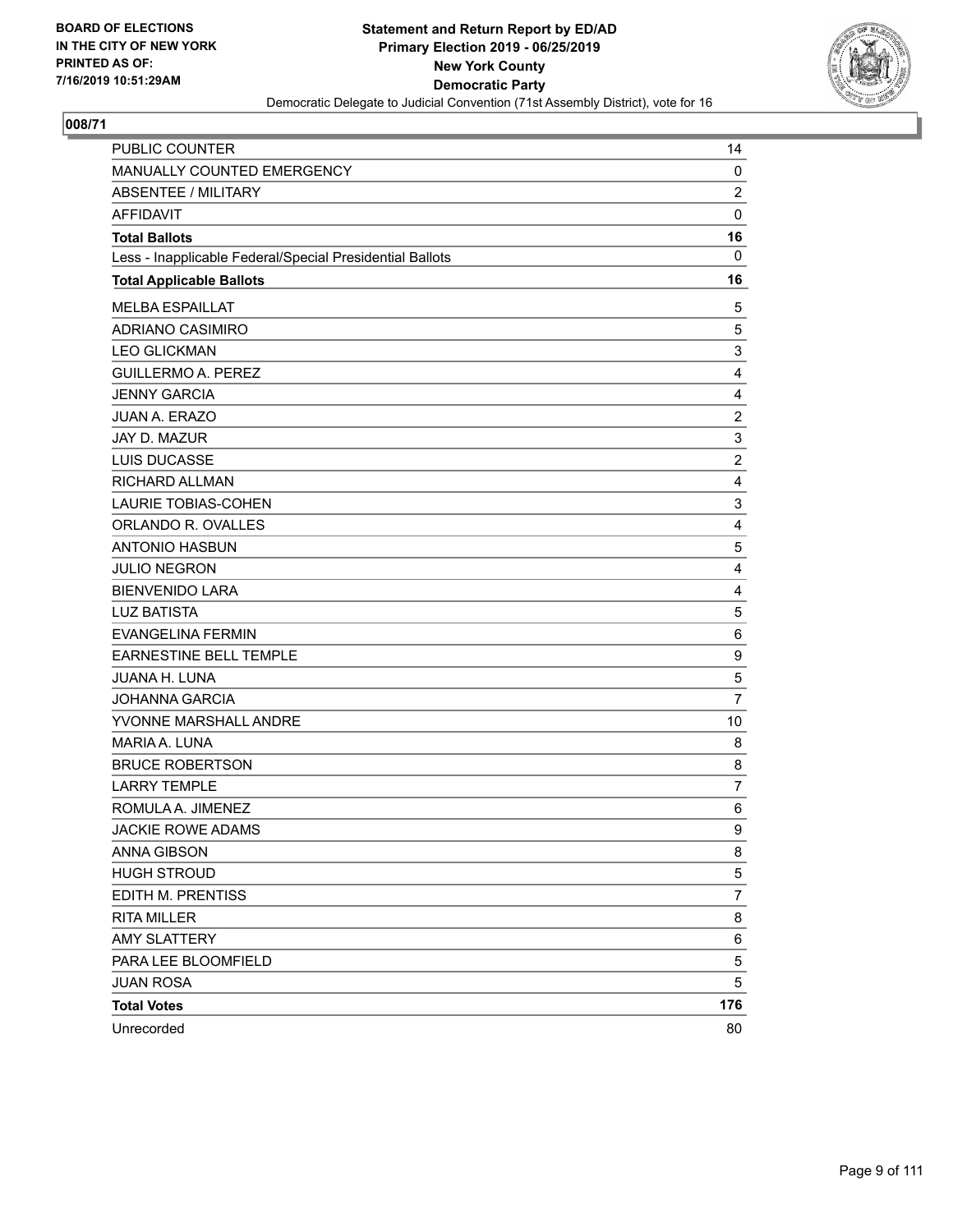

| PUBLIC COUNTER                                           | 9                         |
|----------------------------------------------------------|---------------------------|
| MANUALLY COUNTED EMERGENCY                               | 0                         |
| <b>ABSENTEE / MILITARY</b>                               | $\overline{c}$            |
| <b>AFFIDAVIT</b>                                         | 0                         |
| <b>Total Ballots</b>                                     | 11                        |
| Less - Inapplicable Federal/Special Presidential Ballots | $\Omega$                  |
| <b>Total Applicable Ballots</b>                          | 11                        |
| <b>MELBA ESPAILLAT</b>                                   | 4                         |
| ADRIANO CASIMIRO                                         | 0                         |
| <b>LEO GLICKMAN</b>                                      | 0                         |
| <b>GUILLERMO A. PEREZ</b>                                | $\mathbf{1}$              |
| <b>JENNY GARCIA</b>                                      | 4                         |
| JUAN A. ERAZO                                            | 0                         |
| JAY D. MAZUR                                             | 0                         |
| LUIS DUCASSE                                             | 0                         |
| RICHARD ALLMAN                                           | $\overline{c}$            |
| LAURIE TOBIAS-COHEN                                      | 4                         |
| ORLANDO R. OVALLES                                       | 0                         |
| <b>ANTONIO HASBUN</b>                                    | 0                         |
| <b>JULIO NEGRON</b>                                      | 0                         |
| <b>BIENVENIDO LARA</b>                                   | 0                         |
| <b>LUZ BATISTA</b>                                       | 0                         |
| <b>EVANGELINA FERMIN</b>                                 | 5                         |
| EARNESTINE BELL TEMPLE                                   | $\overline{7}$            |
| <b>JUANA H. LUNA</b>                                     | $\ensuremath{\mathsf{3}}$ |
| <b>JOHANNA GARCIA</b>                                    | 3                         |
| YVONNE MARSHALL ANDRE                                    | 6                         |
| MARIA A. LUNA                                            | 3                         |
| <b>BRUCE ROBERTSON</b>                                   | 3                         |
| <b>LARRY TEMPLE</b>                                      | $\overline{c}$            |
| ROMULA A. JIMENEZ                                        | $\overline{c}$            |
| <b>JACKIE ROWE ADAMS</b>                                 | 7                         |
| <b>ANNA GIBSON</b>                                       | 6                         |
| <b>HUGH STROUD</b>                                       | $\overline{c}$            |
| EDITH M. PRENTISS                                        | 3                         |
| <b>RITA MILLER</b>                                       | 6                         |
| <b>AMY SLATTERY</b>                                      | 6                         |
| PARA LEE BLOOMFIELD                                      | $\overline{\mathbf{c}}$   |
| <b>JUAN ROSA</b>                                         | $\overline{c}$            |
| <b>Total Votes</b>                                       | 83                        |
| Unrecorded                                               | 93                        |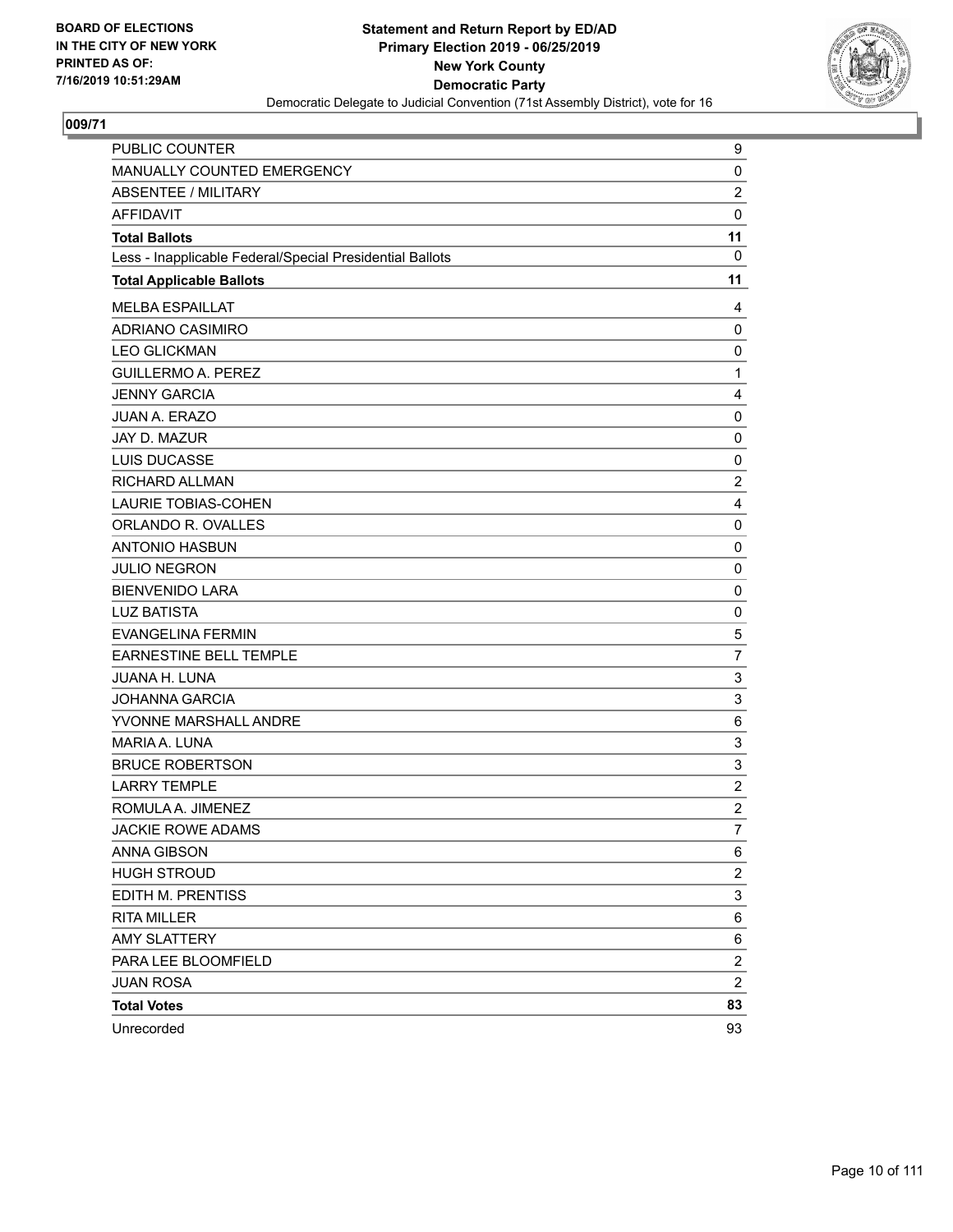

| <b>PUBLIC COUNTER</b>                                    | 38           |
|----------------------------------------------------------|--------------|
| MANUALLY COUNTED EMERGENCY                               | 0            |
| <b>ABSENTEE / MILITARY</b>                               | 1            |
| <b>AFFIDAVIT</b>                                         | $\mathbf 0$  |
| <b>Total Ballots</b>                                     | 39           |
| Less - Inapplicable Federal/Special Presidential Ballots | $\mathbf{0}$ |
| <b>Total Applicable Ballots</b>                          | 39           |
| <b>MELBA ESPAILLAT</b>                                   | 9            |
| ADRIANO CASIMIRO                                         | 4            |
| <b>LEO GLICKMAN</b>                                      | 10           |
| <b>GUILLERMO A. PEREZ</b>                                | 5            |
| <b>JENNY GARCIA</b>                                      | 9            |
| <b>JUAN A. ERAZO</b>                                     | 3            |
| JAY D. MAZUR                                             | 8            |
| <b>LUIS DUCASSE</b>                                      | 4            |
| RICHARD ALLMAN                                           | 8            |
| <b>LAURIE TOBIAS-COHEN</b>                               | 12           |
| ORLANDO R. OVALLES                                       | 5            |
| <b>ANTONIO HASBUN</b>                                    | 4            |
| <b>JULIO NEGRON</b>                                      | 5            |
| <b>BIENVENIDO LARA</b>                                   | 4            |
| <b>LUZ BATISTA</b>                                       | 6            |
| <b>EVANGELINA FERMIN</b>                                 | 9            |
| EARNESTINE BELL TEMPLE                                   | 24           |
| <b>JUANA H. LUNA</b>                                     | 23           |
| <b>JOHANNA GARCIA</b>                                    | 20           |
| YVONNE MARSHALL ANDRE                                    | 21           |
| MARIA A. LUNA                                            | 27           |
| <b>BRUCE ROBERTSON</b>                                   | 22           |
| <b>LARRY TEMPLE</b>                                      | 24           |
| ROMULA A. JIMENEZ                                        | 21           |
| <b>JACKIE ROWE ADAMS</b>                                 | 25           |
| <b>ANNA GIBSON</b>                                       | 26           |
| <b>HUGH STROUD</b>                                       | 24           |
| EDITH M. PRENTISS                                        | 27           |
| <b>RITA MILLER</b>                                       | 27           |
| <b>AMY SLATTERY</b>                                      | 25           |
| PARA LEE BLOOMFIELD                                      | 22           |
| <b>JUAN ROSA</b>                                         | 22           |
| ANDREA KORNBLUTH (WRITE-IN)                              | 1            |
| CARINA VILLALONA (WRITE-IN)                              | 1            |
| CAROLE NULLIGAN (WRITE-IN)                               | 1            |
| CAROLYN NURTAUGH (WRITE-IN)                              | 1            |
| EDWIN ROSARIO (WRITE-IN)                                 | 1            |
| ELIZABETH PEPIN (WRITE-IN)                               | 1            |
| <b>GEORGE ESPINAL (WRITE-IN)</b>                         | $\mathbf{1}$ |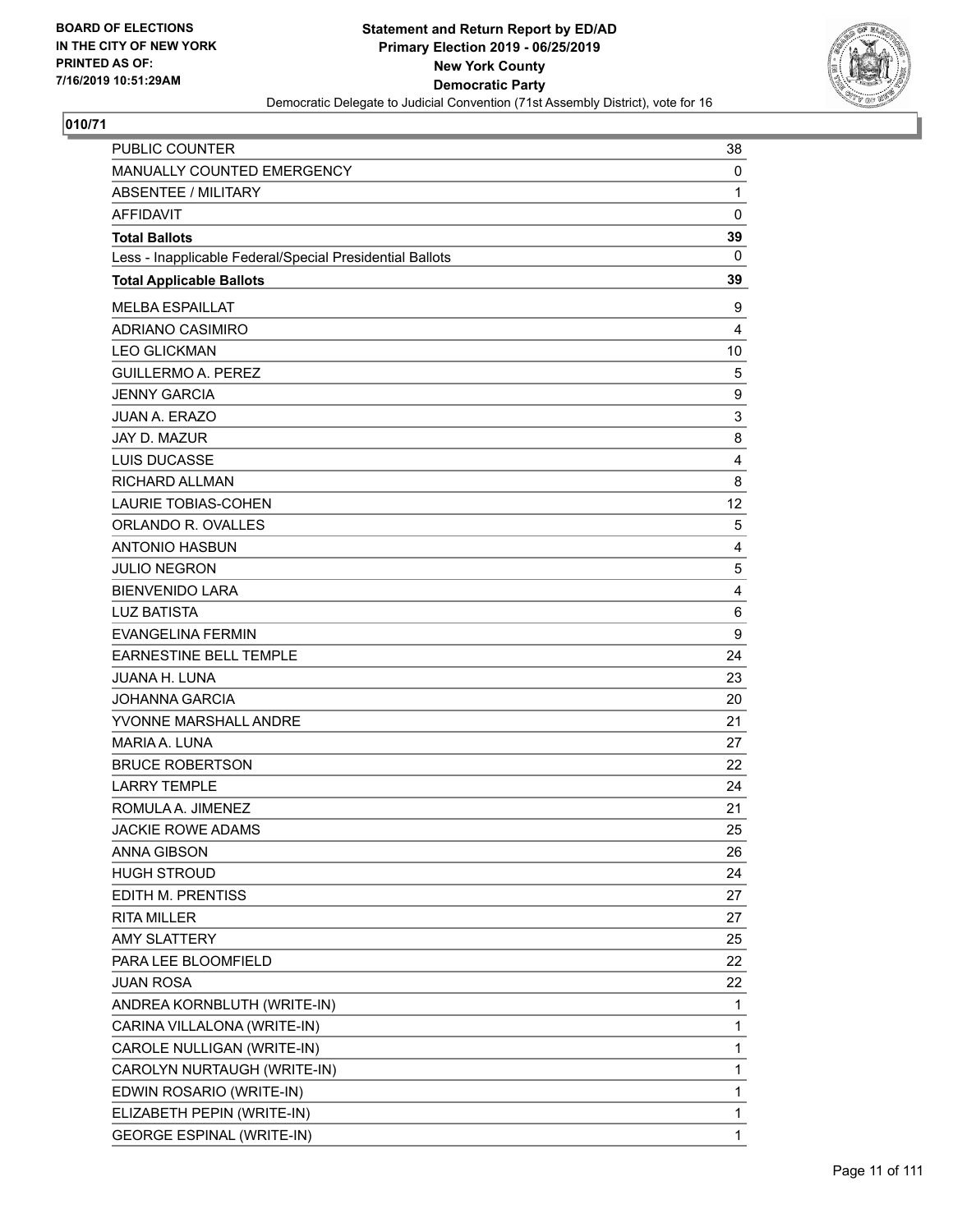

| <b>GRAHAM ARAULO (WRITE-IN)</b> |     |
|---------------------------------|-----|
| JACKELINE DELUNA (WRITE-IN)     |     |
| <b>JOSUE PEREZ (WRITE-IN)</b>   |     |
| MELANIA TRUMP (WRITE-IN)        |     |
| MICHAEL BENDER (WRITE-IN)       |     |
| MICHAEL LEVY (WRITE-IN)         |     |
| MICHAEL ORTIZ (WRITE-IN)        |     |
| RUBY PALMA (WRITE-IN)           |     |
| <b>Total Votes</b>              | 500 |
| Unrecorded                      | 124 |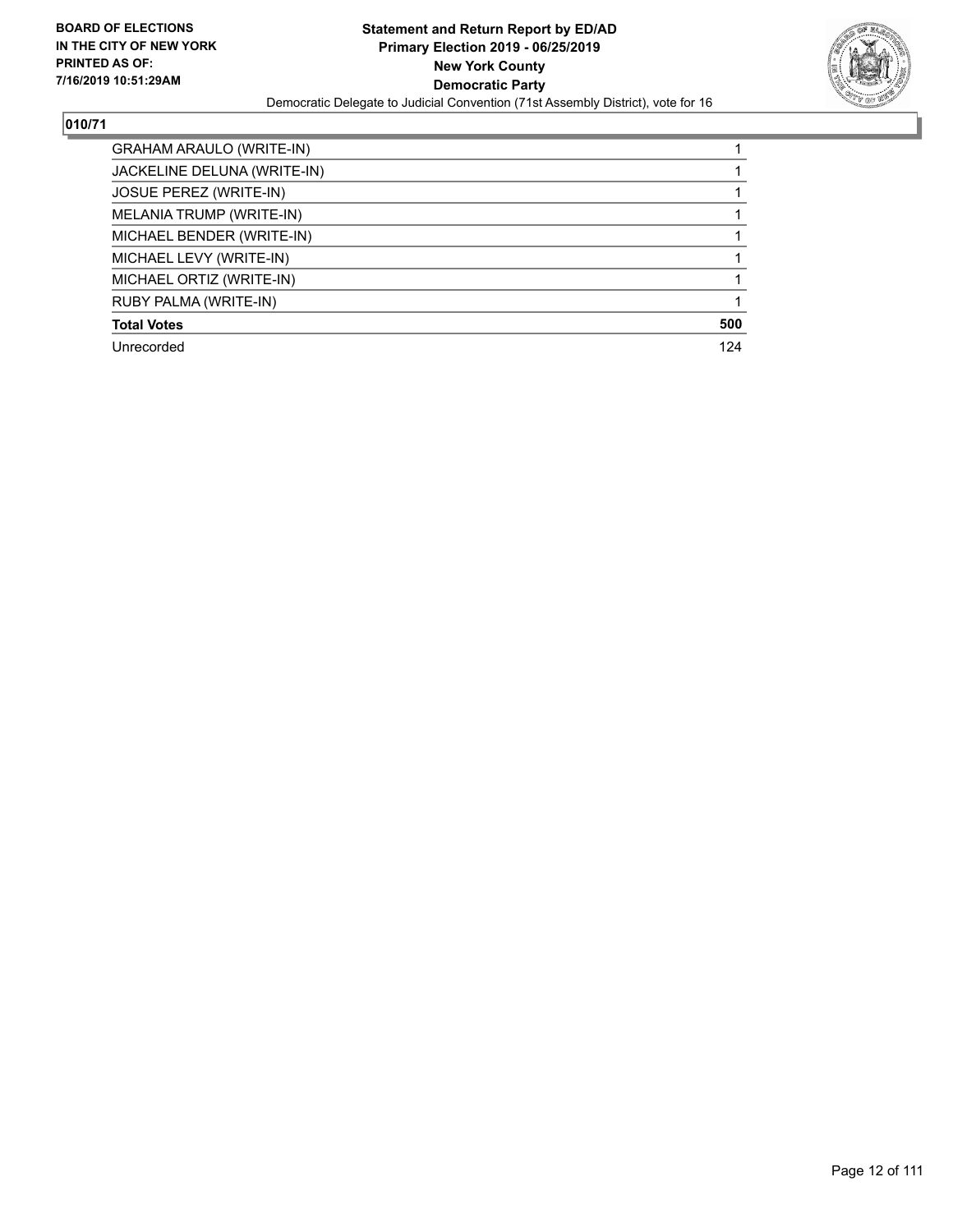

| PUBLIC COUNTER                                           | 11             |
|----------------------------------------------------------|----------------|
| MANUALLY COUNTED EMERGENCY                               | 0              |
| <b>ABSENTEE / MILITARY</b>                               | 0              |
| <b>AFFIDAVIT</b>                                         | $\mathbf{1}$   |
| <b>Total Ballots</b>                                     | 12             |
| Less - Inapplicable Federal/Special Presidential Ballots | 0              |
| <b>Total Applicable Ballots</b>                          | 12             |
| <b>MELBA ESPAILLAT</b>                                   | 4              |
| <b>ADRIANO CASIMIRO</b>                                  | 0              |
| <b>LEO GLICKMAN</b>                                      | 1              |
| <b>GUILLERMO A. PEREZ</b>                                | 3              |
| <b>JENNY GARCIA</b>                                      | $\overline{c}$ |
| JUAN A. ERAZO                                            | 0              |
| JAY D. MAZUR                                             | 0              |
| LUIS DUCASSE                                             | $\mathbf{1}$   |
| <b>RICHARD ALLMAN</b>                                    | 0              |
| <b>LAURIE TOBIAS-COHEN</b>                               | 1              |
| ORLANDO R. OVALLES                                       | $\mathbf{1}$   |
| <b>ANTONIO HASBUN</b>                                    | 0              |
| <b>JULIO NEGRON</b>                                      | $\overline{c}$ |
| <b>BIENVENIDO LARA</b>                                   | $\mathbf{1}$   |
| <b>LUZ BATISTA</b>                                       | $\overline{c}$ |
| <b>EVANGELINA FERMIN</b>                                 | 0              |
| <b>EARNESTINE BELL TEMPLE</b>                            | $\overline{7}$ |
| JUANA H. LUNA                                            | 6              |
| <b>JOHANNA GARCIA</b>                                    | 6              |
| YVONNE MARSHALL ANDRE                                    | 8              |
| MARIA A. LUNA                                            | 7              |
| <b>BRUCE ROBERTSON</b>                                   | 8              |
| <b>LARRY TEMPLE</b>                                      | $\overline{7}$ |
| ROMULA A. JIMENEZ                                        | $\overline{7}$ |
| JACKIE ROWE ADAMS                                        | 10             |
| <b>ANNA GIBSON</b>                                       | 8              |
| <b>HUGH STROUD</b>                                       | 6              |
| EDITH M. PRENTISS                                        | 8              |
| <b>RITA MILLER</b>                                       | 8              |
| <b>AMY SLATTERY</b>                                      | 7              |
| PARA LEE BLOOMFIELD                                      | $\overline{7}$ |
| <b>JUAN ROSA</b>                                         | $\overline{7}$ |
| UNATTRIBUTABLE WRITE-IN (WRITE-IN)                       | 1              |
| <b>Total Votes</b>                                       | 136            |
| Unrecorded                                               | 56             |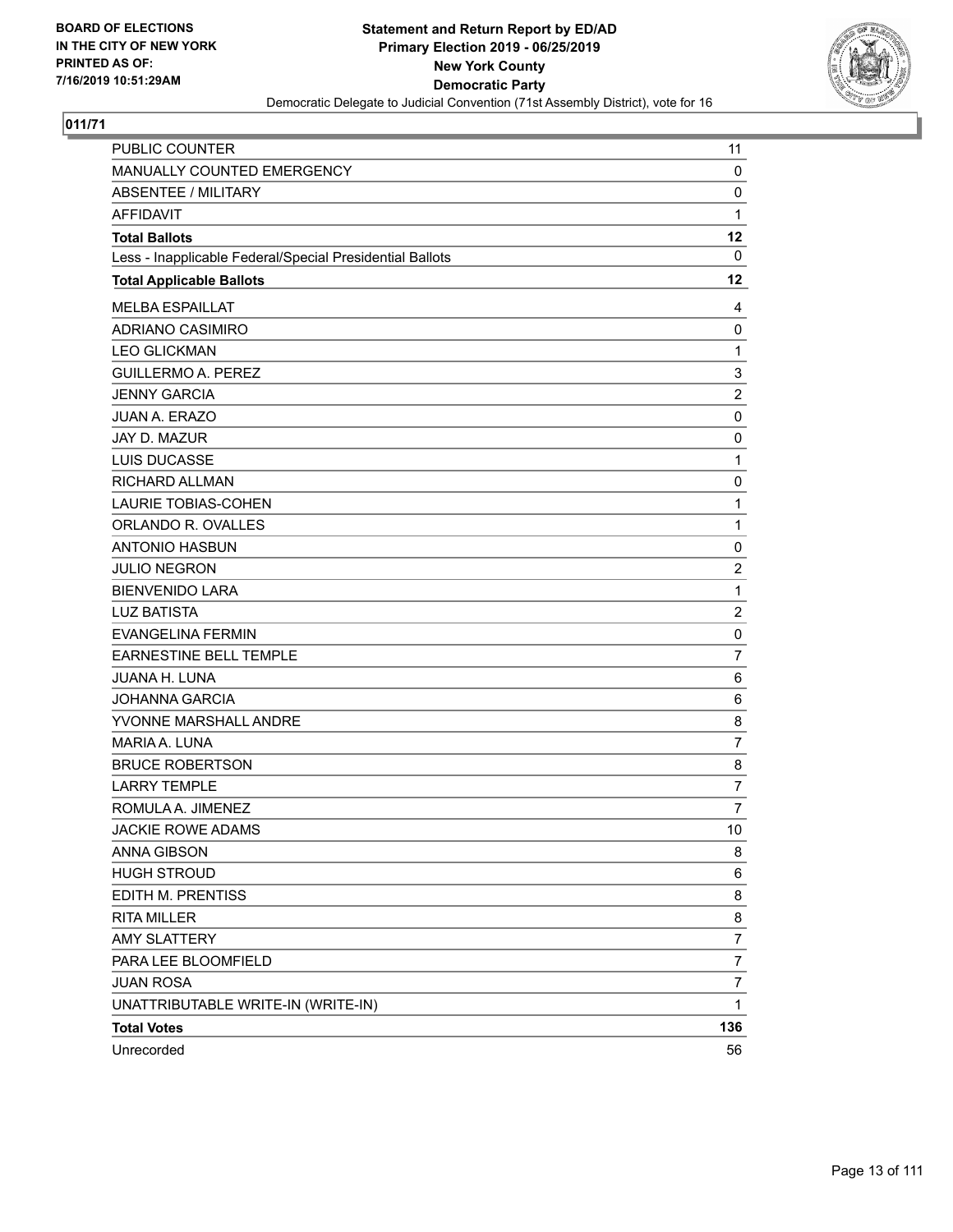

| PUBLIC COUNTER                                           | 13                      |
|----------------------------------------------------------|-------------------------|
| MANUALLY COUNTED EMERGENCY                               | 0                       |
| <b>ABSENTEE / MILITARY</b>                               | $\overline{c}$          |
| AFFIDAVIT                                                | 1                       |
| <b>Total Ballots</b>                                     | 16                      |
| Less - Inapplicable Federal/Special Presidential Ballots | $\mathbf 0$             |
| <b>Total Applicable Ballots</b>                          | 16                      |
| <b>MELBA ESPAILLAT</b>                                   | 6                       |
| <b>ADRIANO CASIMIRO</b>                                  | 3                       |
| <b>LEO GLICKMAN</b>                                      | 3                       |
| <b>GUILLERMO A. PEREZ</b>                                | 4                       |
| <b>JENNY GARCIA</b>                                      | 6                       |
| JUAN A. ERAZO                                            | 3                       |
| JAY D. MAZUR                                             | 3                       |
| LUIS DUCASSE                                             | 3                       |
| RICHARD ALLMAN                                           | $\overline{4}$          |
| <b>LAURIE TOBIAS-COHEN</b>                               | 5                       |
| ORLANDO R. OVALLES                                       | 3                       |
| <b>ANTONIO HASBUN</b>                                    | 3                       |
| <b>JULIO NEGRON</b>                                      | 4                       |
| <b>BIENVENIDO LARA</b>                                   | 3                       |
| <b>LUZ BATISTA</b>                                       | $\overline{4}$          |
| <b>EVANGELINA FERMIN</b>                                 | 3                       |
| <b>EARNESTINE BELL TEMPLE</b>                            | 8                       |
| JUANA H. LUNA                                            | 3                       |
| <b>JOHANNA GARCIA</b>                                    | 6                       |
| YVONNE MARSHALL ANDRE                                    | 6                       |
| MARIA A. LUNA                                            | 5                       |
| <b>BRUCE ROBERTSON</b>                                   | 6                       |
| <b>LARRY TEMPLE</b>                                      | $\overline{7}$          |
| ROMULA A. JIMENEZ                                        | 3                       |
| <b>JACKIE ROWE ADAMS</b>                                 | 6                       |
| ANNA GIBSON                                              | 5                       |
| <b>HUGH STROUD</b>                                       | 4                       |
| EDITH M. PRENTISS                                        | $\overline{\mathbf{c}}$ |
| <b>RITA MILLER</b>                                       | 6                       |
| <b>AMY SLATTERY</b>                                      | 3                       |
| PARA LEE BLOOMFIELD                                      | 3                       |
| <b>JUAN ROSA</b>                                         | $\overline{2}$          |
| <b>Total Votes</b>                                       | 135                     |
| Unrecorded                                               | 121                     |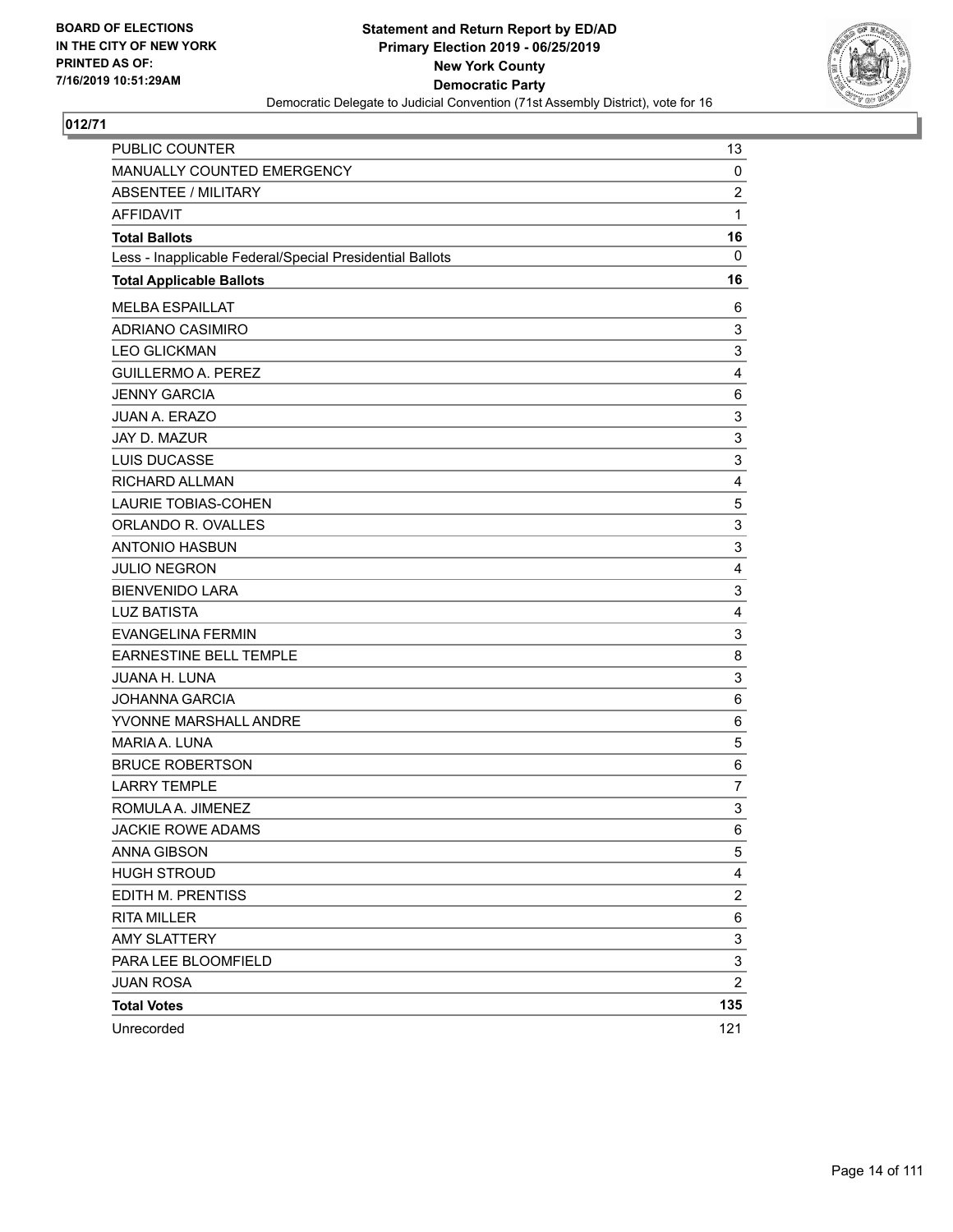

| PUBLIC COUNTER                                           | 23             |
|----------------------------------------------------------|----------------|
| MANUALLY COUNTED EMERGENCY                               | 0              |
| <b>ABSENTEE / MILITARY</b>                               | 5              |
| AFFIDAVIT                                                | 0              |
| <b>Total Ballots</b>                                     | 28             |
| Less - Inapplicable Federal/Special Presidential Ballots | 0              |
| <b>Total Applicable Ballots</b>                          | 28             |
| <b>MELBA ESPAILLAT</b>                                   | 9              |
| ADRIANO CASIMIRO                                         | 1              |
| <b>LEO GLICKMAN</b>                                      | $\overline{c}$ |
| <b>GUILLERMO A. PEREZ</b>                                | 0              |
| <b>JENNY GARCIA</b>                                      | 5              |
| JUAN A. ERAZO                                            | $\overline{c}$ |
| JAY D. MAZUR                                             | 0              |
| LUIS DUCASSE                                             | 0              |
| RICHARD ALLMAN                                           | 1              |
| <b>LAURIE TOBIAS-COHEN</b>                               | 4              |
| ORLANDO R. OVALLES                                       | 1              |
| <b>ANTONIO HASBUN</b>                                    | $\overline{c}$ |
| <b>JULIO NEGRON</b>                                      | 1              |
| <b>BIENVENIDO LARA</b>                                   | $\overline{2}$ |
| <b>LUZ BATISTA</b>                                       | 1              |
| <b>EVANGELINA FERMIN</b>                                 | 4              |
| <b>EARNESTINE BELL TEMPLE</b>                            | 14             |
| JUANA H. LUNA                                            | 6              |
| <b>JOHANNA GARCIA</b>                                    | 8              |
| YVONNE MARSHALL ANDRE                                    | 8              |
| MARIA A. LUNA                                            | $\overline{7}$ |
| <b>BRUCE ROBERTSON</b>                                   | 5              |
| <b>LARRY TEMPLE</b>                                      | $\overline{7}$ |
| ROMULA A. JIMENEZ                                        | 5              |
| <b>JACKIE ROWE ADAMS</b>                                 | 8              |
| ANNA GIBSON                                              | 9              |
| <b>HUGH STROUD</b>                                       | 5              |
| EDITH M. PRENTISS                                        | $\overline{7}$ |
| <b>RITA MILLER</b>                                       | 11             |
| <b>AMY SLATTERY</b>                                      | 9              |
| PARA LEE BLOOMFIELD                                      | 4              |
| <b>JUAN ROSA</b>                                         | 4              |
| <b>Total Votes</b>                                       | 152            |
| Unrecorded                                               | 296            |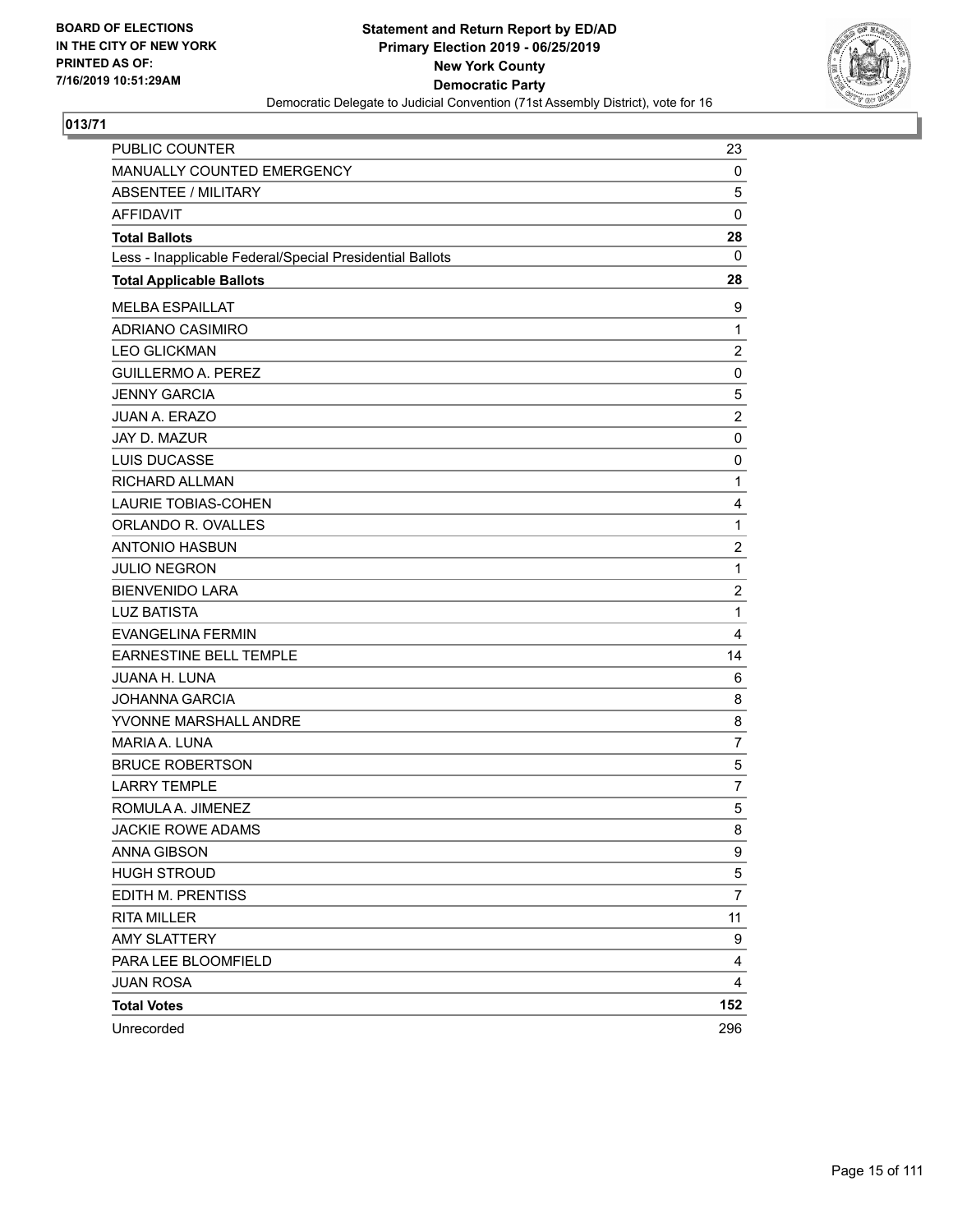

| PUBLIC COUNTER                                           | 8                       |
|----------------------------------------------------------|-------------------------|
| <b>MANUALLY COUNTED EMERGENCY</b>                        | $\mathbf 0$             |
| <b>ABSENTEE / MILITARY</b>                               | 4                       |
| <b>AFFIDAVIT</b>                                         | $\mathbf 0$             |
| <b>Total Ballots</b>                                     | 12                      |
| Less - Inapplicable Federal/Special Presidential Ballots | 0                       |
| <b>Total Applicable Ballots</b>                          | 12                      |
| <b>MELBA ESPAILLAT</b>                                   | 2                       |
| ADRIANO CASIMIRO                                         | $\mathbf{1}$            |
| <b>LEO GLICKMAN</b>                                      | $\mathbf{1}$            |
| <b>GUILLERMO A. PEREZ</b>                                | 1                       |
| <b>JENNY GARCIA</b>                                      | 0                       |
| <b>JUAN A. ERAZO</b>                                     | 0                       |
| JAY D. MAZUR                                             | 0                       |
| <b>LUIS DUCASSE</b>                                      | 0                       |
| RICHARD ALLMAN                                           | $\overline{2}$          |
| LAURIE TOBIAS-COHEN                                      | 1                       |
| ORLANDO R. OVALLES                                       | 0                       |
| <b>ANTONIO HASBUN</b>                                    | 0                       |
| <b>JULIO NEGRON</b>                                      | 0                       |
| <b>BIENVENIDO LARA</b>                                   | $\mathbf 0$             |
| <b>LUZ BATISTA</b>                                       | 1                       |
| <b>EVANGELINA FERMIN</b>                                 | 1                       |
| <b>EARNESTINE BELL TEMPLE</b>                            | 8                       |
| <b>JUANA H. LUNA</b>                                     | 4                       |
| <b>JOHANNA GARCIA</b>                                    | 4                       |
| YVONNE MARSHALL ANDRE                                    | 5                       |
| MARIA A. LUNA                                            | 3                       |
| <b>BRUCE ROBERTSON</b>                                   | 5                       |
| <b>LARRY TEMPLE</b>                                      | 3                       |
| ROMULA A. JIMENEZ                                        | 3                       |
| <b>JACKIE ROWE ADAMS</b>                                 | 6                       |
| ANNA GIBSON                                              | 6                       |
| <b>HUGH STROUD</b>                                       | 5                       |
| EDITH M. PRENTISS                                        | 5                       |
| <b>RITA MILLER</b>                                       | 5                       |
| <b>AMY SLATTERY</b>                                      | 5                       |
| PARA LEE BLOOMFIELD                                      | 3                       |
| <b>JUAN ROSA</b>                                         | $\overline{\mathbf{c}}$ |
| <b>Total Votes</b>                                       | 82                      |
| Unrecorded                                               | 110                     |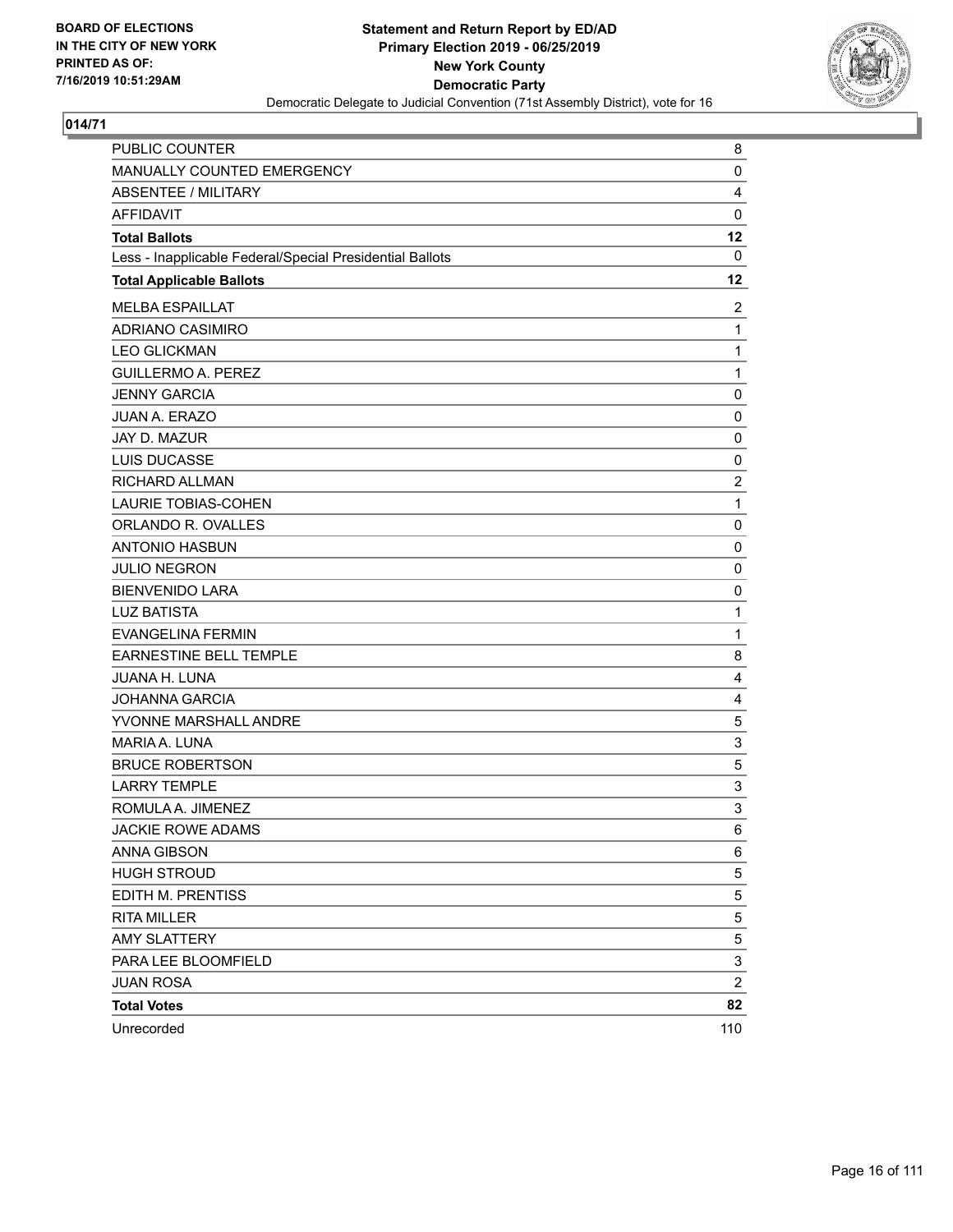

| PUBLIC COUNTER                                           | 11                      |
|----------------------------------------------------------|-------------------------|
| MANUALLY COUNTED EMERGENCY                               | 0                       |
| <b>ABSENTEE / MILITARY</b>                               | 3                       |
| <b>AFFIDAVIT</b>                                         | $\mathbf 0$             |
| <b>Total Ballots</b>                                     | 14                      |
| Less - Inapplicable Federal/Special Presidential Ballots | $\mathbf 0$             |
| <b>Total Applicable Ballots</b>                          | 14                      |
| <b>MELBA ESPAILLAT</b>                                   | 4                       |
| <b>ADRIANO CASIMIRO</b>                                  | 3                       |
| <b>LEO GLICKMAN</b>                                      | $\overline{c}$          |
| <b>GUILLERMO A. PEREZ</b>                                | 3                       |
| <b>JENNY GARCIA</b>                                      | 6                       |
| <b>JUAN A. ERAZO</b>                                     | 3                       |
| JAY D. MAZUR                                             | $\overline{2}$          |
| <b>LUIS DUCASSE</b>                                      | $\overline{c}$          |
| RICHARD ALLMAN                                           | 3                       |
| LAURIE TOBIAS-COHEN                                      | $\overline{c}$          |
| ORLANDO R. OVALLES                                       | $\overline{c}$          |
| <b>ANTONIO HASBUN</b>                                    | $\overline{c}$          |
| <b>JULIO NEGRON</b>                                      | 3                       |
| <b>BIENVENIDO LARA</b>                                   | $\overline{c}$          |
| <b>LUZ BATISTA</b>                                       | $\overline{c}$          |
| <b>EVANGELINA FERMIN</b>                                 | 3                       |
| EARNESTINE BELL TEMPLE                                   | 6                       |
| <b>JUANA H. LUNA</b>                                     | $\overline{c}$          |
| <b>JOHANNA GARCIA</b>                                    | 3                       |
| YVONNE MARSHALL ANDRE                                    | 3                       |
| MARIA A. LUNA                                            | $\overline{c}$          |
| <b>BRUCE ROBERTSON</b>                                   | $\overline{c}$          |
| <b>LARRY TEMPLE</b>                                      | 3                       |
| ROMULA A. JIMENEZ                                        | $\boldsymbol{2}$        |
| <b>JACKIE ROWE ADAMS</b>                                 | 4                       |
| ANNA GIBSON                                              | 3                       |
| <b>HUGH STROUD</b>                                       | $\overline{\mathbf{c}}$ |
| EDITH M. PRENTISS                                        | $\overline{\mathbf{c}}$ |
| <b>RITA MILLER</b>                                       | $\overline{\mathbf{c}}$ |
| <b>AMY SLATTERY</b>                                      | $\overline{\mathbf{c}}$ |
| PARA LEE BLOOMFIELD                                      | $\overline{c}$          |
| <b>JUAN ROSA</b>                                         | $\mathbf{1}$            |
| <b>Total Votes</b>                                       | 85                      |
| Unrecorded                                               | 139                     |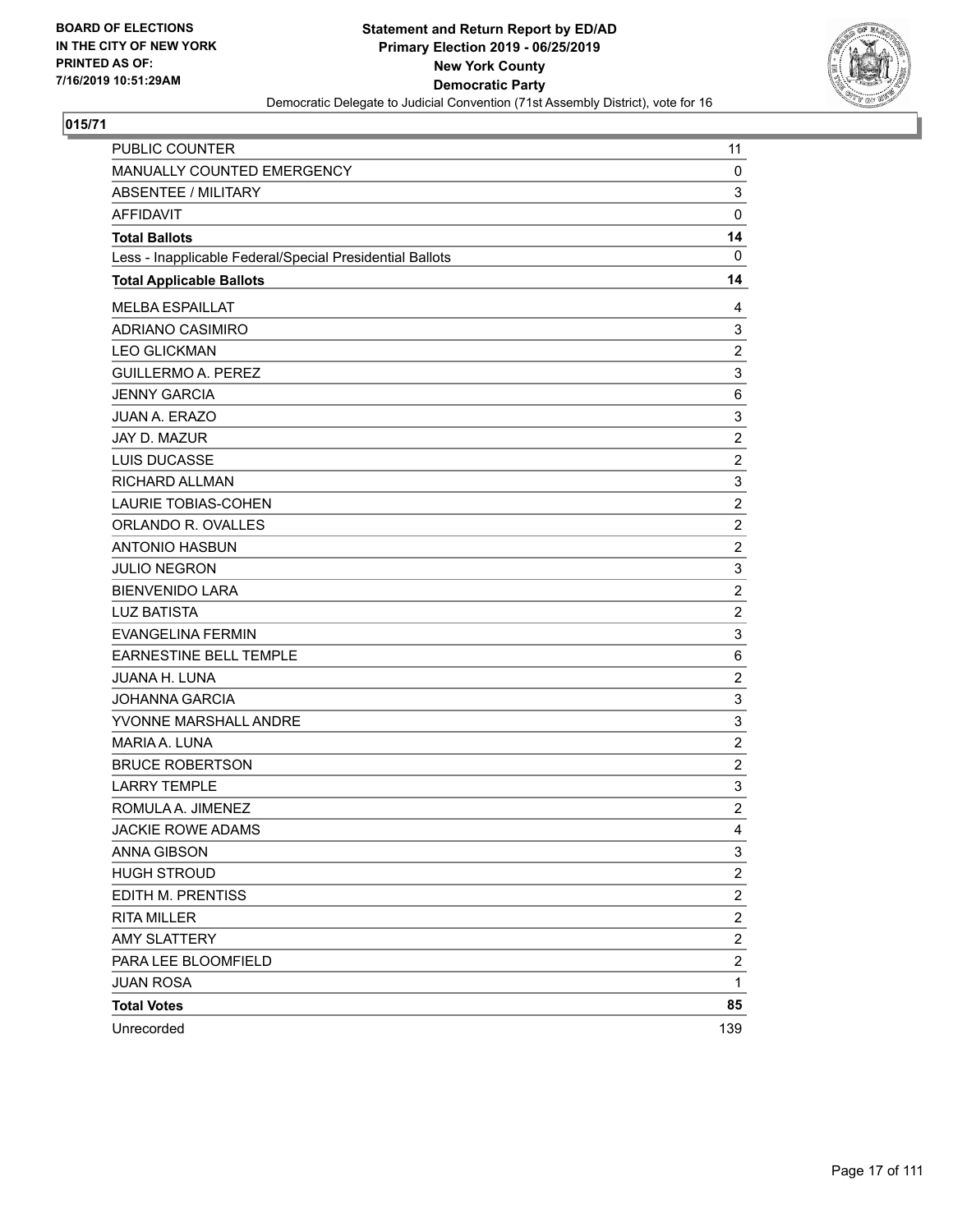

| PUBLIC COUNTER                                           | 11             |
|----------------------------------------------------------|----------------|
| MANUALLY COUNTED EMERGENCY                               | 0              |
| <b>ABSENTEE / MILITARY</b>                               | $\mathbf{1}$   |
| <b>AFFIDAVIT</b>                                         | $\mathbf 0$    |
| <b>Total Ballots</b>                                     | 12             |
| Less - Inapplicable Federal/Special Presidential Ballots | $\mathbf 0$    |
| <b>Total Applicable Ballots</b>                          | 12             |
| <b>MELBA ESPAILLAT</b>                                   | 6              |
| <b>ADRIANO CASIMIRO</b>                                  | 1              |
| <b>LEO GLICKMAN</b>                                      | $\mathbf 0$    |
| <b>GUILLERMO A. PEREZ</b>                                | 0              |
| <b>JENNY GARCIA</b>                                      | $\overline{2}$ |
| JUAN A. ERAZO                                            | 1              |
| JAY D. MAZUR                                             | 1              |
| LUIS DUCASSE                                             | 1              |
| RICHARD ALLMAN                                           | 1              |
| <b>LAURIE TOBIAS-COHEN</b>                               | $\overline{c}$ |
| ORLANDO R. OVALLES                                       | $\mathbf{1}$   |
| <b>ANTONIO HASBUN</b>                                    | $\mathbf{1}$   |
| <b>JULIO NEGRON</b>                                      | 0              |
| <b>BIENVENIDO LARA</b>                                   | $\overline{2}$ |
| <b>LUZ BATISTA</b>                                       | $\overline{c}$ |
| <b>EVANGELINA FERMIN</b>                                 | 1              |
| <b>EARNESTINE BELL TEMPLE</b>                            | $\overline{4}$ |
| JUANA H. LUNA                                            | 4              |
| <b>JOHANNA GARCIA</b>                                    | 4              |
| YVONNE MARSHALL ANDRE                                    | $\overline{4}$ |
| MARIA A. LUNA                                            | 6              |
| <b>BRUCE ROBERTSON</b>                                   | 4              |
| <b>LARRY TEMPLE</b>                                      | 5              |
| ROMULA A. JIMENEZ                                        | 4              |
| <b>JACKIE ROWE ADAMS</b>                                 | 6              |
| ANNA GIBSON                                              | 4              |
| <b>HUGH STROUD</b>                                       | 5              |
| EDITH M. PRENTISS                                        | 5              |
| <b>RITA MILLER</b>                                       | 4              |
| <b>AMY SLATTERY</b>                                      | 6              |
| PARA LEE BLOOMFIELD                                      | 4              |
| <b>JUAN ROSA</b>                                         | 4              |
| <b>Total Votes</b>                                       | 95             |
| Unrecorded                                               | 97             |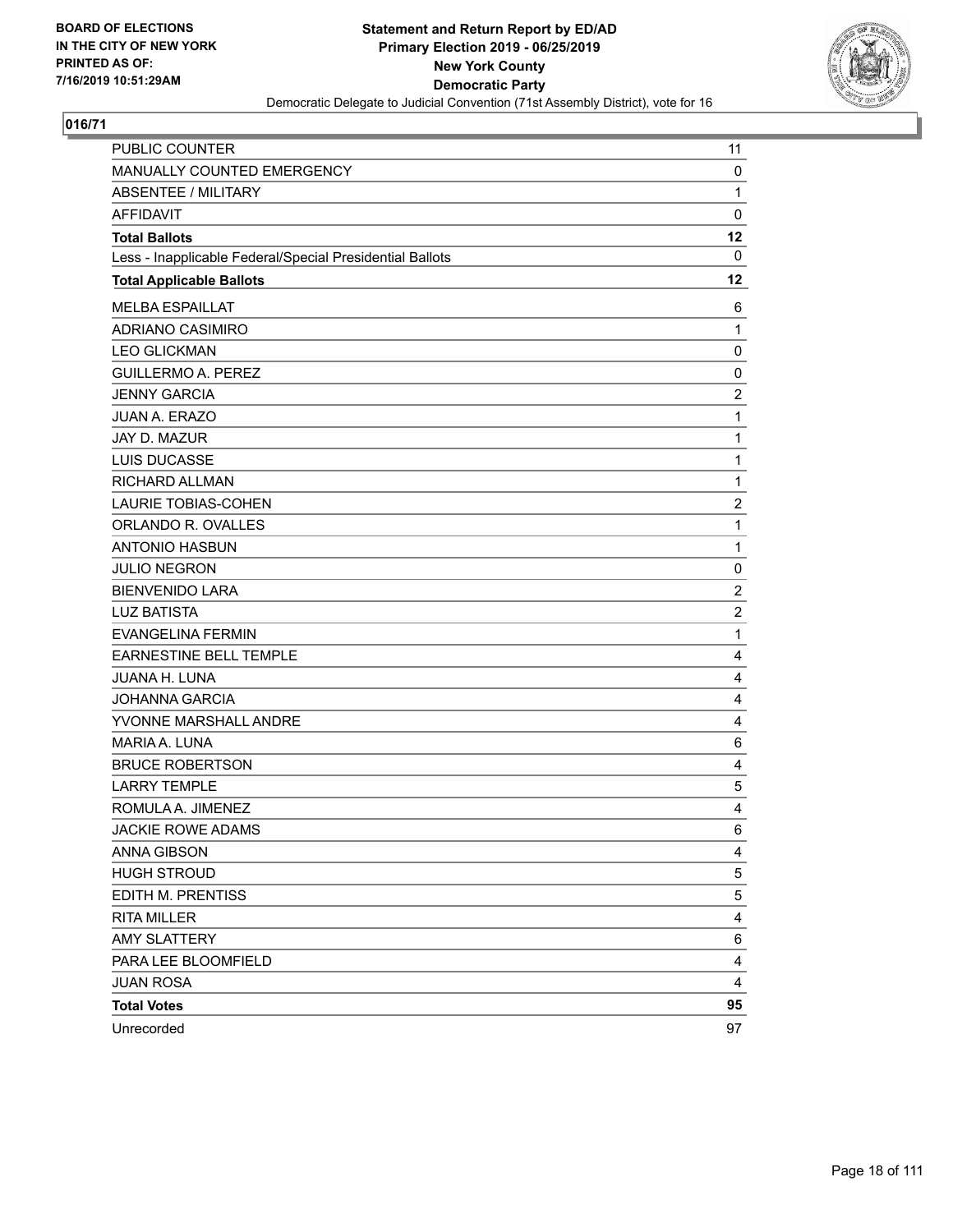

| PUBLIC COUNTER                                           | 12             |
|----------------------------------------------------------|----------------|
| MANUALLY COUNTED EMERGENCY                               | 0              |
| <b>ABSENTEE / MILITARY</b>                               | $\mathbf 0$    |
| AFFIDAVIT                                                | 0              |
| <b>Total Ballots</b>                                     | 12             |
| Less - Inapplicable Federal/Special Presidential Ballots | $\mathbf 0$    |
| <b>Total Applicable Ballots</b>                          | 12             |
| <b>MELBA ESPAILLAT</b>                                   | 5              |
| <b>ADRIANO CASIMIRO</b>                                  | $\mathbf{1}$   |
| <b>LEO GLICKMAN</b>                                      | 1              |
| <b>GUILLERMO A. PEREZ</b>                                | 1              |
| <b>JENNY GARCIA</b>                                      | 4              |
| JUAN A. ERAZO                                            | 1              |
| JAY D. MAZUR                                             | 1              |
| LUIS DUCASSE                                             | 1              |
| <b>RICHARD ALLMAN</b>                                    | $\overline{c}$ |
| <b>LAURIE TOBIAS-COHEN</b>                               | 3              |
| ORLANDO R. OVALLES                                       | $\overline{2}$ |
| <b>ANTONIO HASBUN</b>                                    | $\overline{c}$ |
| <b>JULIO NEGRON</b>                                      | $\overline{c}$ |
| <b>BIENVENIDO LARA</b>                                   | $\overline{2}$ |
| <b>LUZ BATISTA</b>                                       | $\overline{c}$ |
| <b>EVANGELINA FERMIN</b>                                 | 1              |
| <b>EARNESTINE BELL TEMPLE</b>                            | 6              |
| JUANA H. LUNA                                            | 4              |
| <b>JOHANNA GARCIA</b>                                    | 5              |
| YVONNE MARSHALL ANDRE                                    | 4              |
| MARIA A. LUNA                                            | 4              |
| <b>BRUCE ROBERTSON</b>                                   | 4              |
| <b>LARRY TEMPLE</b>                                      | 5              |
| ROMULA A. JIMENEZ                                        | 4              |
| <b>JACKIE ROWE ADAMS</b>                                 | 6              |
| <b>ANNA GIBSON</b>                                       | 6              |
| <b>HUGH STROUD</b>                                       | 4              |
| EDITH M. PRENTISS                                        | 3              |
| <b>RITA MILLER</b>                                       | 5              |
| <b>AMY SLATTERY</b>                                      | 4              |
| PARA LEE BLOOMFIELD                                      | 4              |
| <b>JUAN ROSA</b>                                         | 6              |
| DARRYL LAWSON (WRITE-IN)                                 | 1              |
| GEORGIETTE MORGAN-THOMAS (WRITE-IN)                      | 1              |
| JELANI FORCER (WRITE-IN)                                 | 1              |
| LEVEERT HOLMES (WRITE-IN)                                | $\mathbf{1}$   |
| <b>Total Votes</b>                                       | 109            |
| Unrecorded                                               | 83             |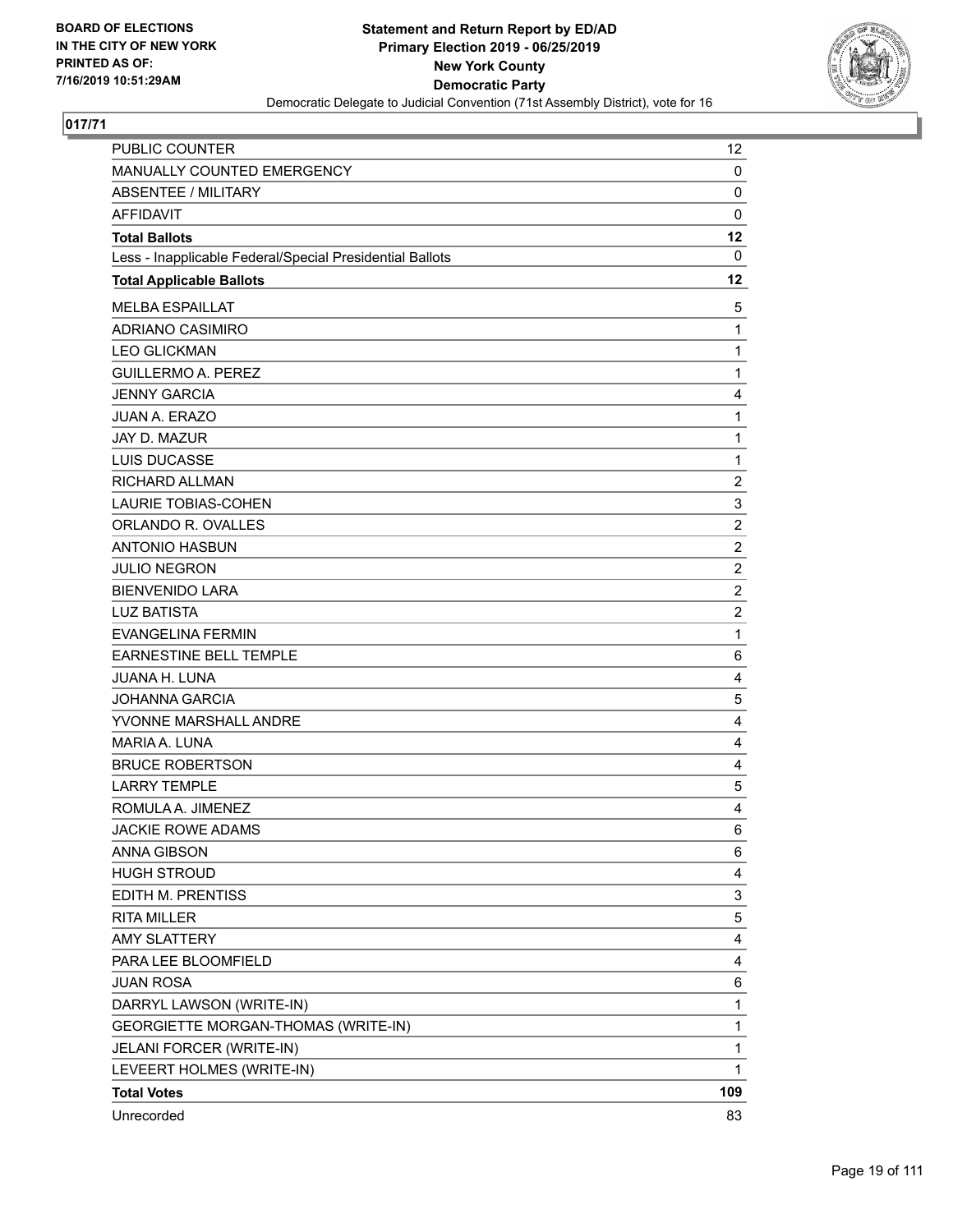

| PUBLIC COUNTER                                           | 46             |
|----------------------------------------------------------|----------------|
| MANUALLY COUNTED EMERGENCY                               | 0              |
| <b>ABSENTEE / MILITARY</b>                               | 6              |
| <b>AFFIDAVIT</b>                                         | $\mathbf 0$    |
| <b>Total Ballots</b>                                     | 52             |
| Less - Inapplicable Federal/Special Presidential Ballots | $\mathbf{0}$   |
| <b>Total Applicable Ballots</b>                          | 52             |
| <b>MELBA ESPAILLAT</b>                                   | 11             |
| <b>ADRIANO CASIMIRO</b>                                  | 6              |
| <b>LEO GLICKMAN</b>                                      | 8              |
| <b>GUILLERMO A. PEREZ</b>                                | 8              |
| <b>JENNY GARCIA</b>                                      | 10             |
| <b>JUAN A. ERAZO</b>                                     | 5              |
| JAY D. MAZUR                                             | 8              |
| <b>LUIS DUCASSE</b>                                      | 6              |
| RICHARD ALLMAN                                           | 3              |
| <b>LAURIE TOBIAS-COHEN</b>                               | 6              |
| ORLANDO R. OVALLES                                       | 8              |
| <b>ANTONIO HASBUN</b>                                    | 5              |
| <b>JULIO NEGRON</b>                                      | 8              |
| <b>BIENVENIDO LARA</b>                                   | 6              |
| <b>LUZ BATISTA</b>                                       | 5              |
| <b>EVANGELINA FERMIN</b>                                 | $\overline{7}$ |
| <b>EARNESTINE BELL TEMPLE</b>                            | 41             |
| JUANA H. LUNA                                            | 31             |
| <b>JOHANNA GARCIA</b>                                    | 35             |
| YVONNE MARSHALL ANDRE                                    | 33             |
| MARIA A. LUNA                                            | 35             |
| <b>BRUCE ROBERTSON</b>                                   | 34             |
| <b>LARRY TEMPLE</b>                                      | 37             |
| ROMULA A. JIMENEZ                                        | 32             |
| <b>JACKIE ROWE ADAMS</b>                                 | 43             |
| <b>ANNA GIBSON</b>                                       | 37             |
| <b>HUGH STROUD</b>                                       | 35             |
| EDITH M. PRENTISS                                        | 33             |
| <b>RITA MILLER</b>                                       | 36             |
| <b>AMY SLATTERY</b>                                      | 34             |
| PARA LEE BLOOMFIELD                                      | 32             |
| <b>JUAN ROSA</b>                                         | 34             |
| <b>Total Votes</b>                                       | 672            |
| Unrecorded                                               | 160            |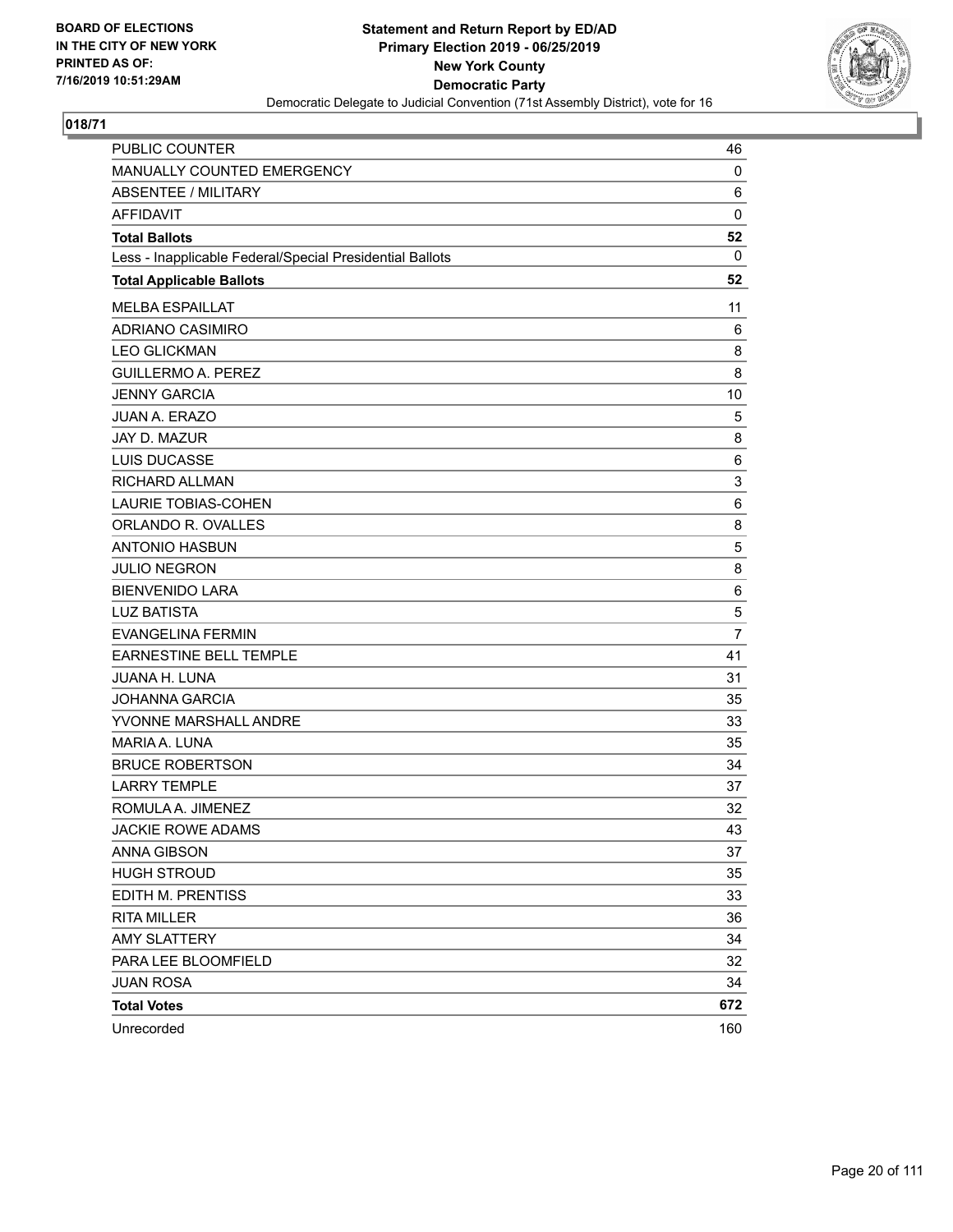

| <b>PUBLIC COUNTER</b>                                    | 109         |
|----------------------------------------------------------|-------------|
| MANUALLY COUNTED EMERGENCY                               | 0           |
| <b>ABSENTEE / MILITARY</b>                               | 8           |
| <b>AFFIDAVIT</b>                                         | $\mathbf 0$ |
| <b>Total Ballots</b>                                     | 117         |
| Less - Inapplicable Federal/Special Presidential Ballots | 0           |
| <b>Total Applicable Ballots</b>                          | 117         |
| <b>MELBA ESPAILLAT</b>                                   | 26          |
| ADRIANO CASIMIRO                                         | 13          |
| <b>LEO GLICKMAN</b>                                      | 21          |
| <b>GUILLERMO A. PEREZ</b>                                | 13          |
| <b>JENNY GARCIA</b>                                      | 21          |
| <b>JUAN A. ERAZO</b>                                     | 9           |
| JAY D. MAZUR                                             | 14          |
| <b>LUIS DUCASSE</b>                                      | 12          |
| <b>RICHARD ALLMAN</b>                                    | 25          |
| <b>LAURIE TOBIAS-COHEN</b>                               | 21          |
| ORLANDO R. OVALLES                                       | 12          |
| <b>ANTONIO HASBUN</b>                                    | 16          |
| <b>JULIO NEGRON</b>                                      | 16          |
| <b>BIENVENIDO LARA</b>                                   | 9           |
| <b>LUZ BATISTA</b>                                       | 16          |
| <b>EVANGELINA FERMIN</b>                                 | 13          |
| EARNESTINE BELL TEMPLE                                   | 82          |
| <b>JUANA H. LUNA</b>                                     | 57          |
| <b>JOHANNA GARCIA</b>                                    | 56          |
| YVONNE MARSHALL ANDRE                                    | 66          |
| MARIA A. LUNA                                            | 60          |
| <b>BRUCE ROBERTSON</b>                                   | 63          |
| <b>LARRY TEMPLE</b>                                      | 70          |
| ROMULA A. JIMENEZ                                        | 51          |
| <b>JACKIE ROWE ADAMS</b>                                 | 85          |
| <b>ANNA GIBSON</b>                                       | 71          |
| <b>HUGH STROUD</b>                                       | 69          |
| EDITH M. PRENTISS                                        | 64          |
| <b>RITA MILLER</b>                                       | 75          |
| <b>AMY SLATTERY</b>                                      | 62          |
| PARA LEE BLOOMFIELD                                      | 53          |
| <b>JUAN ROSA</b>                                         | 49          |
| AL TAYLOR (WRITE-IN)                                     | 1           |
| <b>Total Votes</b>                                       | 1,291       |
| Unrecorded                                               | 581         |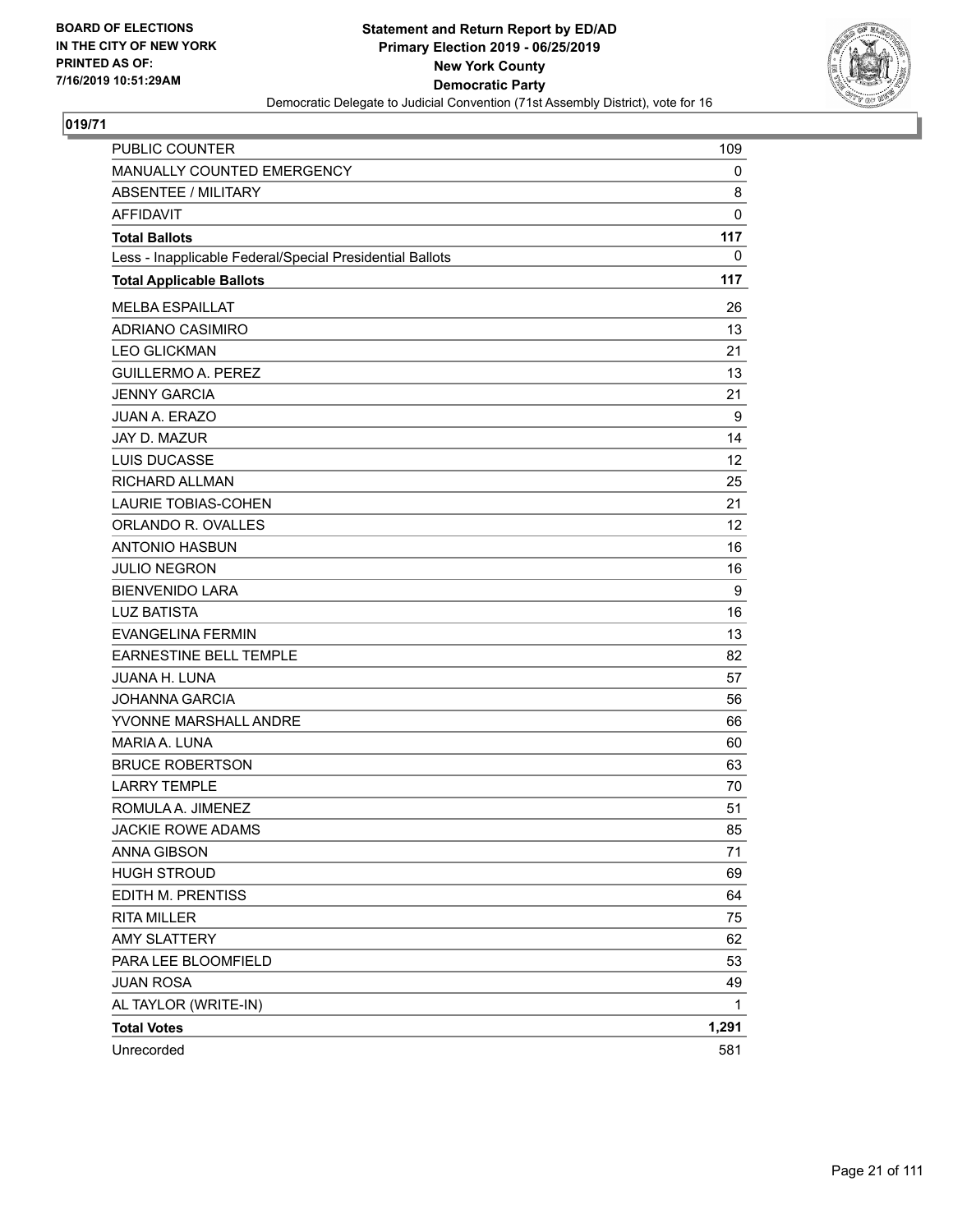

| <b>PUBLIC COUNTER</b>                                    | 88             |
|----------------------------------------------------------|----------------|
| MANUALLY COUNTED EMERGENCY                               | 0              |
| <b>ABSENTEE / MILITARY</b>                               | 9              |
| <b>AFFIDAVIT</b>                                         | $\mathbf 0$    |
| <b>Total Ballots</b>                                     | 97             |
| Less - Inapplicable Federal/Special Presidential Ballots | 0              |
| <b>Total Applicable Ballots</b>                          | 97             |
| <b>MELBA ESPAILLAT</b>                                   | 21             |
| ADRIANO CASIMIRO                                         | $\overline{7}$ |
| <b>LEO GLICKMAN</b>                                      | 17             |
| <b>GUILLERMO A. PEREZ</b>                                | 11             |
| <b>JENNY GARCIA</b>                                      | 16             |
| <b>JUAN A. ERAZO</b>                                     | $\overline{7}$ |
| JAY D. MAZUR                                             | 12             |
| LUIS DUCASSE                                             | 8              |
| <b>RICHARD ALLMAN</b>                                    | 17             |
| <b>LAURIE TOBIAS-COHEN</b>                               | 10             |
| ORLANDO R. OVALLES                                       | 11             |
| <b>ANTONIO HASBUN</b>                                    | 7              |
| <b>JULIO NEGRON</b>                                      | 8              |
| <b>BIENVENIDO LARA</b>                                   | $\mathsf 3$    |
| <b>LUZ BATISTA</b>                                       | 12             |
| <b>EVANGELINA FERMIN</b>                                 | 10             |
| EARNESTINE BELL TEMPLE                                   | 68             |
| <b>JUANA H. LUNA</b>                                     | 41             |
| <b>JOHANNA GARCIA</b>                                    | 38             |
| YVONNE MARSHALL ANDRE                                    | 51             |
| MARIA A. LUNA                                            | 44             |
| <b>BRUCE ROBERTSON</b>                                   | 48             |
| <b>LARRY TEMPLE</b>                                      | 56             |
| ROMULA A. JIMENEZ                                        | 38             |
| JACKIE ROWE ADAMS                                        | 57             |
| ANNA GIBSON                                              | 49             |
| <b>HUGH STROUD</b>                                       | 53             |
| EDITH M. PRENTISS                                        | 42             |
| <b>RITA MILLER</b>                                       | 53             |
| <b>AMY SLATTERY</b>                                      | 50             |
| PARA LEE BLOOMFIELD                                      | 40             |
| <b>JUAN ROSA</b>                                         | 37             |
| MARY J. SWEETING (WRITE-IN)                              | 1              |
| <b>Total Votes</b>                                       | 943            |
| Unrecorded                                               | 609            |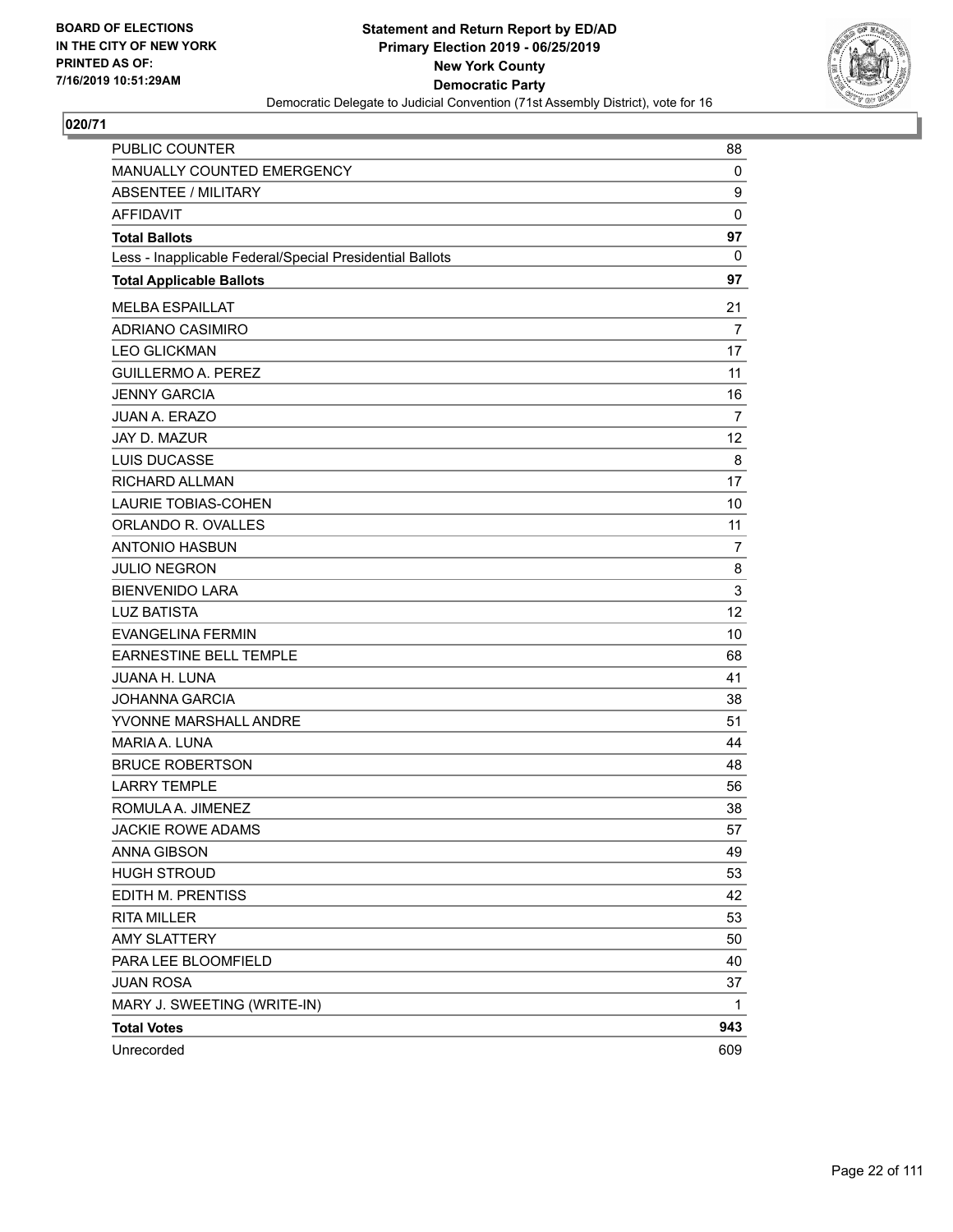

| PUBLIC COUNTER                                           | 24             |
|----------------------------------------------------------|----------------|
| MANUALLY COUNTED EMERGENCY                               | 0              |
| <b>ABSENTEE / MILITARY</b>                               | $\overline{4}$ |
| AFFIDAVIT                                                | $\mathbf 0$    |
| <b>Total Ballots</b>                                     | 28             |
| Less - Inapplicable Federal/Special Presidential Ballots | 0              |
| <b>Total Applicable Ballots</b>                          | 28             |
| <b>MELBA ESPAILLAT</b>                                   | 6              |
| ADRIANO CASIMIRO                                         | 1              |
| <b>LEO GLICKMAN</b>                                      | 4              |
| <b>GUILLERMO A. PEREZ</b>                                | $\overline{c}$ |
| <b>JENNY GARCIA</b>                                      | 5              |
| JUAN A. ERAZO                                            | $\overline{c}$ |
| JAY D. MAZUR                                             | 4              |
| LUIS DUCASSE                                             | 1              |
| <b>RICHARD ALLMAN</b>                                    | 4              |
| <b>LAURIE TOBIAS-COHEN</b>                               | 6              |
| ORLANDO R. OVALLES                                       | $\overline{2}$ |
| <b>ANTONIO HASBUN</b>                                    | 3              |
| <b>JULIO NEGRON</b>                                      | 1              |
| <b>BIENVENIDO LARA</b>                                   | 1              |
| <b>LUZ BATISTA</b>                                       | 3              |
| <b>EVANGELINA FERMIN</b>                                 | 6              |
| <b>EARNESTINE BELL TEMPLE</b>                            | 19             |
| JUANA H. LUNA                                            | 18             |
| <b>JOHANNA GARCIA</b>                                    | 15             |
| YVONNE MARSHALL ANDRE                                    | 17             |
| MARIA A. LUNA                                            | 17             |
| <b>BRUCE ROBERTSON</b>                                   | 15             |
| <b>LARRY TEMPLE</b>                                      | 18             |
| ROMULA A. JIMENEZ                                        | 14             |
| <b>JACKIE ROWE ADAMS</b>                                 | 20             |
| ANNA GIBSON                                              | 18             |
| <b>HUGH STROUD</b>                                       | 15             |
| EDITH M. PRENTISS                                        | 19             |
| <b>RITA MILLER</b>                                       | 18             |
| <b>AMY SLATTERY</b>                                      | 15             |
| PARA LEE BLOOMFIELD                                      | 13             |
| <b>JUAN ROSA</b>                                         | 13             |
| UNATTRIBUTABLE WRITE-IN (WRITE-IN)                       | 16             |
| <b>Total Votes</b>                                       | 331            |
| Unrecorded                                               | 117            |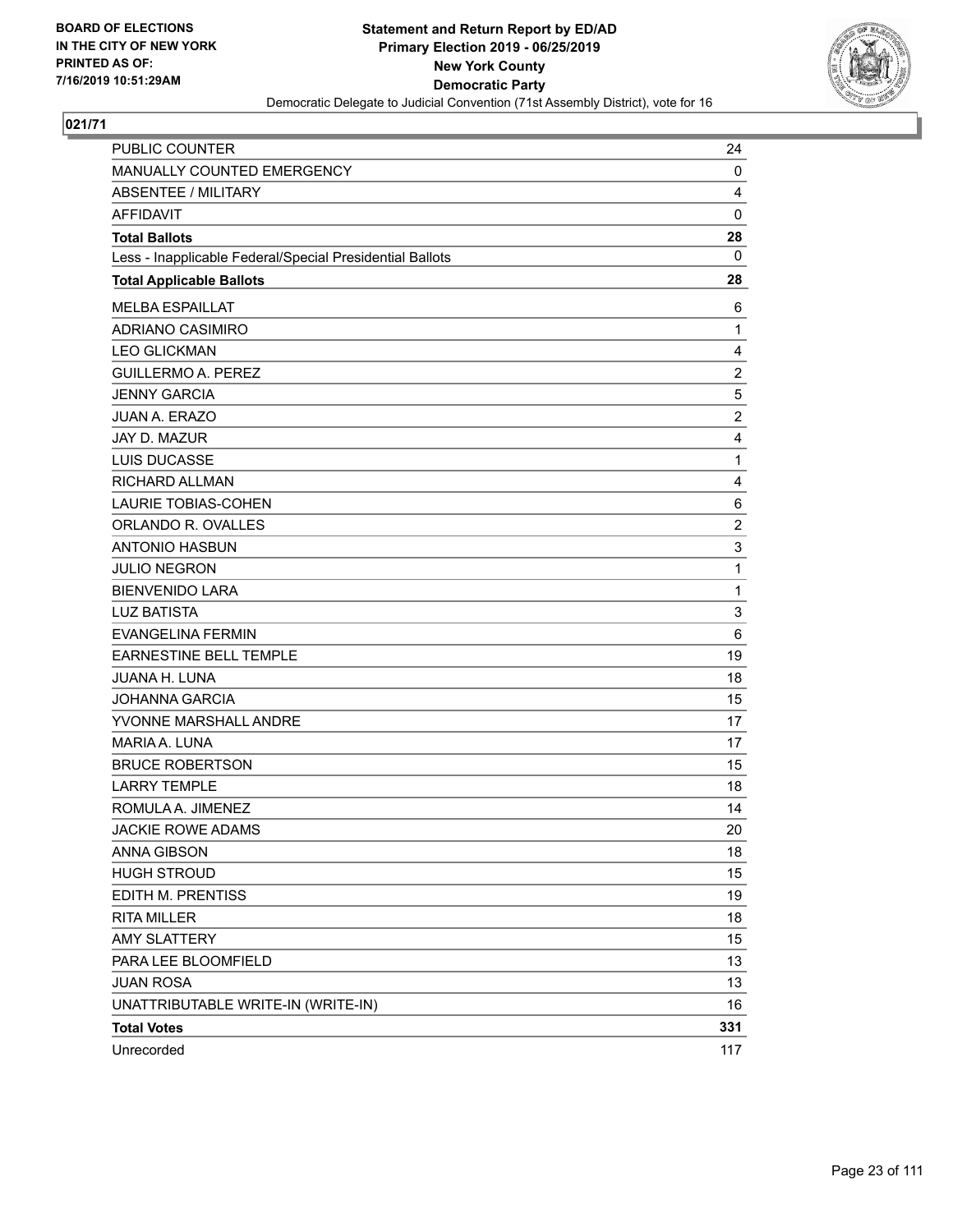

| PUBLIC COUNTER                                           | 18                      |
|----------------------------------------------------------|-------------------------|
| MANUALLY COUNTED EMERGENCY                               | 0                       |
| <b>ABSENTEE / MILITARY</b>                               | 3                       |
| <b>AFFIDAVIT</b>                                         | 1                       |
| <b>Total Ballots</b>                                     | 22                      |
| Less - Inapplicable Federal/Special Presidential Ballots | 0                       |
| <b>Total Applicable Ballots</b>                          | 22                      |
| <b>MELBA ESPAILLAT</b>                                   | 3                       |
| ADRIANO CASIMIRO                                         | 0                       |
| <b>LEO GLICKMAN</b>                                      | $\mathbf{1}$            |
| <b>GUILLERMO A. PEREZ</b>                                | 3                       |
| <b>JENNY GARCIA</b>                                      | 3                       |
| <b>JUAN A. ERAZO</b>                                     | $\mathbf 0$             |
| JAY D. MAZUR                                             | 1                       |
| <b>LUIS DUCASSE</b>                                      | 1                       |
| RICHARD ALLMAN                                           | $\mathbf{1}$            |
| <b>LAURIE TOBIAS-COHEN</b>                               | 3                       |
| ORLANDO R. OVALLES                                       | $\overline{\mathbf{c}}$ |
| <b>ANTONIO HASBUN</b>                                    | 1                       |
| <b>JULIO NEGRON</b>                                      | 1                       |
| <b>BIENVENIDO LARA</b>                                   | 1                       |
| <b>LUZ BATISTA</b>                                       | 1                       |
| <b>EVANGELINA FERMIN</b>                                 | 1                       |
| EARNESTINE BELL TEMPLE                                   | 14                      |
| JUANA H. LUNA                                            | 8                       |
| <b>JOHANNA GARCIA</b>                                    | 9                       |
| YVONNE MARSHALL ANDRE                                    | 14                      |
| MARIA A. LUNA                                            | 9                       |
| <b>BRUCE ROBERTSON</b>                                   | 11                      |
| <b>LARRY TEMPLE</b>                                      | 14                      |
| ROMULA A. JIMENEZ                                        | 9                       |
| <b>JACKIE ROWE ADAMS</b>                                 | 13                      |
| ANNA GIBSON                                              | 11                      |
| <b>HUGH STROUD</b>                                       | 9                       |
| EDITH M. PRENTISS                                        | 12                      |
| <b>RITA MILLER</b>                                       | 12                      |
| <b>AMY SLATTERY</b>                                      | 11                      |
| PARA LEE BLOOMFIELD                                      | 9                       |
| <b>JUAN ROSA</b>                                         | 8                       |
| UNATTRIBUTABLE WRITE-IN (WRITE-IN)                       | $\mathbf{1}$            |
| <b>Total Votes</b>                                       | 197                     |
| Unrecorded                                               | 155                     |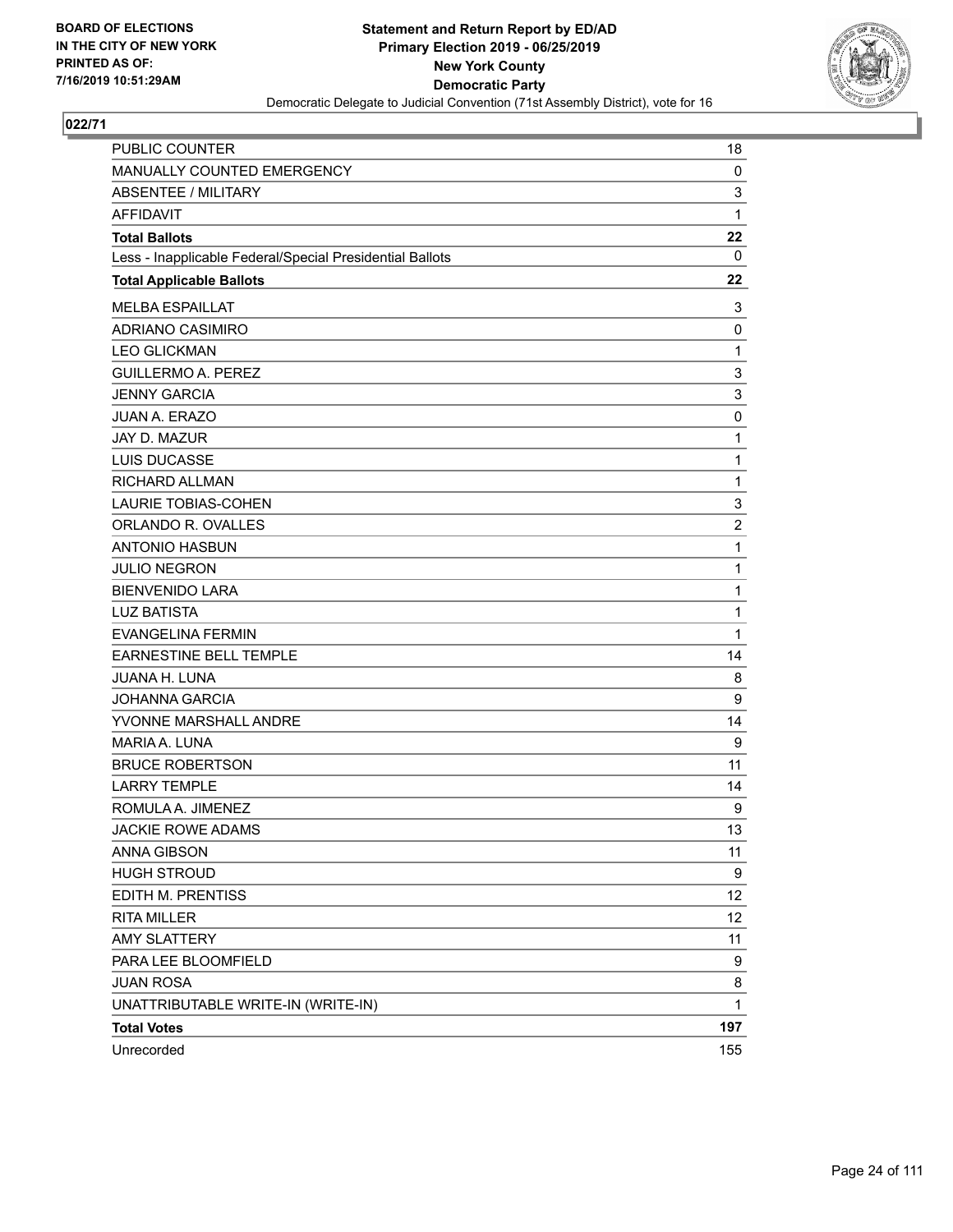

| <b>PUBLIC COUNTER</b>                                    | 28             |
|----------------------------------------------------------|----------------|
| MANUALLY COUNTED EMERGENCY                               | 0              |
| <b>ABSENTEE / MILITARY</b>                               | $\overline{c}$ |
| <b>AFFIDAVIT</b>                                         | $\mathbf 0$    |
| <b>Total Ballots</b>                                     | 30             |
| Less - Inapplicable Federal/Special Presidential Ballots | $\mathbf{0}$   |
| <b>Total Applicable Ballots</b>                          | 30             |
| <b>MELBA ESPAILLAT</b>                                   | 15             |
| ADRIANO CASIMIRO                                         | 5              |
| <b>LEO GLICKMAN</b>                                      | 8              |
| <b>GUILLERMO A. PEREZ</b>                                | 10             |
| <b>JENNY GARCIA</b>                                      | 14             |
| <b>JUAN A. ERAZO</b>                                     | $\overline{7}$ |
| JAY D. MAZUR                                             | 8              |
| <b>LUIS DUCASSE</b>                                      | 5              |
| RICHARD ALLMAN                                           | 12             |
| <b>LAURIE TOBIAS-COHEN</b>                               | 11             |
| ORLANDO R. OVALLES                                       | 6              |
| <b>ANTONIO HASBUN</b>                                    | 8              |
| <b>JULIO NEGRON</b>                                      | 11             |
| <b>BIENVENIDO LARA</b>                                   | 6              |
| <b>LUZ BATISTA</b>                                       | 12             |
| <b>EVANGELINA FERMIN</b>                                 | 6              |
| EARNESTINE BELL TEMPLE                                   | 17             |
| JUANA H. LUNA                                            | 8              |
| <b>JOHANNA GARCIA</b>                                    | 12             |
| YVONNE MARSHALL ANDRE                                    | 14             |
| MARIA A. LUNA                                            | 12             |
| <b>BRUCE ROBERTSON</b>                                   | 10             |
| <b>LARRY TEMPLE</b>                                      | 12             |
| ROMULA A. JIMENEZ                                        | $\overline{7}$ |
| <b>JACKIE ROWE ADAMS</b>                                 | 16             |
| ANNA GIBSON                                              | 13             |
| <b>HUGH STROUD</b>                                       | 11             |
| EDITH M. PRENTISS                                        | 9              |
| <b>RITA MILLER</b>                                       | 14             |
| <b>AMY SLATTERY</b>                                      | 11             |
| PARA LEE BLOOMFIELD                                      | 8              |
| <b>JUAN ROSA</b>                                         | 9              |
| <b>Total Votes</b>                                       | 327            |
| Unrecorded                                               | 153            |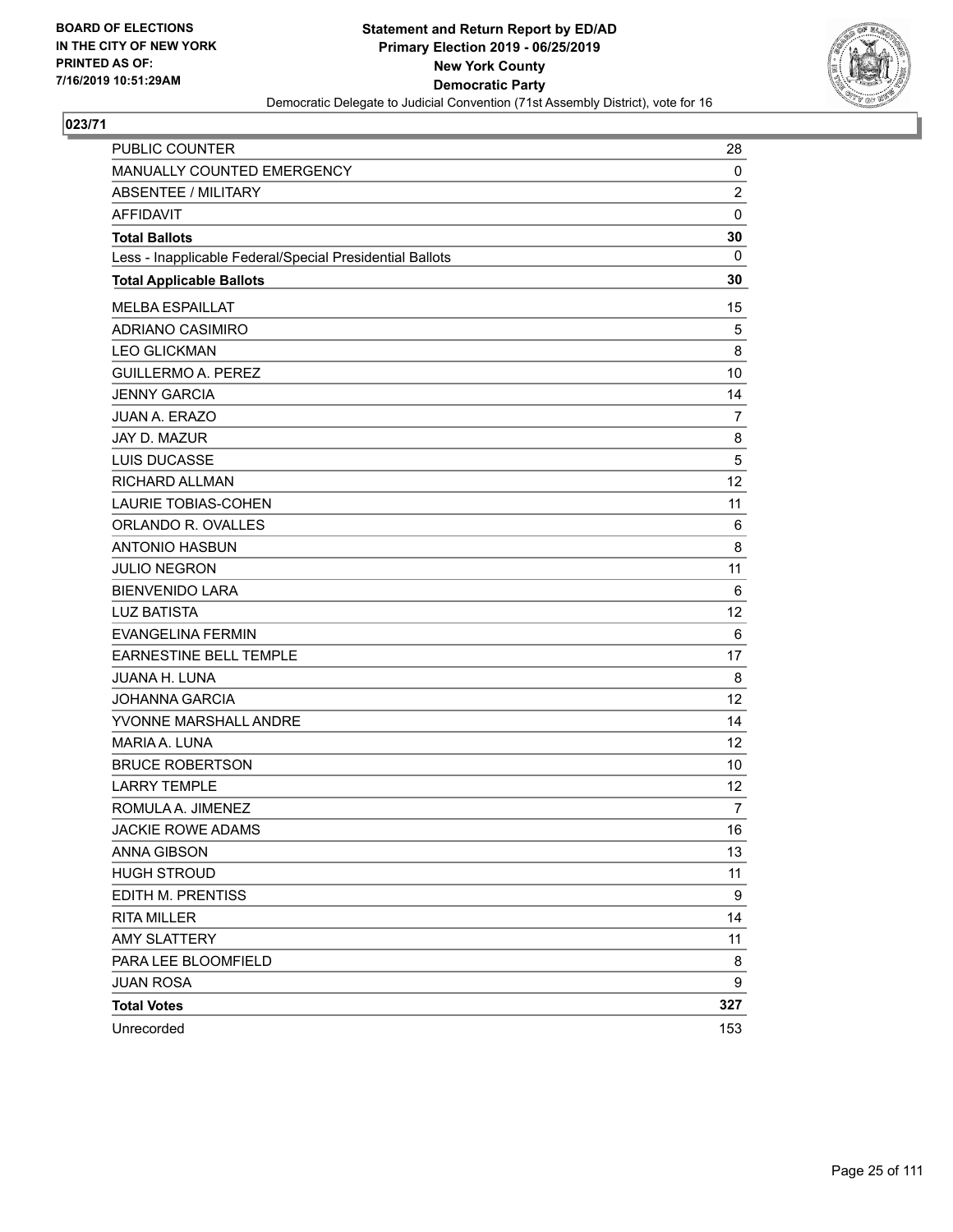

| PUBLIC COUNTER                                           | 15             |
|----------------------------------------------------------|----------------|
| MANUALLY COUNTED EMERGENCY                               | 0              |
| <b>ABSENTEE / MILITARY</b>                               | 3              |
| <b>AFFIDAVIT</b>                                         | $\mathbf 0$    |
| <b>Total Ballots</b>                                     | 18             |
| Less - Inapplicable Federal/Special Presidential Ballots | $\mathbf{0}$   |
| <b>Total Applicable Ballots</b>                          | 18             |
| <b>MELBA ESPAILLAT</b>                                   | 1              |
| <b>ADRIANO CASIMIRO</b>                                  | $\mathbf{1}$   |
| <b>LEO GLICKMAN</b>                                      | 1              |
| <b>GUILLERMO A. PEREZ</b>                                | $\mathbf{1}$   |
| <b>JENNY GARCIA</b>                                      | 3              |
| <b>JUAN A. ERAZO</b>                                     | 1              |
| JAY D. MAZUR                                             | 1              |
| <b>LUIS DUCASSE</b>                                      | 1              |
| RICHARD ALLMAN                                           | $\overline{c}$ |
| <b>LAURIE TOBIAS-COHEN</b>                               | 1              |
| ORLANDO R. OVALLES                                       | $\mathbf{1}$   |
| <b>ANTONIO HASBUN</b>                                    | 1              |
| <b>JULIO NEGRON</b>                                      | $\overline{c}$ |
| <b>BIENVENIDO LARA</b>                                   | 1              |
| <b>LUZ BATISTA</b>                                       | $\overline{2}$ |
| <b>EVANGELINA FERMIN</b>                                 | 3              |
| EARNESTINE BELL TEMPLE                                   | 15             |
| JUANA H. LUNA                                            | 12             |
| <b>JOHANNA GARCIA</b>                                    | 12             |
| YVONNE MARSHALL ANDRE                                    | 15             |
| MARIA A. LUNA                                            | 11             |
| <b>BRUCE ROBERTSON</b>                                   | 14             |
| <b>LARRY TEMPLE</b>                                      | 12             |
| ROMULA A. JIMENEZ                                        | 12             |
| <b>JACKIE ROWE ADAMS</b>                                 | 14             |
| ANNA GIBSON                                              | 15             |
| <b>HUGH STROUD</b>                                       | 11             |
| EDITH M. PRENTISS                                        | 13             |
| <b>RITA MILLER</b>                                       | 11             |
| <b>AMY SLATTERY</b>                                      | 12             |
| PARA LEE BLOOMFIELD                                      | 11             |
| <b>JUAN ROSA</b>                                         | 11             |
| <b>Total Votes</b>                                       | 224            |
| Unrecorded                                               | 64             |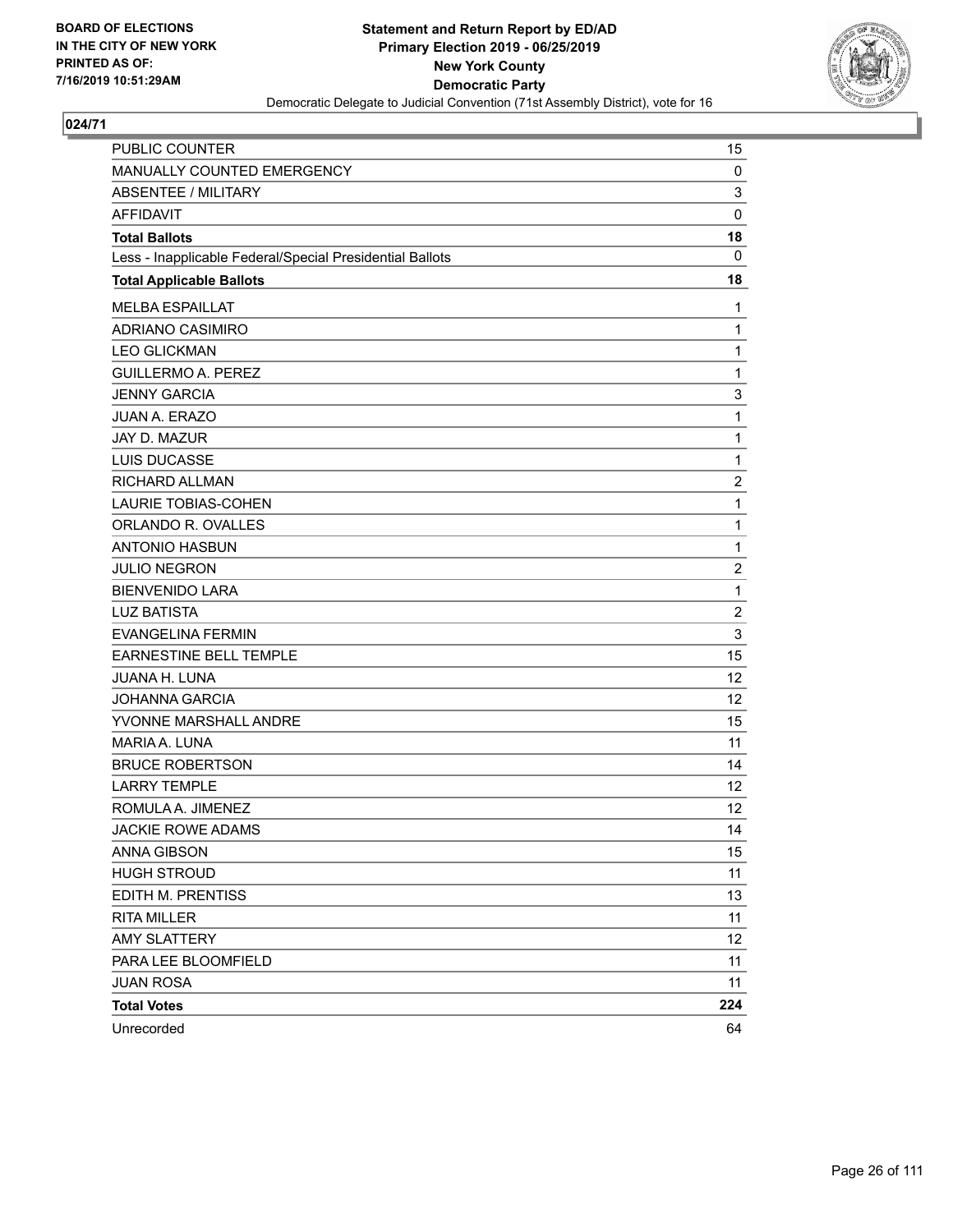

| PUBLIC COUNTER                                           | 13             |
|----------------------------------------------------------|----------------|
| MANUALLY COUNTED EMERGENCY                               | 0              |
| <b>ABSENTEE / MILITARY</b>                               | 4              |
| <b>AFFIDAVIT</b>                                         | $\mathbf 0$    |
| <b>Total Ballots</b>                                     | 17             |
| Less - Inapplicable Federal/Special Presidential Ballots | 0              |
| <b>Total Applicable Ballots</b>                          | 17             |
| <b>MELBA ESPAILLAT</b>                                   | 5              |
| <b>ADRIANO CASIMIRO</b>                                  | 3              |
| <b>LEO GLICKMAN</b>                                      | $\overline{c}$ |
| <b>GUILLERMO A. PEREZ</b>                                | 4              |
| <b>JENNY GARCIA</b>                                      | 3              |
| <b>JUAN A. ERAZO</b>                                     | 3              |
| JAY D. MAZUR                                             | $\overline{2}$ |
| LUIS DUCASSE                                             | 4              |
| RICHARD ALLMAN                                           | 1              |
| <b>LAURIE TOBIAS-COHEN</b>                               | $\overline{2}$ |
| ORLANDO R. OVALLES                                       | $\overline{c}$ |
| <b>ANTONIO HASBUN</b>                                    | $\mathbf 0$    |
| <b>JULIO NEGRON</b>                                      | 3              |
| <b>BIENVENIDO LARA</b>                                   | $\overline{c}$ |
| <b>LUZ BATISTA</b>                                       | $\overline{c}$ |
| <b>EVANGELINA FERMIN</b>                                 | $\overline{2}$ |
| EARNESTINE BELL TEMPLE                                   | $\overline{7}$ |
| JUANA H. LUNA                                            | $\sqrt{5}$     |
| <b>JOHANNA GARCIA</b>                                    | 6              |
| YVONNE MARSHALL ANDRE                                    | 8              |
| MARIA A. LUNA                                            | $\overline{7}$ |
| <b>BRUCE ROBERTSON</b>                                   | $\overline{7}$ |
| <b>LARRY TEMPLE</b>                                      | $\,$ 5 $\,$    |
| ROMULA A. JIMENEZ                                        | 3              |
| <b>JACKIE ROWE ADAMS</b>                                 | 8              |
| ANNA GIBSON                                              | 7              |
| <b>HUGH STROUD</b>                                       | 4              |
| EDITH M. PRENTISS                                        | 5              |
| <b>RITA MILLER</b>                                       | 7              |
| <b>AMY SLATTERY</b>                                      | $\overline{7}$ |
| PARA LEE BLOOMFIELD                                      | 5              |
| <b>JUAN ROSA</b>                                         | 6              |
| KAREN W. GAMBLE (WRITE-IN)                               | $\mathbf{1}$   |
| UNATTRIBUTABLE WRITE-IN (WRITE-IN)                       | 1              |
| <b>Total Votes</b>                                       | 139            |
| Unrecorded                                               | 133            |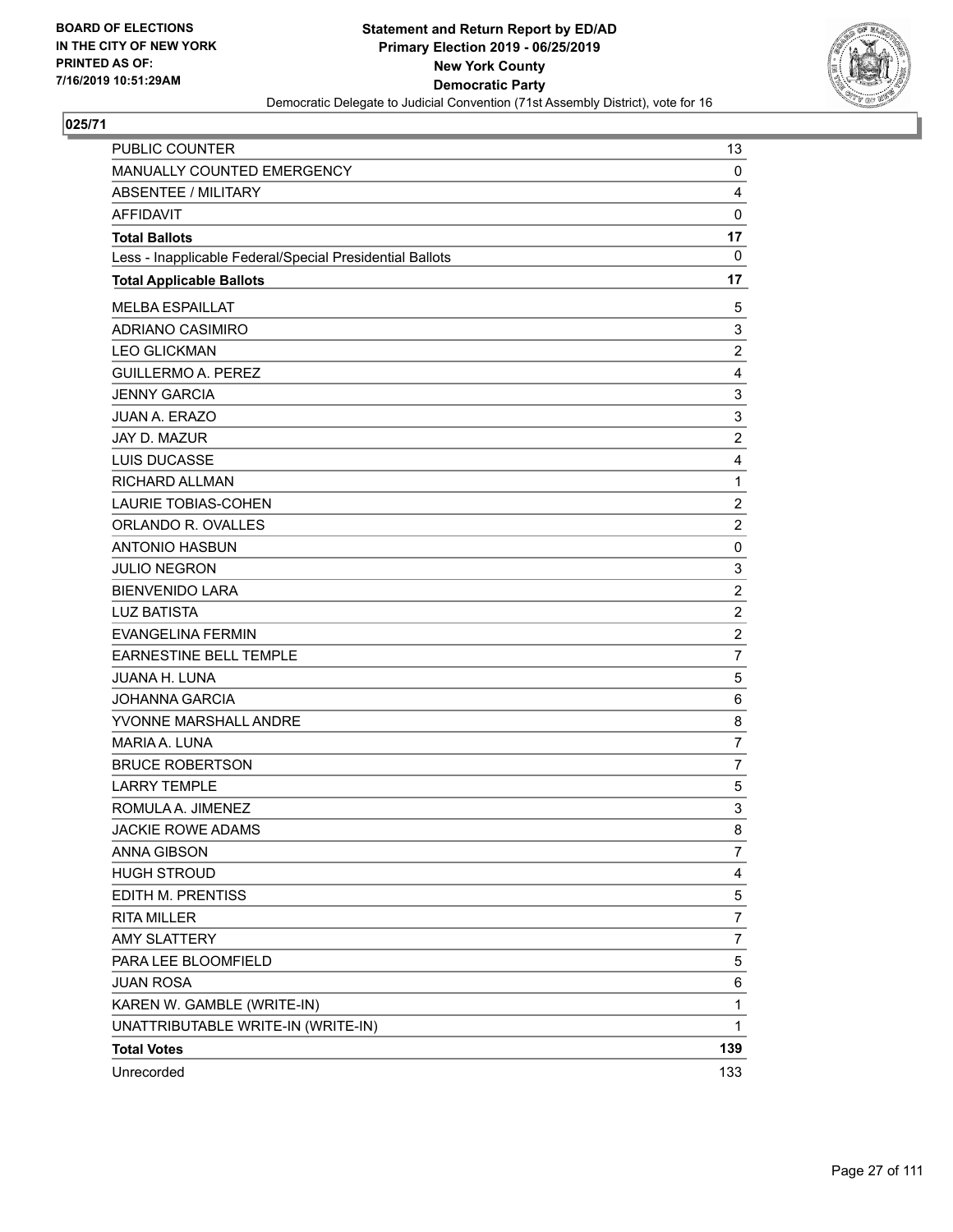

| PUBLIC COUNTER                                           | 18               |
|----------------------------------------------------------|------------------|
| MANUALLY COUNTED EMERGENCY                               | 0                |
| <b>ABSENTEE / MILITARY</b>                               | 3                |
| <b>AFFIDAVIT</b>                                         | $\mathbf 0$      |
| <b>Total Ballots</b>                                     | 21               |
| Less - Inapplicable Federal/Special Presidential Ballots | 0                |
| <b>Total Applicable Ballots</b>                          | 21               |
| <b>MELBA ESPAILLAT</b>                                   | 7                |
| ADRIANO CASIMIRO                                         | 3                |
| <b>LEO GLICKMAN</b>                                      | 4                |
| <b>GUILLERMO A. PEREZ</b>                                | 4                |
| <b>JENNY GARCIA</b>                                      | 8                |
| <b>JUAN A. ERAZO</b>                                     | 3                |
| JAY D. MAZUR                                             | $\overline{2}$   |
| LUIS DUCASSE                                             | $\overline{c}$   |
| RICHARD ALLMAN                                           | 4                |
| <b>LAURIE TOBIAS-COHEN</b>                               | 4                |
| ORLANDO R. OVALLES                                       | 4                |
| <b>ANTONIO HASBUN</b>                                    | $\boldsymbol{2}$ |
| <b>JULIO NEGRON</b>                                      | 5                |
| <b>BIENVENIDO LARA</b>                                   | $\mathbf 5$      |
| <b>LUZ BATISTA</b>                                       | 6                |
| <b>EVANGELINA FERMIN</b>                                 | 10               |
| EARNESTINE BELL TEMPLE                                   | 9                |
| JUANA H. LUNA                                            | $\overline{7}$   |
| <b>JOHANNA GARCIA</b>                                    | 9                |
| YVONNE MARSHALL ANDRE                                    | 10               |
| MARIA A. LUNA                                            | $\boldsymbol{9}$ |
| <b>BRUCE ROBERTSON</b>                                   | $\overline{7}$   |
| <b>LARRY TEMPLE</b>                                      | 6                |
| ROMULA A. JIMENEZ                                        | 8                |
| <b>JACKIE ROWE ADAMS</b>                                 | 8                |
| ANNA GIBSON                                              | 11               |
| <b>HUGH STROUD</b>                                       | 5                |
| EDITH M. PRENTISS                                        | $\overline{7}$   |
| <b>RITA MILLER</b>                                       | 9                |
| <b>AMY SLATTERY</b>                                      | 11               |
| PARA LEE BLOOMFIELD                                      | 4                |
| <b>JUAN ROSA</b>                                         | 9                |
| <b>Total Votes</b>                                       | 202              |
| Unrecorded                                               | 134              |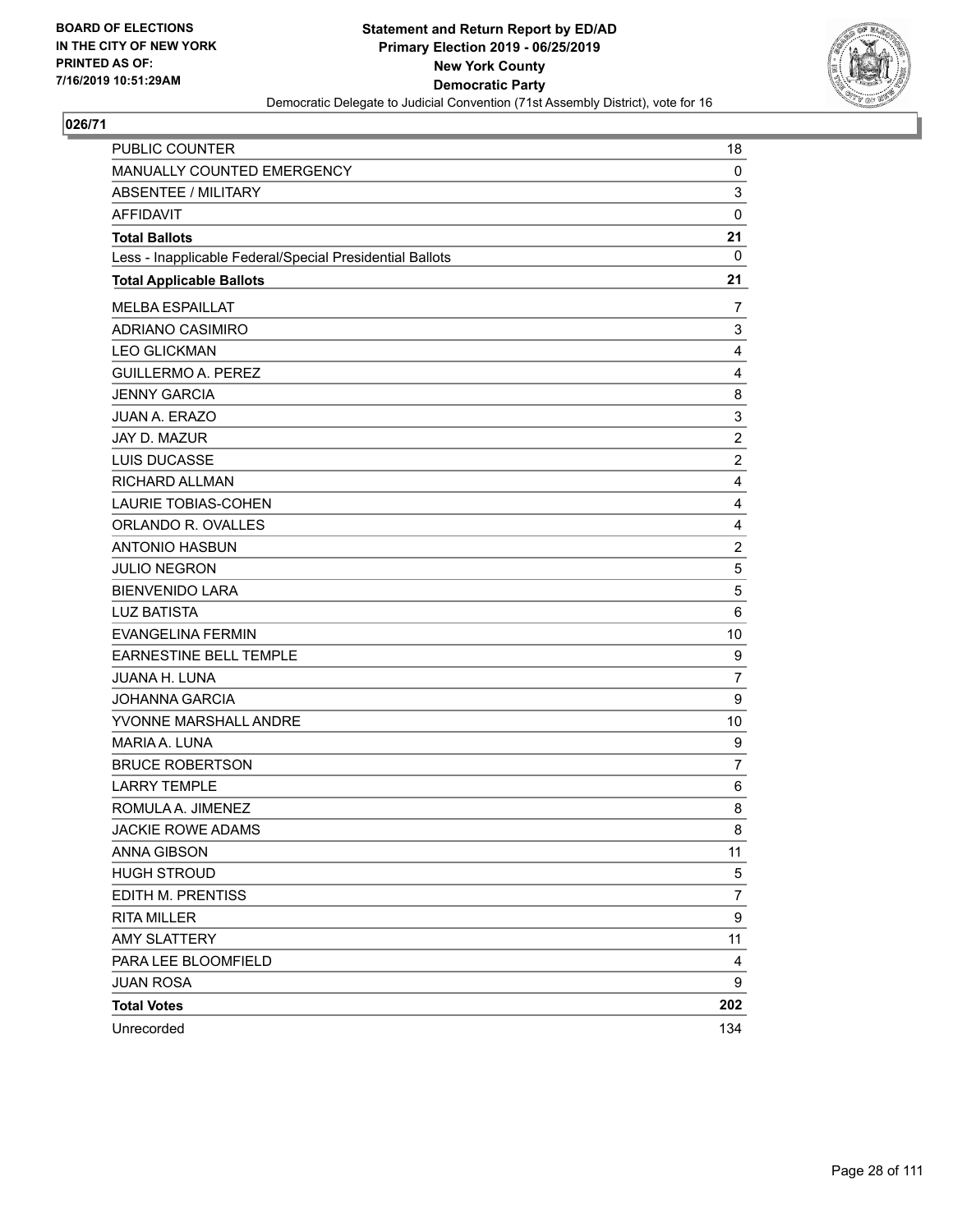

| PUBLIC COUNTER                                           | 16                      |
|----------------------------------------------------------|-------------------------|
| MANUALLY COUNTED EMERGENCY                               | 0                       |
| <b>ABSENTEE / MILITARY</b>                               | $\mathbf{1}$            |
| <b>AFFIDAVIT</b>                                         | $\mathbf 0$             |
| <b>Total Ballots</b>                                     | 17                      |
| Less - Inapplicable Federal/Special Presidential Ballots | $\mathbf{0}$            |
| <b>Total Applicable Ballots</b>                          | 17                      |
| <b>MELBA ESPAILLAT</b>                                   | 2                       |
| <b>ADRIANO CASIMIRO</b>                                  | $\overline{c}$          |
| <b>LEO GLICKMAN</b>                                      | $\overline{c}$          |
| <b>GUILLERMO A. PEREZ</b>                                | 3                       |
| <b>JENNY GARCIA</b>                                      | $\overline{\mathbf{c}}$ |
| <b>JUAN A. ERAZO</b>                                     | 1                       |
| JAY D. MAZUR                                             | 0                       |
| <b>LUIS DUCASSE</b>                                      | 1                       |
| <b>RICHARD ALLMAN</b>                                    | $\mathbf{1}$            |
| <b>LAURIE TOBIAS-COHEN</b>                               | 4                       |
| ORLANDO R. OVALLES                                       | 0                       |
| <b>ANTONIO HASBUN</b>                                    | $\overline{c}$          |
| <b>JULIO NEGRON</b>                                      | $\overline{2}$          |
| <b>BIENVENIDO LARA</b>                                   | $\overline{c}$          |
| <b>LUZ BATISTA</b>                                       | $\overline{c}$          |
| <b>EVANGELINA FERMIN</b>                                 | $\overline{2}$          |
| EARNESTINE BELL TEMPLE                                   | 12                      |
| JUANA H. LUNA                                            | 11                      |
| <b>JOHANNA GARCIA</b>                                    | 11                      |
| YVONNE MARSHALL ANDRE                                    | 11                      |
| MARIA A. LUNA                                            | 11                      |
| <b>BRUCE ROBERTSON</b>                                   | 10                      |
| <b>LARRY TEMPLE</b>                                      | 11                      |
| ROMULA A. JIMENEZ                                        | 11                      |
| <b>JACKIE ROWE ADAMS</b>                                 | 11                      |
| <b>ANNA GIBSON</b>                                       | 12                      |
| <b>HUGH STROUD</b>                                       | 9                       |
| EDITH M. PRENTISS                                        | 10                      |
| <b>RITA MILLER</b>                                       | 11                      |
| <b>AMY SLATTERY</b>                                      | 10                      |
| PARA LEE BLOOMFIELD                                      | 9                       |
| <b>JUAN ROSA</b>                                         | 10                      |
| <b>Total Votes</b>                                       | 198                     |
| Unrecorded                                               | 74                      |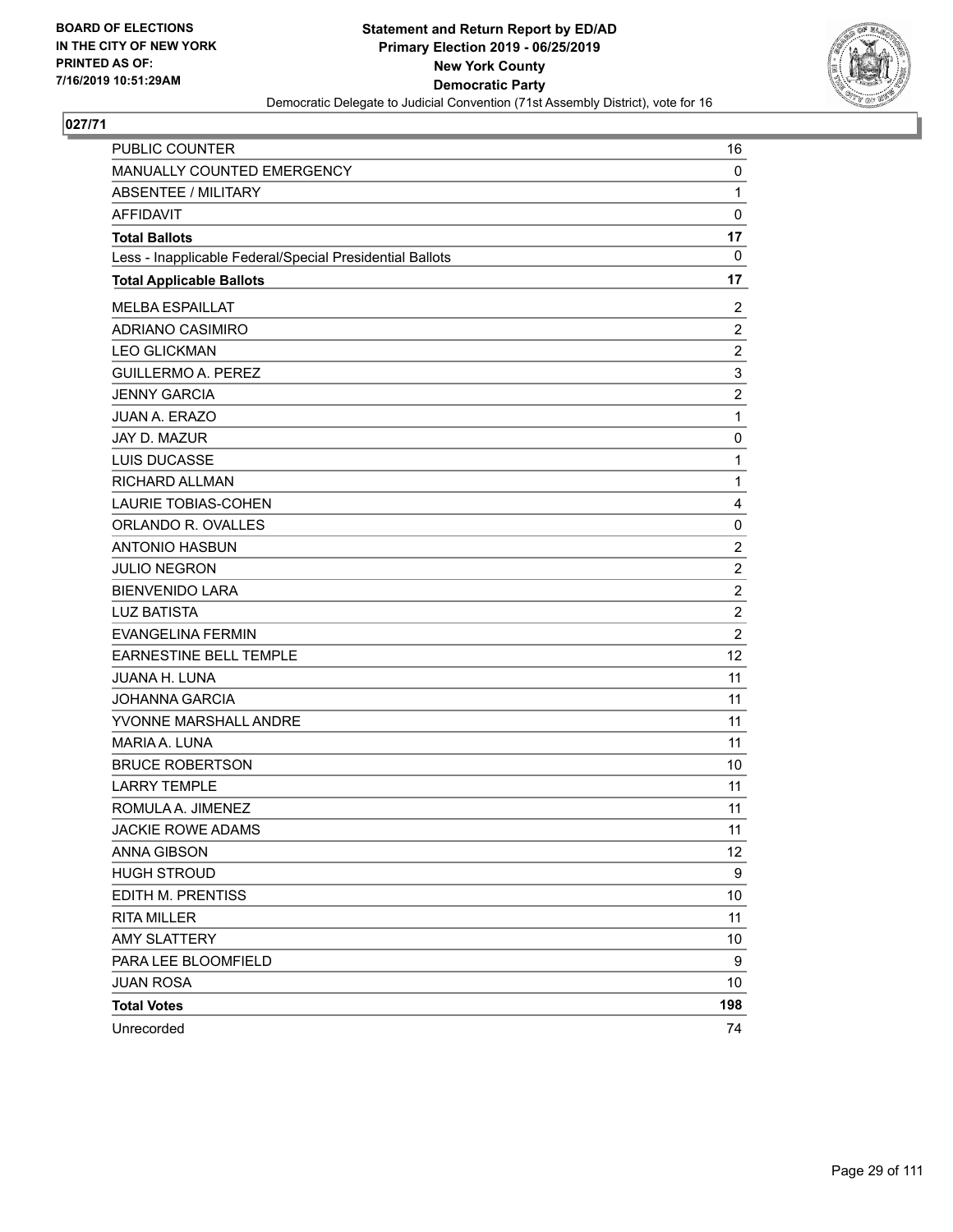

| <b>PUBLIC COUNTER</b>                                    | 30                      |
|----------------------------------------------------------|-------------------------|
| MANUALLY COUNTED EMERGENCY                               | 0                       |
| <b>ABSENTEE / MILITARY</b>                               | $\mathbf 0$             |
| <b>AFFIDAVIT</b>                                         | $\mathbf 0$             |
| <b>Total Ballots</b>                                     | 30                      |
| Less - Inapplicable Federal/Special Presidential Ballots | 0                       |
| <b>Total Applicable Ballots</b>                          | 30                      |
| <b>MELBA ESPAILLAT</b>                                   | 3                       |
| ADRIANO CASIMIRO                                         | 5                       |
| <b>LEO GLICKMAN</b>                                      | $\overline{c}$          |
| <b>GUILLERMO A. PEREZ</b>                                | 6                       |
| <b>JENNY GARCIA</b>                                      | $\mathbf 5$             |
| <b>JUAN A. ERAZO</b>                                     | 4                       |
| JAY D. MAZUR                                             | 0                       |
| LUIS DUCASSE                                             | 8                       |
| RICHARD ALLMAN                                           | $\overline{c}$          |
| <b>LAURIE TOBIAS-COHEN</b>                               | 6                       |
| ORLANDO R. OVALLES                                       | 0                       |
| <b>ANTONIO HASBUN</b>                                    | 4                       |
| <b>JULIO NEGRON</b>                                      | 3                       |
| <b>BIENVENIDO LARA</b>                                   | $\mathbf{1}$            |
| <b>LUZ BATISTA</b>                                       | 3                       |
| <b>EVANGELINA FERMIN</b>                                 | 5                       |
| EARNESTINE BELL TEMPLE                                   | 4                       |
| JUANA H. LUNA                                            | 4                       |
| <b>JOHANNA GARCIA</b>                                    | $\overline{7}$          |
| YVONNE MARSHALL ANDRE                                    | 6                       |
| MARIA A. LUNA                                            | 8                       |
| <b>BRUCE ROBERTSON</b>                                   | $\overline{7}$          |
| <b>LARRY TEMPLE</b>                                      | $\mathbf{1}$            |
| ROMULA A. JIMENEZ                                        | $\mathbf 5$             |
| <b>JACKIE ROWE ADAMS</b>                                 | 1                       |
| <b>ANNA GIBSON</b>                                       | 4                       |
| <b>HUGH STROUD</b>                                       | 0                       |
| EDITH M. PRENTISS                                        | 5                       |
| <b>RITA MILLER</b>                                       | 5                       |
| <b>AMY SLATTERY</b>                                      | $\overline{\mathbf{c}}$ |
| PARA LEE BLOOMFIELD                                      | $\overline{c}$          |
| <b>JUAN ROSA</b>                                         | 9                       |
| <b>Total Votes</b>                                       | 127                     |
| Unrecorded                                               | 353                     |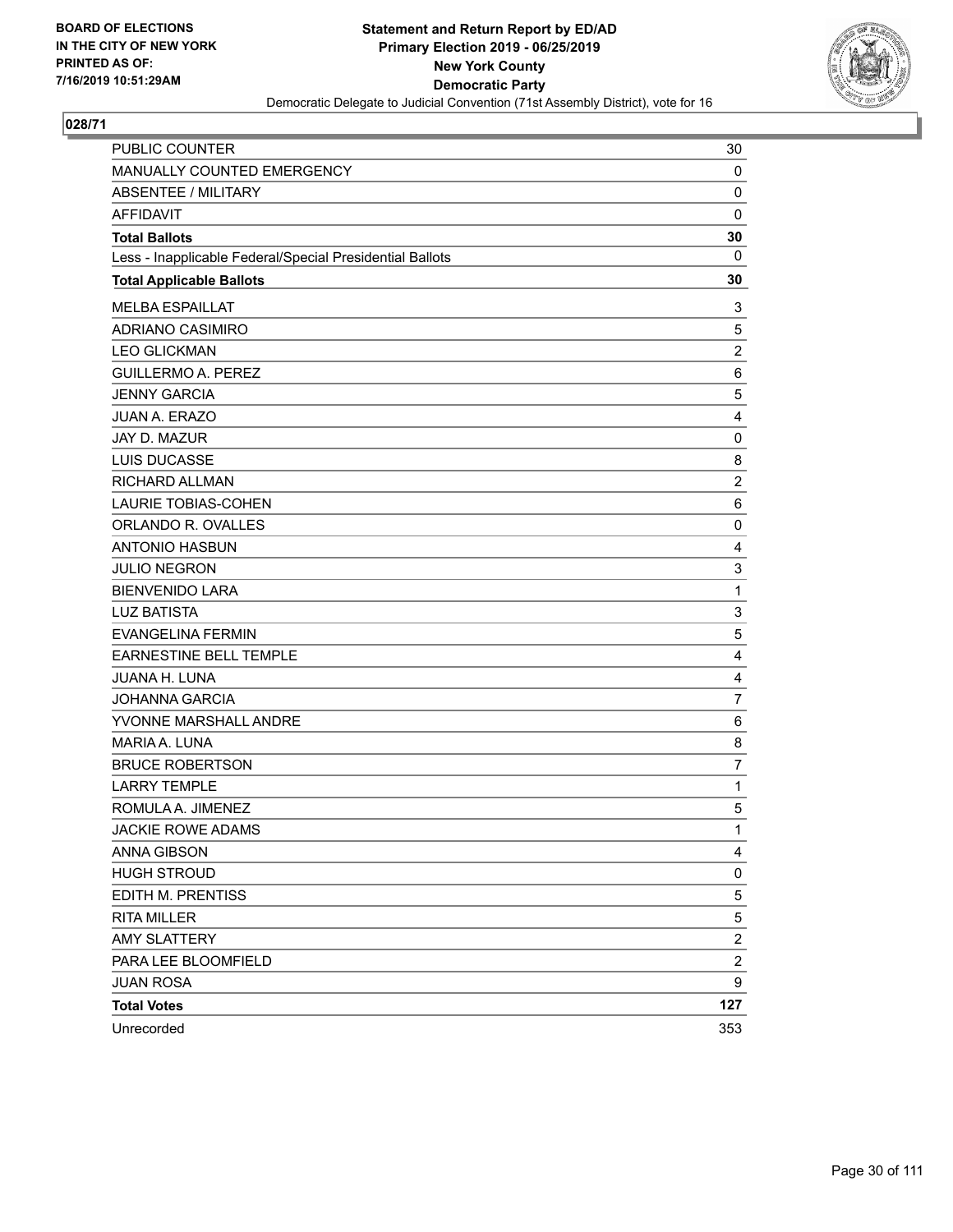

| PUBLIC COUNTER                                           | 20             |
|----------------------------------------------------------|----------------|
| MANUALLY COUNTED EMERGENCY                               | 0              |
| <b>ABSENTEE / MILITARY</b>                               | 1              |
| <b>AFFIDAVIT</b>                                         | $\mathbf 0$    |
| <b>Total Ballots</b>                                     | 21             |
| Less - Inapplicable Federal/Special Presidential Ballots | 0              |
| <b>Total Applicable Ballots</b>                          | 21             |
| <b>MELBA ESPAILLAT</b>                                   | 12             |
| ADRIANO CASIMIRO                                         | 3              |
| <b>LEO GLICKMAN</b>                                      | 6              |
| <b>GUILLERMO A. PEREZ</b>                                | 5              |
| <b>JENNY GARCIA</b>                                      | 10             |
| JUAN A. ERAZO                                            | 4              |
| <b>JAY D. MAZUR</b>                                      | 3              |
| <b>LUIS DUCASSE</b>                                      | $\overline{c}$ |
| RICHARD ALLMAN                                           | 9              |
| LAURIE TOBIAS-COHEN                                      | 8              |
| ORLANDO R. OVALLES                                       | $\overline{c}$ |
| <b>ANTONIO HASBUN</b>                                    | 6              |
| <b>JULIO NEGRON</b>                                      | 3              |
| <b>BIENVENIDO LARA</b>                                   | $\overline{c}$ |
| <b>LUZ BATISTA</b>                                       | 4              |
| <b>EVANGELINA FERMIN</b>                                 | 8              |
| EARNESTINE BELL TEMPLE                                   | 10             |
| <b>JUANA H. LUNA</b>                                     | 5              |
| <b>JOHANNA GARCIA</b>                                    | 6              |
| YVONNE MARSHALL ANDRE                                    | 9              |
| <b>MARIA A. LUNA</b>                                     | 5              |
| <b>BRUCE ROBERTSON</b>                                   | $\overline{7}$ |
| <b>LARRY TEMPLE</b>                                      | 8              |
| ROMULA A. JIMENEZ                                        | 3              |
| <b>JACKIE ROWE ADAMS</b>                                 | 11             |
| <b>ANNA GIBSON</b>                                       | 10             |
| <b>HUGH STROUD</b>                                       | 4              |
| EDITH M. PRENTISS                                        | 6              |
| <b>RITA MILLER</b>                                       | 12             |
| <b>AMY SLATTERY</b>                                      | 11             |
| PARA LEE BLOOMFIELD                                      | 4              |
| <b>JUAN ROSA</b>                                         | 4              |
| ALEXANDER TALLOT (WRITE-IN)                              | 1              |
| BEATRICE P. ASHTON (WRITE-IN)                            | 1              |
| PATRICK BURDEN (WRITE-IN)                                | $\mathbf 1$    |
| ROBERT REED (WRITE-IN)                                   | 1              |
| UNATTRIBUTABLE WRITE-IN (WRITE-IN)                       | 1              |
| <b>Total Votes</b>                                       | 207            |
| Unrecorded                                               | 129            |
|                                                          |                |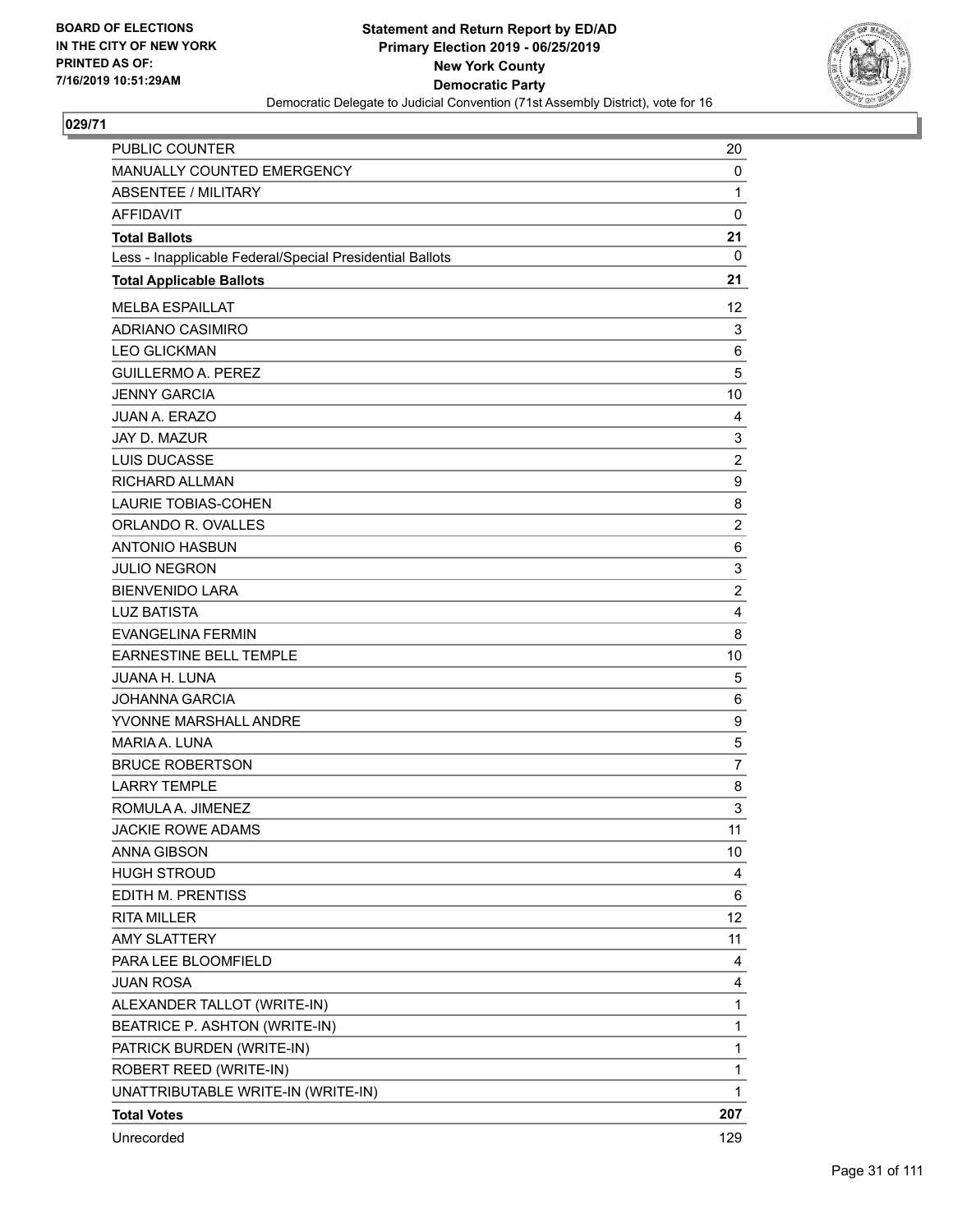

| PUBLIC COUNTER                                           | 21             |
|----------------------------------------------------------|----------------|
| MANUALLY COUNTED EMERGENCY                               | 0              |
| <b>ABSENTEE / MILITARY</b>                               | 0              |
| <b>AFFIDAVIT</b>                                         | $\mathbf 0$    |
| <b>Total Ballots</b>                                     | 21             |
| Less - Inapplicable Federal/Special Presidential Ballots | $\mathbf{0}$   |
| <b>Total Applicable Ballots</b>                          | 21             |
| <b>MELBA ESPAILLAT</b>                                   | 11             |
| <b>ADRIANO CASIMIRO</b>                                  | 8              |
| <b>LEO GLICKMAN</b>                                      | 5              |
| <b>GUILLERMO A. PEREZ</b>                                | 12             |
| <b>JENNY GARCIA</b>                                      | 12             |
| <b>JUAN A. ERAZO</b>                                     | 6              |
| JAY D. MAZUR                                             | 5              |
| <b>LUIS DUCASSE</b>                                      | 4              |
| RICHARD ALLMAN                                           | 5              |
| <b>LAURIE TOBIAS-COHEN</b>                               | 7              |
| ORLANDO R. OVALLES                                       | 7              |
| <b>ANTONIO HASBUN</b>                                    | $\overline{4}$ |
| <b>JULIO NEGRON</b>                                      | 9              |
| <b>BIENVENIDO LARA</b>                                   | 5              |
| <b>LUZ BATISTA</b>                                       | 9              |
| <b>EVANGELINA FERMIN</b>                                 | 8              |
| <b>EARNESTINE BELL TEMPLE</b>                            | 5              |
| <b>JUANA H. LUNA</b>                                     | 8              |
| <b>JOHANNA GARCIA</b>                                    | 6              |
| YVONNE MARSHALL ANDRE                                    | 3              |
| MARIA A. LUNA                                            | 9              |
| <b>BRUCE ROBERTSON</b>                                   | 3              |
| <b>LARRY TEMPLE</b>                                      | $\overline{2}$ |
| ROMULA A. JIMENEZ                                        | $\overline{2}$ |
| <b>JACKIE ROWE ADAMS</b>                                 | 4              |
| <b>ANNA GIBSON</b>                                       | 3              |
| <b>HUGH STROUD</b>                                       | 1              |
| EDITH M. PRENTISS                                        | 5              |
| <b>RITA MILLER</b>                                       | 3              |
| <b>AMY SLATTERY</b>                                      | 3              |
| PARA LEE BLOOMFIELD                                      | 1              |
| <b>JUAN ROSA</b>                                         | 7              |
| ALICIA ORTEGA (WRITE-IN)                                 | 1              |
| UNATTRIBUTABLE WRITE-IN (WRITE-IN)                       | 3              |
| <b>Total Votes</b>                                       | 186            |
| Unrecorded                                               | 150            |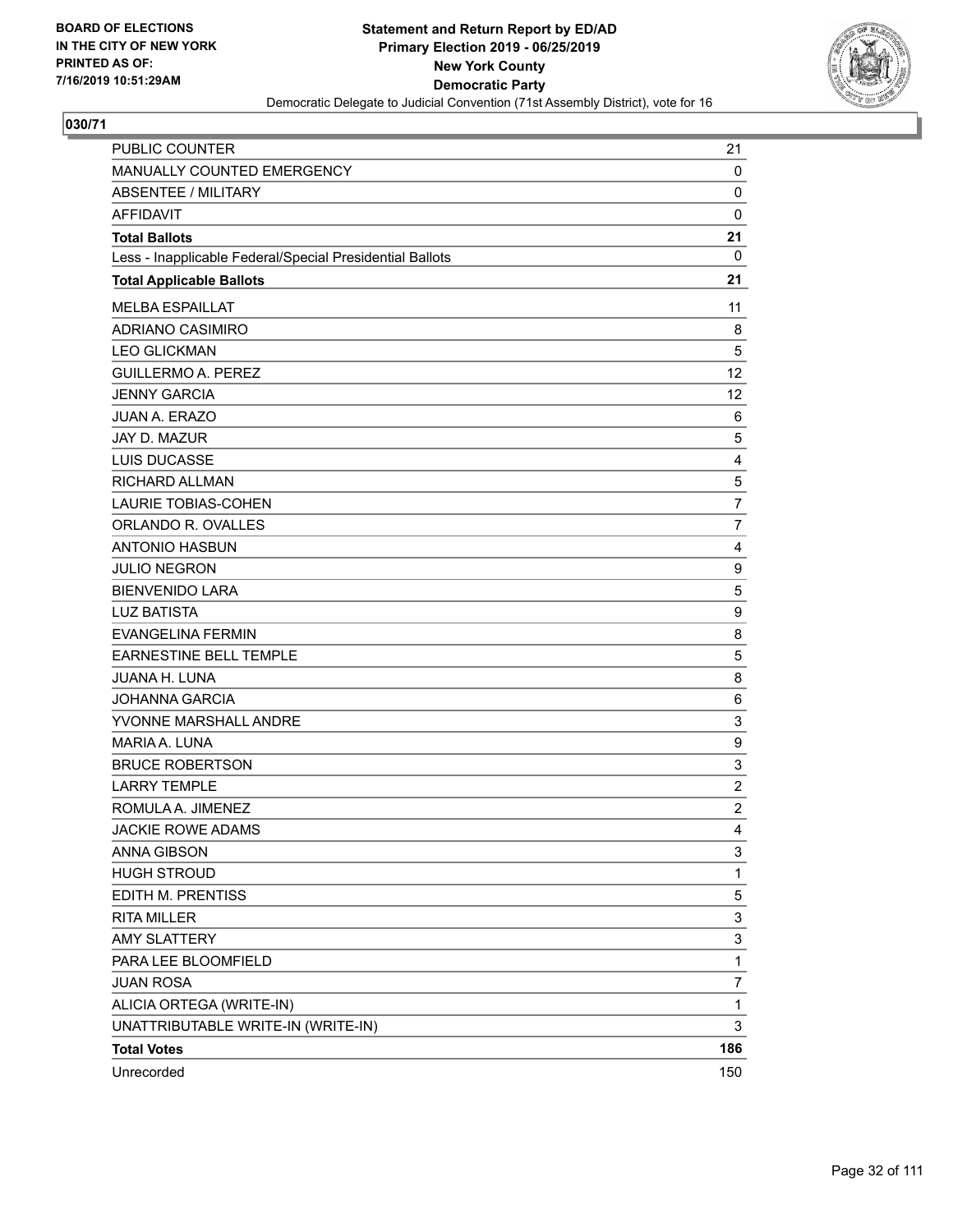

| PUBLIC COUNTER                                           | 32             |
|----------------------------------------------------------|----------------|
| MANUALLY COUNTED EMERGENCY                               | 0              |
| <b>ABSENTEE / MILITARY</b>                               | $\overline{c}$ |
| <b>AFFIDAVIT</b>                                         | $\mathbf 0$    |
| <b>Total Ballots</b>                                     | 34             |
| Less - Inapplicable Federal/Special Presidential Ballots | $\mathbf{0}$   |
| <b>Total Applicable Ballots</b>                          | 34             |
| <b>MELBA ESPAILLAT</b>                                   | 13             |
| ADRIANO CASIMIRO                                         | 8              |
| <b>LEO GLICKMAN</b>                                      | 11             |
| <b>GUILLERMO A. PEREZ</b>                                | 10             |
| <b>JENNY GARCIA</b>                                      | 16             |
| <b>JUAN A. ERAZO</b>                                     | 11             |
| JAY D. MAZUR                                             | 9              |
| <b>LUIS DUCASSE</b>                                      | 9              |
| RICHARD ALLMAN                                           | 10             |
| <b>LAURIE TOBIAS-COHEN</b>                               | 10             |
| ORLANDO R. OVALLES                                       | 9              |
| <b>ANTONIO HASBUN</b>                                    | 10             |
| <b>JULIO NEGRON</b>                                      | 14             |
| <b>BIENVENIDO LARA</b>                                   | 8              |
| <b>LUZ BATISTA</b>                                       | 12             |
| <b>EVANGELINA FERMIN</b>                                 | 10             |
| EARNESTINE BELL TEMPLE                                   | 18             |
| JUANA H. LUNA                                            | 11             |
| <b>JOHANNA GARCIA</b>                                    | 10             |
| YVONNE MARSHALL ANDRE                                    | 8              |
| MARIA A. LUNA                                            | 11             |
| <b>BRUCE ROBERTSON</b>                                   | 8              |
| <b>LARRY TEMPLE</b>                                      | 13             |
| ROMULA A. JIMENEZ                                        | $\overline{7}$ |
| <b>JACKIE ROWE ADAMS</b>                                 | 15             |
| <b>ANNA GIBSON</b>                                       | 11             |
| <b>HUGH STROUD</b>                                       | 6              |
| EDITH M. PRENTISS                                        | $\overline{7}$ |
| <b>RITA MILLER</b>                                       | 12             |
| <b>AMY SLATTERY</b>                                      | 10             |
| PARA LEE BLOOMFIELD                                      | 6              |
| <b>JUAN ROSA</b>                                         | 10             |
| <b>Total Votes</b>                                       | 333            |
| Unrecorded                                               | 211            |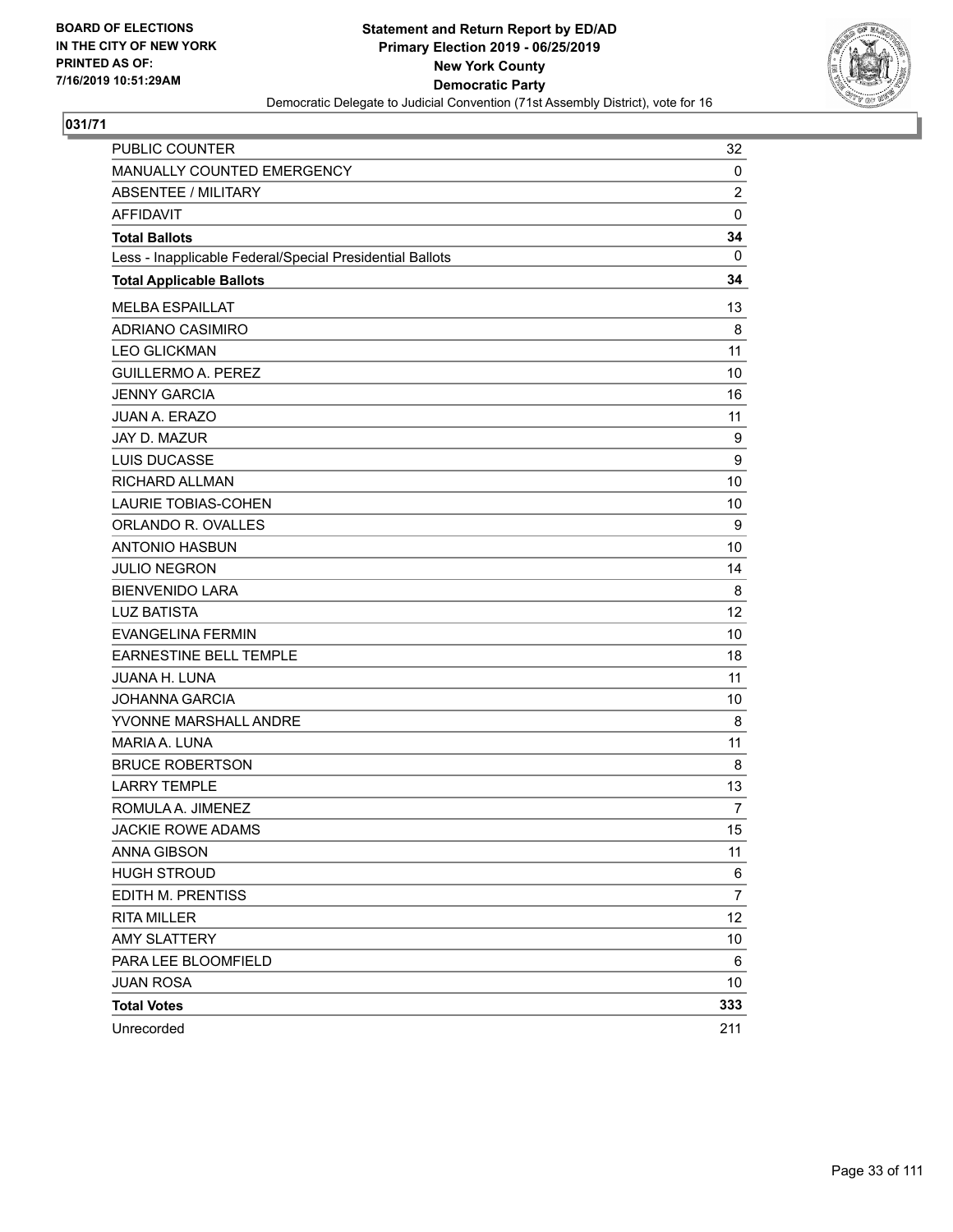

| <b>PUBLIC COUNTER</b>                                    | 18             |
|----------------------------------------------------------|----------------|
| MANUALLY COUNTED EMERGENCY                               | 0              |
| <b>ABSENTEE / MILITARY</b>                               | $\overline{2}$ |
| <b>AFFIDAVIT</b>                                         | $\mathbf 0$    |
| <b>Total Ballots</b>                                     | 20             |
| Less - Inapplicable Federal/Special Presidential Ballots | 0              |
| <b>Total Applicable Ballots</b>                          | 20             |
| <b>MELBA ESPAILLAT</b>                                   | 8              |
| ADRIANO CASIMIRO                                         | $\overline{c}$ |
| <b>LEO GLICKMAN</b>                                      | 3              |
| <b>GUILLERMO A. PEREZ</b>                                | $\overline{2}$ |
| <b>JENNY GARCIA</b>                                      | 9              |
| <b>JUAN A. ERAZO</b>                                     | $\overline{c}$ |
| JAY D. MAZUR                                             | $\overline{2}$ |
| <b>LUIS DUCASSE</b>                                      | 5              |
| RICHARD ALLMAN                                           | 6              |
| <b>LAURIE TOBIAS-COHEN</b>                               | $\overline{7}$ |
| ORLANDO R. OVALLES                                       | $\overline{c}$ |
| <b>ANTONIO HASBUN</b>                                    | 3              |
| <b>JULIO NEGRON</b>                                      | $\overline{2}$ |
| <b>BIENVENIDO LARA</b>                                   | $\overline{c}$ |
| <b>LUZ BATISTA</b>                                       | 4              |
| <b>EVANGELINA FERMIN</b>                                 | $\overline{7}$ |
| <b>EARNESTINE BELL TEMPLE</b>                            | $\overline{7}$ |
| JUANA H. LUNA                                            | 5              |
| <b>JOHANNA GARCIA</b>                                    | 4              |
| YVONNE MARSHALL ANDRE                                    | 6              |
| MARIA A. LUNA                                            | 4              |
| <b>BRUCE ROBERTSON</b>                                   | 3              |
| <b>LARRY TEMPLE</b>                                      | 1              |
| ROMULA A. JIMENEZ                                        | 3              |
| <b>JACKIE ROWE ADAMS</b>                                 | 4              |
| ANNA GIBSON                                              | 8              |
| <b>HUGH STROUD</b>                                       | $\mathbf{1}$   |
| EDITH M. PRENTISS                                        | 4              |
| <b>RITA MILLER</b>                                       | 5              |
| <b>AMY SLATTERY</b>                                      | 5              |
| PARA LEE BLOOMFIELD                                      | 1              |
| <b>JUAN ROSA</b>                                         | 0              |
| CECELIA HALL (WRITE-IN)                                  | $\mathbf{1}$   |
| ELLA MERRIWETHER (WRITE-IN)                              | 1              |
| SARA SANDS (WRITE-IN)                                    | 1              |
| <b>Total Votes</b>                                       | 130            |
| Unrecorded                                               | 190            |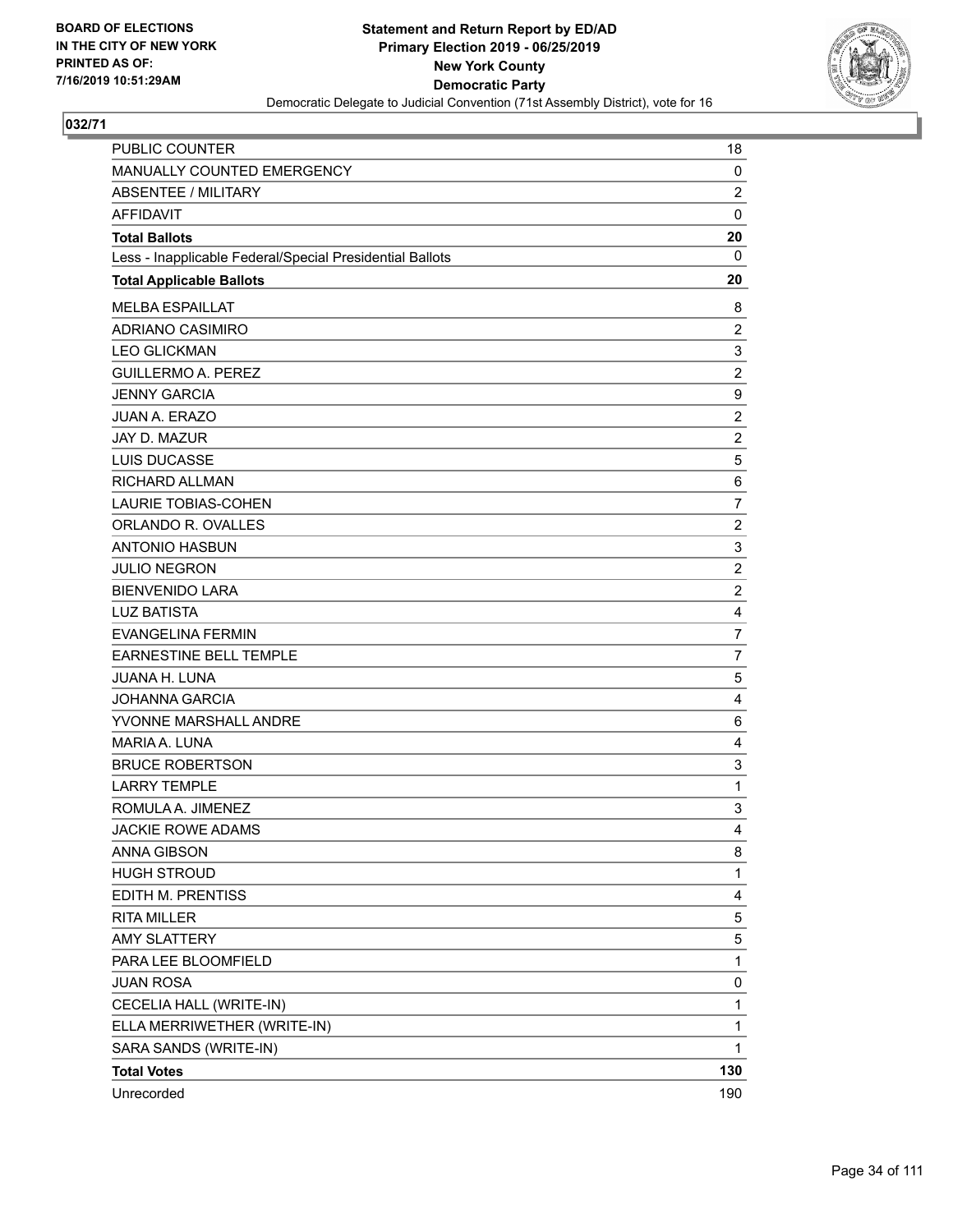

| <b>PUBLIC COUNTER</b>                                    | 13             |
|----------------------------------------------------------|----------------|
| MANUALLY COUNTED EMERGENCY                               | 0              |
| <b>ABSENTEE / MILITARY</b>                               | $\mathbf 0$    |
| <b>AFFIDAVIT</b>                                         | $\mathbf 0$    |
| <b>Total Ballots</b>                                     | 13             |
| Less - Inapplicable Federal/Special Presidential Ballots | 0              |
| <b>Total Applicable Ballots</b>                          | 13             |
| <b>MELBA ESPAILLAT</b>                                   | 7              |
| ADRIANO CASIMIRO                                         | 5              |
| <b>LEO GLICKMAN</b>                                      | 6              |
| <b>GUILLERMO A. PEREZ</b>                                | $\overline{4}$ |
| <b>JENNY GARCIA</b>                                      | 9              |
| <b>JUAN A. ERAZO</b>                                     | 4              |
| JAY D. MAZUR                                             | 5              |
| LUIS DUCASSE                                             | 4              |
| RICHARD ALLMAN                                           | 5              |
| <b>LAURIE TOBIAS-COHEN</b>                               | 8              |
| ORLANDO R. OVALLES                                       | 3              |
| <b>ANTONIO HASBUN</b>                                    | $\sqrt{5}$     |
| <b>JULIO NEGRON</b>                                      | 5              |
| <b>BIENVENIDO LARA</b>                                   | $\mathbf 5$    |
| <b>LUZ BATISTA</b>                                       | $\overline{7}$ |
| <b>EVANGELINA FERMIN</b>                                 | 9              |
| <b>EARNESTINE BELL TEMPLE</b>                            | 3              |
| JUANA H. LUNA                                            | 4              |
| <b>JOHANNA GARCIA</b>                                    | $\overline{4}$ |
| YVONNE MARSHALL ANDRE                                    | 6              |
| MARIA A. LUNA                                            | 6              |
| <b>BRUCE ROBERTSON</b>                                   | 4              |
| <b>LARRY TEMPLE</b>                                      | 4              |
| ROMULA A. JIMENEZ                                        | 4              |
| <b>JACKIE ROWE ADAMS</b>                                 | $\overline{4}$ |
| <b>ANNA GIBSON</b>                                       | $\,$ 5 $\,$    |
| <b>HUGH STROUD</b>                                       | $\overline{c}$ |
| EDITH M. PRENTISS                                        | 5              |
| <b>RITA MILLER</b>                                       | 7              |
| <b>AMY SLATTERY</b>                                      | 6              |
| PARA LEE BLOOMFIELD                                      | 5              |
| <b>JUAN ROSA</b>                                         | 3              |
| <b>Total Votes</b>                                       | 163            |
| Unrecorded                                               | 45             |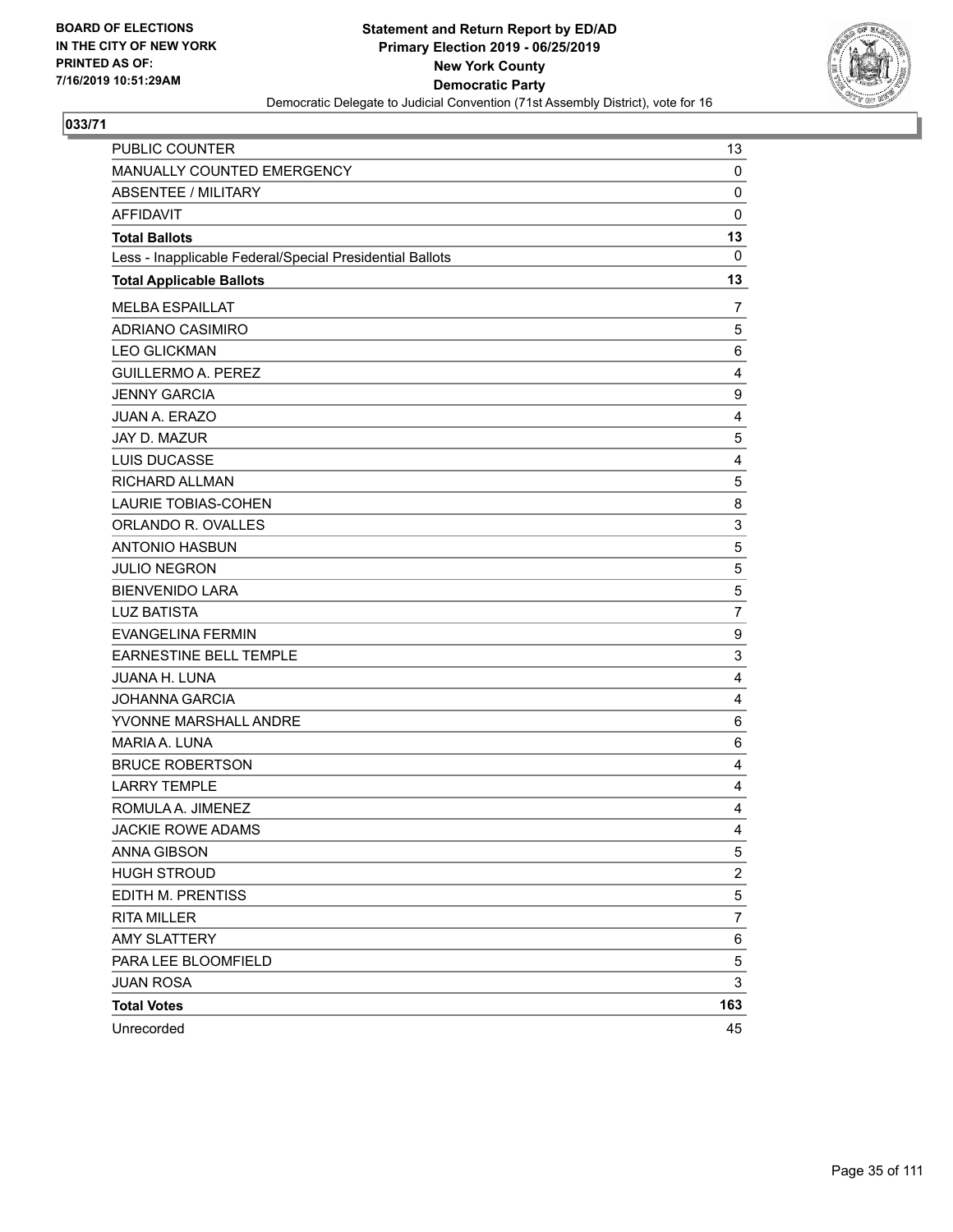

| PUBLIC COUNTER                                           | 19             |
|----------------------------------------------------------|----------------|
| MANUALLY COUNTED EMERGENCY                               | 0              |
| <b>ABSENTEE / MILITARY</b>                               | $\overline{c}$ |
| AFFIDAVIT                                                | 0              |
| <b>Total Ballots</b>                                     | 21             |
| Less - Inapplicable Federal/Special Presidential Ballots | $\mathbf 0$    |
| <b>Total Applicable Ballots</b>                          | 21             |
| <b>MELBA ESPAILLAT</b>                                   | 4              |
| ADRIANO CASIMIRO                                         | 3              |
| <b>LEO GLICKMAN</b>                                      | 3              |
| <b>GUILLERMO A. PEREZ</b>                                | 3              |
| <b>JENNY GARCIA</b>                                      | 9              |
| JUAN A. ERAZO                                            | 3              |
| JAY D. MAZUR                                             | $\overline{c}$ |
| LUIS DUCASSE                                             | $\overline{2}$ |
| RICHARD ALLMAN                                           | 1              |
| <b>LAURIE TOBIAS-COHEN</b>                               | 6              |
| ORLANDO R. OVALLES                                       | 3              |
| <b>ANTONIO HASBUN</b>                                    | $\overline{c}$ |
| <b>JULIO NEGRON</b>                                      | 5              |
| <b>BIENVENIDO LARA</b>                                   | $\overline{2}$ |
| <b>LUZ BATISTA</b>                                       | 1              |
| <b>EVANGELINA FERMIN</b>                                 | 5              |
| <b>EARNESTINE BELL TEMPLE</b>                            | 10             |
| JUANA H. LUNA                                            | 5              |
| <b>JOHANNA GARCIA</b>                                    | 9              |
| YVONNE MARSHALL ANDRE                                    | 8              |
| MARIA A. LUNA                                            | 12             |
| <b>BRUCE ROBERTSON</b>                                   | 7              |
| <b>LARRY TEMPLE</b>                                      | 5              |
| ROMULA A. JIMENEZ                                        | 5              |
| <b>JACKIE ROWE ADAMS</b>                                 | 8              |
| <b>ANNA GIBSON</b>                                       | 9              |
| <b>HUGH STROUD</b>                                       | $\overline{c}$ |
| EDITH M. PRENTISS                                        | 6              |
| <b>RITA MILLER</b>                                       | 6              |
| <b>AMY SLATTERY</b>                                      | 10             |
| PARA LEE BLOOMFIELD                                      | 3              |
| <b>JUAN ROSA</b>                                         | 9              |
| <b>Total Votes</b>                                       | 168            |
| Unrecorded                                               | 168            |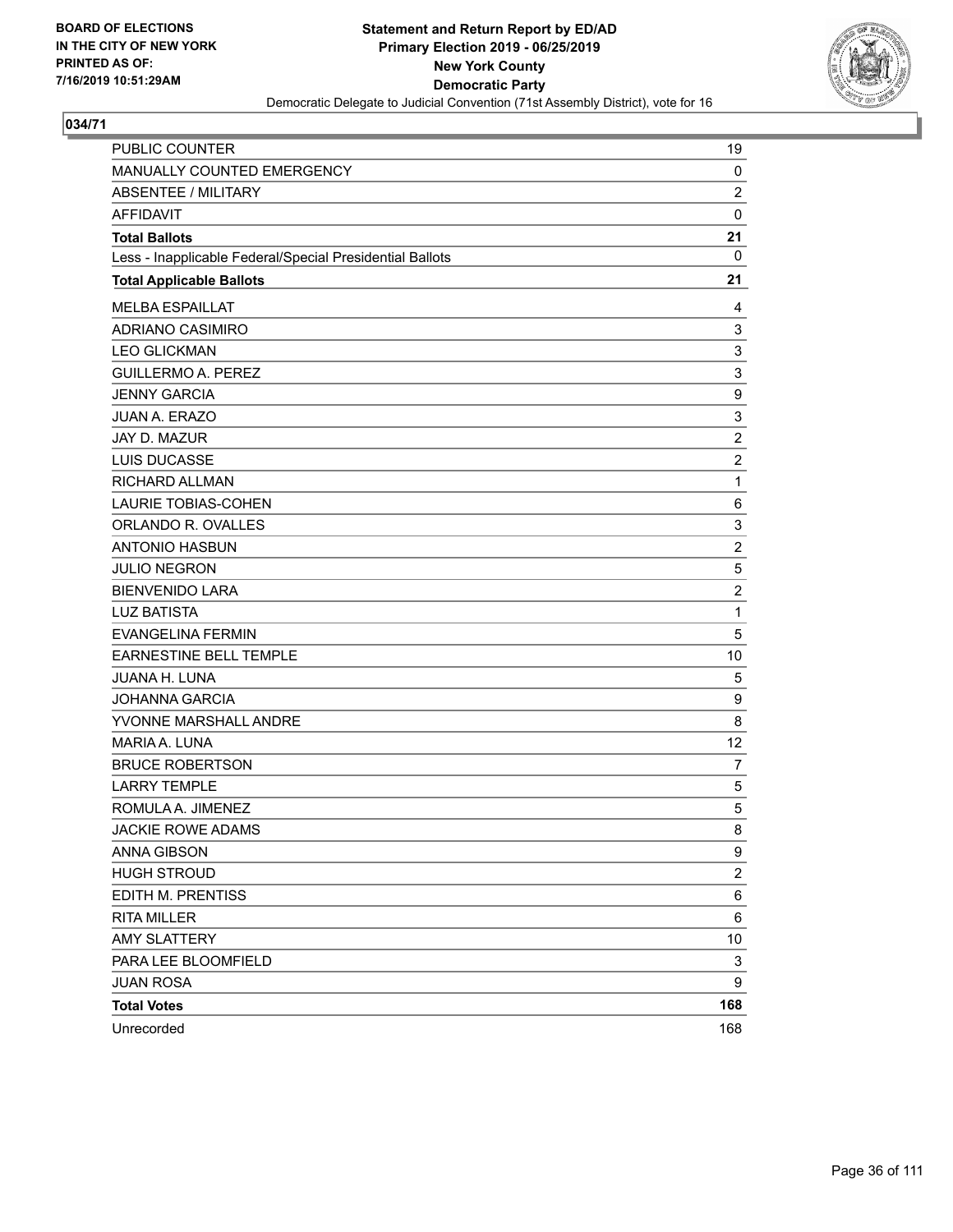

| PUBLIC COUNTER                                           | 13                        |
|----------------------------------------------------------|---------------------------|
| MANUALLY COUNTED EMERGENCY                               | 0                         |
| <b>ABSENTEE / MILITARY</b>                               | $\mathbf 0$               |
| <b>AFFIDAVIT</b>                                         | $\mathbf 0$               |
| <b>Total Ballots</b>                                     | 13                        |
| Less - Inapplicable Federal/Special Presidential Ballots | 0                         |
| <b>Total Applicable Ballots</b>                          | 13                        |
| <b>MELBA ESPAILLAT</b>                                   | 8                         |
| ADRIANO CASIMIRO                                         | 4                         |
| <b>LEO GLICKMAN</b>                                      | $\boldsymbol{2}$          |
| <b>GUILLERMO A. PEREZ</b>                                | 4                         |
| <b>JENNY GARCIA</b>                                      | 5                         |
| <b>JUAN A. ERAZO</b>                                     | 4                         |
| JAY D. MAZUR                                             | $\overline{2}$            |
| LUIS DUCASSE                                             | $\overline{c}$            |
| RICHARD ALLMAN                                           | 5                         |
| <b>LAURIE TOBIAS-COHEN</b>                               | 4                         |
| ORLANDO R. OVALLES                                       | $\mathbf{1}$              |
| <b>ANTONIO HASBUN</b>                                    | $\boldsymbol{2}$          |
| <b>JULIO NEGRON</b>                                      | 3                         |
| <b>BIENVENIDO LARA</b>                                   | $\overline{c}$            |
| <b>LUZ BATISTA</b>                                       | 4                         |
| <b>EVANGELINA FERMIN</b>                                 | 4                         |
| EARNESTINE BELL TEMPLE                                   | $\overline{7}$            |
| JUANA H. LUNA                                            | 4                         |
| <b>JOHANNA GARCIA</b>                                    | 5                         |
| YVONNE MARSHALL ANDRE                                    | 6                         |
| MARIA A. LUNA                                            | 4                         |
| <b>BRUCE ROBERTSON</b>                                   | 3                         |
| <b>LARRY TEMPLE</b>                                      | $\ensuremath{\mathsf{3}}$ |
| ROMULA A. JIMENEZ                                        | 3                         |
| <b>JACKIE ROWE ADAMS</b>                                 | 6                         |
| <b>ANNA GIBSON</b>                                       | 5                         |
| <b>HUGH STROUD</b>                                       | $\mathbf{1}$              |
| EDITH M. PRENTISS                                        | 4                         |
| <b>RITA MILLER</b>                                       | 5                         |
| <b>AMY SLATTERY</b>                                      | 3                         |
| PARA LEE BLOOMFIELD                                      | 3                         |
| <b>JUAN ROSA</b>                                         | $\overline{\mathbf{c}}$   |
| <b>Total Votes</b>                                       | 120                       |
| Unrecorded                                               | 88                        |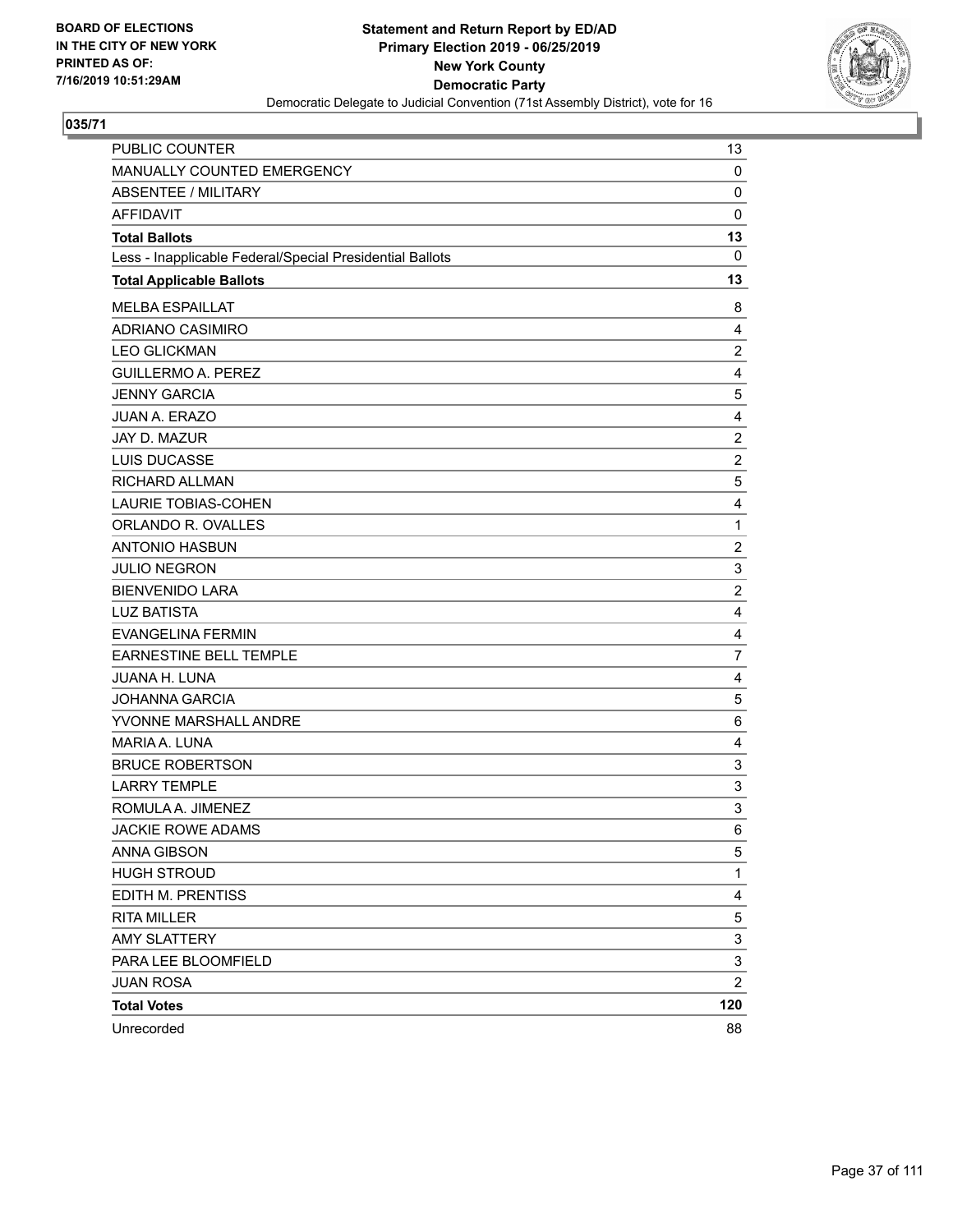

| PUBLIC COUNTER                                           | 13                      |
|----------------------------------------------------------|-------------------------|
| MANUALLY COUNTED EMERGENCY                               | 0                       |
| <b>ABSENTEE / MILITARY</b>                               | $\mathbf 0$             |
| <b>AFFIDAVIT</b>                                         | $\mathbf 0$             |
| <b>Total Ballots</b>                                     | 13                      |
| Less - Inapplicable Federal/Special Presidential Ballots | 0                       |
| <b>Total Applicable Ballots</b>                          | 13                      |
| <b>MELBA ESPAILLAT</b>                                   | 6                       |
| ADRIANO CASIMIRO                                         | 4                       |
| <b>LEO GLICKMAN</b>                                      | 4                       |
| <b>GUILLERMO A. PEREZ</b>                                | 3                       |
| <b>JENNY GARCIA</b>                                      | 4                       |
| <b>JUAN A. ERAZO</b>                                     | 1                       |
| JAY D. MAZUR                                             | 1                       |
| LUIS DUCASSE                                             | 1                       |
| RICHARD ALLMAN                                           | 3                       |
| <b>LAURIE TOBIAS-COHEN</b>                               | 5                       |
| ORLANDO R. OVALLES                                       | $\overline{c}$          |
| <b>ANTONIO HASBUN</b>                                    | $\boldsymbol{2}$        |
| <b>JULIO NEGRON</b>                                      | 1                       |
| <b>BIENVENIDO LARA</b>                                   | 1                       |
| <b>LUZ BATISTA</b>                                       | $\mathbf{1}$            |
| <b>EVANGELINA FERMIN</b>                                 | 5                       |
| <b>EARNESTINE BELL TEMPLE</b>                            | 5                       |
| JUANA H. LUNA                                            | $\overline{4}$          |
| <b>JOHANNA GARCIA</b>                                    | $\overline{2}$          |
| YVONNE MARSHALL ANDRE                                    | 4                       |
| MARIA A. LUNA                                            | $\overline{4}$          |
| <b>BRUCE ROBERTSON</b>                                   | $\overline{2}$          |
| <b>LARRY TEMPLE</b>                                      | $\overline{c}$          |
| ROMULA A. JIMENEZ                                        | 3                       |
| <b>JACKIE ROWE ADAMS</b>                                 | 5                       |
| ANNA GIBSON                                              | 4                       |
| <b>HUGH STROUD</b>                                       | $\mathbf{1}$            |
| EDITH M. PRENTISS                                        | 4                       |
| <b>RITA MILLER</b>                                       | $\,$ 5 $\,$             |
| <b>AMY SLATTERY</b>                                      | $\overline{\mathbf{4}}$ |
| PARA LEE BLOOMFIELD                                      | $\overline{c}$          |
| <b>JUAN ROSA</b>                                         | 0                       |
| <b>Total Votes</b>                                       | 95                      |
| Unrecorded                                               | 113                     |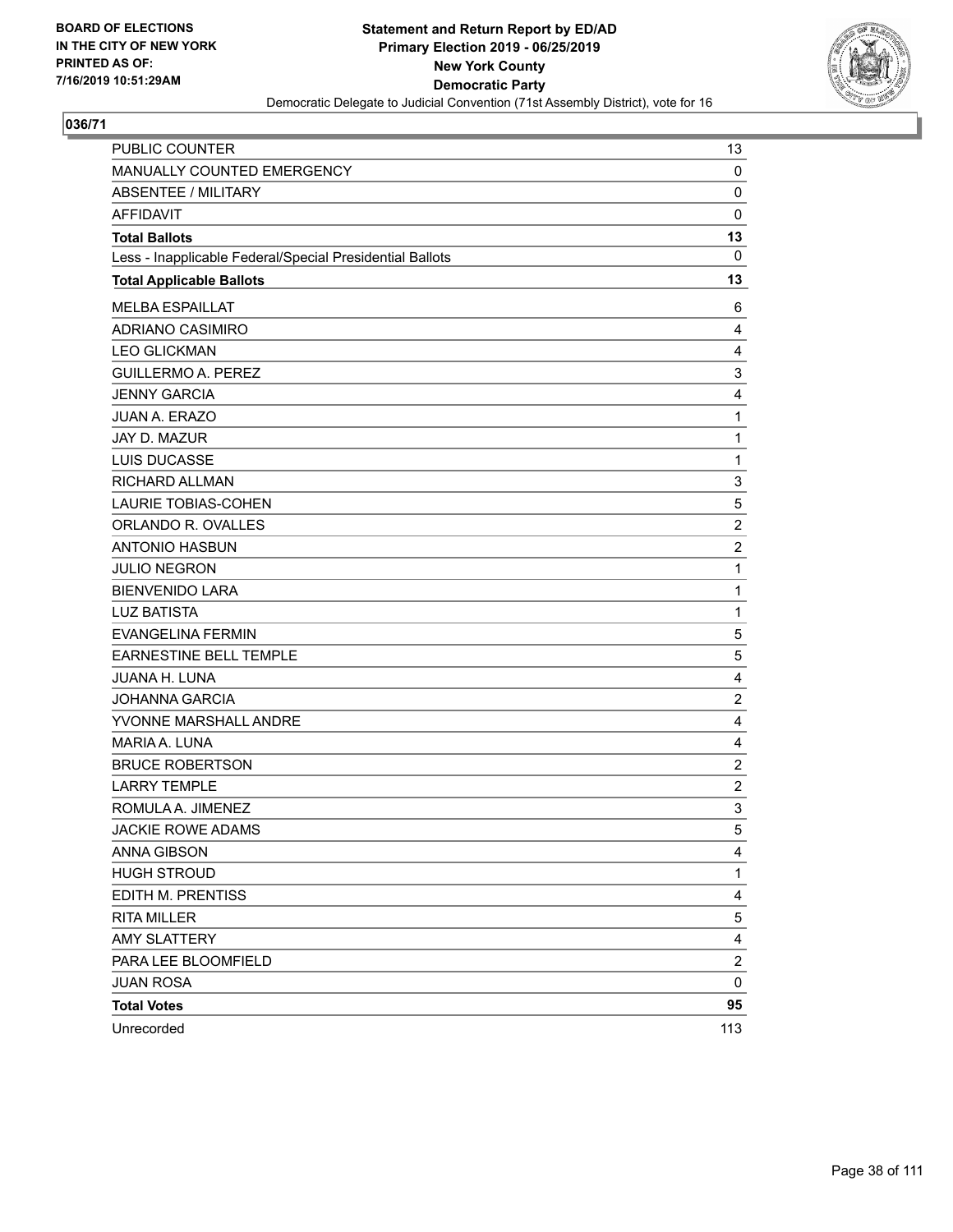

| PUBLIC COUNTER                                           | 11               |
|----------------------------------------------------------|------------------|
| MANUALLY COUNTED EMERGENCY                               | 0                |
| <b>ABSENTEE / MILITARY</b>                               | 5                |
| <b>AFFIDAVIT</b>                                         | $\mathbf 0$      |
| <b>Total Ballots</b>                                     | 16               |
| Less - Inapplicable Federal/Special Presidential Ballots | 0                |
| <b>Total Applicable Ballots</b>                          | 16               |
| <b>MELBA ESPAILLAT</b>                                   | 10               |
| ADRIANO CASIMIRO                                         | 6                |
| <b>LEO GLICKMAN</b>                                      | 6                |
| <b>GUILLERMO A. PEREZ</b>                                | 6                |
| <b>JENNY GARCIA</b>                                      | 6                |
| <b>JUAN A. ERAZO</b>                                     | $\,6$            |
| JAY D. MAZUR                                             | 6                |
| <b>LUIS DUCASSE</b>                                      | 6                |
| RICHARD ALLMAN                                           | 6                |
| <b>LAURIE TOBIAS-COHEN</b>                               | 6                |
| ORLANDO R. OVALLES                                       | 6                |
| <b>ANTONIO HASBUN</b>                                    | $\,6$            |
| <b>JULIO NEGRON</b>                                      | 5                |
| <b>BIENVENIDO LARA</b>                                   | 5                |
| <b>LUZ BATISTA</b>                                       | 5                |
| <b>EVANGELINA FERMIN</b>                                 | $\overline{7}$   |
| EARNESTINE BELL TEMPLE                                   | 3                |
| JUANA H. LUNA                                            | $\overline{7}$   |
| <b>JOHANNA GARCIA</b>                                    | 3                |
| YVONNE MARSHALL ANDRE                                    | 4                |
| MARIA A. LUNA                                            | $\mathbf 5$      |
| <b>BRUCE ROBERTSON</b>                                   | 3                |
| <b>LARRY TEMPLE</b>                                      | 4                |
| ROMULA A. JIMENEZ                                        | $\boldsymbol{2}$ |
| <b>JACKIE ROWE ADAMS</b>                                 | 5                |
| ANNA GIBSON                                              | 3                |
| <b>HUGH STROUD</b>                                       | 4                |
| EDITH M. PRENTISS                                        | 4                |
| <b>RITA MILLER</b>                                       | 3                |
| <b>AMY SLATTERY</b>                                      | 3                |
| PARA LEE BLOOMFIELD                                      | 4                |
| <b>JUAN ROSA</b>                                         | 4                |
| UNATTRIBUTABLE WRITE-IN (WRITE-IN)                       | 3                |
| <b>Total Votes</b>                                       | 162              |
| Unrecorded                                               | 94               |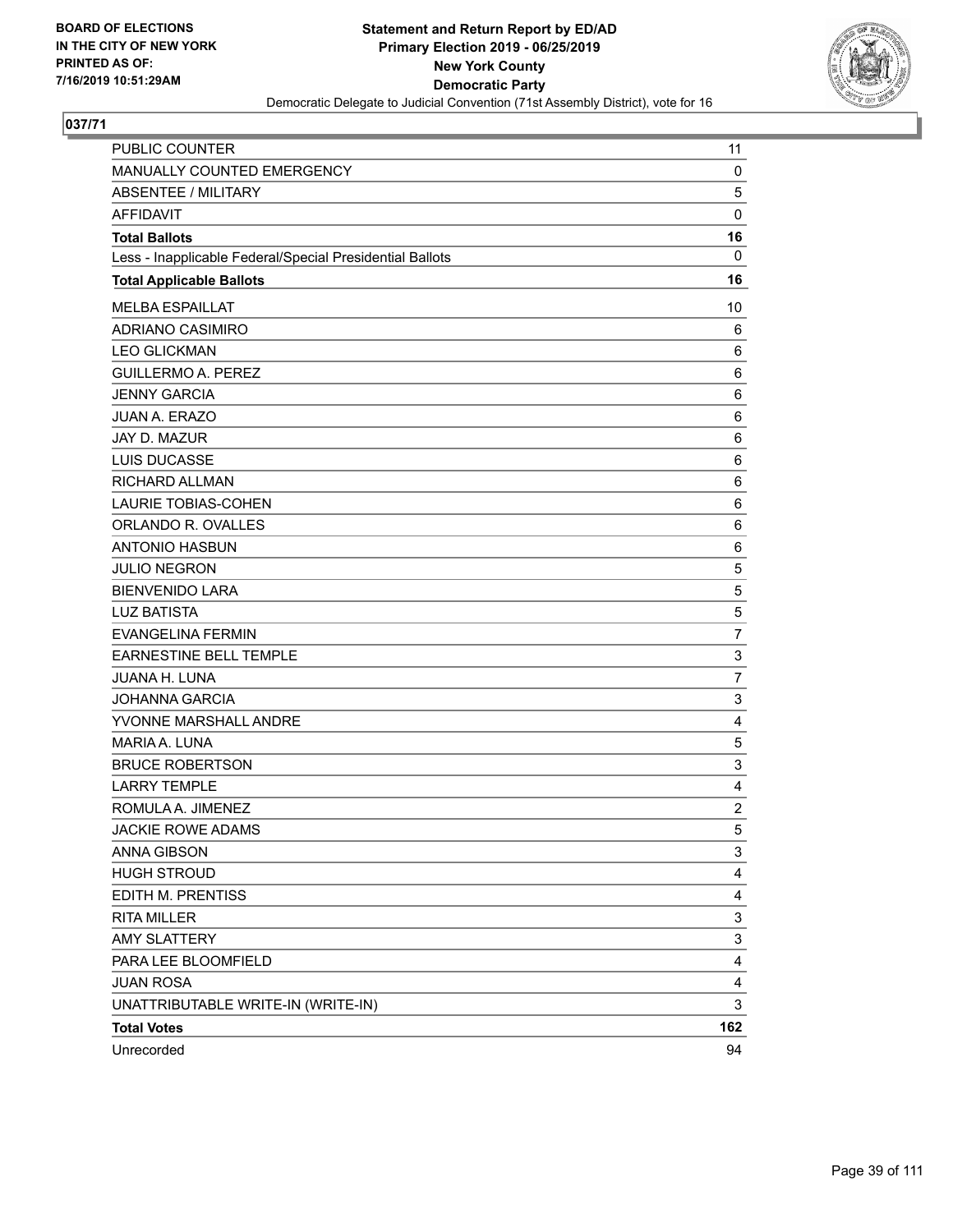

| PUBLIC COUNTER                                           | 51             |
|----------------------------------------------------------|----------------|
| MANUALLY COUNTED EMERGENCY                               | 0              |
| <b>ABSENTEE / MILITARY</b>                               | $\overline{c}$ |
| <b>AFFIDAVIT</b>                                         | $\mathbf 0$    |
| <b>Total Ballots</b>                                     | 53             |
| Less - Inapplicable Federal/Special Presidential Ballots | $\mathbf{0}$   |
| <b>Total Applicable Ballots</b>                          | 53             |
| <b>MELBA ESPAILLAT</b>                                   | 13             |
| <b>ADRIANO CASIMIRO</b>                                  | 9              |
| <b>LEO GLICKMAN</b>                                      | 16             |
| <b>GUILLERMO A. PEREZ</b>                                | 11             |
| <b>JENNY GARCIA</b>                                      | 12             |
| <b>JUAN A. ERAZO</b>                                     | 9              |
| JAY D. MAZUR                                             | 9              |
| LUIS DUCASSE                                             | 11             |
| RICHARD ALLMAN                                           | 11             |
| <b>LAURIE TOBIAS-COHEN</b>                               | 12             |
| ORLANDO R. OVALLES                                       | 9              |
| <b>ANTONIO HASBUN</b>                                    | 9              |
| <b>JULIO NEGRON</b>                                      | 8              |
| <b>BIENVENIDO LARA</b>                                   | 8              |
| <b>LUZ BATISTA</b>                                       | 8              |
| <b>EVANGELINA FERMIN</b>                                 | 19             |
| <b>EARNESTINE BELL TEMPLE</b>                            | 12             |
| JUANA H. LUNA                                            | 8              |
| <b>JOHANNA GARCIA</b>                                    | 10             |
| YVONNE MARSHALL ANDRE                                    | 11             |
| MARIA A. LUNA                                            | 7              |
| <b>BRUCE ROBERTSON</b>                                   | 11             |
| <b>LARRY TEMPLE</b>                                      | 9              |
| ROMULA A. JIMENEZ                                        | 5              |
| <b>JACKIE ROWE ADAMS</b>                                 | 11             |
| <b>ANNA GIBSON</b>                                       | 13             |
| <b>HUGH STROUD</b>                                       | 8              |
| EDITH M. PRENTISS                                        | 9              |
| <b>RITA MILLER</b>                                       | 13             |
| <b>AMY SLATTERY</b>                                      | 9              |
| PARA LEE BLOOMFIELD                                      | 5              |
| <b>JUAN ROSA</b>                                         | 9              |
| <b>Total Votes</b>                                       | 324            |
| Unrecorded                                               | 524            |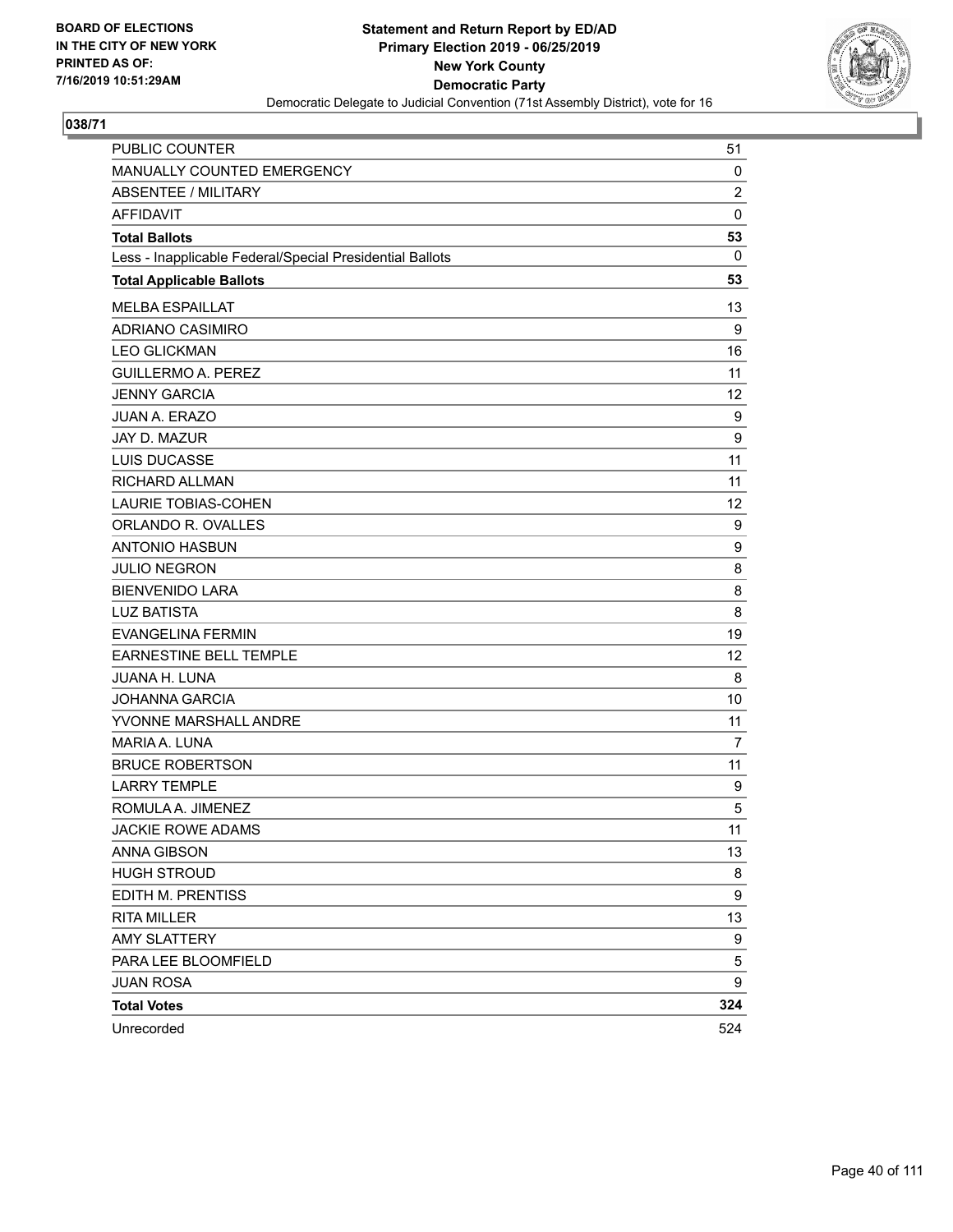

| PUBLIC COUNTER                                           | 25             |
|----------------------------------------------------------|----------------|
| MANUALLY COUNTED EMERGENCY                               | 0              |
| <b>ABSENTEE / MILITARY</b>                               | $\overline{2}$ |
| <b>AFFIDAVIT</b>                                         | 0              |
| <b>Total Ballots</b>                                     | 27             |
| Less - Inapplicable Federal/Special Presidential Ballots | 0              |
| <b>Total Applicable Ballots</b>                          | 27             |
| <b>MELBA ESPAILLAT</b>                                   | 17             |
| ADRIANO CASIMIRO                                         | $\overline{7}$ |
| <b>LEO GLICKMAN</b>                                      | 4              |
| <b>GUILLERMO A. PEREZ</b>                                | 6              |
| <b>JENNY GARCIA</b>                                      | 9              |
| <b>JUAN A. ERAZO</b>                                     | 4              |
| JAY D. MAZUR                                             | 3              |
| <b>LUIS DUCASSE</b>                                      | $\overline{c}$ |
| <b>RICHARD ALLMAN</b>                                    | 5              |
| LAURIE TOBIAS-COHEN                                      | 5              |
| ORLANDO R. OVALLES                                       | 4              |
| <b>ANTONIO HASBUN</b>                                    | 4              |
| <b>JULIO NEGRON</b>                                      | 5              |
| <b>BIENVENIDO LARA</b>                                   | 3              |
| <b>LUZ BATISTA</b>                                       | 6              |
| <b>EVANGELINA FERMIN</b>                                 | 8              |
| EARNESTINE BELL TEMPLE                                   | 8              |
| <b>JUANA H. LUNA</b>                                     | 10             |
| <b>JOHANNA GARCIA</b>                                    | 8              |
| YVONNE MARSHALL ANDRE                                    | 8              |
| MARIA A. LUNA                                            | 11             |
| <b>BRUCE ROBERTSON</b>                                   | 4              |
| <b>LARRY TEMPLE</b>                                      | 6              |
| ROMULA A. JIMENEZ                                        | 6              |
| <b>JACKIE ROWE ADAMS</b>                                 | 8              |
| <b>ANNA GIBSON</b>                                       | 6              |
| <b>HUGH STROUD</b>                                       | 1              |
| EDITH M. PRENTISS                                        | 4              |
| <b>RITA MILLER</b>                                       | 7              |
| <b>AMY SLATTERY</b>                                      | 4              |
| PARA LEE BLOOMFIELD                                      | 4              |
| <b>JUAN ROSA</b>                                         | 10             |
| JASON BIRMINGHAM (WRITE-IN)                              | 1              |
| <b>Total Votes</b>                                       | 198            |
| Unrecorded                                               | 234            |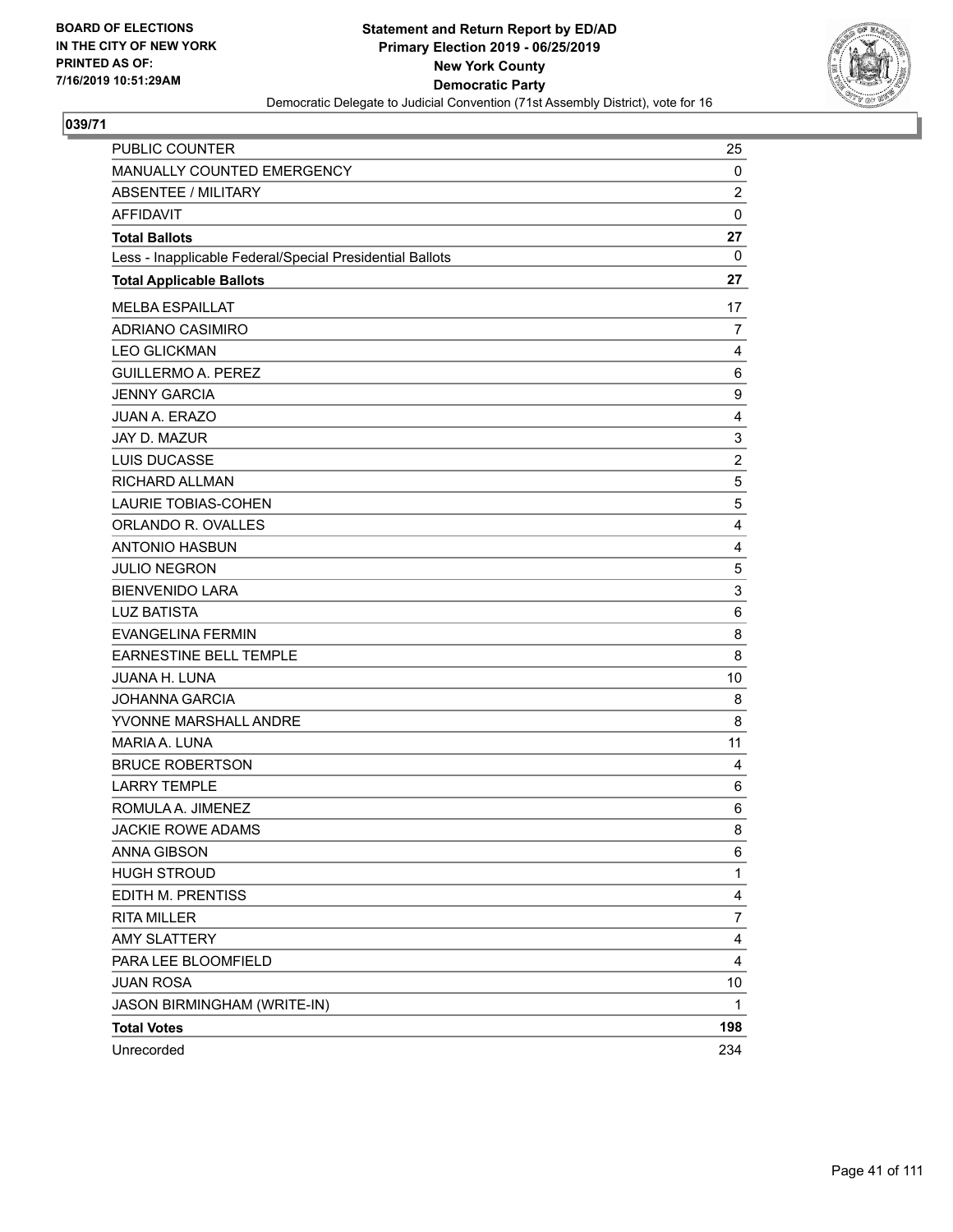

| PUBLIC COUNTER                                           | 31             |
|----------------------------------------------------------|----------------|
| MANUALLY COUNTED EMERGENCY                               | 0              |
| <b>ABSENTEE / MILITARY</b>                               | 0              |
| <b>AFFIDAVIT</b>                                         | $\mathbf{1}$   |
| <b>Total Ballots</b>                                     | 32             |
| Less - Inapplicable Federal/Special Presidential Ballots | $\mathbf{0}$   |
| <b>Total Applicable Ballots</b>                          | 32             |
| <b>MELBA ESPAILLAT</b>                                   | 13             |
| ADRIANO CASIMIRO                                         | 8              |
| <b>LEO GLICKMAN</b>                                      | 4              |
| <b>GUILLERMO A. PEREZ</b>                                | 6              |
| <b>JENNY GARCIA</b>                                      | 9              |
| <b>JUAN A. ERAZO</b>                                     | 4              |
| JAY D. MAZUR                                             | 3              |
| LUIS DUCASSE                                             | 5              |
| RICHARD ALLMAN                                           | 5              |
| <b>LAURIE TOBIAS-COHEN</b>                               | 8              |
| ORLANDO R. OVALLES                                       | 4              |
| <b>ANTONIO HASBUN</b>                                    | 4              |
| <b>JULIO NEGRON</b>                                      | 6              |
| <b>BIENVENIDO LARA</b>                                   | 5              |
| <b>LUZ BATISTA</b>                                       | 6              |
| <b>EVANGELINA FERMIN</b>                                 | $\overline{7}$ |
| EARNESTINE BELL TEMPLE                                   | 21             |
| <b>JUANA H. LUNA</b>                                     | 16             |
| <b>JOHANNA GARCIA</b>                                    | 17             |
| YVONNE MARSHALL ANDRE                                    | 19             |
| MARIA A. LUNA                                            | 21             |
| <b>BRUCE ROBERTSON</b>                                   | 17             |
| <b>LARRY TEMPLE</b>                                      | 15             |
| ROMULA A. JIMENEZ                                        | 15             |
| <b>JACKIE ROWE ADAMS</b>                                 | 19             |
| <b>ANNA GIBSON</b>                                       | 18             |
| <b>HUGH STROUD</b>                                       | 18             |
| EDITH M. PRENTISS                                        | 17             |
| <b>RITA MILLER</b>                                       | 20             |
| <b>AMY SLATTERY</b>                                      | 19             |
| PARA LEE BLOOMFIELD                                      | 14             |
| <b>JUAN ROSA</b>                                         | 16             |
| UNATTRIBUTABLE WRITE-IN (WRITE-IN)                       | 1              |
| <b>Total Votes</b>                                       | 380            |
| Unrecorded                                               | 132            |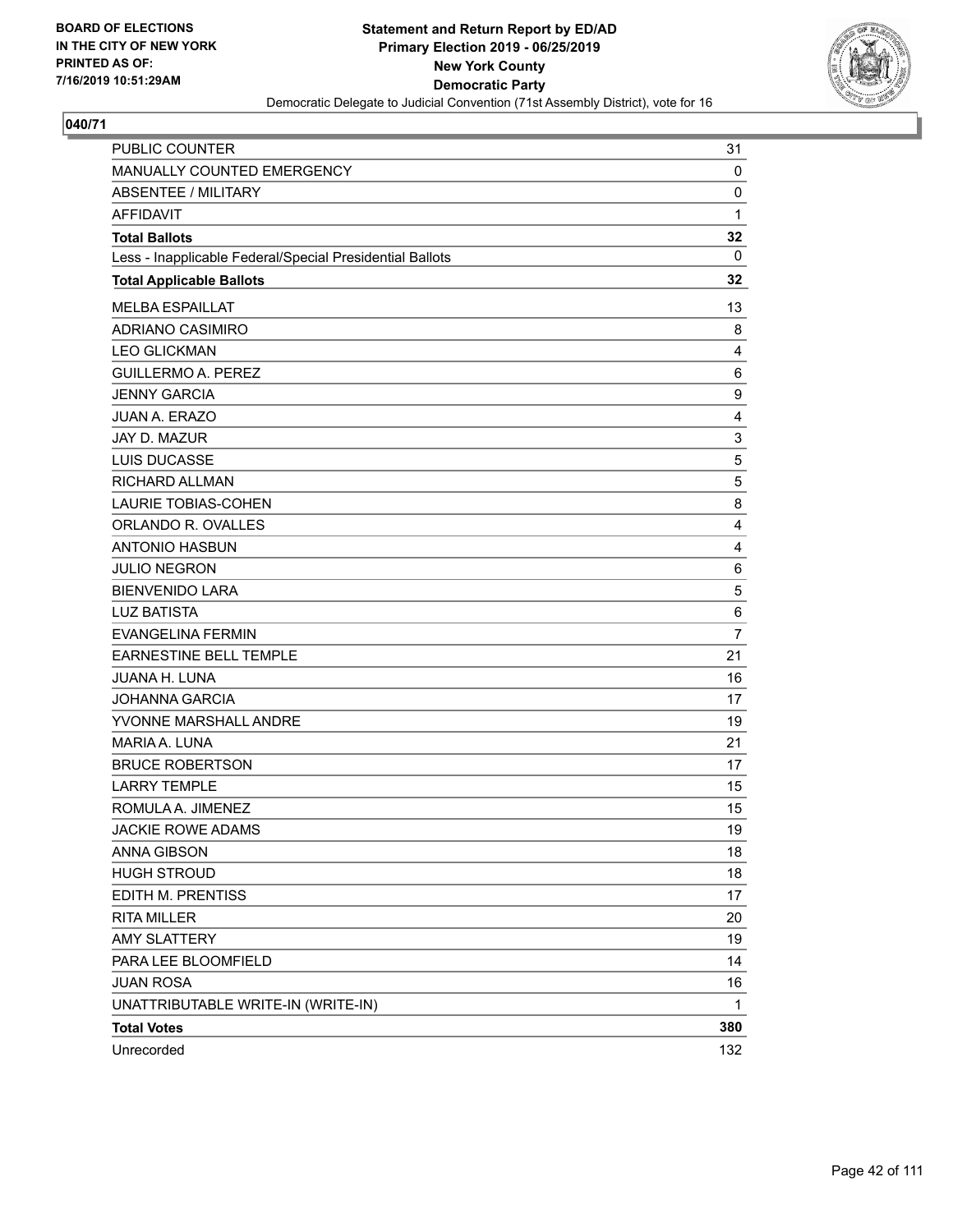

| PUBLIC COUNTER                                           | 61             |
|----------------------------------------------------------|----------------|
| MANUALLY COUNTED EMERGENCY                               | 0              |
| <b>ABSENTEE / MILITARY</b>                               | $\mathbf{1}$   |
| <b>AFFIDAVIT</b>                                         | $\mathbf 0$    |
| <b>Total Ballots</b>                                     | 62             |
| Less - Inapplicable Federal/Special Presidential Ballots | $\mathbf{0}$   |
| <b>Total Applicable Ballots</b>                          | 62             |
| <b>MELBA ESPAILLAT</b>                                   | 12             |
| ADRIANO CASIMIRO                                         | 6              |
| <b>LEO GLICKMAN</b>                                      | 9              |
| <b>GUILLERMO A. PEREZ</b>                                | 8              |
| <b>JENNY GARCIA</b>                                      | 11             |
| <b>JUAN A. ERAZO</b>                                     | $\overline{4}$ |
| JAY D. MAZUR                                             | 6              |
| <b>LUIS DUCASSE</b>                                      | 7              |
| RICHARD ALLMAN                                           | 9              |
| <b>LAURIE TOBIAS-COHEN</b>                               | 11             |
| ORLANDO R. OVALLES                                       | 3              |
| <b>ANTONIO HASBUN</b>                                    | 4              |
| <b>JULIO NEGRON</b>                                      | 3              |
| <b>BIENVENIDO LARA</b>                                   | 7              |
| <b>LUZ BATISTA</b>                                       | 6              |
| <b>EVANGELINA FERMIN</b>                                 | 7              |
| <b>EARNESTINE BELL TEMPLE</b>                            | 43             |
| JUANA H. LUNA                                            | 39             |
| <b>JOHANNA GARCIA</b>                                    | 44             |
| YVONNE MARSHALL ANDRE                                    | 41             |
| MARIA A. LUNA                                            | 45             |
| <b>BRUCE ROBERTSON</b>                                   | 46             |
| <b>LARRY TEMPLE</b>                                      | 36             |
| ROMULA A. JIMENEZ                                        | 34             |
| <b>JACKIE ROWE ADAMS</b>                                 | 43             |
| <b>ANNA GIBSON</b>                                       | 40             |
| <b>HUGH STROUD</b>                                       | 36             |
| EDITH M. PRENTISS                                        | 42             |
| <b>RITA MILLER</b>                                       | 43             |
| <b>AMY SLATTERY</b>                                      | 39             |
| PARA LEE BLOOMFIELD                                      | 35             |
| <b>JUAN ROSA</b>                                         | 33             |
| <b>Total Votes</b>                                       | 752            |
| Unrecorded                                               | 240            |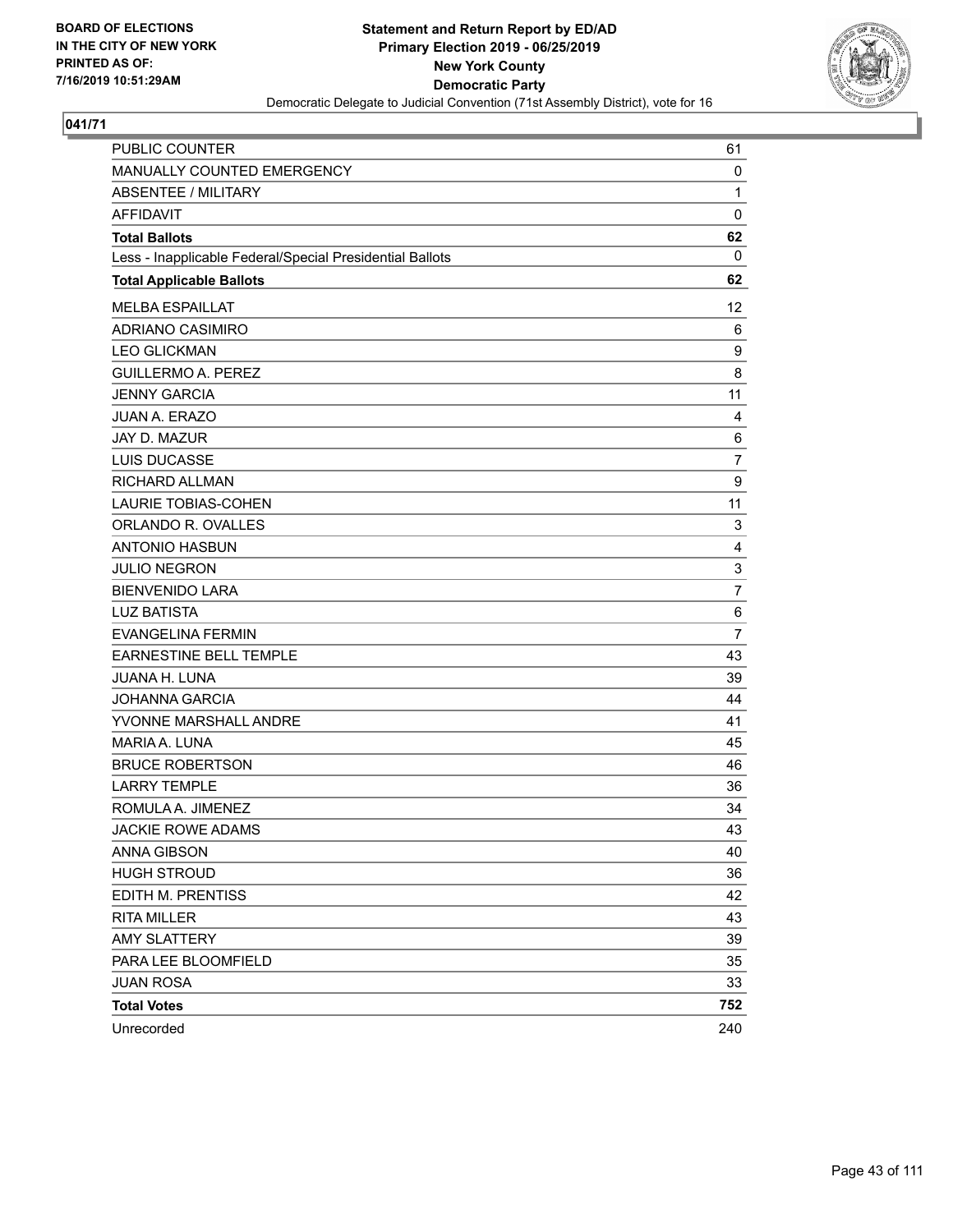

| <b>PUBLIC COUNTER</b>                                    | 18               |
|----------------------------------------------------------|------------------|
| MANUALLY COUNTED EMERGENCY                               | 0                |
| <b>ABSENTEE / MILITARY</b>                               | $\mathbf{1}$     |
| <b>AFFIDAVIT</b>                                         | $\mathbf 0$      |
| <b>Total Ballots</b>                                     | 19               |
| Less - Inapplicable Federal/Special Presidential Ballots | 0                |
| <b>Total Applicable Ballots</b>                          | 19               |
| <b>MELBA ESPAILLAT</b>                                   | 6                |
| ADRIANO CASIMIRO                                         | $\overline{7}$   |
| <b>LEO GLICKMAN</b>                                      | 6                |
| <b>GUILLERMO A. PEREZ</b>                                | 8                |
| <b>JENNY GARCIA</b>                                      | 9                |
| <b>JUAN A. ERAZO</b>                                     | $\sqrt{5}$       |
| JAY D. MAZUR                                             | $\overline{4}$   |
| LUIS DUCASSE                                             | 5                |
| RICHARD ALLMAN                                           | 4                |
| <b>LAURIE TOBIAS-COHEN</b>                               | $\overline{7}$   |
| ORLANDO R. OVALLES                                       | 7                |
| <b>ANTONIO HASBUN</b>                                    | $\sqrt{5}$       |
| <b>JULIO NEGRON</b>                                      | 6                |
| <b>BIENVENIDO LARA</b>                                   | 4                |
| <b>LUZ BATISTA</b>                                       | 6                |
| <b>EVANGELINA FERMIN</b>                                 | 6                |
| <b>EARNESTINE BELL TEMPLE</b>                            | 6                |
| JUANA H. LUNA                                            | 6                |
| <b>JOHANNA GARCIA</b>                                    | $\overline{2}$   |
| YVONNE MARSHALL ANDRE                                    | $\,$ 5 $\,$      |
| MARIA A. LUNA                                            | $\,6$            |
| <b>BRUCE ROBERTSON</b>                                   | 3                |
| <b>LARRY TEMPLE</b>                                      | $\overline{4}$   |
| ROMULA A. JIMENEZ                                        | $\boldsymbol{2}$ |
| <b>JACKIE ROWE ADAMS</b>                                 | 6                |
| <b>ANNA GIBSON</b>                                       | 7                |
| <b>HUGH STROUD</b>                                       | 3                |
| EDITH M. PRENTISS                                        | 5                |
| <b>RITA MILLER</b>                                       | 8                |
| <b>AMY SLATTERY</b>                                      | 5                |
| PARA LEE BLOOMFIELD                                      | 4                |
| <b>JUAN ROSA</b>                                         | 8                |
| <b>Total Votes</b>                                       | 175              |
| Unrecorded                                               | 129              |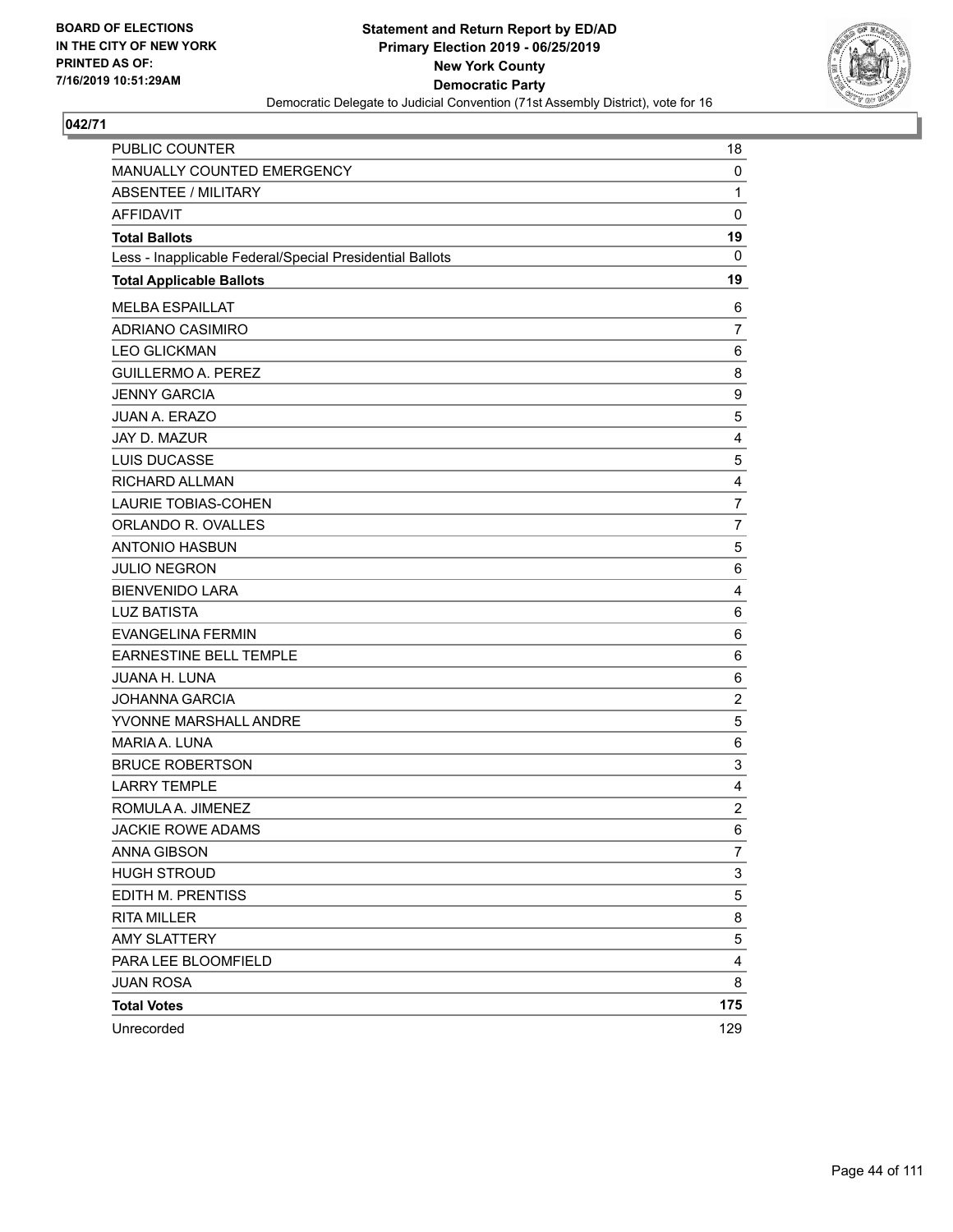

| PUBLIC COUNTER                                           | 22               |
|----------------------------------------------------------|------------------|
| MANUALLY COUNTED EMERGENCY                               | 0                |
| <b>ABSENTEE / MILITARY</b>                               | 1                |
| <b>AFFIDAVIT</b>                                         | $\mathbf 0$      |
| <b>Total Ballots</b>                                     | 23               |
| Less - Inapplicable Federal/Special Presidential Ballots | $\mathbf{0}$     |
| <b>Total Applicable Ballots</b>                          | 23               |
| <b>MELBA ESPAILLAT</b>                                   | 13               |
| <b>ADRIANO CASIMIRO</b>                                  | 9                |
| <b>LEO GLICKMAN</b>                                      | 9                |
| <b>GUILLERMO A. PEREZ</b>                                | 6                |
| <b>JENNY GARCIA</b>                                      | 11               |
| <b>JUAN A. ERAZO</b>                                     | 5                |
| JAY D. MAZUR                                             | $\overline{7}$   |
| LUIS DUCASSE                                             | 9                |
| RICHARD ALLMAN                                           | $\overline{7}$   |
| <b>LAURIE TOBIAS-COHEN</b>                               | 7                |
| ORLANDO R. OVALLES                                       | 5                |
| <b>ANTONIO HASBUN</b>                                    | 8                |
| <b>JULIO NEGRON</b>                                      | 5                |
| <b>BIENVENIDO LARA</b>                                   | $\boldsymbol{9}$ |
| <b>LUZ BATISTA</b>                                       | $\overline{7}$   |
| <b>EVANGELINA FERMIN</b>                                 | 7                |
| <b>EARNESTINE BELL TEMPLE</b>                            | 5                |
| JUANA H. LUNA                                            | 5                |
| <b>JOHANNA GARCIA</b>                                    | 3                |
| YVONNE MARSHALL ANDRE                                    | 3                |
| MARIA A. LUNA                                            | $\overline{7}$   |
| <b>BRUCE ROBERTSON</b>                                   | 4                |
| <b>LARRY TEMPLE</b>                                      | $\overline{c}$   |
| ROMULA A. JIMENEZ                                        | 3                |
| <b>JACKIE ROWE ADAMS</b>                                 | $\overline{7}$   |
| <b>ANNA GIBSON</b>                                       | 5                |
| <b>HUGH STROUD</b>                                       | 3                |
| EDITH M. PRENTISS                                        | 3                |
| <b>RITA MILLER</b>                                       | 4                |
| <b>AMY SLATTERY</b>                                      | 3                |
| PARA LEE BLOOMFIELD                                      | 1                |
| <b>JUAN ROSA</b>                                         | 7                |
| <b>Total Votes</b>                                       | 189              |
| Unrecorded                                               | 179              |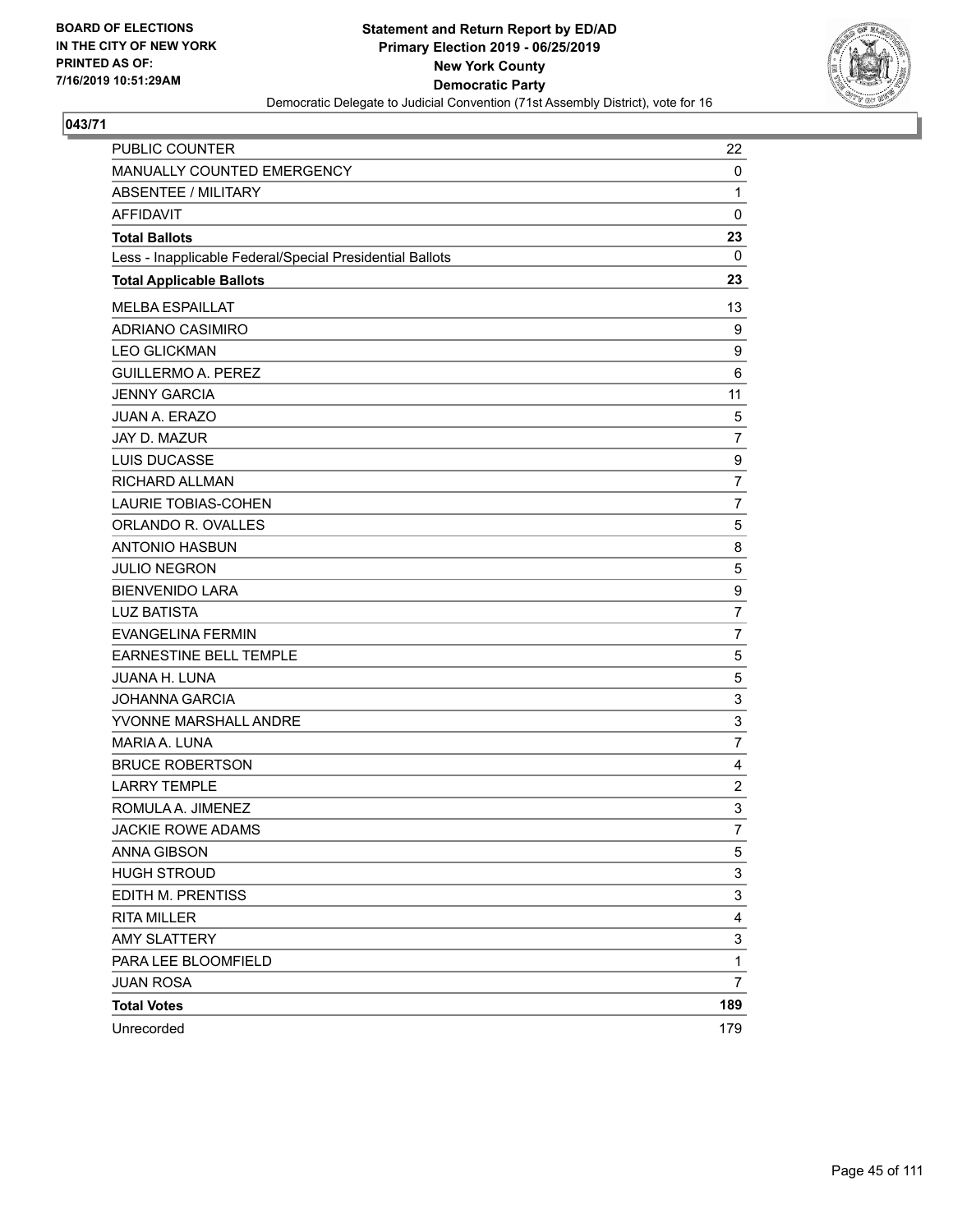

| PUBLIC COUNTER                                           | 18             |
|----------------------------------------------------------|----------------|
| MANUALLY COUNTED EMERGENCY                               | 0              |
| <b>ABSENTEE / MILITARY</b>                               | $\overline{c}$ |
| AFFIDAVIT                                                | 1              |
| <b>Total Ballots</b>                                     | 21             |
| Less - Inapplicable Federal/Special Presidential Ballots | $\mathbf 0$    |
| <b>Total Applicable Ballots</b>                          | 21             |
| <b>MELBA ESPAILLAT</b>                                   | 11             |
| <b>ADRIANO CASIMIRO</b>                                  | 8              |
| <b>LEO GLICKMAN</b>                                      | 8              |
| <b>GUILLERMO A. PEREZ</b>                                | 8              |
| <b>JENNY GARCIA</b>                                      | 10             |
| JUAN A. ERAZO                                            | 4              |
| JAY D. MAZUR                                             | $\overline{4}$ |
| LUIS DUCASSE                                             | $\mathbf 5$    |
| RICHARD ALLMAN                                           | 6              |
| <b>LAURIE TOBIAS-COHEN</b>                               | 5              |
| ORLANDO R. OVALLES                                       | 4              |
| <b>ANTONIO HASBUN</b>                                    | 5              |
| <b>JULIO NEGRON</b>                                      | 9              |
| <b>BIENVENIDO LARA</b>                                   | $\overline{4}$ |
| <b>LUZ BATISTA</b>                                       | 8              |
| <b>EVANGELINA FERMIN</b>                                 | 6              |
| <b>EARNESTINE BELL TEMPLE</b>                            | 6              |
| JUANA H. LUNA                                            | 5              |
| <b>JOHANNA GARCIA</b>                                    | 8              |
| YVONNE MARSHALL ANDRE                                    | $\,6$          |
| MARIA A. LUNA                                            | $\overline{7}$ |
| <b>BRUCE ROBERTSON</b>                                   | 6              |
| <b>LARRY TEMPLE</b>                                      | $\overline{7}$ |
| ROMULA A. JIMENEZ                                        | 3              |
| <b>JACKIE ROWE ADAMS</b>                                 | 8              |
| <b>ANNA GIBSON</b>                                       | 9              |
| <b>HUGH STROUD</b>                                       | 5              |
| EDITH M. PRENTISS                                        | 6              |
| <b>RITA MILLER</b>                                       | 9              |
| <b>AMY SLATTERY</b>                                      | 6              |
| PARA LEE BLOOMFIELD                                      | 5              |
| <b>JUAN ROSA</b>                                         | 5              |
| <b>Total Votes</b>                                       | 206            |
| Unrecorded                                               | 130            |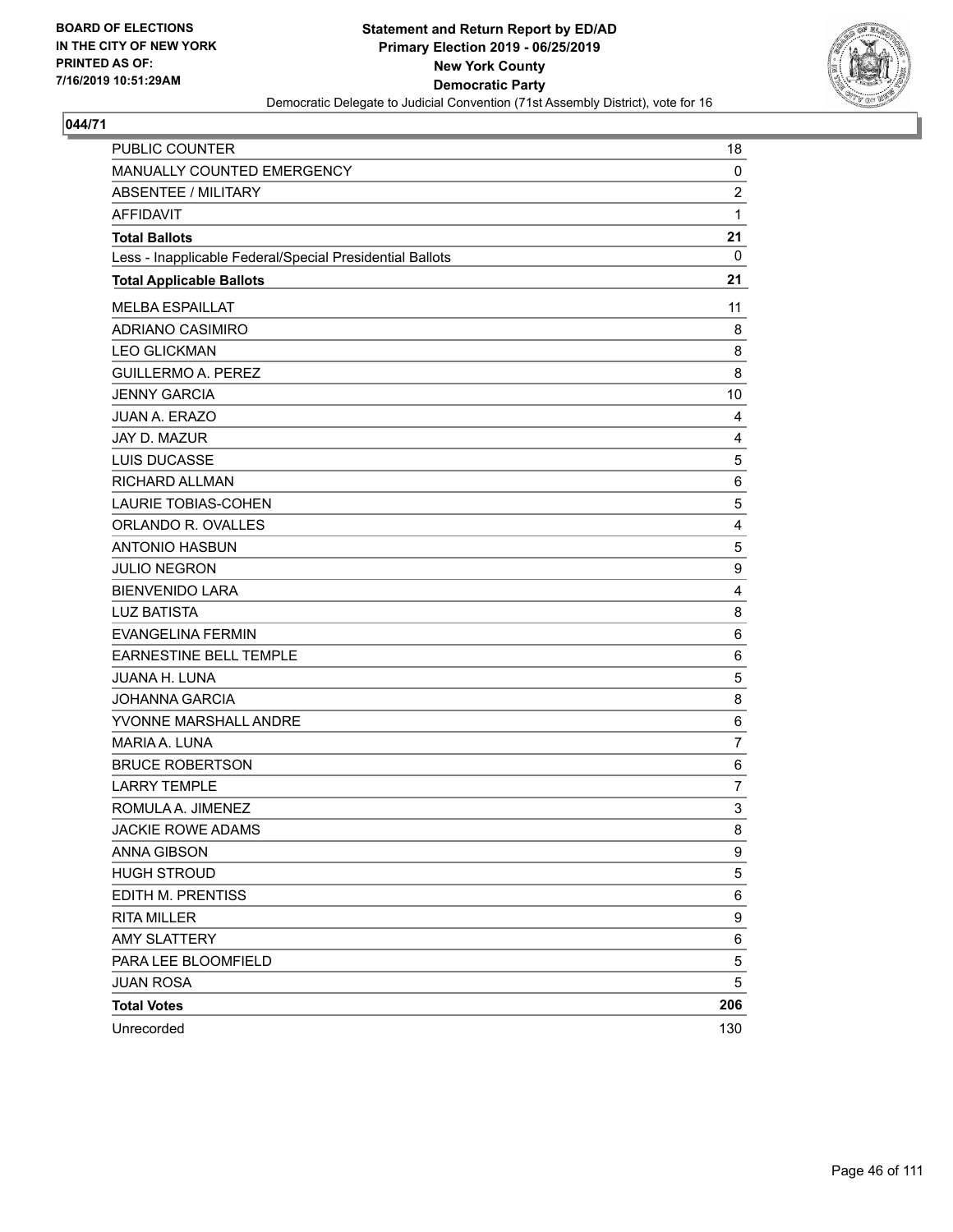

| PUBLIC COUNTER                                           | 25               |
|----------------------------------------------------------|------------------|
| MANUALLY COUNTED EMERGENCY                               | 0                |
| <b>ABSENTEE / MILITARY</b>                               | 1                |
| <b>AFFIDAVIT</b>                                         | $\mathbf 0$      |
| <b>Total Ballots</b>                                     | 26               |
| Less - Inapplicable Federal/Special Presidential Ballots | $\mathbf{0}$     |
| <b>Total Applicable Ballots</b>                          | 26               |
| <b>MELBA ESPAILLAT</b>                                   | 15               |
| <b>ADRIANO CASIMIRO</b>                                  | 8                |
| <b>LEO GLICKMAN</b>                                      | $\overline{7}$   |
| <b>GUILLERMO A. PEREZ</b>                                | 12               |
| <b>JENNY GARCIA</b>                                      | 15               |
| <b>JUAN A. ERAZO</b>                                     | 6                |
| JAY D. MAZUR                                             | 4                |
| LUIS DUCASSE                                             | 8                |
| RICHARD ALLMAN                                           | 5                |
| <b>LAURIE TOBIAS-COHEN</b>                               | 8                |
| ORLANDO R. OVALLES                                       | 9                |
| <b>ANTONIO HASBUN</b>                                    | 5                |
| <b>JULIO NEGRON</b>                                      | 11               |
| <b>BIENVENIDO LARA</b>                                   | 8                |
| <b>LUZ BATISTA</b>                                       | 9                |
| <b>EVANGELINA FERMIN</b>                                 | 10               |
| EARNESTINE BELL TEMPLE                                   | 3                |
| JUANA H. LUNA                                            | 11               |
| <b>JOHANNA GARCIA</b>                                    | 11               |
| YVONNE MARSHALL ANDRE                                    | 7                |
| MARIA A. LUNA                                            | 8                |
| <b>BRUCE ROBERTSON</b>                                   | 6                |
| <b>LARRY TEMPLE</b>                                      | 3                |
| ROMULA A. JIMENEZ                                        | $6\phantom{1}6$  |
| <b>JACKIE ROWE ADAMS</b>                                 | $\overline{7}$   |
| <b>ANNA GIBSON</b>                                       | 5                |
| <b>HUGH STROUD</b>                                       | $\mathbf{1}$     |
| EDITH M. PRENTISS                                        | 5                |
| <b>RITA MILLER</b>                                       | 8                |
| <b>AMY SLATTERY</b>                                      | $\boldsymbol{2}$ |
| PARA LEE BLOOMFIELD                                      | $\overline{c}$   |
| <b>JUAN ROSA</b>                                         | 8                |
| <b>Total Votes</b>                                       | 233              |
| Unrecorded                                               | 183              |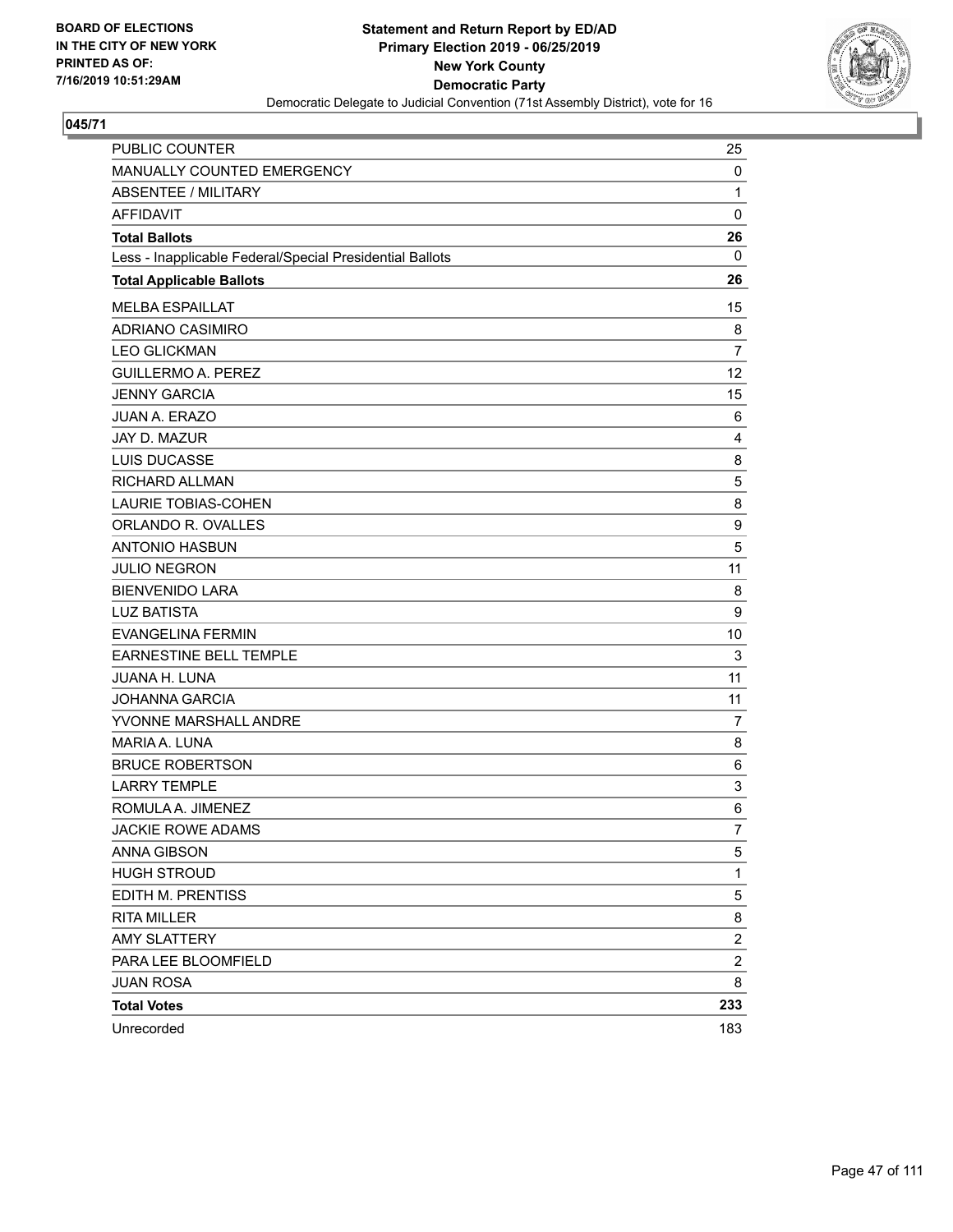

| PUBLIC COUNTER                                           | 20                      |
|----------------------------------------------------------|-------------------------|
| MANUALLY COUNTED EMERGENCY                               | 0                       |
| <b>ABSENTEE / MILITARY</b>                               | 1                       |
| AFFIDAVIT                                                | 1                       |
| <b>Total Ballots</b>                                     | 22                      |
| Less - Inapplicable Federal/Special Presidential Ballots | 0                       |
| <b>Total Applicable Ballots</b>                          | 22                      |
| <b>MELBA ESPAILLAT</b>                                   | 11                      |
| <b>ADRIANO CASIMIRO</b>                                  | 8                       |
| <b>LEO GLICKMAN</b>                                      | $\overline{4}$          |
| <b>GUILLERMO A. PEREZ</b>                                | 10                      |
| <b>JENNY GARCIA</b>                                      | 7                       |
| JUAN A. ERAZO                                            | 6                       |
| JAY D. MAZUR                                             | 6                       |
| LUIS DUCASSE                                             | $\overline{4}$          |
| RICHARD ALLMAN                                           | 3                       |
| <b>LAURIE TOBIAS-COHEN</b>                               | 4                       |
| ORLANDO R. OVALLES                                       | 5                       |
| <b>ANTONIO HASBUN</b>                                    | $\overline{\mathbf{4}}$ |
| <b>JULIO NEGRON</b>                                      | $\overline{7}$          |
| <b>BIENVENIDO LARA</b>                                   | $\overline{7}$          |
| <b>LUZ BATISTA</b>                                       | 8                       |
| <b>EVANGELINA FERMIN</b>                                 | $\overline{7}$          |
| <b>EARNESTINE BELL TEMPLE</b>                            | 11                      |
| JUANA H. LUNA                                            | 14                      |
| <b>JOHANNA GARCIA</b>                                    | 13                      |
| YVONNE MARSHALL ANDRE                                    | 11                      |
| MARIA A. LUNA                                            | 15                      |
| <b>BRUCE ROBERTSON</b>                                   | 10                      |
| <b>LARRY TEMPLE</b>                                      | 11                      |
| ROMULA A. JIMENEZ                                        | 11                      |
| <b>JACKIE ROWE ADAMS</b>                                 | 13                      |
| <b>ANNA GIBSON</b>                                       | 10                      |
| <b>HUGH STROUD</b>                                       | 9                       |
| EDITH M. PRENTISS                                        | 10                      |
| <b>RITA MILLER</b>                                       | 11                      |
| <b>AMY SLATTERY</b>                                      | 12                      |
| PARA LEE BLOOMFIELD                                      | 7                       |
| <b>JUAN ROSA</b>                                         | 11                      |
| <b>Total Votes</b>                                       | 280                     |
| Unrecorded                                               | 72                      |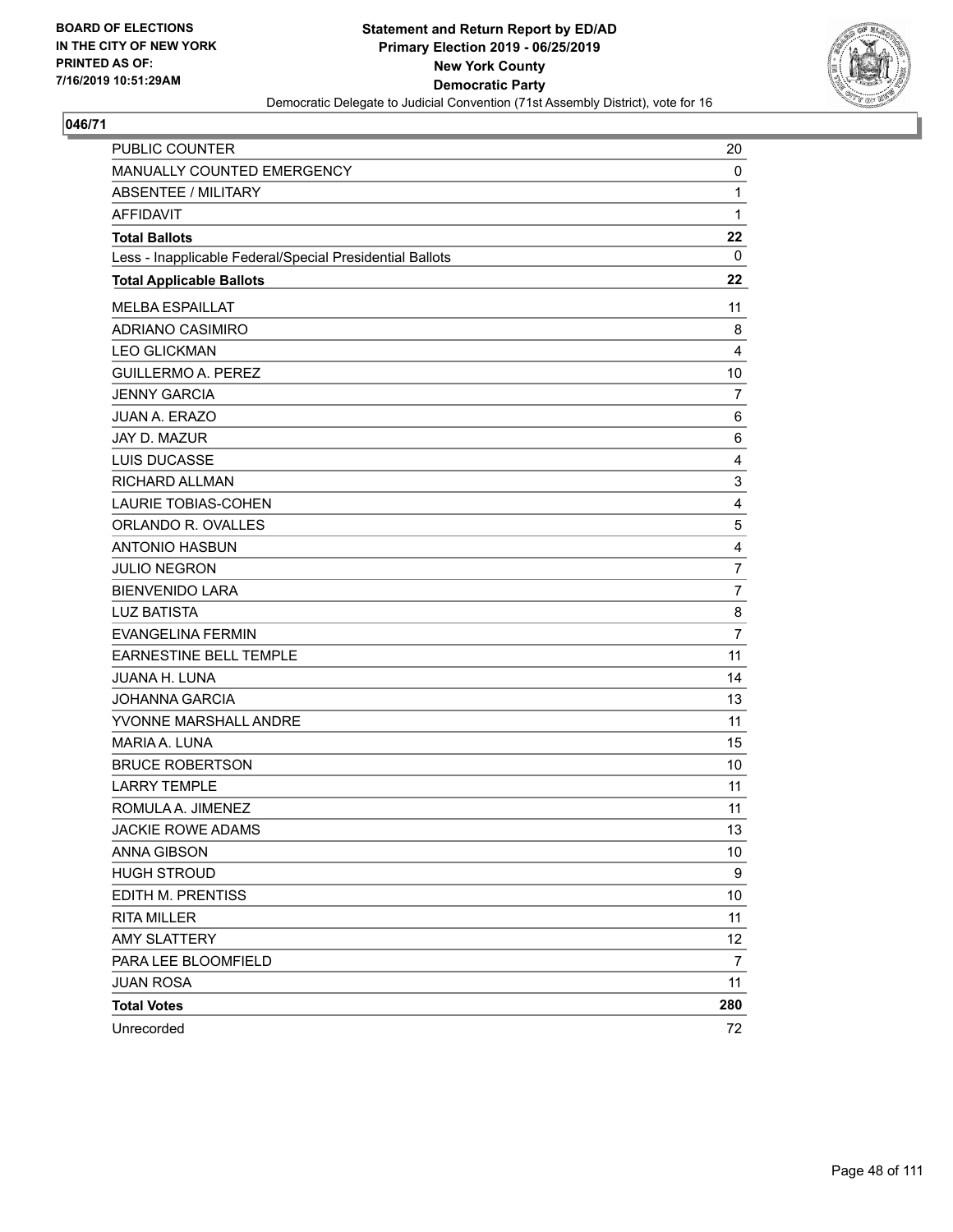

| <b>PUBLIC COUNTER</b>                                    | 90           |
|----------------------------------------------------------|--------------|
| <b>MANUALLY COUNTED EMERGENCY</b>                        | 0            |
| <b>ABSENTEE / MILITARY</b>                               | 6            |
| AFFIDAVIT                                                | 1            |
| <b>Total Ballots</b>                                     | 97           |
| Less - Inapplicable Federal/Special Presidential Ballots | 0            |
| <b>Total Applicable Ballots</b>                          | 97           |
| <b>MELBA ESPAILLAT</b>                                   | 39           |
| <b>ADRIANO CASIMIRO</b>                                  | 17           |
| <b>LEO GLICKMAN</b>                                      | 22           |
| <b>GUILLERMO A. PEREZ</b>                                | 28           |
| <b>JENNY GARCIA</b>                                      | 40           |
| <b>JUAN A. ERAZO</b>                                     | 14           |
| <b>JAY D. MAZUR</b>                                      | 21           |
| <b>LUIS DUCASSE</b>                                      | 11           |
| RICHARD ALLMAN                                           | 33           |
| <b>LAURIE TOBIAS-COHEN</b>                               | 35           |
| ORLANDO R. OVALLES                                       | 17           |
| <b>ANTONIO HASBUN</b>                                    | 19           |
| <b>JULIO NEGRON</b>                                      | 22           |
| <b>BIENVENIDO LARA</b>                                   | 10           |
| <b>LUZ BATISTA</b>                                       | 37           |
| <b>EVANGELINA FERMIN</b>                                 | 35           |
| <b>EARNESTINE BELL TEMPLE</b>                            | 65           |
| <b>JUANA H. LUNA</b>                                     | 39           |
| <b>JOHANNA GARCIA</b>                                    | 42           |
| YVONNE MARSHALL ANDRE                                    | 46           |
| MARIA A. LUNA                                            | 61           |
| <b>BRUCE ROBERTSON</b>                                   | 49           |
| <b>LARRY TEMPLE</b>                                      | 45           |
| ROMULA A. JIMENEZ                                        | 36           |
| <b>JACKIE ROWE ADAMS</b>                                 | 58           |
| <b>ANNA GIBSON</b>                                       | 53           |
| <b>HUGH STROUD</b>                                       | 36           |
| EDITH M. PRENTISS                                        | 47           |
| <b>RITA MILLER</b>                                       | 64           |
| <b>AMY SLATTERY</b>                                      | 56           |
| PARA LEE BLOOMFIELD                                      | 41           |
| <b>JUAN ROSA</b>                                         | 29           |
| ELENORE JOHNSON (WRITE-IN)                               | 1            |
| JANINE LANAY (WRITE-IN)                                  | 1            |
| LEANORE NELSON (WRITE-IN)                                | 1            |
| UNATTRIBUTABLE WRITE-IN (WRITE-IN)                       | $\mathbf{1}$ |
| UNCOUNTED WRITE-IN PER STATUTE (WRITE-IN)                | 4            |
| <b>Total Votes</b>                                       | 1,175        |
| Unrecorded                                               | 377          |
|                                                          |              |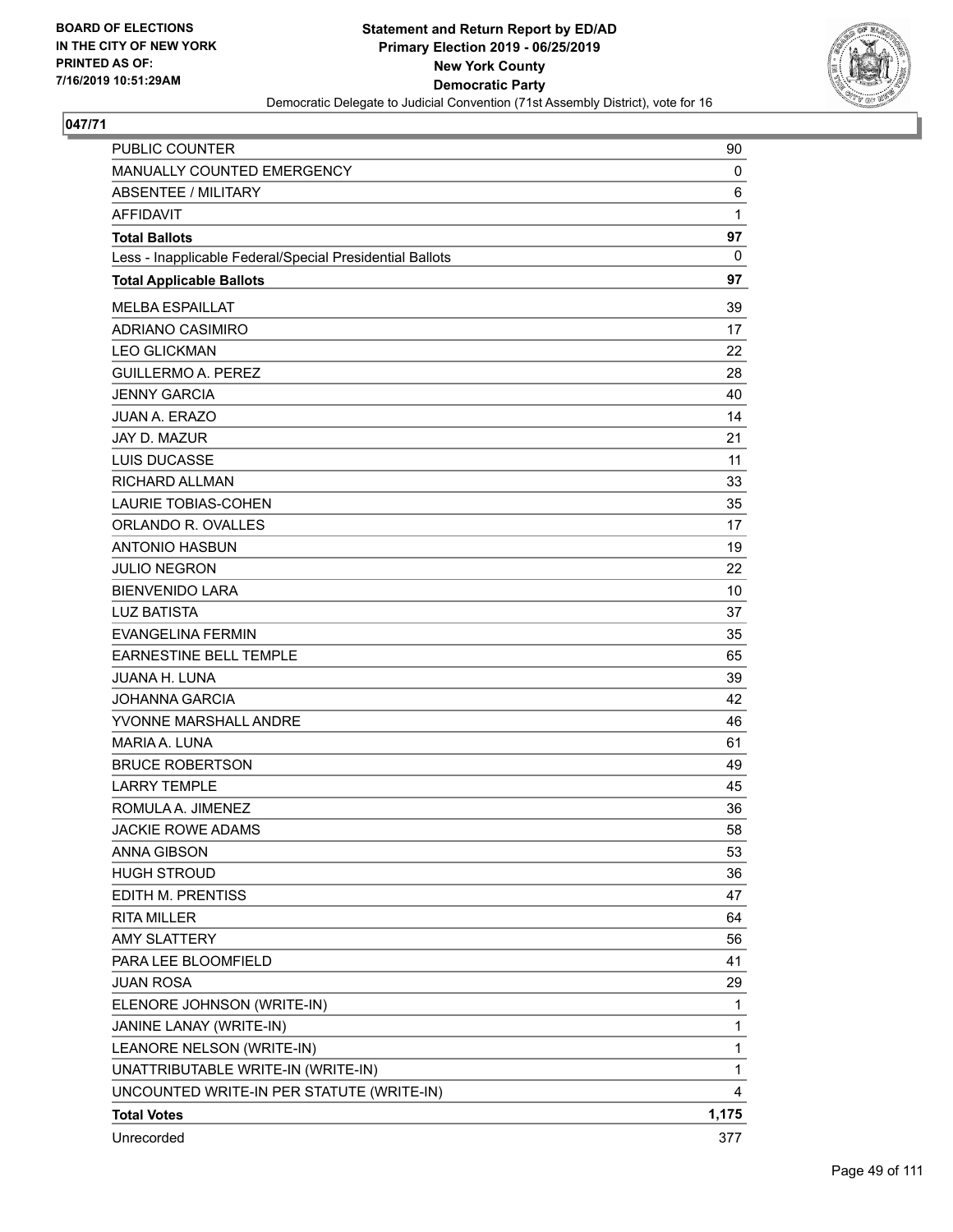

| PUBLIC COUNTER                                           | 50           |
|----------------------------------------------------------|--------------|
| MANUALLY COUNTED EMERGENCY                               | 0            |
| <b>ABSENTEE / MILITARY</b>                               | $\mathbf{1}$ |
| <b>AFFIDAVIT</b>                                         | $\mathbf 0$  |
| <b>Total Ballots</b>                                     | 51           |
| Less - Inapplicable Federal/Special Presidential Ballots | $\mathbf{0}$ |
| <b>Total Applicable Ballots</b>                          | 51           |
| <b>MELBA ESPAILLAT</b>                                   | 29           |
| ADRIANO CASIMIRO                                         | 17           |
| <b>LEO GLICKMAN</b>                                      | 10           |
| <b>GUILLERMO A. PEREZ</b>                                | 21           |
| <b>JENNY GARCIA</b>                                      | 13           |
| <b>JUAN A. ERAZO</b>                                     | 12           |
| JAY D. MAZUR                                             | 8            |
| <b>LUIS DUCASSE</b>                                      | 7            |
| RICHARD ALLMAN                                           | 9            |
| <b>LAURIE TOBIAS-COHEN</b>                               | 9            |
| ORLANDO R. OVALLES                                       | 14           |
| <b>ANTONIO HASBUN</b>                                    | 9            |
| <b>JULIO NEGRON</b>                                      | 10           |
| <b>BIENVENIDO LARA</b>                                   | 10           |
| <b>LUZ BATISTA</b>                                       | 14           |
| <b>EVANGELINA FERMIN</b>                                 | 12           |
| <b>EARNESTINE BELL TEMPLE</b>                            | 8            |
| JUANA H. LUNA                                            | 11           |
| <b>JOHANNA GARCIA</b>                                    | 11           |
| YVONNE MARSHALL ANDRE                                    | 5            |
| MARIA A. LUNA                                            | 18           |
| <b>BRUCE ROBERTSON</b>                                   | 7            |
| <b>LARRY TEMPLE</b>                                      | 6            |
| ROMULA A. JIMENEZ                                        | 11           |
| <b>JACKIE ROWE ADAMS</b>                                 | 6            |
| ANNA GIBSON                                              | 5            |
| <b>HUGH STROUD</b>                                       | 3            |
| EDITH M. PRENTISS                                        | 8            |
| <b>RITA MILLER</b>                                       | 4            |
| <b>AMY SLATTERY</b>                                      | 6            |
| PARA LEE BLOOMFIELD                                      | 4            |
| <b>JUAN ROSA</b>                                         | 10           |
| <b>Total Votes</b>                                       | 327          |
| Unrecorded                                               | 489          |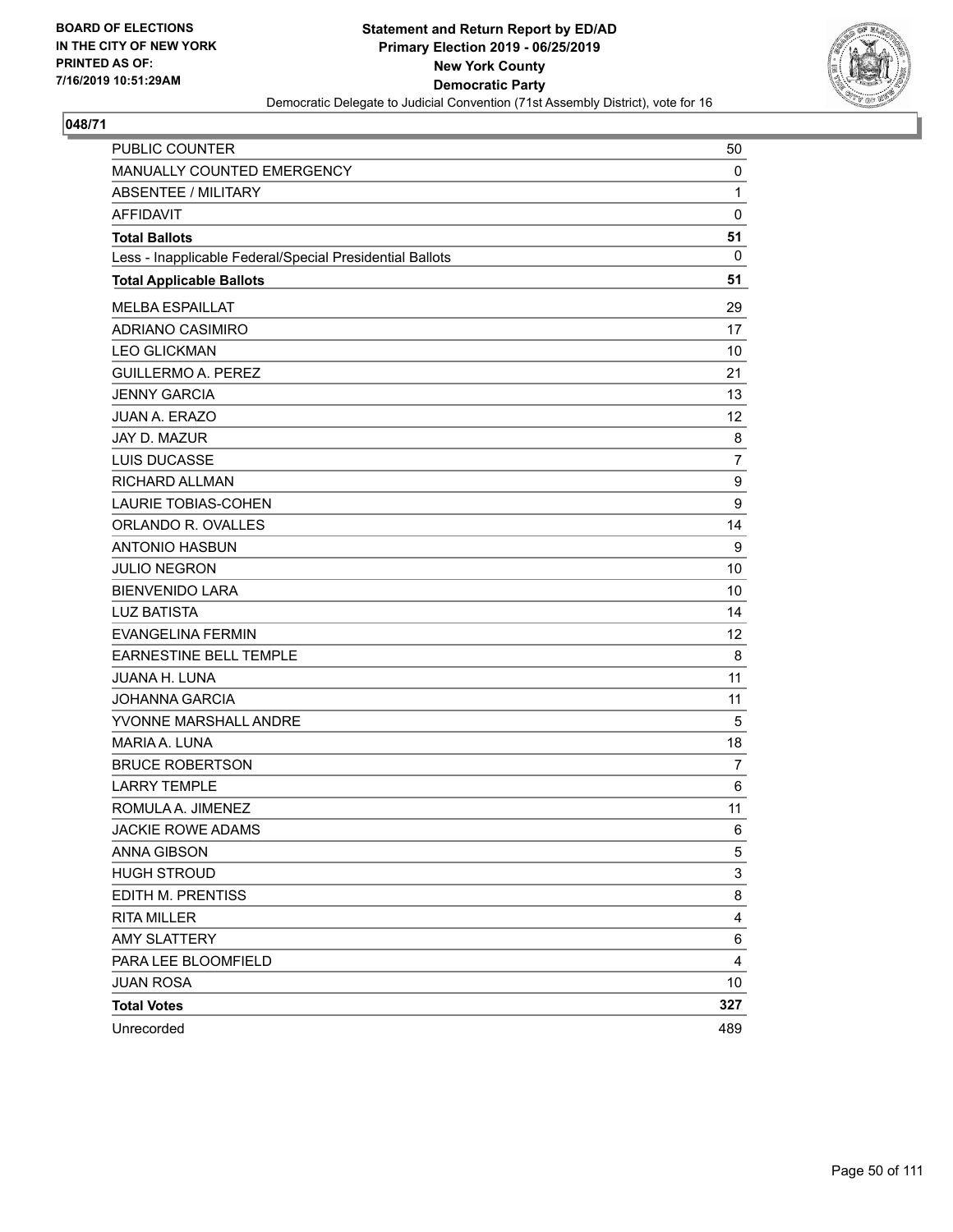

| PUBLIC COUNTER                                           | 28             |
|----------------------------------------------------------|----------------|
| MANUALLY COUNTED EMERGENCY                               | 0              |
| <b>ABSENTEE / MILITARY</b>                               | 0              |
| <b>AFFIDAVIT</b>                                         | $\mathbf{1}$   |
| <b>Total Ballots</b>                                     | 29             |
| Less - Inapplicable Federal/Special Presidential Ballots | 0              |
| <b>Total Applicable Ballots</b>                          | 29             |
| <b>MELBA ESPAILLAT</b>                                   | 15             |
| ADRIANO CASIMIRO                                         | 11             |
| <b>LEO GLICKMAN</b>                                      | 8              |
| <b>GUILLERMO A. PEREZ</b>                                | 13             |
| <b>JENNY GARCIA</b>                                      | 9              |
| JUAN A. ERAZO                                            | 8              |
| JAY D. MAZUR                                             | 9              |
| <b>LUIS DUCASSE</b>                                      | 8              |
| <b>RICHARD ALLMAN</b>                                    | 9              |
| <b>LAURIE TOBIAS-COHEN</b>                               | $\overline{7}$ |
| ORLANDO R. OVALLES                                       | 10             |
| <b>ANTONIO HASBUN</b>                                    | 9              |
| <b>JULIO NEGRON</b>                                      | 9              |
| <b>BIENVENIDO LARA</b>                                   | 10             |
| <b>LUZ BATISTA</b>                                       | 10             |
| <b>EVANGELINA FERMIN</b>                                 | 9              |
| EARNESTINE BELL TEMPLE                                   | 8              |
| <b>JUANA H. LUNA</b>                                     | 12             |
| <b>JOHANNA GARCIA</b>                                    | 9              |
| YVONNE MARSHALL ANDRE                                    | 9              |
| <b>MARIA A. LUNA</b>                                     | 14             |
| <b>BRUCE ROBERTSON</b>                                   | 8              |
| <b>LARRY TEMPLE</b>                                      | 9              |
| ROMULA A. JIMENEZ                                        | 9              |
| JACKIE ROWE ADAMS                                        | 8              |
| ANNA GIBSON                                              | 9              |
| <b>HUGH STROUD</b>                                       | 7              |
| EDITH M. PRENTISS                                        | 9              |
| <b>RITA MILLER</b>                                       | 7              |
| <b>AMY SLATTERY</b>                                      | 5              |
| PARA LEE BLOOMFIELD                                      | 3              |
| <b>JUAN ROSA</b>                                         | 9              |
| AYISHA OLGIVIE (WRITE-IN)                                | 1              |
| <b>Total Votes</b>                                       | 290            |
| Unrecorded                                               | 174            |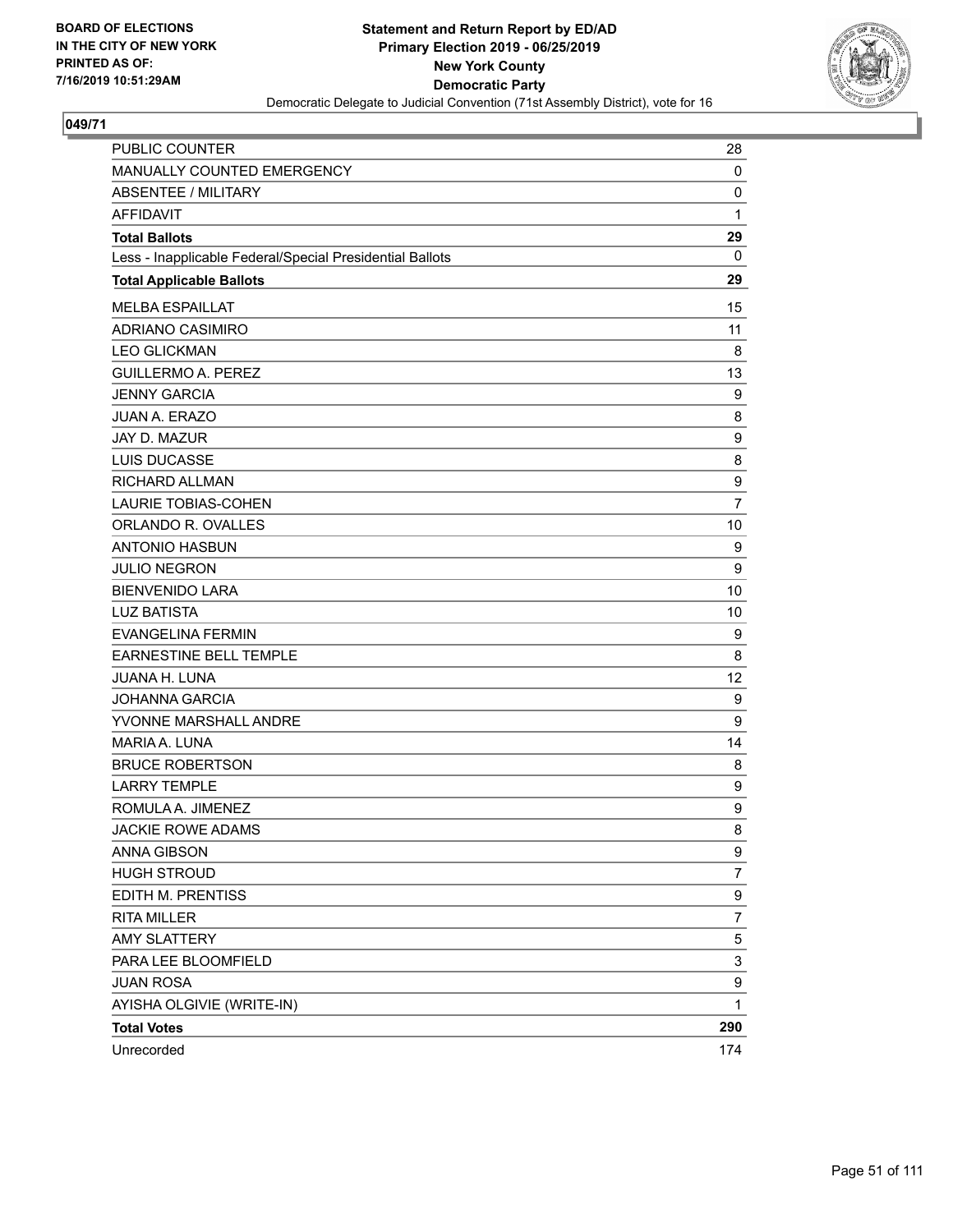

| PUBLIC COUNTER                                           | 15                        |
|----------------------------------------------------------|---------------------------|
| MANUALLY COUNTED EMERGENCY                               | 0                         |
| <b>ABSENTEE / MILITARY</b>                               | $\mathbf 0$               |
| <b>AFFIDAVIT</b>                                         | $\mathbf 0$               |
| <b>Total Ballots</b>                                     | 15                        |
| Less - Inapplicable Federal/Special Presidential Ballots | 0                         |
| <b>Total Applicable Ballots</b>                          | 15                        |
| <b>MELBA ESPAILLAT</b>                                   | 10                        |
| ADRIANO CASIMIRO                                         | $\overline{7}$            |
| <b>LEO GLICKMAN</b>                                      | 6                         |
| <b>GUILLERMO A. PEREZ</b>                                | 6                         |
| <b>JENNY GARCIA</b>                                      | 6                         |
| <b>JUAN A. ERAZO</b>                                     | $\overline{7}$            |
| JAY D. MAZUR                                             | 4                         |
| LUIS DUCASSE                                             | 9                         |
| <b>RICHARD ALLMAN</b>                                    | 6                         |
| LAURIE TOBIAS-COHEN                                      | $\,6$                     |
| ORLANDO R. OVALLES                                       | $\overline{7}$            |
| <b>ANTONIO HASBUN</b>                                    | 5                         |
| <b>JULIO NEGRON</b>                                      | 9                         |
| <b>BIENVENIDO LARA</b>                                   | 8                         |
| <b>LUZ BATISTA</b>                                       | 10                        |
| <b>EVANGELINA FERMIN</b>                                 | 8                         |
| EARNESTINE BELL TEMPLE                                   | $\overline{c}$            |
| <b>JUANA H. LUNA</b>                                     | $\mathbf 5$               |
| <b>JOHANNA GARCIA</b>                                    | $\ensuremath{\mathsf{3}}$ |
| YVONNE MARSHALL ANDRE                                    | $\mathbf{1}$              |
| MARIA A. LUNA                                            | 8                         |
| <b>BRUCE ROBERTSON</b>                                   | $\overline{c}$            |
| <b>LARRY TEMPLE</b>                                      | $\overline{c}$            |
| ROMULA A. JIMENEZ                                        | $\mathbf 5$               |
| <b>JACKIE ROWE ADAMS</b>                                 | $\overline{2}$            |
| ANNA GIBSON                                              | 3                         |
| <b>HUGH STROUD</b>                                       | $\mathbf{1}$              |
| EDITH M. PRENTISS                                        | $\mathbf{1}$              |
| <b>RITA MILLER</b>                                       | 4                         |
| <b>AMY SLATTERY</b>                                      | 3                         |
| PARA LEE BLOOMFIELD                                      | $\mathbf{1}$              |
| <b>JUAN ROSA</b>                                         | 8                         |
| <b>Total Votes</b>                                       | 165                       |
| Unrecorded                                               | 75                        |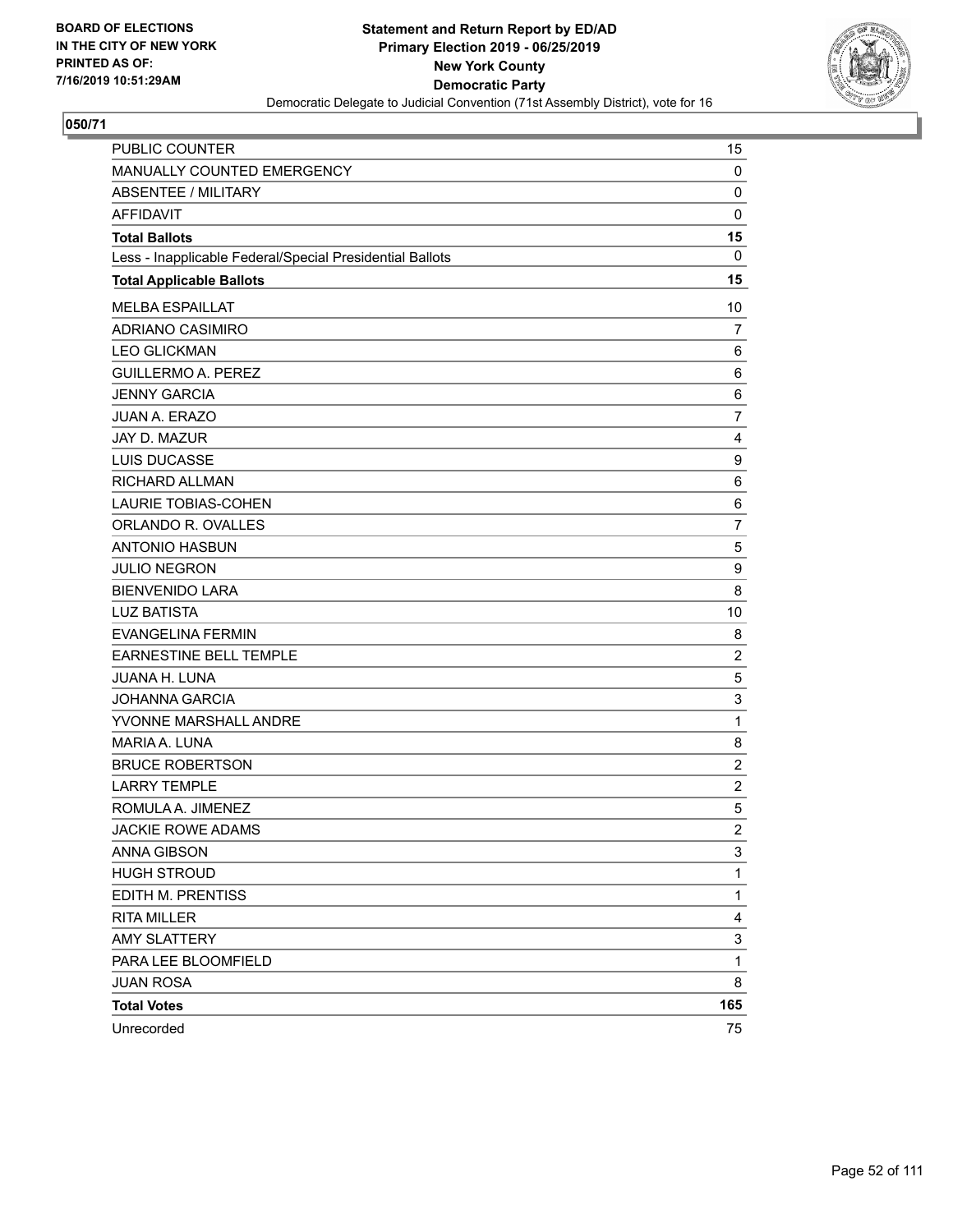

| PUBLIC COUNTER                                           | $\overline{2}$ |
|----------------------------------------------------------|----------------|
| MANUALLY COUNTED EMERGENCY                               | 0              |
| <b>ABSENTEE / MILITARY</b>                               | 0              |
| <b>AFFIDAVIT</b>                                         | 0              |
| <b>Total Ballots</b>                                     | $\mathbf{2}$   |
| Less - Inapplicable Federal/Special Presidential Ballots | 0              |
| <b>Total Applicable Ballots</b>                          | $\mathbf 2$    |
| <b>MELBA ESPAILLAT</b>                                   | $\mathbf{1}$   |
| ADRIANO CASIMIRO                                         | $\overline{c}$ |
| <b>LEO GLICKMAN</b>                                      | 1              |
| <b>GUILLERMO A. PEREZ</b>                                | 1              |
| <b>JENNY GARCIA</b>                                      | 1              |
| JUAN A. ERAZO                                            | 1              |
| JAY D. MAZUR                                             | 1              |
| LUIS DUCASSE                                             | 1              |
| RICHARD ALLMAN                                           | 0              |
| <b>LAURIE TOBIAS-COHEN</b>                               | $\mathbf 0$    |
| ORLANDO R. OVALLES                                       | 0              |
| <b>ANTONIO HASBUN</b>                                    | 0              |
| <b>JULIO NEGRON</b>                                      | 0              |
| <b>BIENVENIDO LARA</b>                                   | 0              |
| <b>LUZ BATISTA</b>                                       | 0              |
| <b>EVANGELINA FERMIN</b>                                 | 0              |
| <b>EARNESTINE BELL TEMPLE</b>                            | 1              |
| JUANA H. LUNA                                            | 1              |
| <b>JOHANNA GARCIA</b>                                    | 1              |
| YVONNE MARSHALL ANDRE                                    | 1              |
| MARIA A. LUNA                                            | 1              |
| <b>BRUCE ROBERTSON</b>                                   | 1              |
| <b>LARRY TEMPLE</b>                                      | 1              |
| ROMULA A. JIMENEZ                                        | 1              |
| JACKIE ROWE ADAMS                                        | 0              |
| ANNA GIBSON                                              | 0              |
| <b>HUGH STROUD</b>                                       | 0              |
| EDITH M. PRENTISS                                        | 0              |
| <b>RITA MILLER</b>                                       | 0              |
| <b>AMY SLATTERY</b>                                      | 0              |
| PARA LEE BLOOMFIELD                                      | 0              |
| <b>JUAN ROSA</b>                                         | 0              |
| <b>Total Votes</b>                                       | 17             |
| Unrecorded                                               | 15             |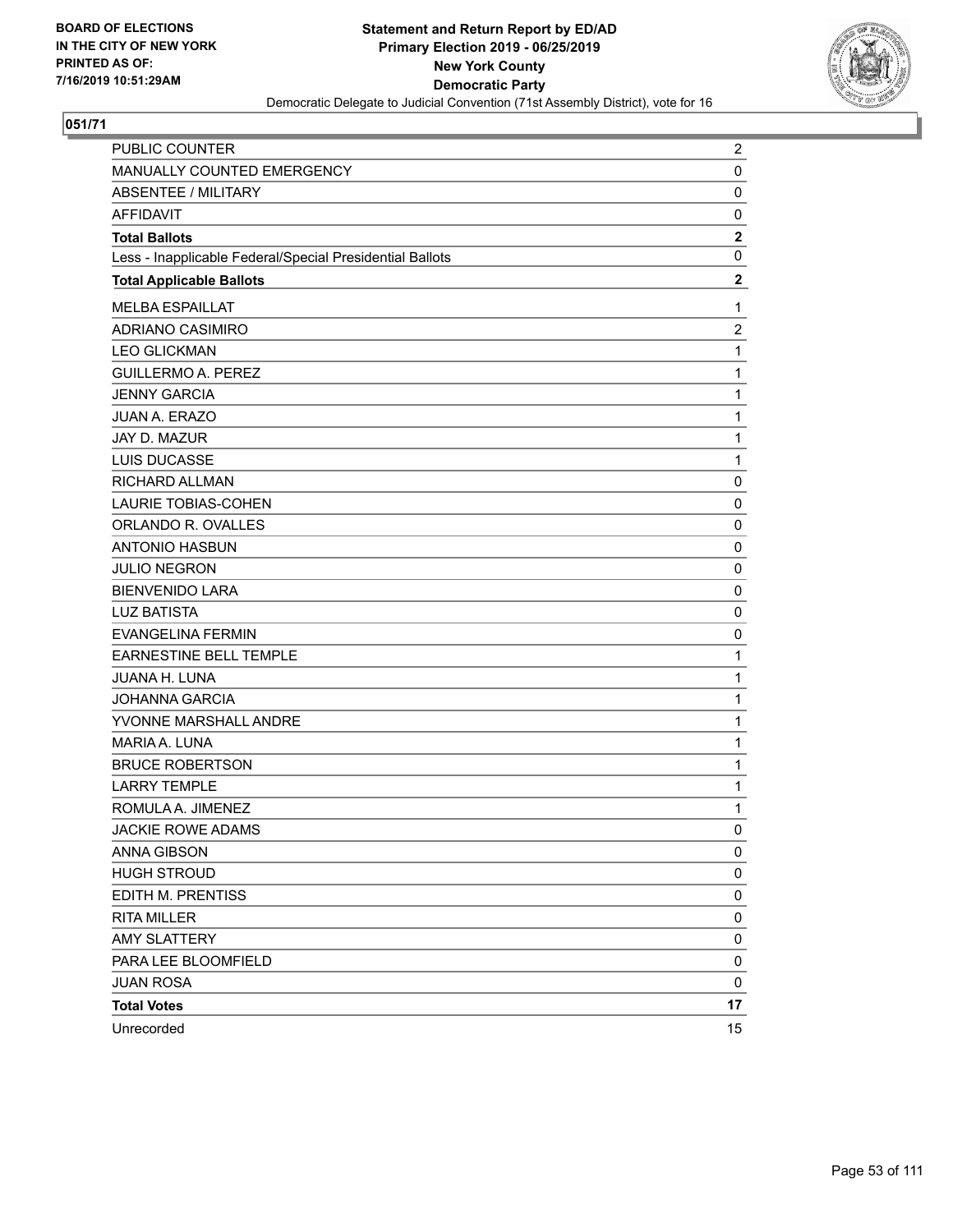

| PUBLIC COUNTER                                           | 20             |
|----------------------------------------------------------|----------------|
| MANUALLY COUNTED EMERGENCY                               | 0              |
| <b>ABSENTEE / MILITARY</b>                               | 0              |
| <b>AFFIDAVIT</b>                                         | $\mathbf 0$    |
| <b>Total Ballots</b>                                     | 20             |
| Less - Inapplicable Federal/Special Presidential Ballots | 0              |
| <b>Total Applicable Ballots</b>                          | 20             |
| <b>MELBA ESPAILLAT</b>                                   | 14             |
| ADRIANO CASIMIRO                                         | 10             |
| <b>LEO GLICKMAN</b>                                      | 6              |
| <b>GUILLERMO A. PEREZ</b>                                | 10             |
| <b>JENNY GARCIA</b>                                      | 8              |
| <b>JUAN A. ERAZO</b>                                     | 5              |
| JAY D. MAZUR                                             | 5              |
| LUIS DUCASSE                                             | 8              |
| <b>RICHARD ALLMAN</b>                                    | 6              |
| LAURIE TOBIAS-COHEN                                      | 4              |
| ORLANDO R. OVALLES                                       | 9              |
| <b>ANTONIO HASBUN</b>                                    | $\overline{7}$ |
| <b>JULIO NEGRON</b>                                      | 9              |
| <b>BIENVENIDO LARA</b>                                   | 5              |
| <b>LUZ BATISTA</b>                                       | $\overline{7}$ |
| <b>EVANGELINA FERMIN</b>                                 | 6              |
| EARNESTINE BELL TEMPLE                                   | 3              |
| <b>JUANA H. LUNA</b>                                     | $\overline{7}$ |
| <b>JOHANNA GARCIA</b>                                    | 6              |
| YVONNE MARSHALL ANDRE                                    | $\overline{c}$ |
| <b>MARIA A. LUNA</b>                                     | 6              |
| <b>BRUCE ROBERTSON</b>                                   | $\overline{c}$ |
| <b>LARRY TEMPLE</b>                                      | $\overline{c}$ |
| ROMULA A. JIMENEZ                                        | 4              |
| <b>JACKIE ROWE ADAMS</b>                                 | 4              |
| ANNA GIBSON                                              | 4              |
| <b>HUGH STROUD</b>                                       | 1              |
| EDITH M. PRENTISS                                        | 5              |
| <b>RITA MILLER</b>                                       | 4              |
| <b>AMY SLATTERY</b>                                      | 4              |
| PARA LEE BLOOMFIELD                                      | 1              |
| <b>JUAN ROSA</b>                                         | 7              |
| NORMA RONDOR (WRITE-IN)                                  | 1              |
| SARA SANDS (WRITE-IN)                                    | 1              |
| <b>Total Votes</b>                                       | 183            |
| Unrecorded                                               | 137            |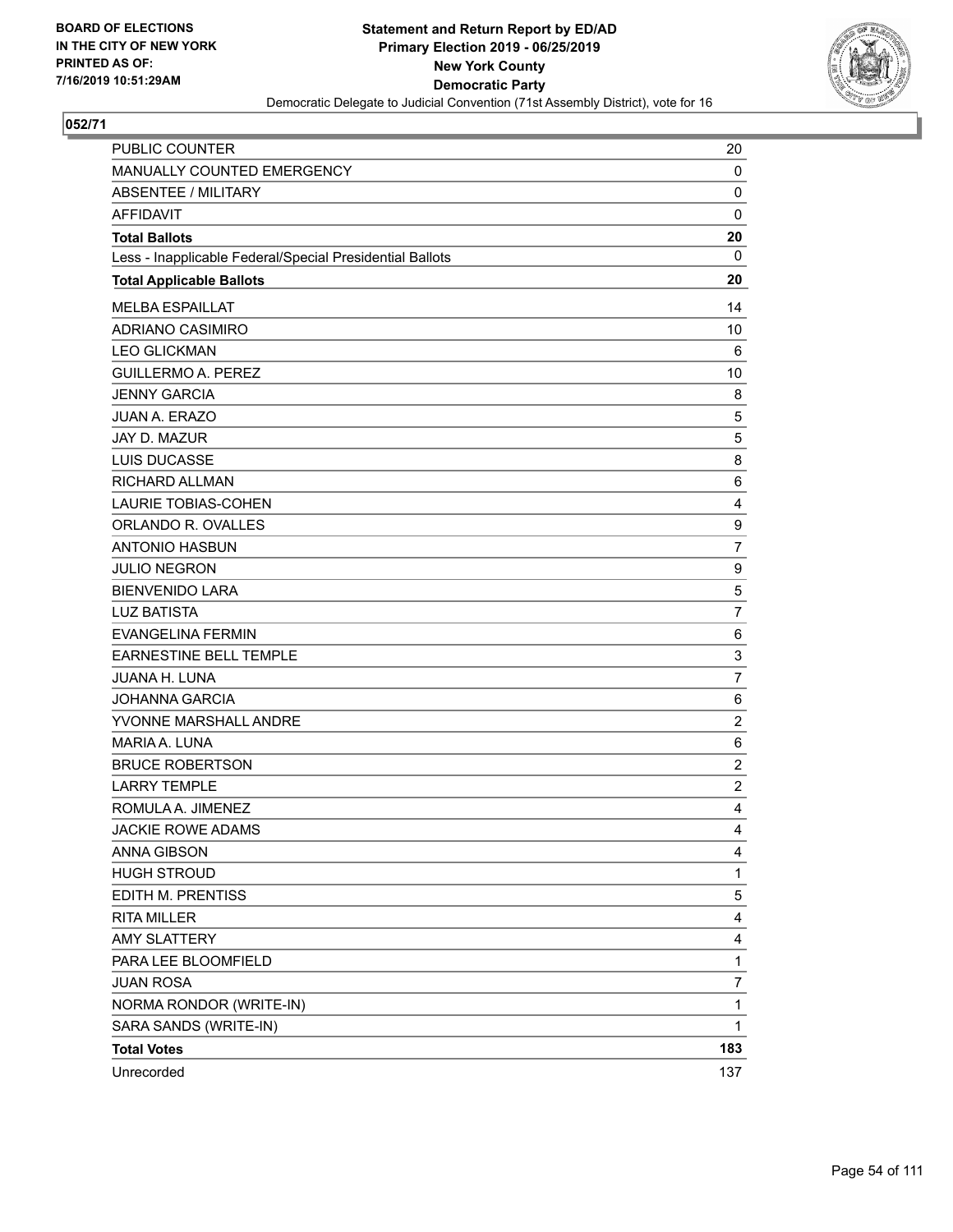

| PUBLIC COUNTER                                           | $\overline{7}$ |
|----------------------------------------------------------|----------------|
| MANUALLY COUNTED EMERGENCY                               | 0              |
| <b>ABSENTEE / MILITARY</b>                               | $\mathbf 0$    |
| <b>AFFIDAVIT</b>                                         | 0              |
| <b>Total Ballots</b>                                     | $\overline{7}$ |
| Less - Inapplicable Federal/Special Presidential Ballots | 0              |
| <b>Total Applicable Ballots</b>                          | 7              |
| <b>MELBA ESPAILLAT</b>                                   | 5              |
| ADRIANO CASIMIRO                                         | $\overline{4}$ |
| <b>LEO GLICKMAN</b>                                      | $\overline{c}$ |
| <b>GUILLERMO A. PEREZ</b>                                | 4              |
| <b>JENNY GARCIA</b>                                      | 4              |
| <b>JUAN A. ERAZO</b>                                     | 4              |
| JAY D. MAZUR                                             | 1              |
| LUIS DUCASSE                                             | 4              |
| RICHARD ALLMAN                                           | 1              |
| <b>LAURIE TOBIAS-COHEN</b>                               | 4              |
| ORLANDO R. OVALLES                                       | 4              |
| <b>ANTONIO HASBUN</b>                                    | 3              |
| <b>JULIO NEGRON</b>                                      | 4              |
| <b>BIENVENIDO LARA</b>                                   | $\overline{c}$ |
| <b>LUZ BATISTA</b>                                       | 5              |
| <b>EVANGELINA FERMIN</b>                                 | 4              |
| EARNESTINE BELL TEMPLE                                   | 1              |
| JUANA H. LUNA                                            | 4              |
| <b>JOHANNA GARCIA</b>                                    | 4              |
| YVONNE MARSHALL ANDRE                                    | 1              |
| MARIA A. LUNA                                            | 5              |
| <b>BRUCE ROBERTSON</b>                                   | 1              |
| <b>LARRY TEMPLE</b>                                      | 0              |
| ROMULA A. JIMENEZ                                        | 3              |
| <b>JACKIE ROWE ADAMS</b>                                 | $\overline{2}$ |
| ANNA GIBSON                                              | 3              |
| <b>HUGH STROUD</b>                                       | $\mathbf{1}$   |
| EDITH M. PRENTISS                                        | 1              |
| <b>RITA MILLER</b>                                       | 1              |
| <b>AMY SLATTERY</b>                                      | 1              |
| PARA LEE BLOOMFIELD                                      | 1              |
| <b>JUAN ROSA</b>                                         | 2              |
| ROGER SMITH (WRITE-IN)                                   | $\mathbf{1}$   |
| SEAN THOMAS (WRITE-IN)                                   | 1              |
| <b>Total Votes</b>                                       | 88             |
| Unrecorded                                               | 24             |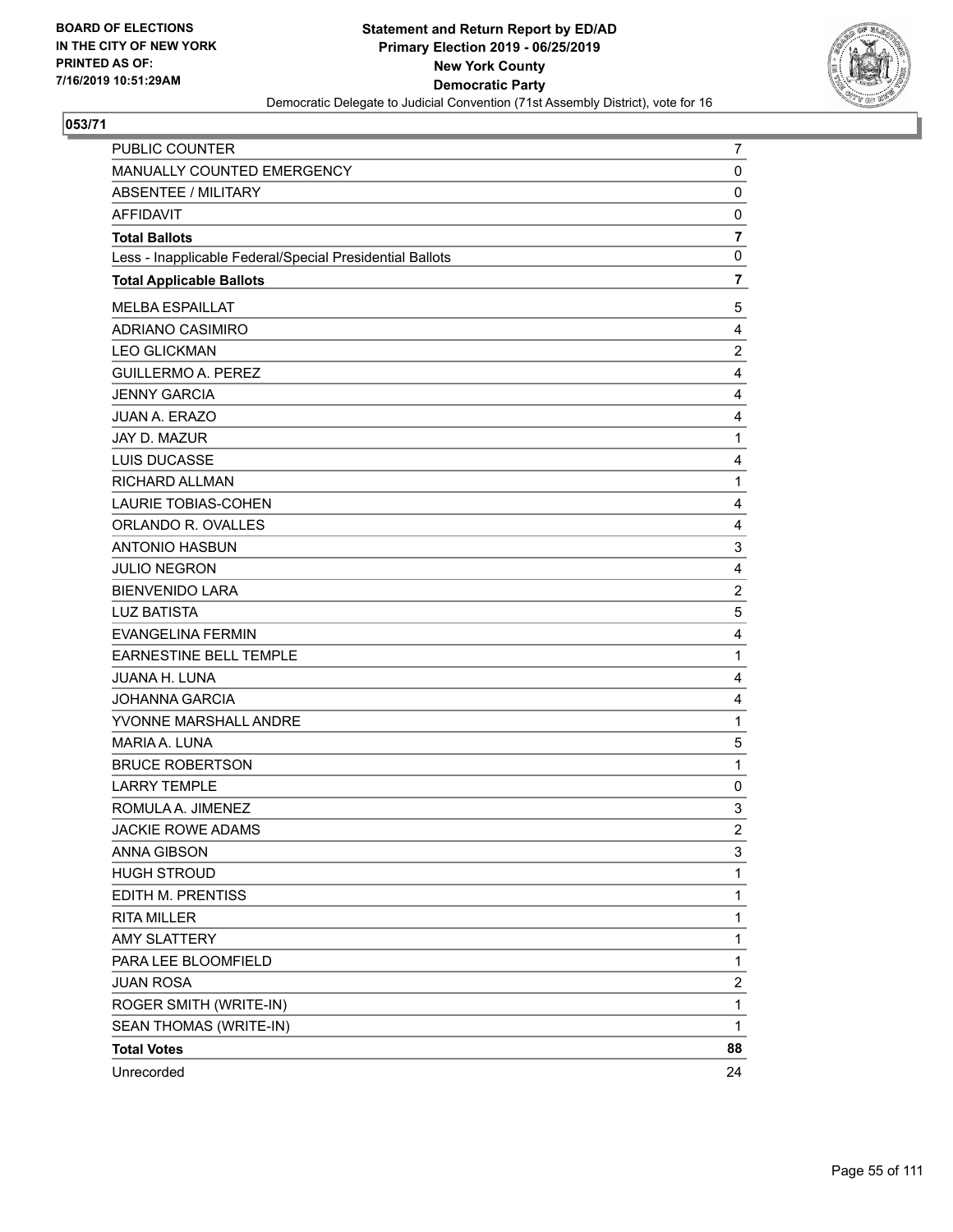

| PUBLIC COUNTER                                           | 8                       |
|----------------------------------------------------------|-------------------------|
| MANUALLY COUNTED EMERGENCY                               | 0                       |
| <b>ABSENTEE / MILITARY</b>                               | $\mathbf{1}$            |
| <b>AFFIDAVIT</b>                                         | 0                       |
| <b>Total Ballots</b>                                     | 9                       |
| Less - Inapplicable Federal/Special Presidential Ballots | 0                       |
| <b>Total Applicable Ballots</b>                          | 9                       |
| <b>MELBA ESPAILLAT</b>                                   | 4                       |
| ADRIANO CASIMIRO                                         | 3                       |
| <b>LEO GLICKMAN</b>                                      | $\overline{c}$          |
| <b>GUILLERMO A. PEREZ</b>                                | $\overline{2}$          |
| <b>JENNY GARCIA</b>                                      | 4                       |
| <b>JUAN A. ERAZO</b>                                     | $\boldsymbol{2}$        |
| JAY D. MAZUR                                             | 3                       |
| LUIS DUCASSE                                             | $\overline{c}$          |
| RICHARD ALLMAN                                           | $\boldsymbol{2}$        |
| <b>LAURIE TOBIAS-COHEN</b>                               | 3                       |
| ORLANDO R. OVALLES                                       | $\overline{c}$          |
| <b>ANTONIO HASBUN</b>                                    | $\boldsymbol{2}$        |
| <b>JULIO NEGRON</b>                                      | 3                       |
| <b>BIENVENIDO LARA</b>                                   | 3                       |
| <b>LUZ BATISTA</b>                                       | 4                       |
| <b>EVANGELINA FERMIN</b>                                 | 3                       |
| EARNESTINE BELL TEMPLE                                   | $\overline{c}$          |
| JUANA H. LUNA                                            | $\boldsymbol{2}$        |
| <b>JOHANNA GARCIA</b>                                    | 3                       |
| YVONNE MARSHALL ANDRE                                    | 0                       |
| MARIA A. LUNA                                            | 5                       |
| <b>BRUCE ROBERTSON</b>                                   | $\overline{2}$          |
| <b>LARRY TEMPLE</b>                                      | $\mathbf{1}$            |
| ROMULA A. JIMENEZ                                        | 0                       |
| <b>JACKIE ROWE ADAMS</b>                                 | $\overline{2}$          |
| ANNA GIBSON                                              | 3                       |
| <b>HUGH STROUD</b>                                       | $\mathbf{1}$            |
| EDITH M. PRENTISS                                        | 3                       |
| <b>RITA MILLER</b>                                       | $\overline{\mathbf{c}}$ |
| <b>AMY SLATTERY</b>                                      | $\overline{c}$          |
| PARA LEE BLOOMFIELD                                      | 0                       |
| <b>JUAN ROSA</b>                                         | $\overline{\mathbf{c}}$ |
| <b>Total Votes</b>                                       | 74                      |
| Unrecorded                                               | 70                      |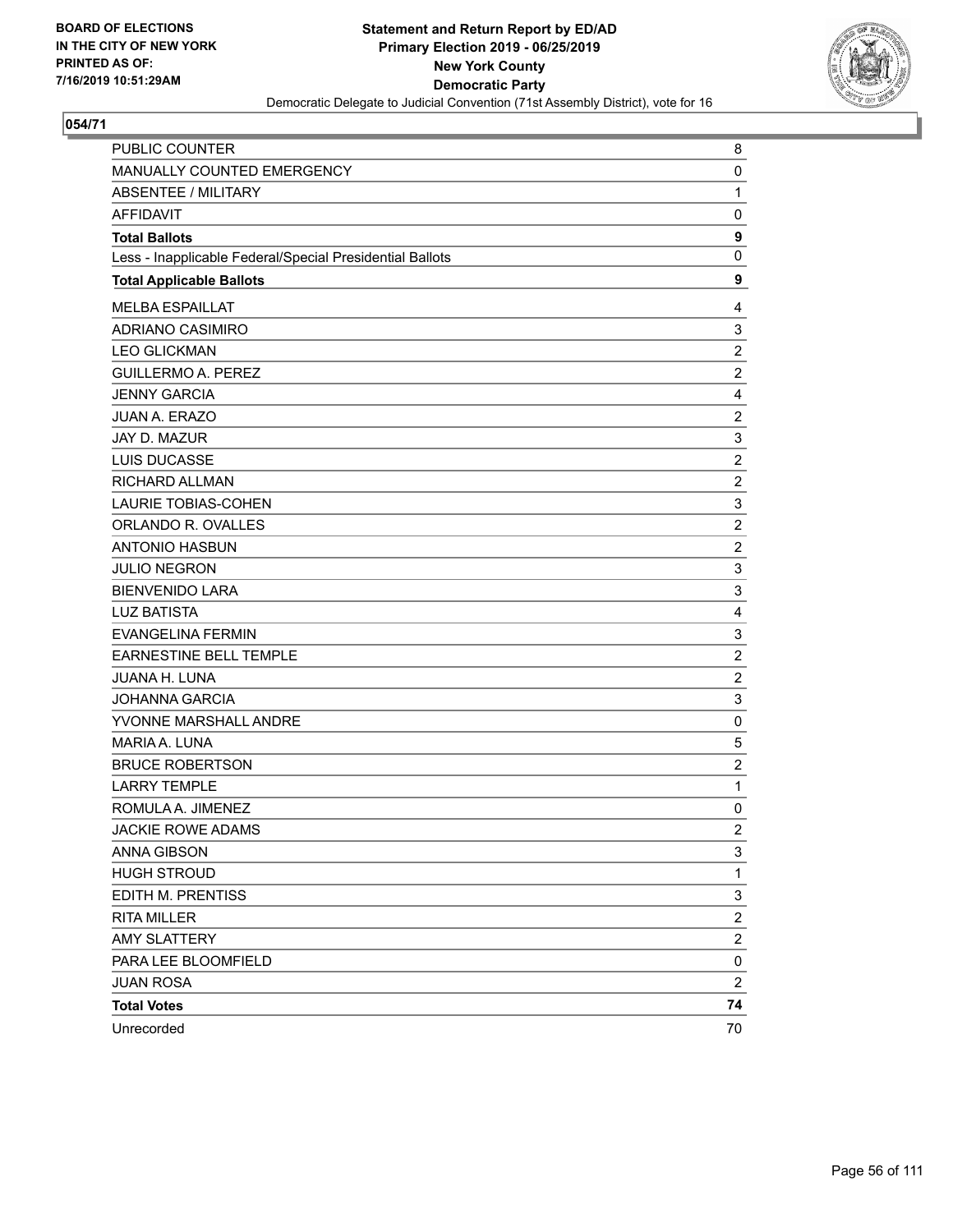

| PUBLIC COUNTER                                           | 13             |
|----------------------------------------------------------|----------------|
| MANUALLY COUNTED EMERGENCY                               | 0              |
| <b>ABSENTEE / MILITARY</b>                               | $\mathbf{1}$   |
| AFFIDAVIT                                                | $\mathbf 0$    |
| <b>Total Ballots</b>                                     | 14             |
| Less - Inapplicable Federal/Special Presidential Ballots | $\mathbf 0$    |
| <b>Total Applicable Ballots</b>                          | 14             |
| <b>MELBA ESPAILLAT</b>                                   | 6              |
| <b>ADRIANO CASIMIRO</b>                                  | 1              |
| <b>LEO GLICKMAN</b>                                      | 4              |
| <b>GUILLERMO A. PEREZ</b>                                | 3              |
| <b>JENNY GARCIA</b>                                      | 5              |
| JUAN A. ERAZO                                            | 1              |
| JAY D. MAZUR                                             | 6              |
| LUIS DUCASSE                                             | 1              |
| RICHARD ALLMAN                                           | 5              |
| <b>LAURIE TOBIAS-COHEN</b>                               | 5              |
| ORLANDO R. OVALLES                                       | 1              |
| <b>ANTONIO HASBUN</b>                                    | 0              |
| <b>JULIO NEGRON</b>                                      | $\overline{c}$ |
| <b>BIENVENIDO LARA</b>                                   | 3              |
| <b>LUZ BATISTA</b>                                       | $\overline{c}$ |
| <b>EVANGELINA FERMIN</b>                                 | 4              |
| <b>EARNESTINE BELL TEMPLE</b>                            | 6              |
| JUANA H. LUNA                                            | $\,6$          |
| <b>JOHANNA GARCIA</b>                                    | 8              |
| YVONNE MARSHALL ANDRE                                    | 5              |
| MARIA A. LUNA                                            | 9              |
| <b>BRUCE ROBERTSON</b>                                   | 8              |
| <b>LARRY TEMPLE</b>                                      | 6              |
| ROMULA A. JIMENEZ                                        | 5              |
| <b>JACKIE ROWE ADAMS</b>                                 | 7              |
| ANNA GIBSON                                              | 7              |
| <b>HUGH STROUD</b>                                       | $\overline{7}$ |
| EDITH M. PRENTISS                                        | 6              |
| <b>RITA MILLER</b>                                       | 9              |
| <b>AMY SLATTERY</b>                                      | 6              |
| PARA LEE BLOOMFIELD                                      | 8              |
| <b>JUAN ROSA</b>                                         | $\overline{7}$ |
| <b>Total Votes</b>                                       | 159            |
| Unrecorded                                               | 65             |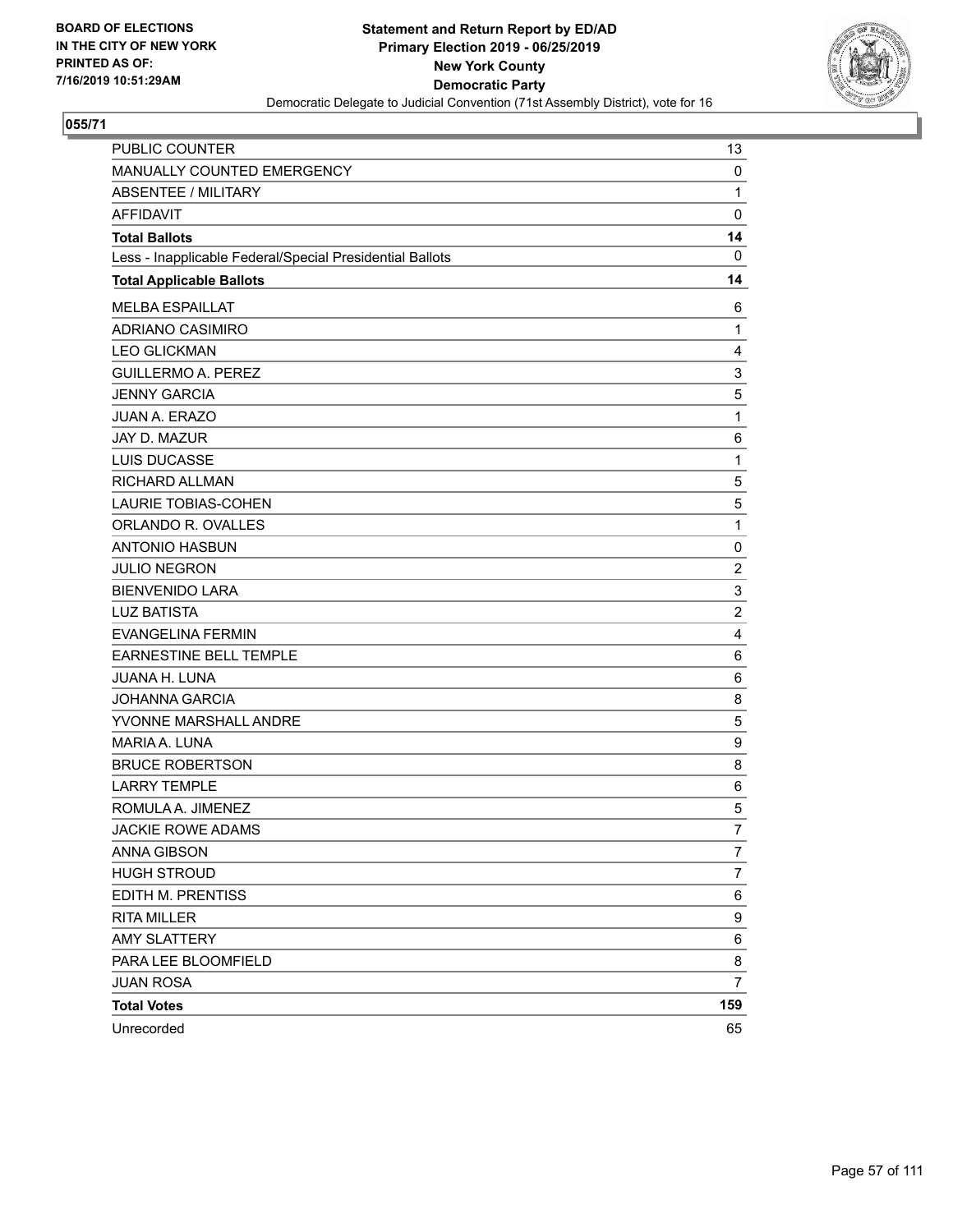

| PUBLIC COUNTER                                           | 8              |
|----------------------------------------------------------|----------------|
| MANUALLY COUNTED EMERGENCY                               | 0              |
| <b>ABSENTEE / MILITARY</b>                               | $\mathbf 0$    |
| <b>AFFIDAVIT</b>                                         | 0              |
| <b>Total Ballots</b>                                     | 8              |
| Less - Inapplicable Federal/Special Presidential Ballots | 0              |
| <b>Total Applicable Ballots</b>                          | 8              |
| <b>MELBA ESPAILLAT</b>                                   | 3              |
| ADRIANO CASIMIRO                                         | $\mathbf{1}$   |
| <b>LEO GLICKMAN</b>                                      | 1              |
| <b>GUILLERMO A. PEREZ</b>                                | 0              |
| <b>JENNY GARCIA</b>                                      | 1              |
| <b>JUAN A. ERAZO</b>                                     | $\mathbf 0$    |
| JAY D. MAZUR                                             | 0              |
| <b>LUIS DUCASSE</b>                                      | $\overline{c}$ |
| RICHARD ALLMAN                                           | 1              |
| LAURIE TOBIAS-COHEN                                      | 1              |
| ORLANDO R. OVALLES                                       | $\overline{c}$ |
| <b>ANTONIO HASBUN</b>                                    | $\mathbf 0$    |
| <b>JULIO NEGRON</b>                                      | 1              |
| <b>BIENVENIDO LARA</b>                                   | 1              |
| <b>LUZ BATISTA</b>                                       | $\mathbf 0$    |
| <b>EVANGELINA FERMIN</b>                                 | 0              |
| <b>EARNESTINE BELL TEMPLE</b>                            | $\overline{c}$ |
| <b>JUANA H. LUNA</b>                                     | 4              |
| <b>JOHANNA GARCIA</b>                                    | $\overline{c}$ |
| YVONNE MARSHALL ANDRE                                    | $\overline{c}$ |
| MARIA A. LUNA                                            | 3              |
| <b>BRUCE ROBERTSON</b>                                   | $\overline{c}$ |
| <b>LARRY TEMPLE</b>                                      | $\overline{c}$ |
| ROMULA A. JIMENEZ                                        | 4              |
| <b>JACKIE ROWE ADAMS</b>                                 | $\overline{c}$ |
| ANNA GIBSON                                              | $\overline{2}$ |
| <b>HUGH STROUD</b>                                       | 3              |
| EDITH M. PRENTISS                                        | 2              |
| <b>RITA MILLER</b>                                       | 3              |
| <b>AMY SLATTERY</b>                                      | 4              |
| PARA LEE BLOOMFIELD                                      | 2              |
| <b>JUAN ROSA</b>                                         | 4              |
| <b>Total Votes</b>                                       | 57             |
| Unrecorded                                               | 71             |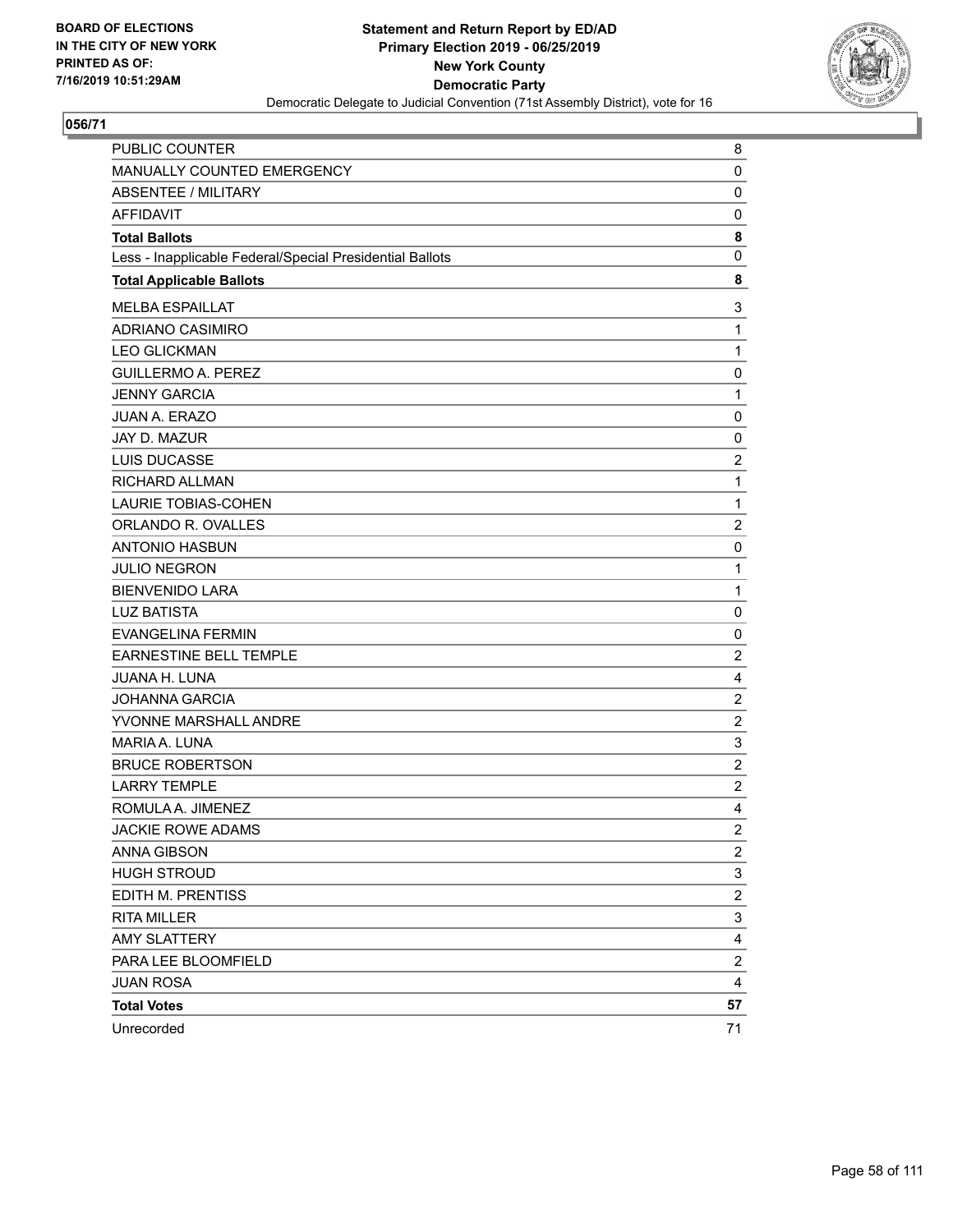

| PUBLIC COUNTER                                           | 10             |
|----------------------------------------------------------|----------------|
| MANUALLY COUNTED EMERGENCY                               | 0              |
| <b>ABSENTEE / MILITARY</b>                               | $\mathbf 0$    |
| AFFIDAVIT                                                | 0              |
| <b>Total Ballots</b>                                     | 10             |
| Less - Inapplicable Federal/Special Presidential Ballots | $\mathbf 0$    |
| <b>Total Applicable Ballots</b>                          | 10             |
| <b>MELBA ESPAILLAT</b>                                   | 4              |
| ADRIANO CASIMIRO                                         | $\overline{2}$ |
| <b>LEO GLICKMAN</b>                                      | 1              |
| <b>GUILLERMO A. PEREZ</b>                                | 3              |
| <b>JENNY GARCIA</b>                                      | 1              |
| JUAN A. ERAZO                                            | 3              |
| JAY D. MAZUR                                             | 1              |
| LUIS DUCASSE                                             | $\overline{2}$ |
| RICHARD ALLMAN                                           | 1              |
| <b>LAURIE TOBIAS-COHEN</b>                               | 1              |
| ORLANDO R. OVALLES                                       | 1              |
| <b>ANTONIO HASBUN</b>                                    | 1              |
| <b>JULIO NEGRON</b>                                      | $\overline{c}$ |
| <b>BIENVENIDO LARA</b>                                   | $\overline{2}$ |
| <b>LUZ BATISTA</b>                                       | $\overline{c}$ |
| <b>EVANGELINA FERMIN</b>                                 | $\overline{c}$ |
| <b>EARNESTINE BELL TEMPLE</b>                            | 4              |
| JUANA H. LUNA                                            | $\overline{7}$ |
| <b>JOHANNA GARCIA</b>                                    | 6              |
| YVONNE MARSHALL ANDRE                                    | 3              |
| MARIA A. LUNA                                            | 5              |
| <b>BRUCE ROBERTSON</b>                                   | 4              |
| <b>LARRY TEMPLE</b>                                      | $\overline{4}$ |
| ROMULA A. JIMENEZ                                        | 6              |
| <b>JACKIE ROWE ADAMS</b>                                 | 4              |
| ANNA GIBSON                                              | 3              |
| <b>HUGH STROUD</b>                                       | 3              |
| EDITH M. PRENTISS                                        | 3              |
| <b>RITA MILLER</b>                                       | 6              |
| <b>AMY SLATTERY</b>                                      | 2              |
| PARA LEE BLOOMFIELD                                      | $\mathbf{1}$   |
| <b>JUAN ROSA</b>                                         | $\overline{7}$ |
| <b>Total Votes</b>                                       | 97             |
| Unrecorded                                               | 63             |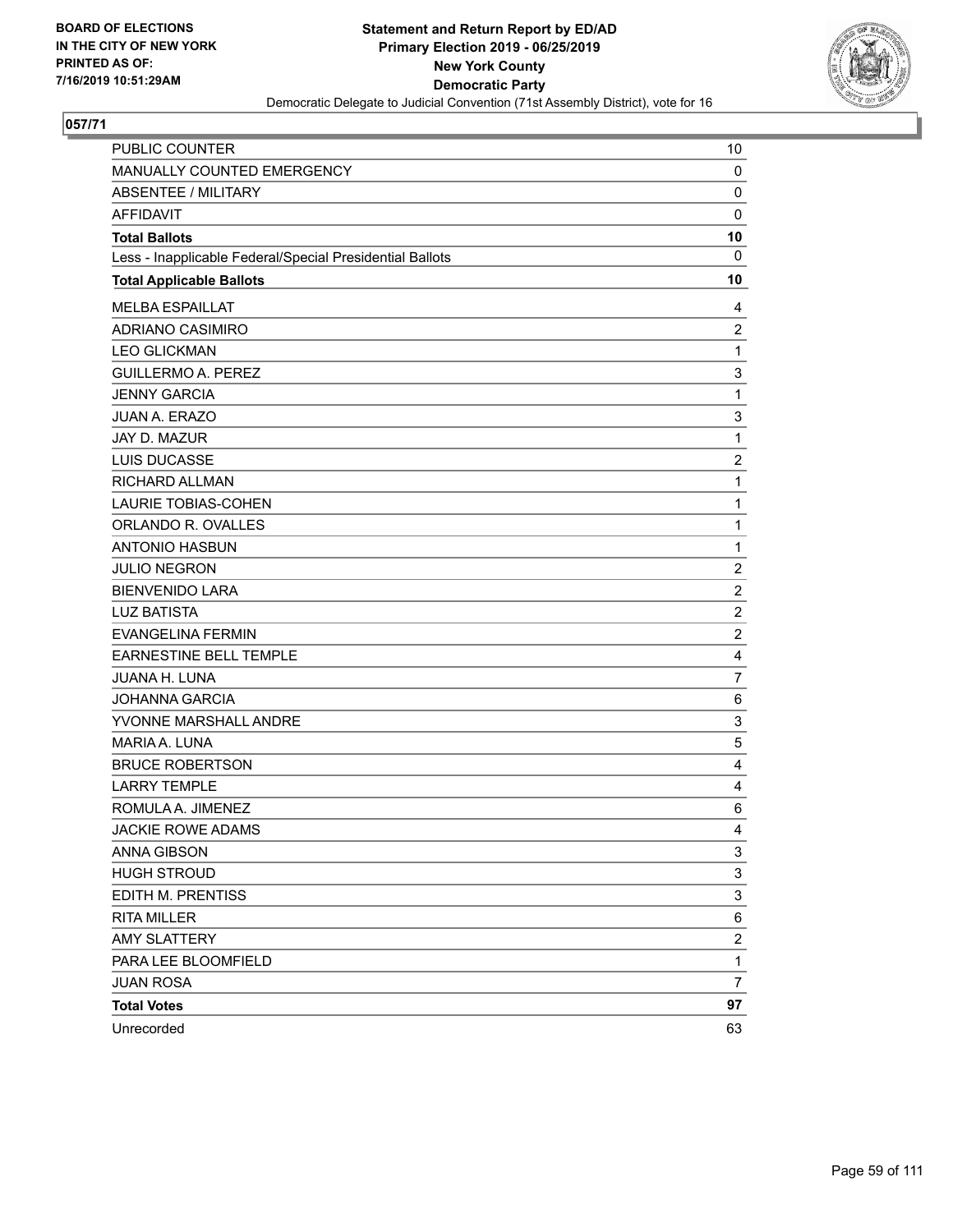

| PUBLIC COUNTER                                           | 5                       |
|----------------------------------------------------------|-------------------------|
| MANUALLY COUNTED EMERGENCY                               | 0                       |
| <b>ABSENTEE / MILITARY</b>                               | $\mathbf{1}$            |
| <b>AFFIDAVIT</b>                                         | 0                       |
| <b>Total Ballots</b>                                     | 6                       |
| Less - Inapplicable Federal/Special Presidential Ballots | 0                       |
| <b>Total Applicable Ballots</b>                          | 6                       |
| <b>MELBA ESPAILLAT</b>                                   | $\overline{2}$          |
| ADRIANO CASIMIRO                                         | $\mathbf{1}$            |
| <b>LEO GLICKMAN</b>                                      | $\mathbf{1}$            |
| <b>GUILLERMO A. PEREZ</b>                                | $\overline{2}$          |
| <b>JENNY GARCIA</b>                                      | $\overline{c}$          |
| <b>JUAN A. ERAZO</b>                                     | $\mathbf 0$             |
| JAY D. MAZUR                                             | 0                       |
| <b>LUIS DUCASSE</b>                                      | 0                       |
| RICHARD ALLMAN                                           | $\mathbf 0$             |
| <b>LAURIE TOBIAS-COHEN</b>                               | $\mathbf 0$             |
| ORLANDO R. OVALLES                                       | 0                       |
| <b>ANTONIO HASBUN</b>                                    | $\mathbf 0$             |
| <b>JULIO NEGRON</b>                                      | 0                       |
| <b>BIENVENIDO LARA</b>                                   | 0                       |
| <b>LUZ BATISTA</b>                                       | $\mathbf 0$             |
| <b>EVANGELINA FERMIN</b>                                 | 0                       |
| EARNESTINE BELL TEMPLE                                   | 3                       |
| JUANA H. LUNA                                            | 3                       |
| <b>JOHANNA GARCIA</b>                                    | 3                       |
| YVONNE MARSHALL ANDRE                                    | $\overline{c}$          |
| MARIA A. LUNA                                            | 4                       |
| <b>BRUCE ROBERTSON</b>                                   | 3                       |
| <b>LARRY TEMPLE</b>                                      | $\overline{c}$          |
| ROMULA A. JIMENEZ                                        | $\boldsymbol{2}$        |
| <b>JACKIE ROWE ADAMS</b>                                 | $\overline{2}$          |
| <b>ANNA GIBSON</b>                                       | 3                       |
| <b>HUGH STROUD</b>                                       | $\overline{\mathbf{c}}$ |
| EDITH M. PRENTISS                                        | $\overline{c}$          |
| <b>RITA MILLER</b>                                       | $\overline{\mathbf{c}}$ |
| <b>AMY SLATTERY</b>                                      | $\overline{\mathbf{c}}$ |
| PARA LEE BLOOMFIELD                                      | $\overline{\mathbf{c}}$ |
| <b>JUAN ROSA</b>                                         | $\overline{\mathbf{c}}$ |
| <b>Total Votes</b>                                       | 47                      |
| Unrecorded                                               | 49                      |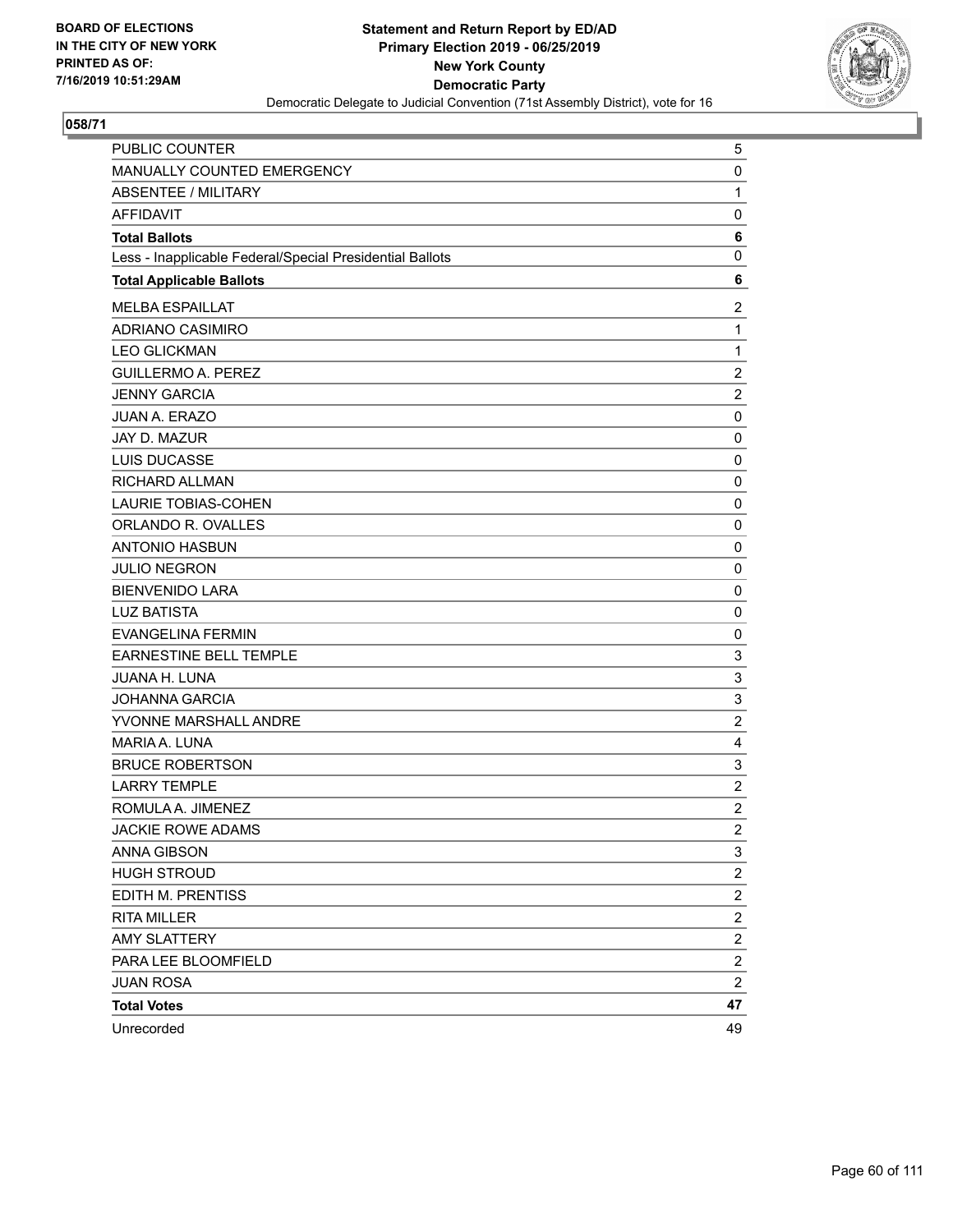

| PUBLIC COUNTER                                           | 12                      |
|----------------------------------------------------------|-------------------------|
| MANUALLY COUNTED EMERGENCY                               | 0                       |
| <b>ABSENTEE / MILITARY</b>                               | $\mathbf 0$             |
| <b>AFFIDAVIT</b>                                         | $\mathbf 0$             |
| <b>Total Ballots</b>                                     | 12                      |
| Less - Inapplicable Federal/Special Presidential Ballots | 0                       |
| <b>Total Applicable Ballots</b>                          | 12                      |
| <b>MELBA ESPAILLAT</b>                                   | 7                       |
| <b>ADRIANO CASIMIRO</b>                                  | 5                       |
| <b>LEO GLICKMAN</b>                                      | 6                       |
| <b>GUILLERMO A. PEREZ</b>                                | 5                       |
| <b>JENNY GARCIA</b>                                      | $\mathbf 5$             |
| <b>JUAN A. ERAZO</b>                                     | 3                       |
| JAY D. MAZUR                                             | 4                       |
| LUIS DUCASSE                                             | 3                       |
| RICHARD ALLMAN                                           | 4                       |
| <b>LAURIE TOBIAS-COHEN</b>                               | 3                       |
| ORLANDO R. OVALLES                                       | $\overline{7}$          |
| <b>ANTONIO HASBUN</b>                                    | 4                       |
| <b>JULIO NEGRON</b>                                      | 5                       |
| <b>BIENVENIDO LARA</b>                                   | $\mathbf 5$             |
| <b>LUZ BATISTA</b>                                       | 4                       |
| <b>EVANGELINA FERMIN</b>                                 | 5                       |
| EARNESTINE BELL TEMPLE                                   | 3                       |
| JUANA H. LUNA                                            | 4                       |
| <b>JOHANNA GARCIA</b>                                    | 4                       |
| YVONNE MARSHALL ANDRE                                    | $\overline{c}$          |
| MARIA A. LUNA                                            | $\overline{7}$          |
| <b>BRUCE ROBERTSON</b>                                   | 3                       |
| <b>LARRY TEMPLE</b>                                      | $\overline{\mathbf{c}}$ |
| ROMULA A. JIMENEZ                                        | 3                       |
| <b>JACKIE ROWE ADAMS</b>                                 | $\overline{4}$          |
| ANNA GIBSON                                              | 4                       |
| <b>HUGH STROUD</b>                                       | 3                       |
| EDITH M. PRENTISS                                        | $\overline{c}$          |
| <b>RITA MILLER</b>                                       | 5                       |
| <b>AMY SLATTERY</b>                                      | 5                       |
| PARA LEE BLOOMFIELD                                      | $\mathbf{1}$            |
| <b>JUAN ROSA</b>                                         | 3                       |
| ROSETTA JOHNSON (WRITE-IN)                               | $\mathbf{1}$            |
| <b>Total Votes</b>                                       | 131                     |
| Unrecorded                                               | 61                      |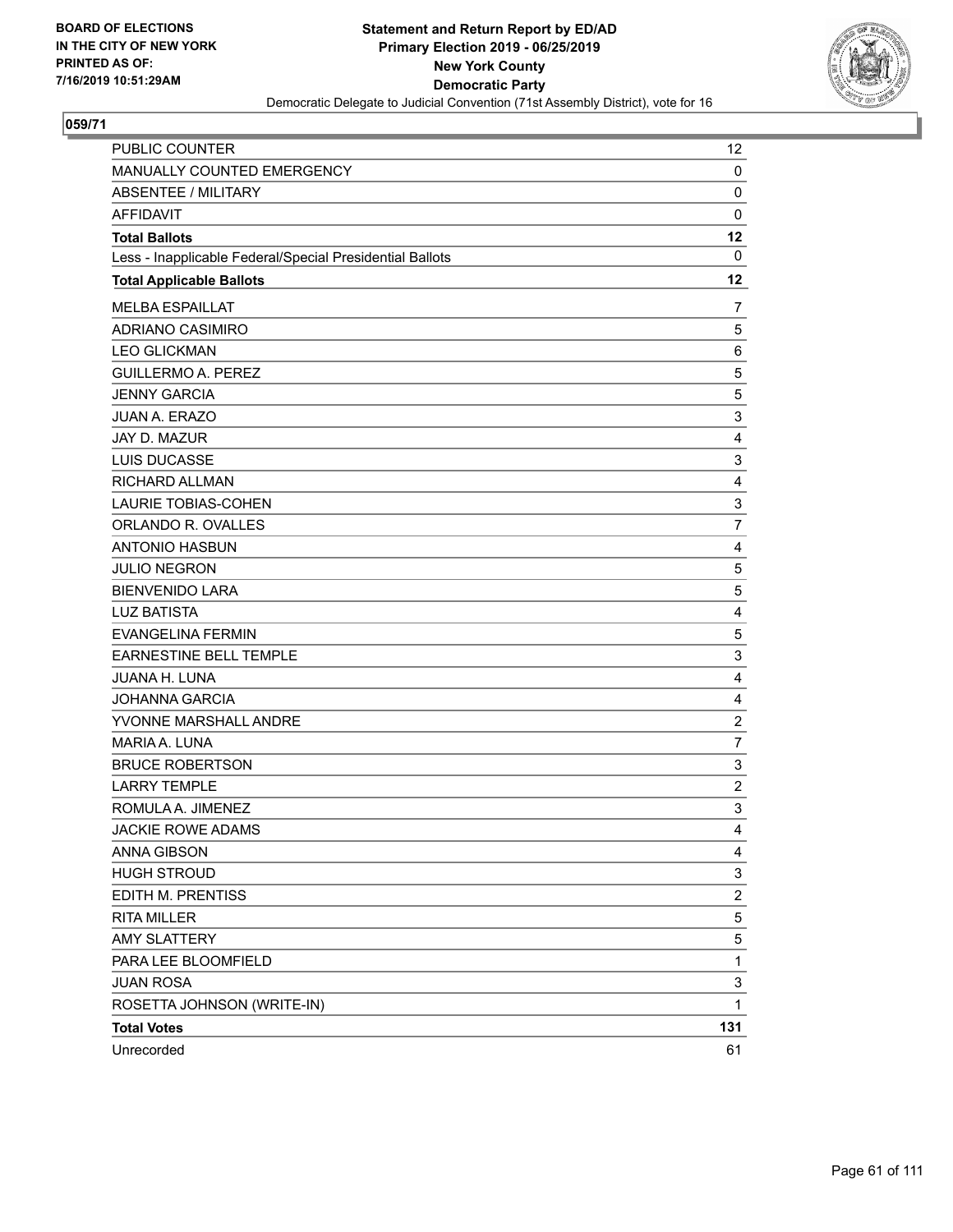

| PUBLIC COUNTER                                           | 8                       |
|----------------------------------------------------------|-------------------------|
| MANUALLY COUNTED EMERGENCY                               | 0                       |
| <b>ABSENTEE / MILITARY</b>                               | $\mathbf 0$             |
| <b>AFFIDAVIT</b>                                         | 0                       |
| <b>Total Ballots</b>                                     | 8                       |
| Less - Inapplicable Federal/Special Presidential Ballots | 0                       |
| <b>Total Applicable Ballots</b>                          | 8                       |
| <b>MELBA ESPAILLAT</b>                                   | 6                       |
| ADRIANO CASIMIRO                                         | 3                       |
| <b>LEO GLICKMAN</b>                                      | 3                       |
| <b>GUILLERMO A. PEREZ</b>                                | 5                       |
| <b>JENNY GARCIA</b>                                      | 4                       |
| JUAN A. ERAZO                                            | 4                       |
| JAY D. MAZUR                                             | 3                       |
| LUIS DUCASSE                                             | 5                       |
| RICHARD ALLMAN                                           | 3                       |
| <b>LAURIE TOBIAS-COHEN</b>                               | 3                       |
| ORLANDO R. OVALLES                                       | 4                       |
| <b>ANTONIO HASBUN</b>                                    | 4                       |
| <b>JULIO NEGRON</b>                                      | 6                       |
| <b>BIENVENIDO LARA</b>                                   | 4                       |
| <b>LUZ BATISTA</b>                                       | $\mathbf 5$             |
| <b>EVANGELINA FERMIN</b>                                 | 4                       |
| EARNESTINE BELL TEMPLE                                   | $\overline{c}$          |
| <b>JUANA H. LUNA</b>                                     | $\mathbf{1}$            |
| <b>JOHANNA GARCIA</b>                                    | $\mathbf{1}$            |
| YVONNE MARSHALL ANDRE                                    | $\overline{c}$          |
| MARIA A. LUNA                                            | $\mathbf{1}$            |
| <b>BRUCE ROBERTSON</b>                                   | 3                       |
| <b>LARRY TEMPLE</b>                                      | $\mathbf 1$             |
| ROMULA A. JIMENEZ                                        | $\mathbf 1$             |
| <b>JACKIE ROWE ADAMS</b>                                 | $\overline{2}$          |
| ANNA GIBSON                                              | $\overline{\mathbf{c}}$ |
| <b>HUGH STROUD</b>                                       | 1                       |
| EDITH M. PRENTISS                                        | $\mathbf{1}$            |
| RITA MILLER                                              | $\overline{\mathbf{c}}$ |
| <b>AMY SLATTERY</b>                                      | 1                       |
| PARA LEE BLOOMFIELD                                      | 1                       |
| <b>JUAN ROSA</b>                                         | $\overline{2}$          |
| <b>Total Votes</b>                                       | 90                      |
| Unrecorded                                               | 38                      |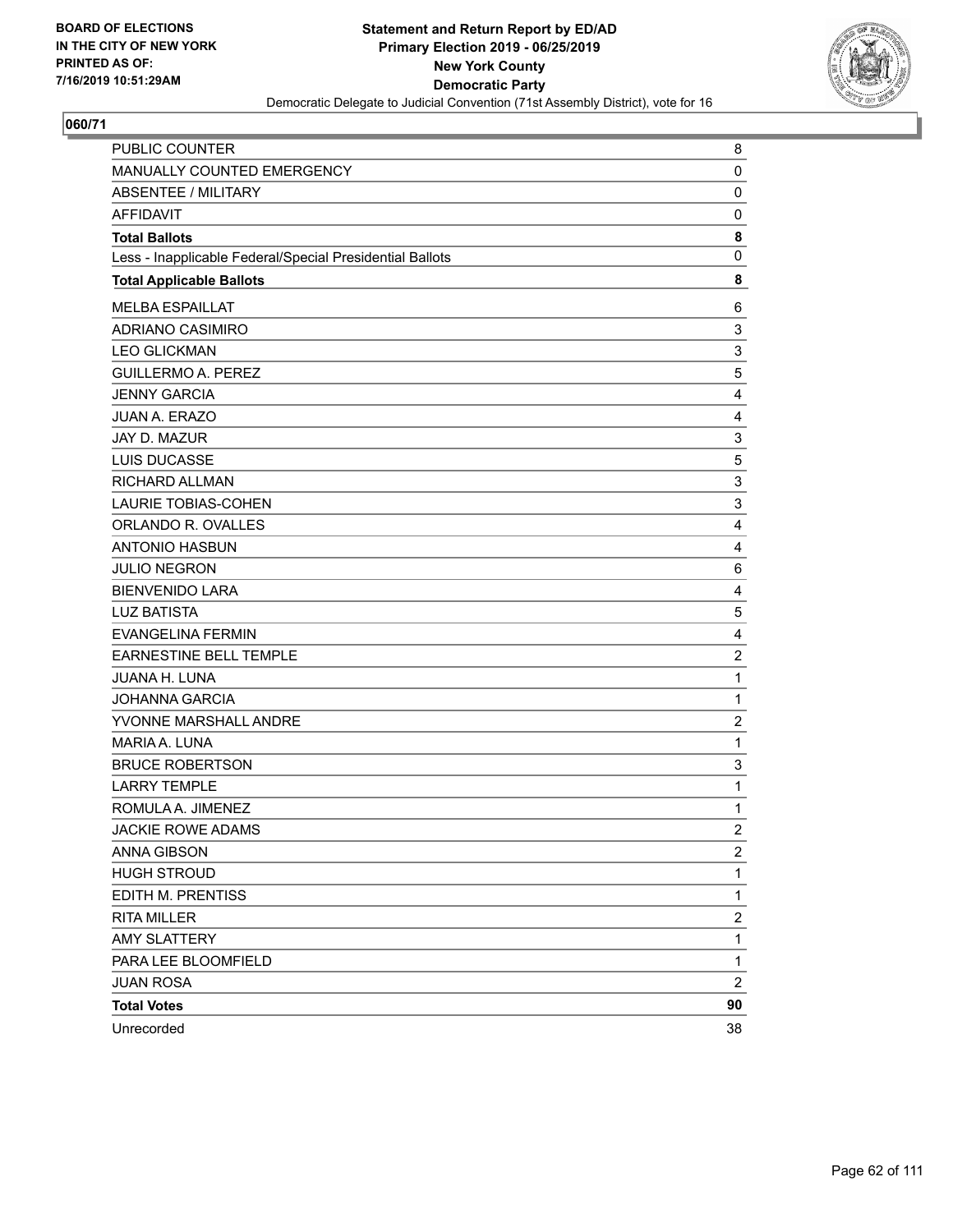

| PUBLIC COUNTER                                           | 11                        |
|----------------------------------------------------------|---------------------------|
| MANUALLY COUNTED EMERGENCY                               | 0                         |
| <b>ABSENTEE / MILITARY</b>                               | $\mathbf{1}$              |
| AFFIDAVIT                                                | $\mathbf 0$               |
| <b>Total Ballots</b>                                     | 12                        |
| Less - Inapplicable Federal/Special Presidential Ballots | $\mathbf 0$               |
| <b>Total Applicable Ballots</b>                          | 12                        |
| <b>MELBA ESPAILLAT</b>                                   | 8                         |
| ADRIANO CASIMIRO                                         | 3                         |
| <b>LEO GLICKMAN</b>                                      | 3                         |
| <b>GUILLERMO A. PEREZ</b>                                | 3                         |
| <b>JENNY GARCIA</b>                                      | 5                         |
| JUAN A. ERAZO                                            | 4                         |
| JAY D. MAZUR                                             | $\overline{c}$            |
| LUIS DUCASSE                                             | $\overline{2}$            |
| RICHARD ALLMAN                                           | 3                         |
| LAURIE TOBIAS-COHEN                                      | 6                         |
| ORLANDO R. OVALLES                                       | 4                         |
| <b>ANTONIO HASBUN</b>                                    | $\overline{c}$            |
| <b>JULIO NEGRON</b>                                      | 4                         |
| <b>BIENVENIDO LARA</b>                                   | 3                         |
| <b>LUZ BATISTA</b>                                       | 3                         |
| <b>EVANGELINA FERMIN</b>                                 | 4                         |
| <b>EARNESTINE BELL TEMPLE</b>                            | $\overline{c}$            |
| JUANA H. LUNA                                            | 3                         |
| <b>JOHANNA GARCIA</b>                                    | 3                         |
| YVONNE MARSHALL ANDRE                                    | $\overline{2}$            |
| MARIA A. LUNA                                            | 4                         |
| <b>BRUCE ROBERTSON</b>                                   | $\mathbf{1}$              |
| <b>LARRY TEMPLE</b>                                      | 0                         |
| ROMULA A. JIMENEZ                                        | $\ensuremath{\mathsf{3}}$ |
| <b>JACKIE ROWE ADAMS</b>                                 | 1                         |
| <b>ANNA GIBSON</b>                                       | 1                         |
| <b>HUGH STROUD</b>                                       | 1                         |
| EDITH M. PRENTISS                                        | $\mathbf{1}$              |
| <b>RITA MILLER</b>                                       | $\overline{c}$            |
| <b>AMY SLATTERY</b>                                      | 3                         |
| PARA LEE BLOOMFIELD                                      | $\pmb{0}$                 |
| <b>JUAN ROSA</b>                                         | 3                         |
| <b>Total Votes</b>                                       | 89                        |
| Unrecorded                                               | 103                       |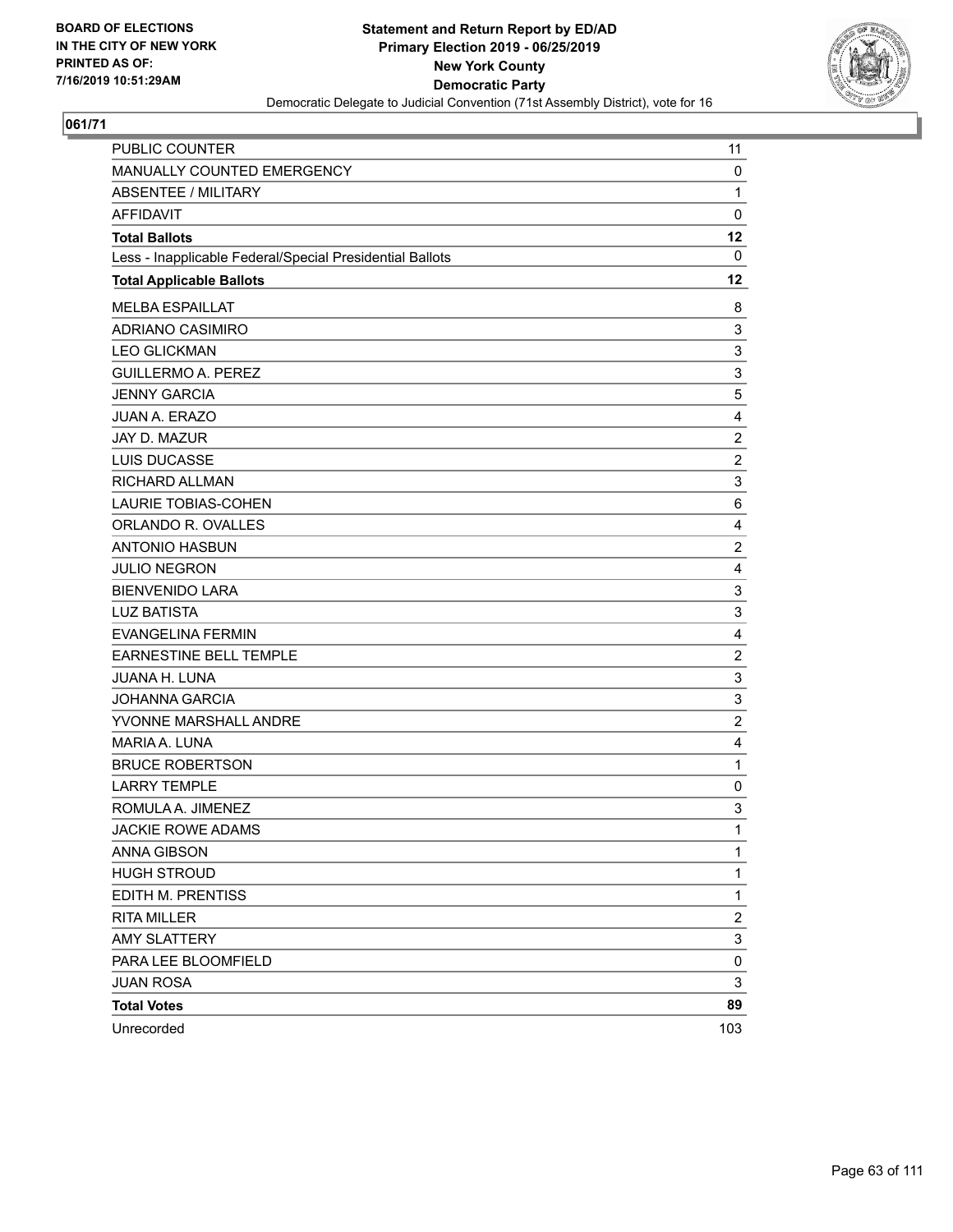

| PUBLIC COUNTER                                           | $\overline{2}$          |
|----------------------------------------------------------|-------------------------|
| MANUALLY COUNTED EMERGENCY                               | 0                       |
| <b>ABSENTEE / MILITARY</b>                               | $\mathbf{1}$            |
| <b>AFFIDAVIT</b>                                         | 0                       |
| <b>Total Ballots</b>                                     | 3                       |
| Less - Inapplicable Federal/Special Presidential Ballots | 0                       |
| <b>Total Applicable Ballots</b>                          | 3                       |
| <b>MELBA ESPAILLAT</b>                                   | 1                       |
| <b>ADRIANO CASIMIRO</b>                                  | $\mathbf{1}$            |
| <b>LEO GLICKMAN</b>                                      | $\boldsymbol{2}$        |
| <b>GUILLERMO A. PEREZ</b>                                | $\mathbf{1}$            |
| <b>JENNY GARCIA</b>                                      | $\mathbf{1}$            |
| <b>JUAN A. ERAZO</b>                                     | $\mathbf{1}$            |
| <b>JAY D. MAZUR</b>                                      | $\overline{2}$          |
| LUIS DUCASSE                                             | $\mathbf{1}$            |
| RICHARD ALLMAN                                           | $\boldsymbol{2}$        |
| <b>LAURIE TOBIAS-COHEN</b>                               | $\overline{2}$          |
| ORLANDO R. OVALLES                                       | $\mathbf{1}$            |
| <b>ANTONIO HASBUN</b>                                    | $\mathbf{1}$            |
| <b>JULIO NEGRON</b>                                      | $\mathbf{1}$            |
| <b>BIENVENIDO LARA</b>                                   | $\mathbf{1}$            |
| <b>LUZ BATISTA</b>                                       | $\boldsymbol{2}$        |
| <b>EVANGELINA FERMIN</b>                                 | $\overline{2}$          |
| EARNESTINE BELL TEMPLE                                   | $\overline{c}$          |
| JUANA H. LUNA                                            | $\mathbf{1}$            |
| <b>JOHANNA GARCIA</b>                                    | $\mathbf{1}$            |
| YVONNE MARSHALL ANDRE                                    | $\overline{c}$          |
| MARIA A. LUNA                                            | $\mathbf{1}$            |
| <b>BRUCE ROBERTSON</b>                                   | $\overline{2}$          |
| <b>LARRY TEMPLE</b>                                      | $\overline{c}$          |
| ROMULA A. JIMENEZ                                        | $\mathbf{1}$            |
| <b>JACKIE ROWE ADAMS</b>                                 | $\overline{2}$          |
| ANNA GIBSON                                              | $\overline{c}$          |
| <b>HUGH STROUD</b>                                       | $\overline{\mathbf{c}}$ |
| EDITH M. PRENTISS                                        | $\overline{c}$          |
| <b>RITA MILLER</b>                                       | $\overline{\mathbf{c}}$ |
| <b>AMY SLATTERY</b>                                      | $\overline{\mathbf{c}}$ |
| PARA LEE BLOOMFIELD                                      | 1                       |
| <b>JUAN ROSA</b>                                         | 1                       |
| <b>Total Votes</b>                                       | 48                      |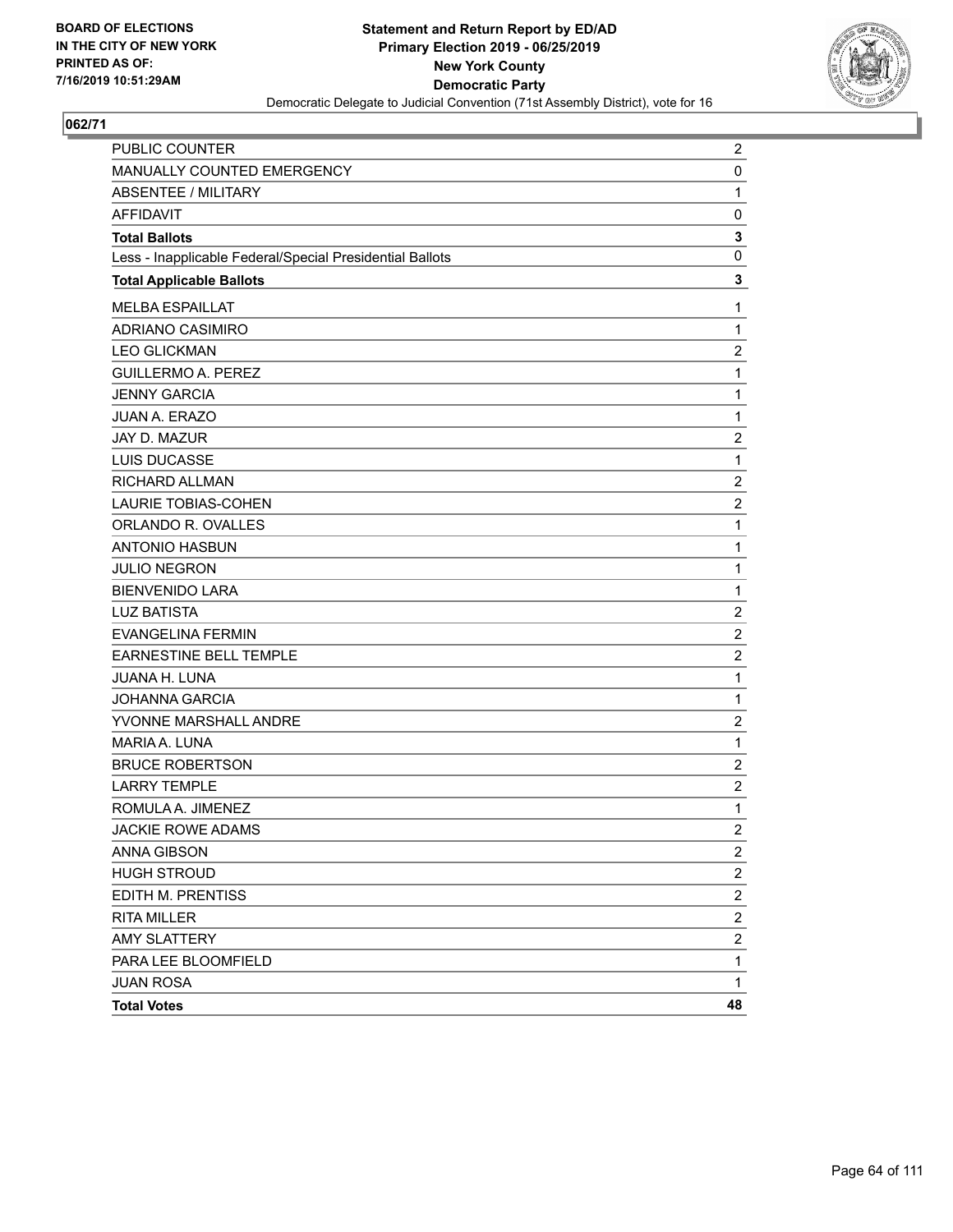

| PUBLIC COUNTER                                           | 12             |
|----------------------------------------------------------|----------------|
| MANUALLY COUNTED EMERGENCY                               | 0              |
| <b>ABSENTEE / MILITARY</b>                               | $\mathbf{1}$   |
| AFFIDAVIT                                                | $\mathbf 0$    |
| <b>Total Ballots</b>                                     | 13             |
| Less - Inapplicable Federal/Special Presidential Ballots | $\mathbf 0$    |
| <b>Total Applicable Ballots</b>                          | 13             |
| <b>MELBA ESPAILLAT</b>                                   | 8              |
| <b>ADRIANO CASIMIRO</b>                                  | 3              |
| <b>LEO GLICKMAN</b>                                      | 4              |
| <b>GUILLERMO A. PEREZ</b>                                | 8              |
| <b>JENNY GARCIA</b>                                      | 5              |
| JUAN A. ERAZO                                            | 5              |
| JAY D. MAZUR                                             | 3              |
| LUIS DUCASSE                                             | $\overline{2}$ |
| RICHARD ALLMAN                                           | 3              |
| <b>LAURIE TOBIAS-COHEN</b>                               | 5              |
| ORLANDO R. OVALLES                                       | 6              |
| <b>ANTONIO HASBUN</b>                                    | 3              |
| <b>JULIO NEGRON</b>                                      | 8              |
| <b>BIENVENIDO LARA</b>                                   | 3              |
| <b>LUZ BATISTA</b>                                       | 6              |
| <b>EVANGELINA FERMIN</b>                                 | 4              |
| <b>EARNESTINE BELL TEMPLE</b>                            | $\mathbf 0$    |
| JUANA H. LUNA                                            | 5              |
| <b>JOHANNA GARCIA</b>                                    | 3              |
| YVONNE MARSHALL ANDRE                                    | 1              |
| MARIA A. LUNA                                            | 4              |
| <b>BRUCE ROBERTSON</b>                                   | 0              |
| <b>LARRY TEMPLE</b>                                      | $\mathbf 0$    |
| ROMULA A. JIMENEZ                                        | 4              |
| <b>JACKIE ROWE ADAMS</b>                                 | 0              |
| ANNA GIBSON                                              | 0              |
| <b>HUGH STROUD</b>                                       | $\overline{c}$ |
| EDITH M. PRENTISS                                        | 0              |
| <b>RITA MILLER</b>                                       | 4              |
| <b>AMY SLATTERY</b>                                      | 0              |
| PARA LEE BLOOMFIELD                                      | 0              |
| <b>JUAN ROSA</b>                                         | 4              |
| <b>Total Votes</b>                                       | 103            |
| Unrecorded                                               | 105            |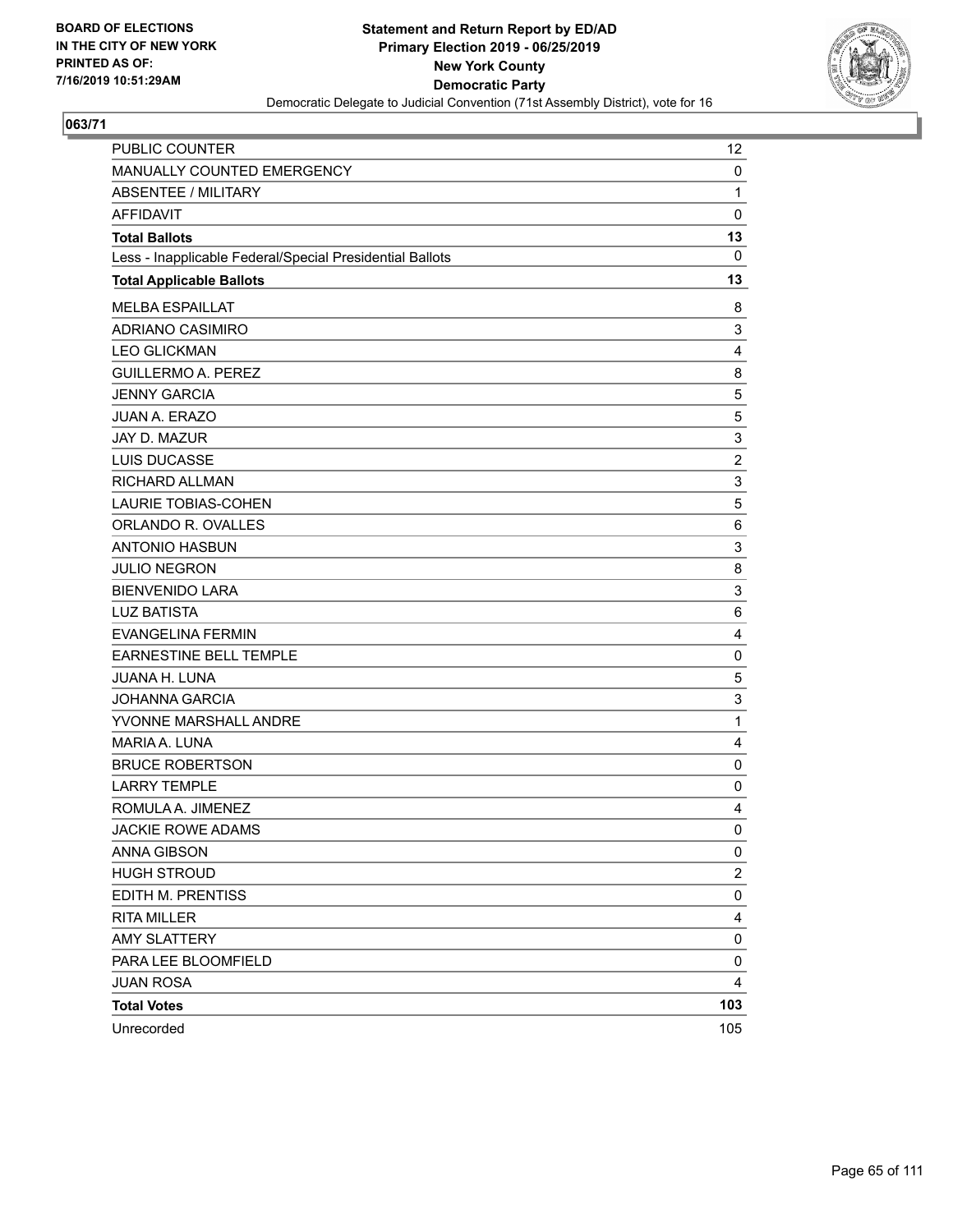

| PUBLIC COUNTER                                           | 8                       |
|----------------------------------------------------------|-------------------------|
| MANUALLY COUNTED EMERGENCY                               | 0                       |
| <b>ABSENTEE / MILITARY</b>                               | $\mathbf 0$             |
| <b>AFFIDAVIT</b>                                         | 0                       |
| <b>Total Ballots</b>                                     | 8                       |
| Less - Inapplicable Federal/Special Presidential Ballots | 0                       |
| <b>Total Applicable Ballots</b>                          | 8                       |
| <b>MELBA ESPAILLAT</b>                                   | 5                       |
| ADRIANO CASIMIRO                                         | 3                       |
| <b>LEO GLICKMAN</b>                                      | 4                       |
| <b>GUILLERMO A. PEREZ</b>                                | 3                       |
| <b>JENNY GARCIA</b>                                      | 4                       |
| <b>JUAN A. ERAZO</b>                                     | 3                       |
| JAY D. MAZUR                                             | 3                       |
| LUIS DUCASSE                                             | 5                       |
| RICHARD ALLMAN                                           | 3                       |
| <b>LAURIE TOBIAS-COHEN</b>                               | 3                       |
| ORLANDO R. OVALLES                                       | 4                       |
| <b>ANTONIO HASBUN</b>                                    | 4                       |
| <b>JULIO NEGRON</b>                                      | 4                       |
| <b>BIENVENIDO LARA</b>                                   | 3                       |
| <b>LUZ BATISTA</b>                                       | 4                       |
| <b>EVANGELINA FERMIN</b>                                 | 3                       |
| <b>EARNESTINE BELL TEMPLE</b>                            | 1                       |
| <b>JUANA H. LUNA</b>                                     | $\overline{2}$          |
| <b>JOHANNA GARCIA</b>                                    | 5                       |
| YVONNE MARSHALL ANDRE                                    | 1                       |
| MARIA A. LUNA                                            | $\overline{c}$          |
| <b>BRUCE ROBERTSON</b>                                   | 1                       |
| <b>LARRY TEMPLE</b>                                      | $\overline{c}$          |
| ROMULA A. JIMENEZ                                        | 3                       |
| <b>JACKIE ROWE ADAMS</b>                                 | 1                       |
| ANNA GIBSON                                              | 3                       |
| <b>HUGH STROUD</b>                                       | 1                       |
| EDITH M. PRENTISS                                        | 3                       |
| <b>RITA MILLER</b>                                       | $\boldsymbol{2}$        |
| <b>AMY SLATTERY</b>                                      | 2                       |
| PARA LEE BLOOMFIELD                                      | 1                       |
| <b>JUAN ROSA</b>                                         | $\overline{\mathbf{c}}$ |
| <b>Total Votes</b>                                       | 90                      |
| Unrecorded                                               | 38                      |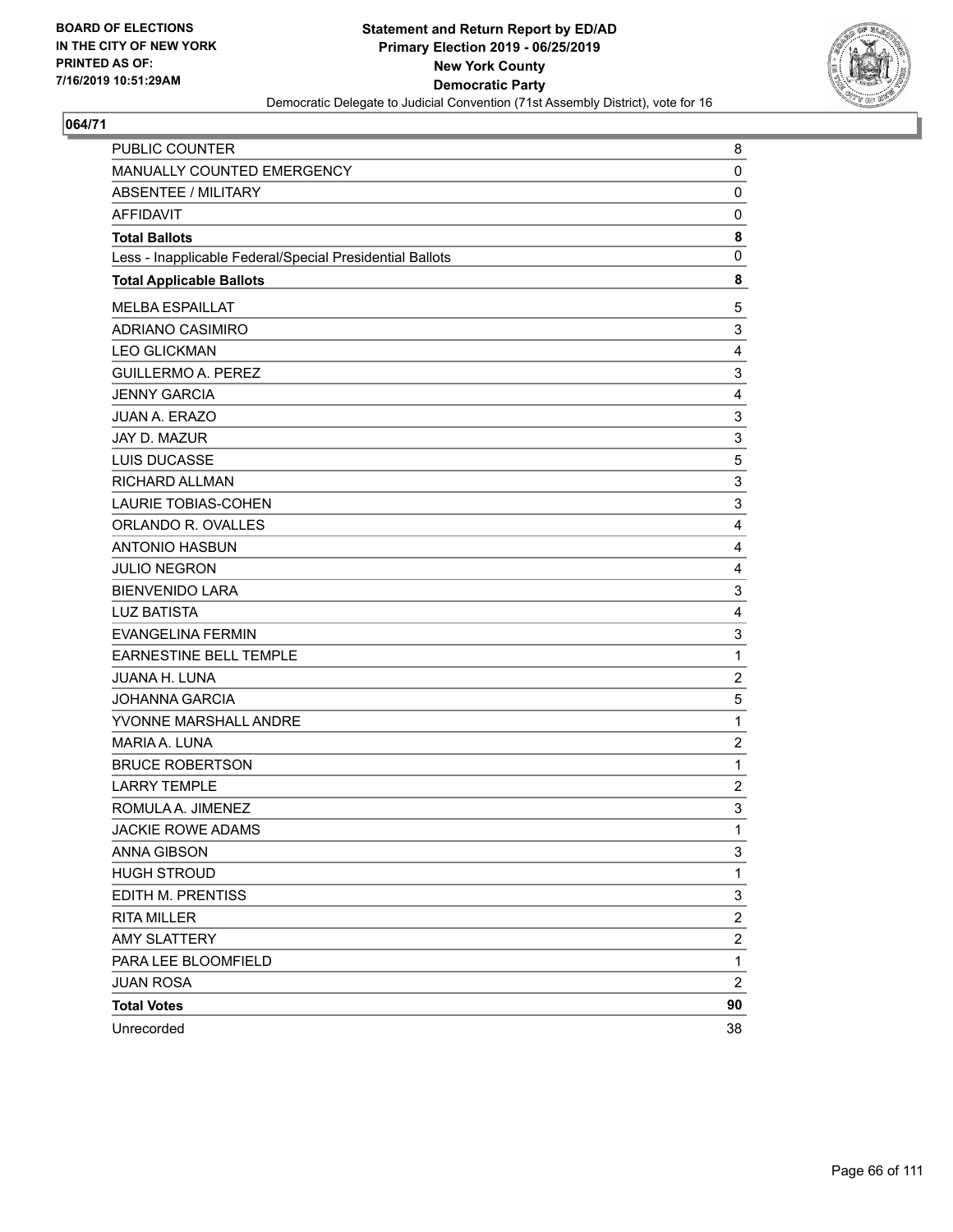

| PUBLIC COUNTER                                           | 12             |
|----------------------------------------------------------|----------------|
| MANUALLY COUNTED EMERGENCY                               | 0              |
| <b>ABSENTEE / MILITARY</b>                               | $\mathbf{1}$   |
| AFFIDAVIT                                                | $\mathbf 0$    |
| <b>Total Ballots</b>                                     | 13             |
| Less - Inapplicable Federal/Special Presidential Ballots | $\mathbf 0$    |
| <b>Total Applicable Ballots</b>                          | 13             |
| <b>MELBA ESPAILLAT</b>                                   | 10             |
| ADRIANO CASIMIRO                                         | 1              |
| <b>LEO GLICKMAN</b>                                      | 4              |
| <b>GUILLERMO A. PEREZ</b>                                | $\overline{c}$ |
| <b>JENNY GARCIA</b>                                      | $\overline{7}$ |
| JUAN A. ERAZO                                            | 3              |
| JAY D. MAZUR                                             | 3              |
| LUIS DUCASSE                                             | $\overline{2}$ |
| RICHARD ALLMAN                                           | 5              |
| <b>LAURIE TOBIAS-COHEN</b>                               | $\overline{7}$ |
| ORLANDO R. OVALLES                                       | $\overline{2}$ |
| <b>ANTONIO HASBUN</b>                                    | 4              |
| <b>JULIO NEGRON</b>                                      | 5              |
| <b>BIENVENIDO LARA</b>                                   | $\overline{2}$ |
| <b>LUZ BATISTA</b>                                       | $\overline{7}$ |
| <b>EVANGELINA FERMIN</b>                                 | $\overline{7}$ |
| <b>EARNESTINE BELL TEMPLE</b>                            | 6              |
| JUANA H. LUNA                                            | 6              |
| <b>JOHANNA GARCIA</b>                                    | 8              |
| YVONNE MARSHALL ANDRE                                    | 6              |
| MARIA A. LUNA                                            | 8              |
| <b>BRUCE ROBERTSON</b>                                   | 3              |
| <b>LARRY TEMPLE</b>                                      | 3              |
| ROMULA A. JIMENEZ                                        | 3              |
| <b>JACKIE ROWE ADAMS</b>                                 | 5              |
| ANNA GIBSON                                              | 6              |
| <b>HUGH STROUD</b>                                       | 2              |
| EDITH M. PRENTISS                                        | 4              |
| <b>RITA MILLER</b>                                       | $\overline{7}$ |
| <b>AMY SLATTERY</b>                                      | 4              |
| PARA LEE BLOOMFIELD                                      | 2              |
| <b>JUAN ROSA</b>                                         | 1              |
| <b>Total Votes</b>                                       | 145            |
| Unrecorded                                               | 63             |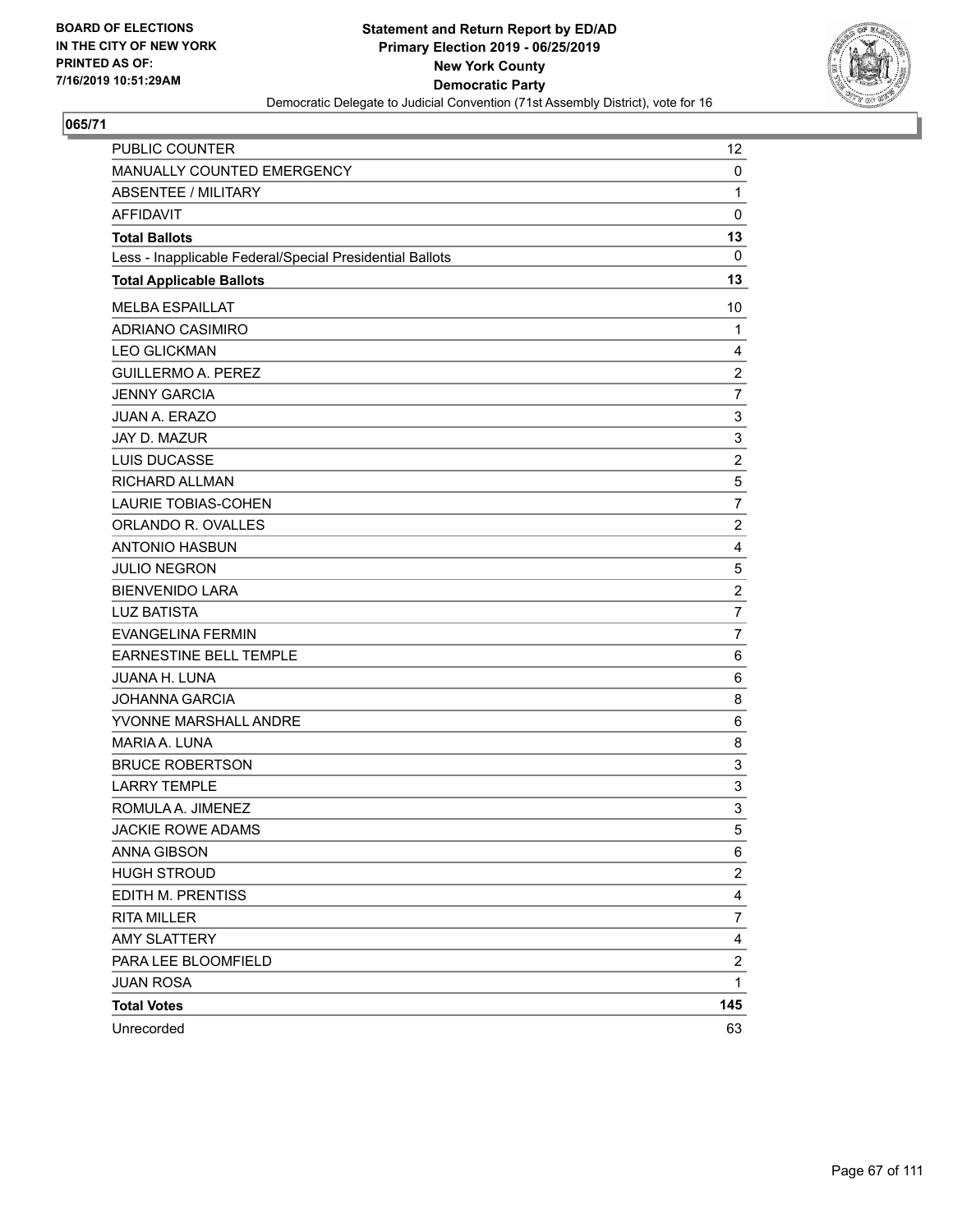

| PUBLIC COUNTER                                           | 15             |
|----------------------------------------------------------|----------------|
| MANUALLY COUNTED EMERGENCY                               | 0              |
| <b>ABSENTEE / MILITARY</b>                               | 1              |
| <b>AFFIDAVIT</b>                                         | $\mathbf 0$    |
| <b>Total Ballots</b>                                     | 16             |
| Less - Inapplicable Federal/Special Presidential Ballots | $\mathbf{0}$   |
| <b>Total Applicable Ballots</b>                          | 16             |
| <b>MELBA ESPAILLAT</b>                                   | 11             |
| <b>ADRIANO CASIMIRO</b>                                  | 5              |
| <b>LEO GLICKMAN</b>                                      | $\overline{c}$ |
| <b>GUILLERMO A. PEREZ</b>                                | 4              |
| <b>JENNY GARCIA</b>                                      | 4              |
| <b>JUAN A. ERAZO</b>                                     | 5              |
| JAY D. MAZUR                                             | $\overline{c}$ |
| LUIS DUCASSE                                             | $\overline{c}$ |
| RICHARD ALLMAN                                           | $\overline{c}$ |
| <b>LAURIE TOBIAS-COHEN</b>                               | $\overline{2}$ |
| ORLANDO R. OVALLES                                       | 3              |
| <b>ANTONIO HASBUN</b>                                    | 3              |
| <b>JULIO NEGRON</b>                                      | 3              |
| <b>BIENVENIDO LARA</b>                                   | 3              |
| <b>LUZ BATISTA</b>                                       | 5              |
| <b>EVANGELINA FERMIN</b>                                 | 5              |
| <b>EARNESTINE BELL TEMPLE</b>                            | 4              |
| JUANA H. LUNA                                            | 3              |
| <b>JOHANNA GARCIA</b>                                    | 5              |
| YVONNE MARSHALL ANDRE                                    | 3              |
| MARIA A. LUNA                                            | 6              |
| <b>BRUCE ROBERTSON</b>                                   | 4              |
| <b>LARRY TEMPLE</b>                                      | 1              |
| ROMULA A. JIMENEZ                                        | 4              |
| <b>JACKIE ROWE ADAMS</b>                                 | $\overline{2}$ |
| <b>ANNA GIBSON</b>                                       | $\overline{a}$ |
| <b>HUGH STROUD</b>                                       | $\mathbf{1}$   |
| EDITH M. PRENTISS                                        | 2              |
| <b>RITA MILLER</b>                                       | 3              |
| <b>AMY SLATTERY</b>                                      | $\mathbf{1}$   |
| PARA LEE BLOOMFIELD                                      | 1              |
| <b>JUAN ROSA</b>                                         | 4              |
| LIN-MANUEL MIRANDA (WRITE-IN)                            | 1              |
| <b>Total Votes</b>                                       | 108            |
| Unrecorded                                               | 148            |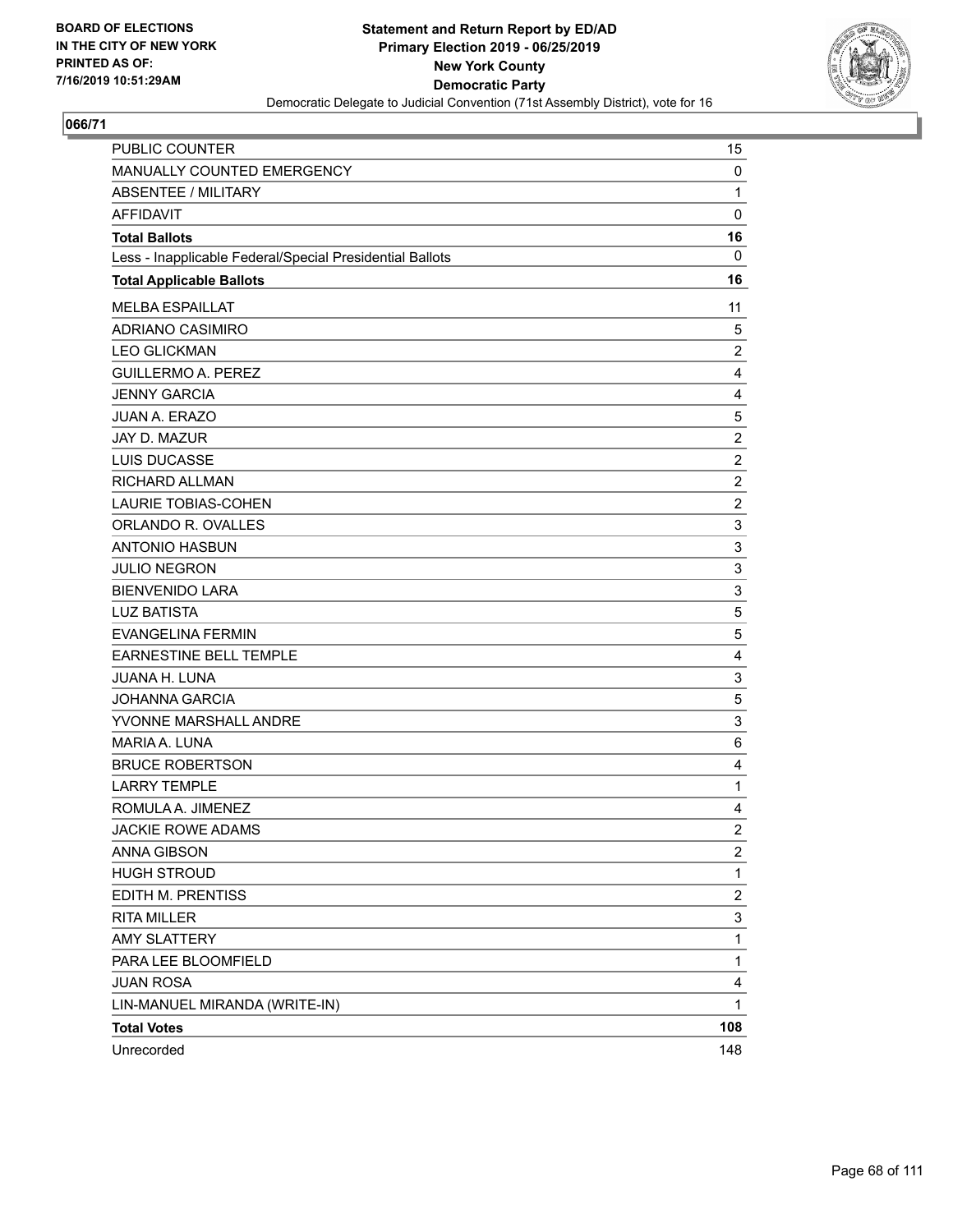

| PUBLIC COUNTER                                           | 13             |
|----------------------------------------------------------|----------------|
| MANUALLY COUNTED EMERGENCY                               | 0              |
| <b>ABSENTEE / MILITARY</b>                               | $\mathbf{1}$   |
| AFFIDAVIT                                                | $\mathbf 0$    |
| <b>Total Ballots</b>                                     | 14             |
| Less - Inapplicable Federal/Special Presidential Ballots | $\mathbf 0$    |
| <b>Total Applicable Ballots</b>                          | 14             |
| <b>MELBA ESPAILLAT</b>                                   | 6              |
| ADRIANO CASIMIRO                                         | $\overline{2}$ |
| <b>LEO GLICKMAN</b>                                      | $\overline{c}$ |
| <b>GUILLERMO A. PEREZ</b>                                | $\overline{c}$ |
| <b>JENNY GARCIA</b>                                      | 3              |
| JUAN A. ERAZO                                            | $\overline{c}$ |
| JAY D. MAZUR                                             | $\overline{c}$ |
| LUIS DUCASSE                                             | $\overline{2}$ |
| RICHARD ALLMAN                                           | $\overline{c}$ |
| <b>LAURIE TOBIAS-COHEN</b>                               | $\overline{c}$ |
| ORLANDO R. OVALLES                                       | $\overline{2}$ |
| <b>ANTONIO HASBUN</b>                                    | $\overline{c}$ |
| <b>JULIO NEGRON</b>                                      | 3              |
| <b>BIENVENIDO LARA</b>                                   | 3              |
| <b>LUZ BATISTA</b>                                       | $\overline{c}$ |
| <b>EVANGELINA FERMIN</b>                                 | $\overline{c}$ |
| <b>EARNESTINE BELL TEMPLE</b>                            | $\overline{7}$ |
| JUANA H. LUNA                                            | $\,6$          |
| <b>JOHANNA GARCIA</b>                                    | $\overline{7}$ |
| YVONNE MARSHALL ANDRE                                    | 5              |
| MARIA A. LUNA                                            | $\overline{7}$ |
| <b>BRUCE ROBERTSON</b>                                   | 6              |
| <b>LARRY TEMPLE</b>                                      | 6              |
| ROMULA A. JIMENEZ                                        | 5              |
| <b>JACKIE ROWE ADAMS</b>                                 | 6              |
| ANNA GIBSON                                              | 5              |
| <b>HUGH STROUD</b>                                       | 5              |
| EDITH M. PRENTISS                                        | 5              |
| <b>RITA MILLER</b>                                       | 6              |
| <b>AMY SLATTERY</b>                                      | 5              |
| PARA LEE BLOOMFIELD                                      | 5              |
| <b>JUAN ROSA</b>                                         | 5              |
| <b>Total Votes</b>                                       | 130            |
| Unrecorded                                               | 94             |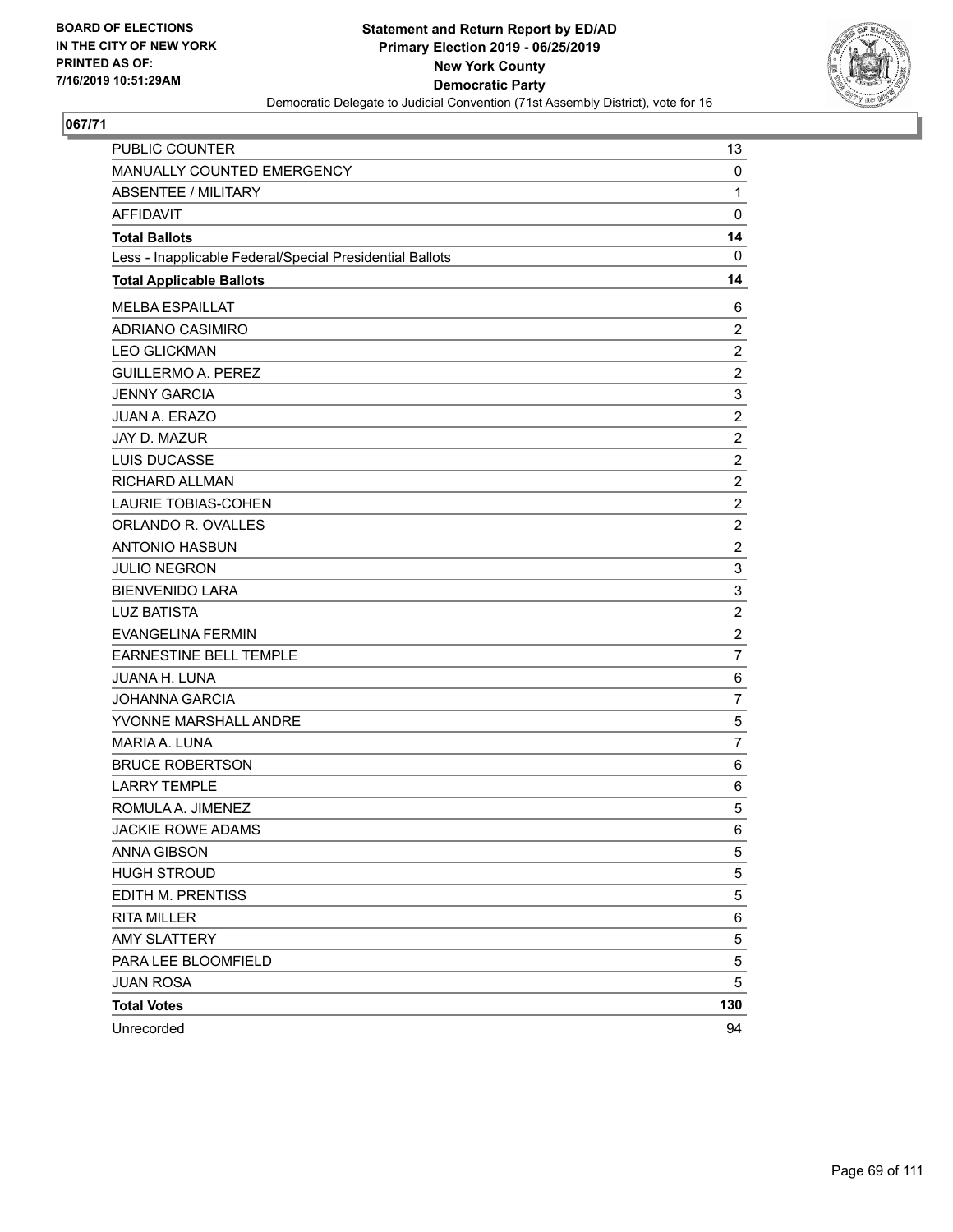

| PUBLIC COUNTER                                           | 41              |
|----------------------------------------------------------|-----------------|
| MANUALLY COUNTED EMERGENCY                               | 0               |
| <b>ABSENTEE / MILITARY</b>                               | 6               |
| <b>AFFIDAVIT</b>                                         | 0               |
| <b>Total Ballots</b>                                     | 47              |
| Less - Inapplicable Federal/Special Presidential Ballots | 0               |
| <b>Total Applicable Ballots</b>                          | 47              |
| <b>MELBA ESPAILLAT</b>                                   | 11              |
| <b>ADRIANO CASIMIRO</b>                                  | $\overline{7}$  |
| <b>LEO GLICKMAN</b>                                      | 9               |
| <b>GUILLERMO A. PEREZ</b>                                | 12              |
| <b>JENNY GARCIA</b>                                      | 10              |
| <b>JUAN A. ERAZO</b>                                     | 4               |
| <b>JAY D. MAZUR</b>                                      | $\overline{7}$  |
| <b>LUIS DUCASSE</b>                                      | 5               |
| <b>RICHARD ALLMAN</b>                                    | 10              |
| <b>LAURIE TOBIAS-COHEN</b>                               | 10              |
| ORLANDO R. OVALLES                                       | 7               |
| <b>ANTONIO HASBUN</b>                                    | 5               |
| <b>JULIO NEGRON</b>                                      | $\overline{7}$  |
| <b>BIENVENIDO LARA</b>                                   | 5               |
| <b>LUZ BATISTA</b>                                       | $\overline{7}$  |
| <b>EVANGELINA FERMIN</b>                                 | 7               |
| EARNESTINE BELL TEMPLE                                   | 24              |
| <b>JUANA H. LUNA</b>                                     | 11              |
| <b>JOHANNA GARCIA</b>                                    | 13              |
| YVONNE MARSHALL ANDRE                                    | 20              |
| MARIA A. LUNA                                            | 16              |
| <b>BRUCE ROBERTSON</b>                                   | 12              |
| <b>LARRY TEMPLE</b>                                      | 17              |
| ROMULA A. JIMENEZ                                        | 10              |
| <b>JACKIE ROWE ADAMS</b>                                 | 22              |
| <b>ANNA GIBSON</b>                                       | 23              |
| <b>HUGH STROUD</b>                                       | 13              |
| EDITH M. PRENTISS                                        | 18              |
| <b>RITA MILLER</b>                                       | 22              |
| <b>AMY SLATTERY</b>                                      | 14              |
| PARA LEE BLOOMFIELD                                      | 11              |
| <b>JUAN ROSA</b>                                         | 12 <sub>2</sub> |
| SHARON PETERSON (WRITE-IN)                               | 1               |
| <b>Total Votes</b>                                       | 382             |
| Unrecorded                                               | 370             |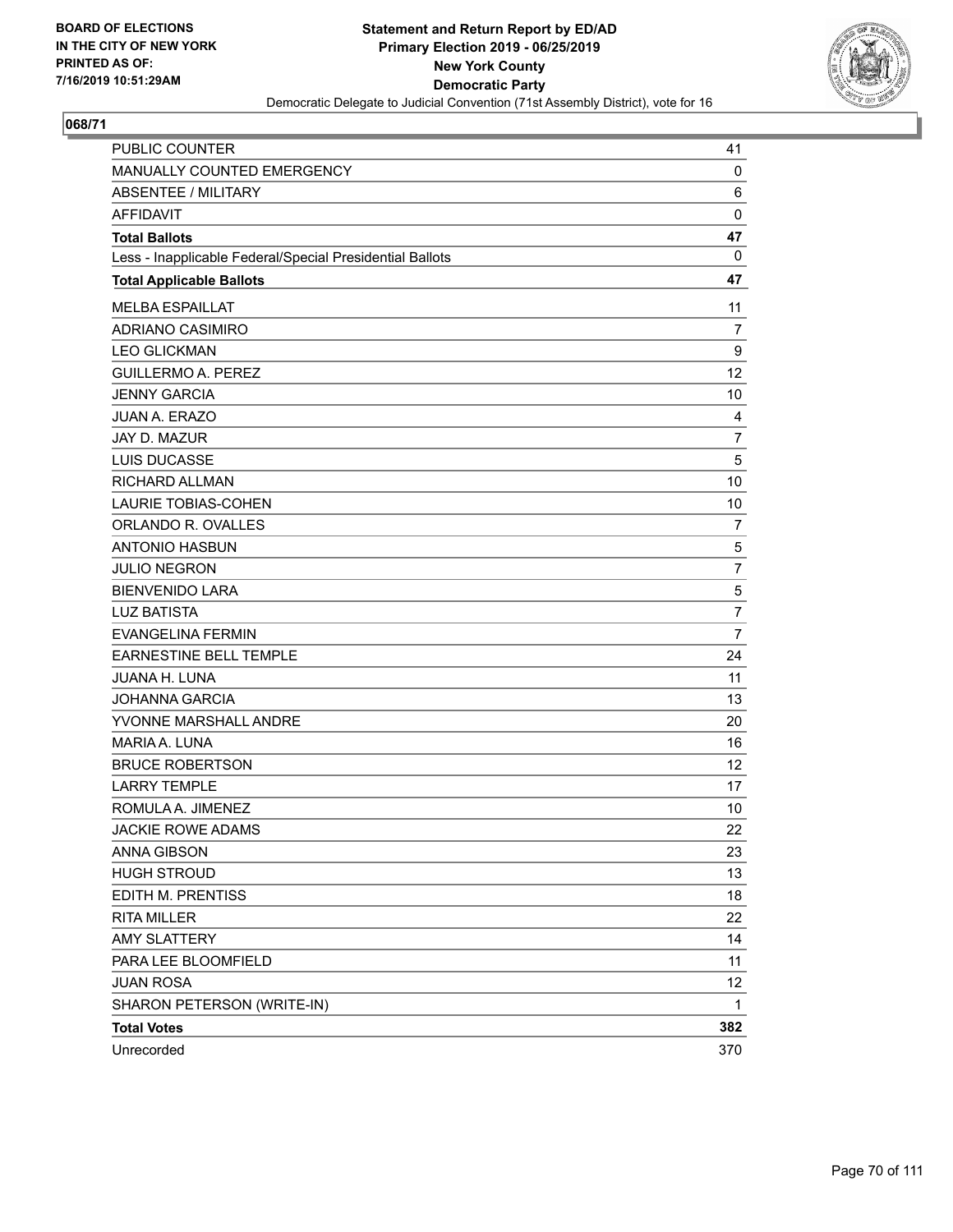

| PUBLIC COUNTER                                           | 10                      |
|----------------------------------------------------------|-------------------------|
| MANUALLY COUNTED EMERGENCY                               | 0                       |
| <b>ABSENTEE / MILITARY</b>                               | 0                       |
| <b>AFFIDAVIT</b>                                         | $\mathbf 0$             |
| <b>Total Ballots</b>                                     | 10                      |
| Less - Inapplicable Federal/Special Presidential Ballots | 0                       |
| <b>Total Applicable Ballots</b>                          | 10                      |
| <b>MELBA ESPAILLAT</b>                                   | 4                       |
| <b>ADRIANO CASIMIRO</b>                                  | $\mathbf{1}$            |
| <b>LEO GLICKMAN</b>                                      | $\mathbf{1}$            |
| <b>GUILLERMO A. PEREZ</b>                                | $\mathbf{1}$            |
| <b>JENNY GARCIA</b>                                      | 3                       |
| JUAN A. ERAZO                                            | $\overline{\mathbf{c}}$ |
| JAY D. MAZUR                                             | 0                       |
| <b>LUIS DUCASSE</b>                                      | $\mathbf{1}$            |
| <b>RICHARD ALLMAN</b>                                    | 0                       |
| <b>LAURIE TOBIAS-COHEN</b>                               | $\overline{c}$          |
| ORLANDO R. OVALLES                                       | $\mathbf{1}$            |
| <b>ANTONIO HASBUN</b>                                    | 0                       |
| <b>JULIO NEGRON</b>                                      | $\overline{c}$          |
| <b>BIENVENIDO LARA</b>                                   | 0                       |
| <b>LUZ BATISTA</b>                                       | 4                       |
| <b>EVANGELINA FERMIN</b>                                 | $\mathbf{1}$            |
| EARNESTINE BELL TEMPLE                                   | $\mathbf{1}$            |
| <b>JUANA H. LUNA</b>                                     | 3                       |
| <b>JOHANNA GARCIA</b>                                    | 4                       |
| YVONNE MARSHALL ANDRE                                    | $\mathbf{1}$            |
| MARIA A. LUNA                                            | 3                       |
| <b>BRUCE ROBERTSON</b>                                   | $\overline{c}$          |
| <b>LARRY TEMPLE</b>                                      | 0                       |
| ROMULA A. JIMENEZ                                        | 1                       |
| JACKIE ROWE ADAMS                                        | 1                       |
| ANNA GIBSON                                              | 4                       |
| <b>HUGH STROUD</b>                                       | 1                       |
| EDITH M. PRENTISS                                        | $\overline{c}$          |
| <b>RITA MILLER</b>                                       | 3                       |
| <b>AMY SLATTERY</b>                                      | $\mathbf{1}$            |
| PARA LEE BLOOMFIELD                                      | 0                       |
| <b>JUAN ROSA</b>                                         | 3                       |
| UNCOUNTED WRITE-IN PER STATUTE (WRITE-IN)                | $\mathbf{1}$            |
| <b>Total Votes</b>                                       | 54                      |
| Unrecorded                                               | 106                     |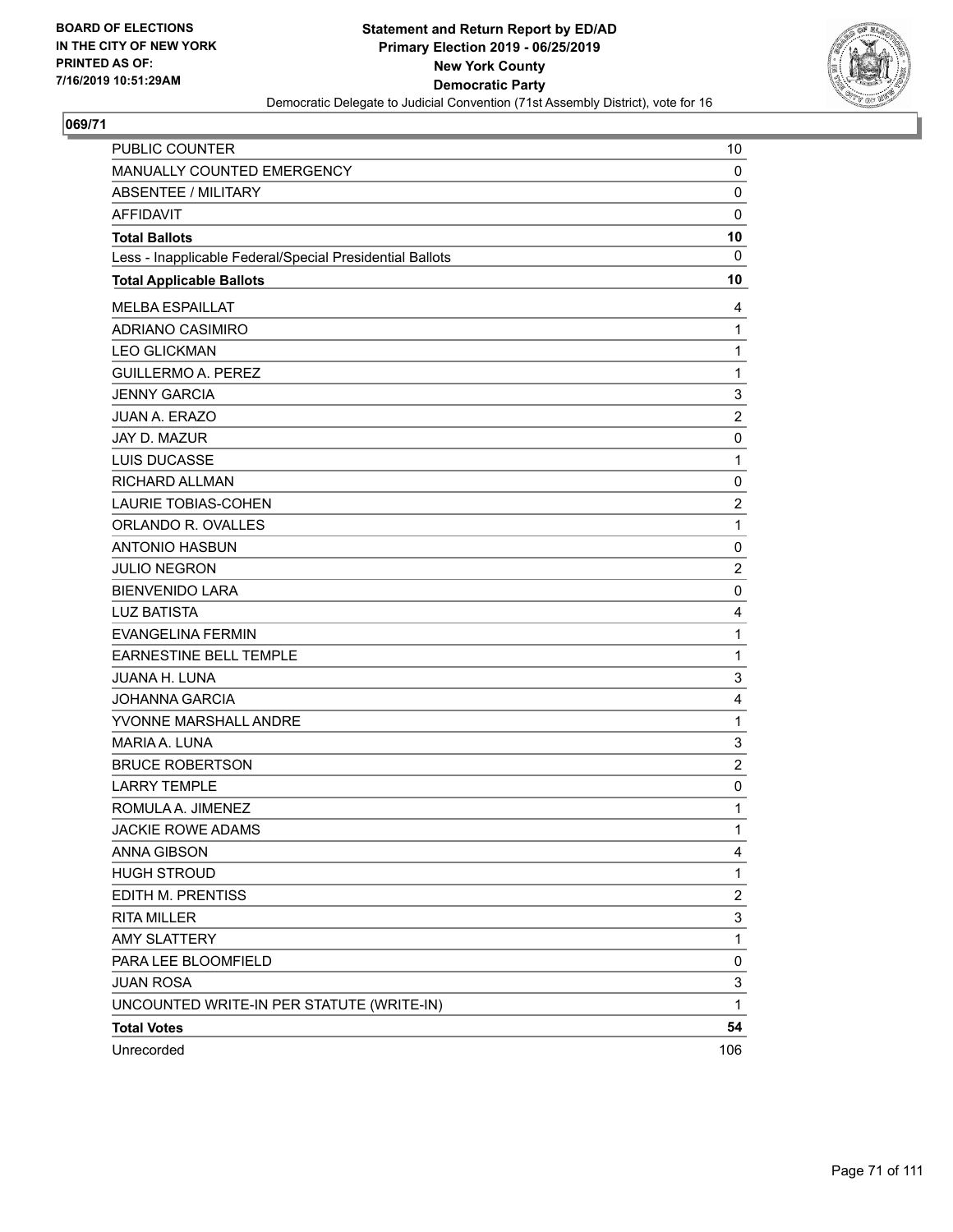

| PUBLIC COUNTER                                           | 14                        |
|----------------------------------------------------------|---------------------------|
| MANUALLY COUNTED EMERGENCY                               | 0                         |
| <b>ABSENTEE / MILITARY</b>                               | $\mathbf 0$               |
| <b>AFFIDAVIT</b>                                         | $\mathbf 0$               |
| <b>Total Ballots</b>                                     | 14                        |
| Less - Inapplicable Federal/Special Presidential Ballots | $\mathbf 0$               |
| <b>Total Applicable Ballots</b>                          | 14                        |
| <b>MELBA ESPAILLAT</b>                                   | 9                         |
| <b>ADRIANO CASIMIRO</b>                                  | 6                         |
| <b>LEO GLICKMAN</b>                                      | 5                         |
| <b>GUILLERMO A. PEREZ</b>                                | 6                         |
| <b>JENNY GARCIA</b>                                      | 7                         |
| <b>JUAN A. ERAZO</b>                                     | 3                         |
| JAY D. MAZUR                                             | 4                         |
| LUIS DUCASSE                                             | 6                         |
| RICHARD ALLMAN                                           | 4                         |
| <b>LAURIE TOBIAS-COHEN</b>                               | 4                         |
| ORLANDO R. OVALLES                                       | 6                         |
| <b>ANTONIO HASBUN</b>                                    | 3                         |
| <b>JULIO NEGRON</b>                                      | 4                         |
| <b>BIENVENIDO LARA</b>                                   | 4                         |
| <b>LUZ BATISTA</b>                                       | 4                         |
| <b>EVANGELINA FERMIN</b>                                 | 4                         |
| EARNESTINE BELL TEMPLE                                   | 3                         |
| JUANA H. LUNA                                            | 4                         |
| <b>JOHANNA GARCIA</b>                                    | 8                         |
| YVONNE MARSHALL ANDRE                                    | 5                         |
| MARIA A. LUNA                                            | 5                         |
| <b>BRUCE ROBERTSON</b>                                   | 5                         |
| <b>LARRY TEMPLE</b>                                      | 4                         |
| ROMULA A. JIMENEZ                                        | $\ensuremath{\mathsf{3}}$ |
| <b>JACKIE ROWE ADAMS</b>                                 | 4                         |
| ANNA GIBSON                                              | $\overline{c}$            |
| <b>HUGH STROUD</b>                                       | 3                         |
| EDITH M. PRENTISS                                        | $\overline{c}$            |
| <b>RITA MILLER</b>                                       | 4                         |
| <b>AMY SLATTERY</b>                                      | $\overline{\mathbf{c}}$   |
| PARA LEE BLOOMFIELD                                      | 3                         |
| <b>JUAN ROSA</b>                                         | 3                         |
| ADRIANO ESPAILLAT (WRITE-IN)                             | $\mathbf 1$               |
| MERY F. DIAZ (WRITE-IN)                                  | 1                         |
| UNCOUNTED WRITE-IN PER STATUTE (WRITE-IN)                | 1                         |
| <b>Total Votes</b>                                       | 142                       |
| Unrecorded                                               | 82                        |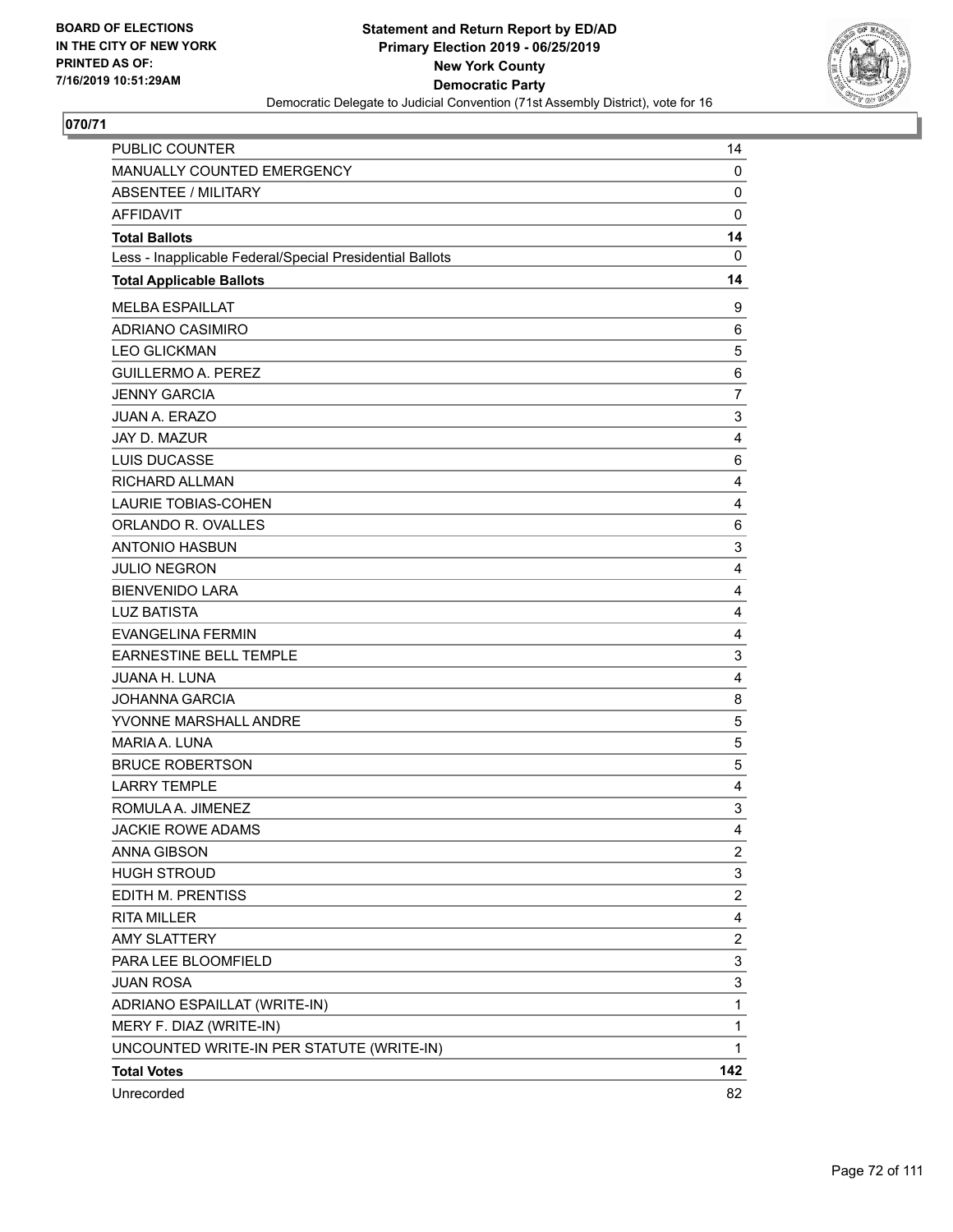

| <b>PUBLIC COUNTER</b>                                    | 13                      |
|----------------------------------------------------------|-------------------------|
| MANUALLY COUNTED EMERGENCY                               | 0                       |
| <b>ABSENTEE / MILITARY</b>                               | $\overline{c}$          |
| AFFIDAVIT                                                | 0                       |
| <b>Total Ballots</b>                                     | 15                      |
| Less - Inapplicable Federal/Special Presidential Ballots | $\mathbf 0$             |
| <b>Total Applicable Ballots</b>                          | 15                      |
| <b>MELBA ESPAILLAT</b>                                   | 8                       |
| ADRIANO CASIMIRO                                         | 6                       |
| <b>LEO GLICKMAN</b>                                      | 6                       |
| <b>GUILLERMO A. PEREZ</b>                                | 8                       |
| <b>JENNY GARCIA</b>                                      | 10                      |
| JUAN A. ERAZO                                            | 5                       |
| JAY D. MAZUR                                             | 4                       |
| LUIS DUCASSE                                             | 5                       |
| <b>RICHARD ALLMAN</b>                                    | 4                       |
| <b>LAURIE TOBIAS-COHEN</b>                               | 5                       |
| ORLANDO R. OVALLES                                       | $\overline{4}$          |
| <b>ANTONIO HASBUN</b>                                    | 4                       |
| <b>JULIO NEGRON</b>                                      | 5                       |
| <b>BIENVENIDO LARA</b>                                   | 3                       |
| <b>LUZ BATISTA</b>                                       | $\overline{7}$          |
| <b>EVANGELINA FERMIN</b>                                 | $\overline{7}$          |
| <b>EARNESTINE BELL TEMPLE</b>                            | $\overline{7}$          |
| JUANA H. LUNA                                            | 4                       |
| <b>JOHANNA GARCIA</b>                                    | 6                       |
| YVONNE MARSHALL ANDRE                                    | $\overline{4}$          |
| MARIA A. LUNA                                            | $\overline{7}$          |
| <b>BRUCE ROBERTSON</b>                                   | 4                       |
| <b>LARRY TEMPLE</b>                                      | 3                       |
| ROMULA A. JIMENEZ                                        | 3                       |
| <b>JACKIE ROWE ADAMS</b>                                 | 6                       |
| ANNA GIBSON                                              | 4                       |
| <b>HUGH STROUD</b>                                       | 3                       |
| EDITH M. PRENTISS                                        | $\overline{\mathbf{c}}$ |
| <b>RITA MILLER</b>                                       | 4                       |
| <b>AMY SLATTERY</b>                                      | 2                       |
| PARA LEE BLOOMFIELD                                      | $\overline{\mathbf{c}}$ |
| <b>JUAN ROSA</b>                                         | 6                       |
| UNATTRIBUTABLE WRITE-IN (WRITE-IN)                       | 4                       |
| <b>Total Votes</b>                                       | 162                     |
| Unrecorded                                               | 78                      |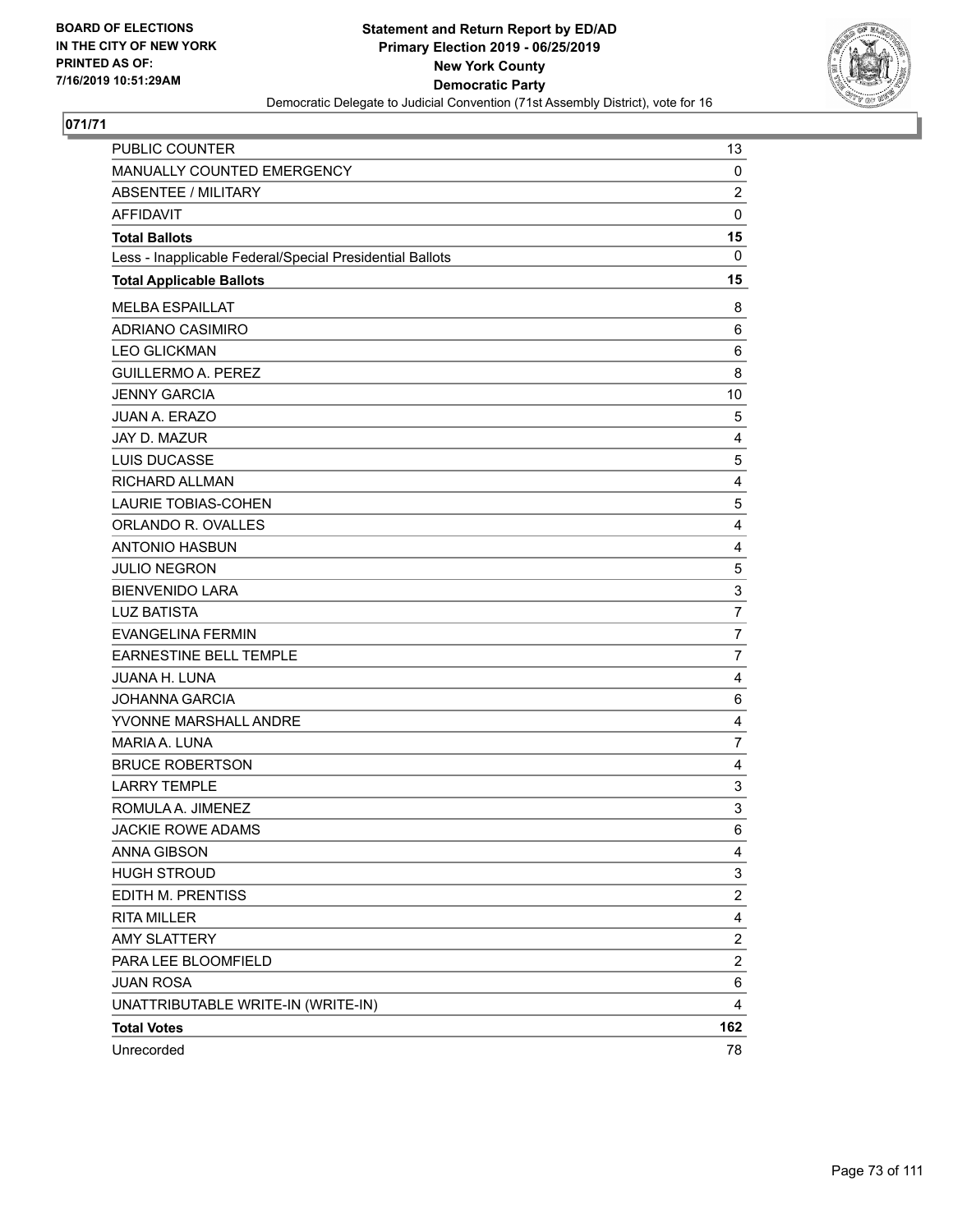

| PUBLIC COUNTER                                           | 9                       |
|----------------------------------------------------------|-------------------------|
| <b>MANUALLY COUNTED EMERGENCY</b>                        | 0                       |
| <b>ABSENTEE / MILITARY</b>                               | $\mathbf 0$             |
| <b>AFFIDAVIT</b>                                         | 0                       |
| <b>Total Ballots</b>                                     | $\boldsymbol{9}$        |
| Less - Inapplicable Federal/Special Presidential Ballots | 0                       |
| <b>Total Applicable Ballots</b>                          | 9                       |
| <b>MELBA ESPAILLAT</b>                                   | 4                       |
| ADRIANO CASIMIRO                                         | $\mathbf{1}$            |
| <b>LEO GLICKMAN</b>                                      | 1                       |
| <b>GUILLERMO A. PEREZ</b>                                | 1                       |
| <b>JENNY GARCIA</b>                                      | 3                       |
| <b>JUAN A. ERAZO</b>                                     | 1                       |
| JAY D. MAZUR                                             | 1                       |
| LUIS DUCASSE                                             | 0                       |
| RICHARD ALLMAN                                           | 1                       |
| <b>LAURIE TOBIAS-COHEN</b>                               | 2                       |
| ORLANDO R. OVALLES                                       | $\mathbf{1}$            |
| <b>ANTONIO HASBUN</b>                                    | 3                       |
| <b>JULIO NEGRON</b>                                      | 3                       |
| <b>BIENVENIDO LARA</b>                                   | 1                       |
| <b>LUZ BATISTA</b>                                       | $\overline{c}$          |
| <b>EVANGELINA FERMIN</b>                                 | $\overline{2}$          |
| <b>EARNESTINE BELL TEMPLE</b>                            | $\overline{c}$          |
| <b>JUANA H. LUNA</b>                                     | $\overline{c}$          |
| <b>JOHANNA GARCIA</b>                                    | 3                       |
| YVONNE MARSHALL ANDRE                                    | 1                       |
| MARIA A. LUNA                                            | 3                       |
| <b>BRUCE ROBERTSON</b>                                   | 2                       |
| <b>LARRY TEMPLE</b>                                      | $\mathbf{1}$            |
| ROMULA A. JIMENEZ                                        | $\overline{\mathbf{c}}$ |
| <b>JACKIE ROWE ADAMS</b>                                 | 1                       |
| ANNA GIBSON                                              | $\mathbf{2}$            |
| <b>HUGH STROUD</b>                                       | 0                       |
| EDITH M. PRENTISS                                        | 4                       |
| <b>RITA MILLER</b>                                       | $\overline{\mathbf{c}}$ |
| <b>AMY SLATTERY</b>                                      | 2                       |
| PARA LEE BLOOMFIELD                                      | 1                       |
| <b>JUAN ROSA</b>                                         | 1                       |
| <b>GREGORY LASAK (WRITE-IN)</b>                          | 1                       |
| RORY LANCMAN (WRITE-IN)                                  | 1                       |
| <b>Total Votes</b>                                       | 58                      |
| Unrecorded                                               | 86                      |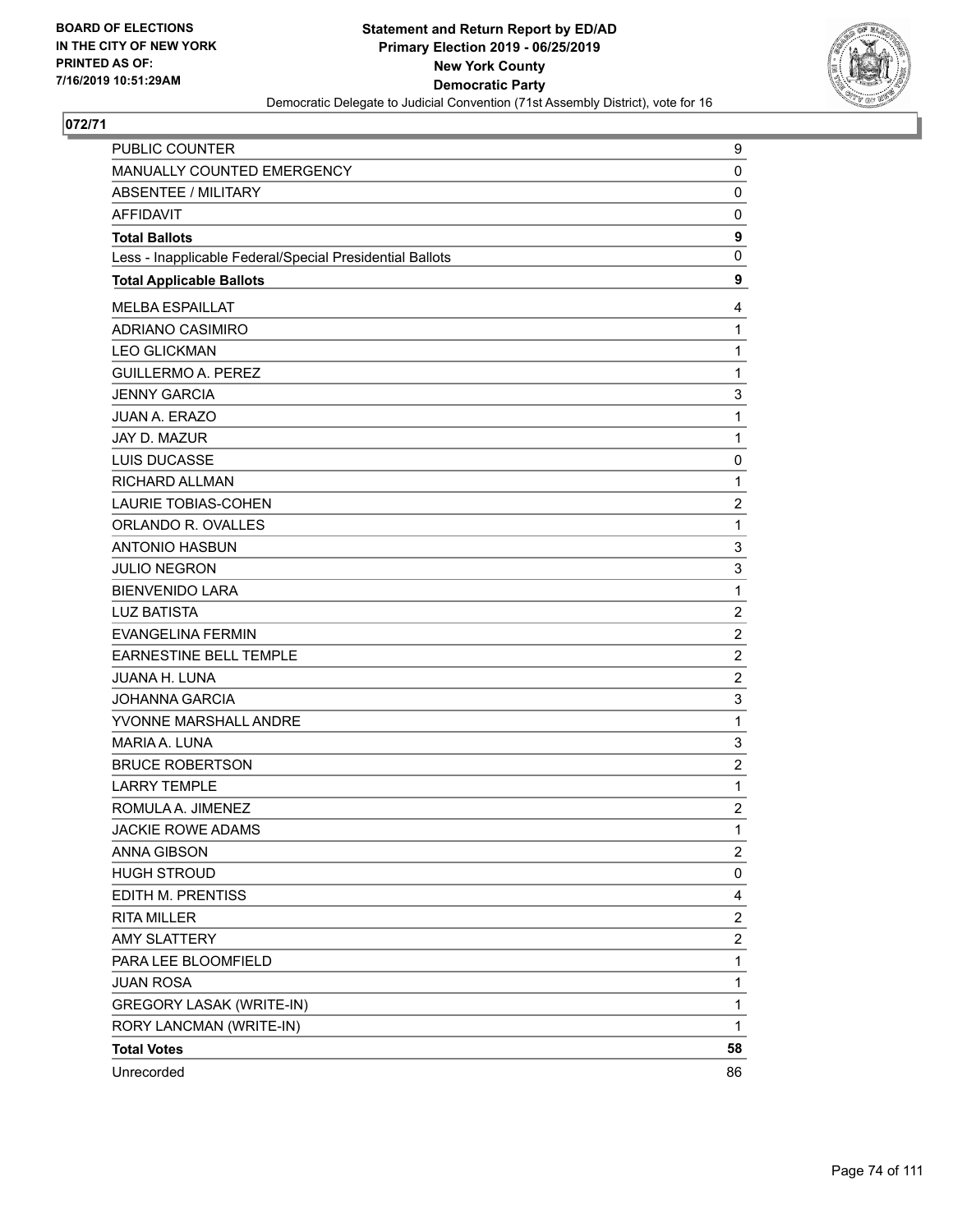

| <b>PUBLIC COUNTER</b>                                    | 29                      |
|----------------------------------------------------------|-------------------------|
| MANUALLY COUNTED EMERGENCY                               | 0                       |
| <b>ABSENTEE / MILITARY</b>                               | 1                       |
| <b>AFFIDAVIT</b>                                         | $\mathbf 0$             |
| <b>Total Ballots</b>                                     | 30                      |
| Less - Inapplicable Federal/Special Presidential Ballots | $\mathbf{0}$            |
| <b>Total Applicable Ballots</b>                          | 30                      |
| <b>MELBA ESPAILLAT</b>                                   | 5                       |
| ADRIANO CASIMIRO                                         | 1                       |
| <b>LEO GLICKMAN</b>                                      | 4                       |
| <b>GUILLERMO A. PEREZ</b>                                | $\mathbf{1}$            |
| <b>JENNY GARCIA</b>                                      | $\overline{\mathbf{c}}$ |
| <b>JUAN A. ERAZO</b>                                     | 1                       |
| JAY D. MAZUR                                             | 3                       |
| <b>LUIS DUCASSE</b>                                      | 1                       |
| RICHARD ALLMAN                                           | 3                       |
| <b>LAURIE TOBIAS-COHEN</b>                               | 5                       |
| ORLANDO R. OVALLES                                       | 4                       |
| <b>ANTONIO HASBUN</b>                                    | 1                       |
| <b>JULIO NEGRON</b>                                      | $\overline{2}$          |
| <b>BIENVENIDO LARA</b>                                   | 4                       |
| <b>LUZ BATISTA</b>                                       | 3                       |
| <b>EVANGELINA FERMIN</b>                                 | 3                       |
| EARNESTINE BELL TEMPLE                                   | 21                      |
| JUANA H. LUNA                                            | 20                      |
| <b>JOHANNA GARCIA</b>                                    | 22                      |
| YVONNE MARSHALL ANDRE                                    | 20                      |
| MARIA A. LUNA                                            | 20                      |
| <b>BRUCE ROBERTSON</b>                                   | 21                      |
| <b>LARRY TEMPLE</b>                                      | 20                      |
| ROMULA A. JIMENEZ                                        | 20                      |
| <b>JACKIE ROWE ADAMS</b>                                 | 21                      |
| <b>ANNA GIBSON</b>                                       | 19                      |
| <b>HUGH STROUD</b>                                       | 21                      |
| EDITH M. PRENTISS                                        | 22                      |
| <b>RITA MILLER</b>                                       | 20                      |
| <b>AMY SLATTERY</b>                                      | 21                      |
| PARA LEE BLOOMFIELD                                      | 18                      |
| <b>JUAN ROSA</b>                                         | 20                      |
| ALFRED DE INGENIIS (WRITE-IN)                            | 1                       |
| COURTNEY SCALICE (WRITE-IN)                              | 1                       |
| GILLIAN DIPIETRO (WRITE-IN)                              | 1                       |
| IRIS DAS (WRITE-IN)                                      | 1                       |
| JAMES SLATTRY (WRITE-IN)                                 | 1                       |
| JENNIFER CICIA (WRITE-IN)                                | 1                       |
| JONATHAN SENNETT (WRITE-IN)                              | $\mathbf{1}$            |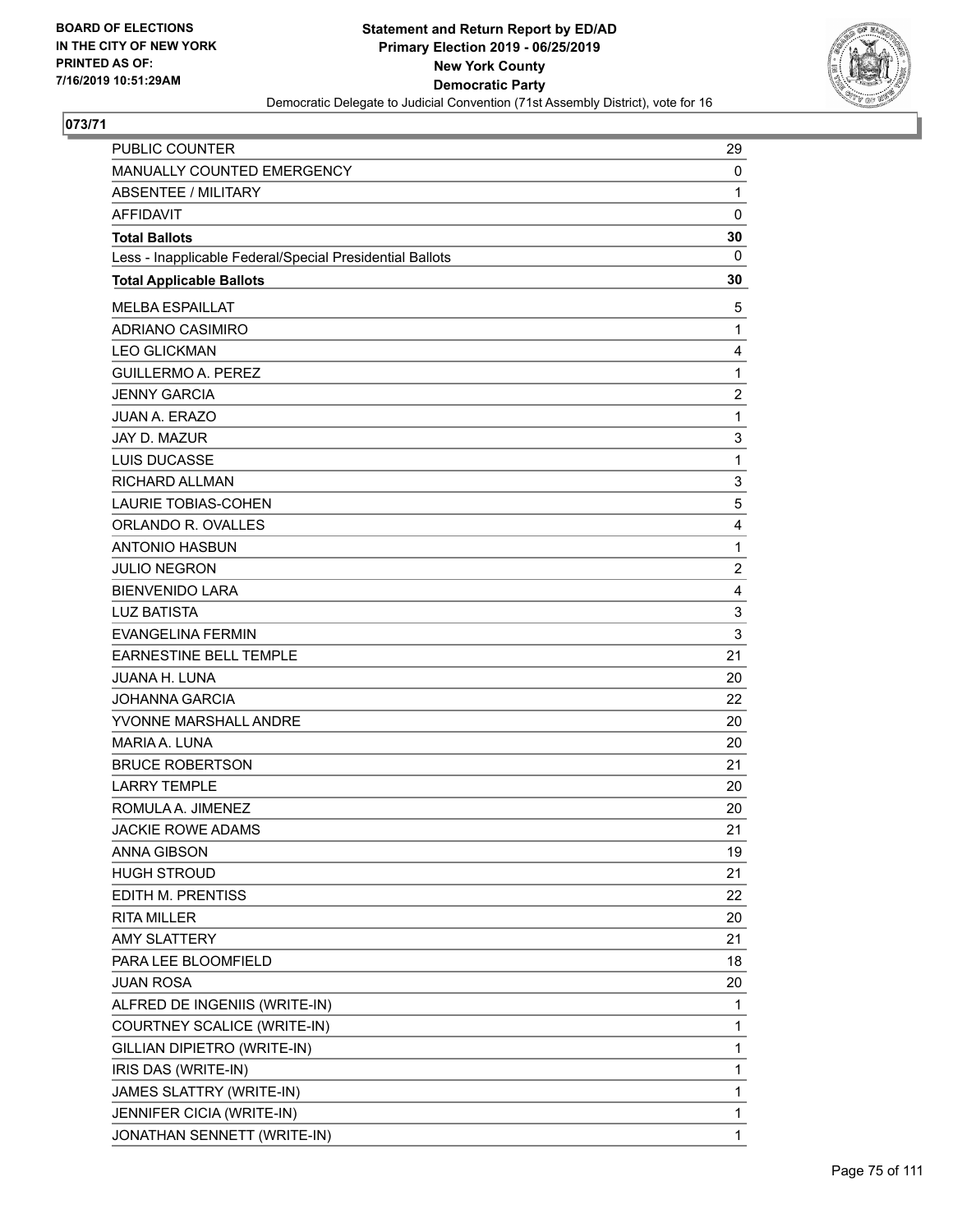

| JOY KIERAS (WRITE-IN)             |     |
|-----------------------------------|-----|
| KATIE-LEE WRIGHT (WRITE-IN)       |     |
| LEIGH-ANN PEREZ (WRITE-IN)        |     |
| MARTHA DUFFY (WRITE-IN)           |     |
| MATTHEW BENNETT (WRITE-IN)        |     |
| MICHELE HOLMAN-SHOOCK (WRITE-IN)  |     |
| NICHOLAS KYRIACON (WRITE-IN)      |     |
| OWEN SUCOFF (WRITE-IN)            |     |
| SETH GUTHARTZ (WRITE-IN)          |     |
| <b>VIVICINE DUSSEK (WRITE-IN)</b> |     |
| <b>Total Votes</b>                | 386 |
| Unrecorded                        | 94  |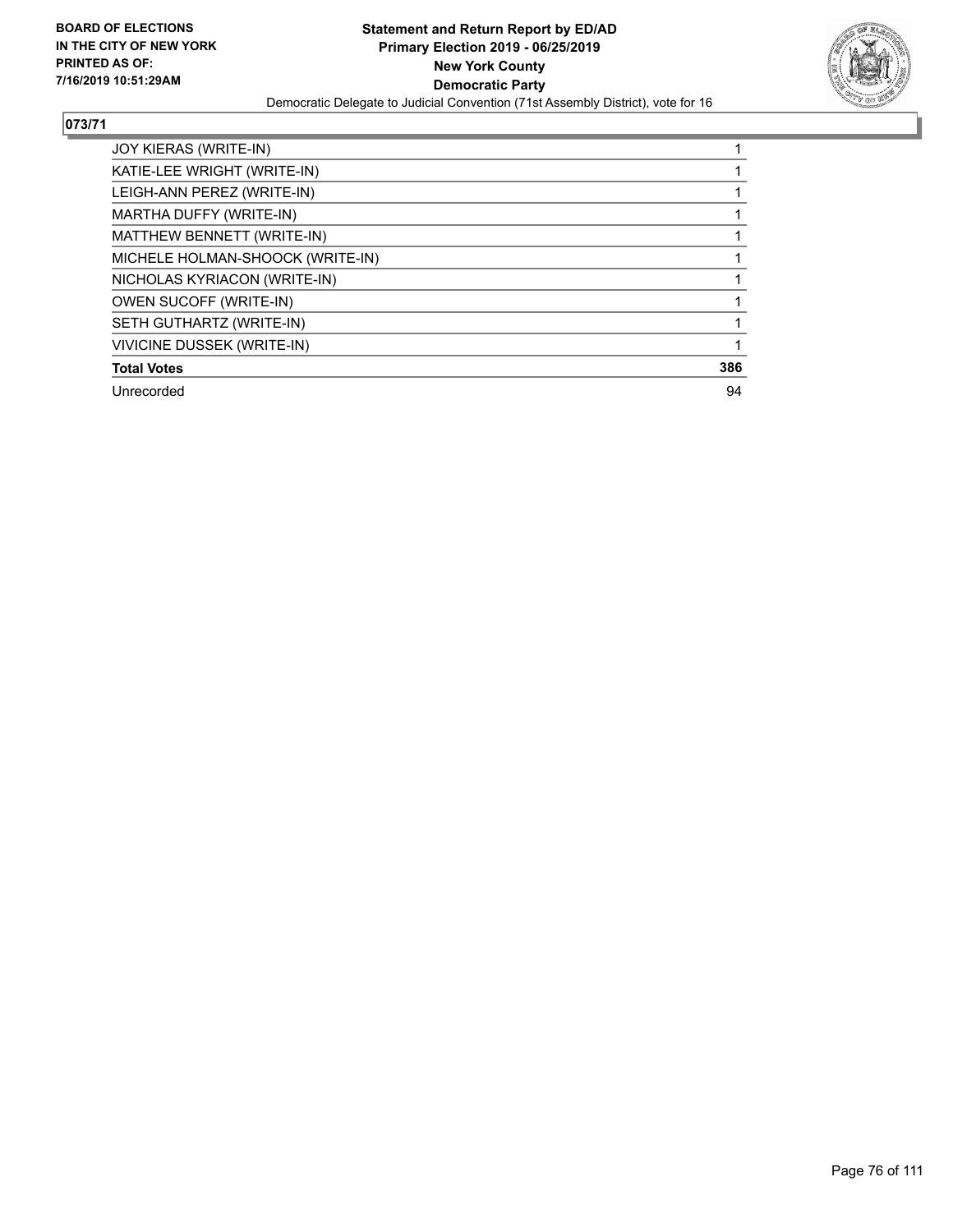

| PUBLIC COUNTER                                           | 34             |
|----------------------------------------------------------|----------------|
| MANUALLY COUNTED EMERGENCY                               | 0              |
| <b>ABSENTEE / MILITARY</b>                               | 3              |
| <b>AFFIDAVIT</b>                                         | $\overline{2}$ |
| <b>Total Ballots</b>                                     | 39             |
| Less - Inapplicable Federal/Special Presidential Ballots | $\mathbf{0}$   |
| <b>Total Applicable Ballots</b>                          | 39             |
| <b>MELBA ESPAILLAT</b>                                   | 10             |
| <b>ADRIANO CASIMIRO</b>                                  | 6              |
| <b>LEO GLICKMAN</b>                                      | 5              |
| <b>GUILLERMO A. PEREZ</b>                                | 5              |
| <b>JENNY GARCIA</b>                                      | 10             |
| <b>JUAN A. ERAZO</b>                                     | $\overline{4}$ |
| JAY D. MAZUR                                             | 3              |
| <b>LUIS DUCASSE</b>                                      | 5              |
| <b>RICHARD ALLMAN</b>                                    | 6              |
| <b>LAURIE TOBIAS-COHEN</b>                               | 7              |
| ORLANDO R. OVALLES                                       | 6              |
| <b>ANTONIO HASBUN</b>                                    | 5              |
| <b>JULIO NEGRON</b>                                      | 6              |
| <b>BIENVENIDO LARA</b>                                   | 6              |
| <b>LUZ BATISTA</b>                                       | 8              |
| <b>EVANGELINA FERMIN</b>                                 | $\overline{7}$ |
| EARNESTINE BELL TEMPLE                                   | 22             |
| JUANA H. LUNA                                            | 22             |
| <b>JOHANNA GARCIA</b>                                    | 24             |
| YVONNE MARSHALL ANDRE                                    | 21             |
| MARIA A. LUNA                                            | 23             |
| <b>BRUCE ROBERTSON</b>                                   | 20             |
| <b>LARRY TEMPLE</b>                                      | 18             |
| ROMULA A. JIMENEZ                                        | 18             |
| <b>JACKIE ROWE ADAMS</b>                                 | 21             |
| ANNA GIBSON                                              | 19             |
| <b>HUGH STROUD</b>                                       | 17             |
| EDITH M. PRENTISS                                        | 22             |
| <b>RITA MILLER</b>                                       | 21             |
| <b>AMY SLATTERY</b>                                      | 22             |
| PARA LEE BLOOMFIELD                                      | 19             |
| <b>JUAN ROSA</b>                                         | 20             |
| ANNE ELIOT (WRITE-IN)                                    | 1              |
| ELIZABETH BENNETT (WRITE-IN)                             | 1              |
| NEWLAND ARCHER (WRITE-IN)                                | 1              |
| UNATTRIBUTABLE WRITE-IN (WRITE-IN)                       | 4              |
| <b>Total Votes</b>                                       | 435            |
| Unrecorded                                               | 189            |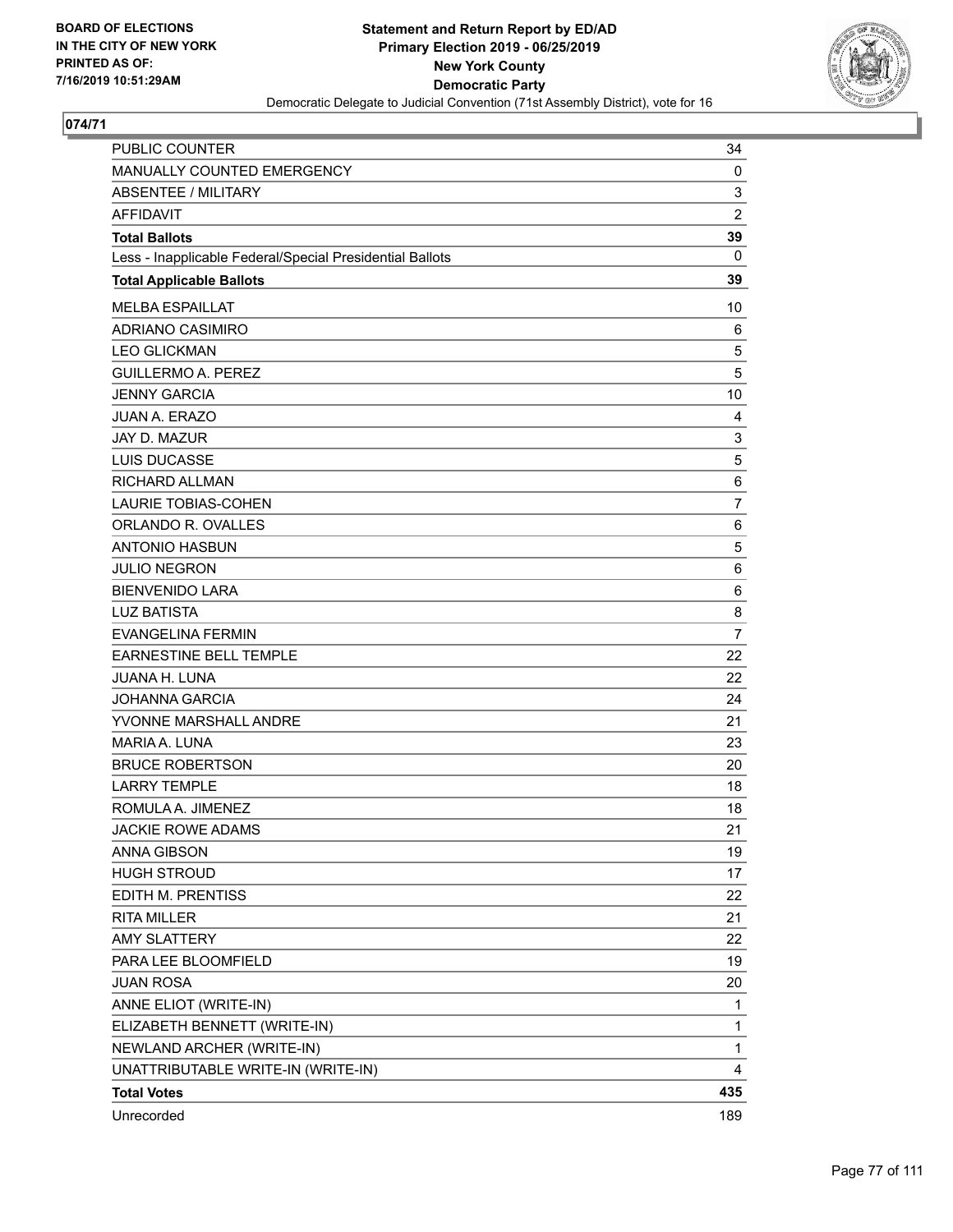

| PUBLIC COUNTER                                           | 30             |
|----------------------------------------------------------|----------------|
| MANUALLY COUNTED EMERGENCY                               | 0              |
| <b>ABSENTEE / MILITARY</b>                               | $\mathbf 0$    |
| AFFIDAVIT                                                | 0              |
| <b>Total Ballots</b>                                     | 30             |
| Less - Inapplicable Federal/Special Presidential Ballots | 0              |
| <b>Total Applicable Ballots</b>                          | 30             |
| <b>MELBA ESPAILLAT</b>                                   | 7              |
| <b>ADRIANO CASIMIRO</b>                                  | 5              |
| <b>LEO GLICKMAN</b>                                      | 3              |
| <b>GUILLERMO A. PEREZ</b>                                | 6              |
| <b>JENNY GARCIA</b>                                      | 4              |
| JUAN A. ERAZO                                            | 3              |
| JAY D. MAZUR                                             | 4              |
| LUIS DUCASSE                                             | 1              |
| <b>RICHARD ALLMAN</b>                                    | 6              |
| <b>LAURIE TOBIAS-COHEN</b>                               | $\overline{7}$ |
| ORLANDO R. OVALLES                                       | $\overline{7}$ |
| <b>ANTONIO HASBUN</b>                                    | 3              |
| <b>JULIO NEGRON</b>                                      | 5              |
| <b>BIENVENIDO LARA</b>                                   | 9              |
| <b>LUZ BATISTA</b>                                       | 5              |
| <b>EVANGELINA FERMIN</b>                                 | 6              |
| <b>EARNESTINE BELL TEMPLE</b>                            | 19             |
| JUANA H. LUNA                                            | 21             |
| <b>JOHANNA GARCIA</b>                                    | 22             |
| YVONNE MARSHALL ANDRE                                    | 21             |
| MARIA A. LUNA                                            | 22             |
| <b>BRUCE ROBERTSON</b>                                   | 18             |
| <b>LARRY TEMPLE</b>                                      | 18             |
| ROMULA A. JIMENEZ                                        | 20             |
| <b>JACKIE ROWE ADAMS</b>                                 | 18             |
| <b>ANNA GIBSON</b>                                       | 17             |
| <b>HUGH STROUD</b>                                       | 14             |
| EDITH M. PRENTISS                                        | 17             |
| <b>RITA MILLER</b>                                       | 17             |
| <b>AMY SLATTERY</b>                                      | 19             |
| PARA LEE BLOOMFIELD                                      | 15             |
| <b>JUAN ROSA</b>                                         | 17             |
| <b>Total Votes</b>                                       | 376            |
| Unrecorded                                               | 104            |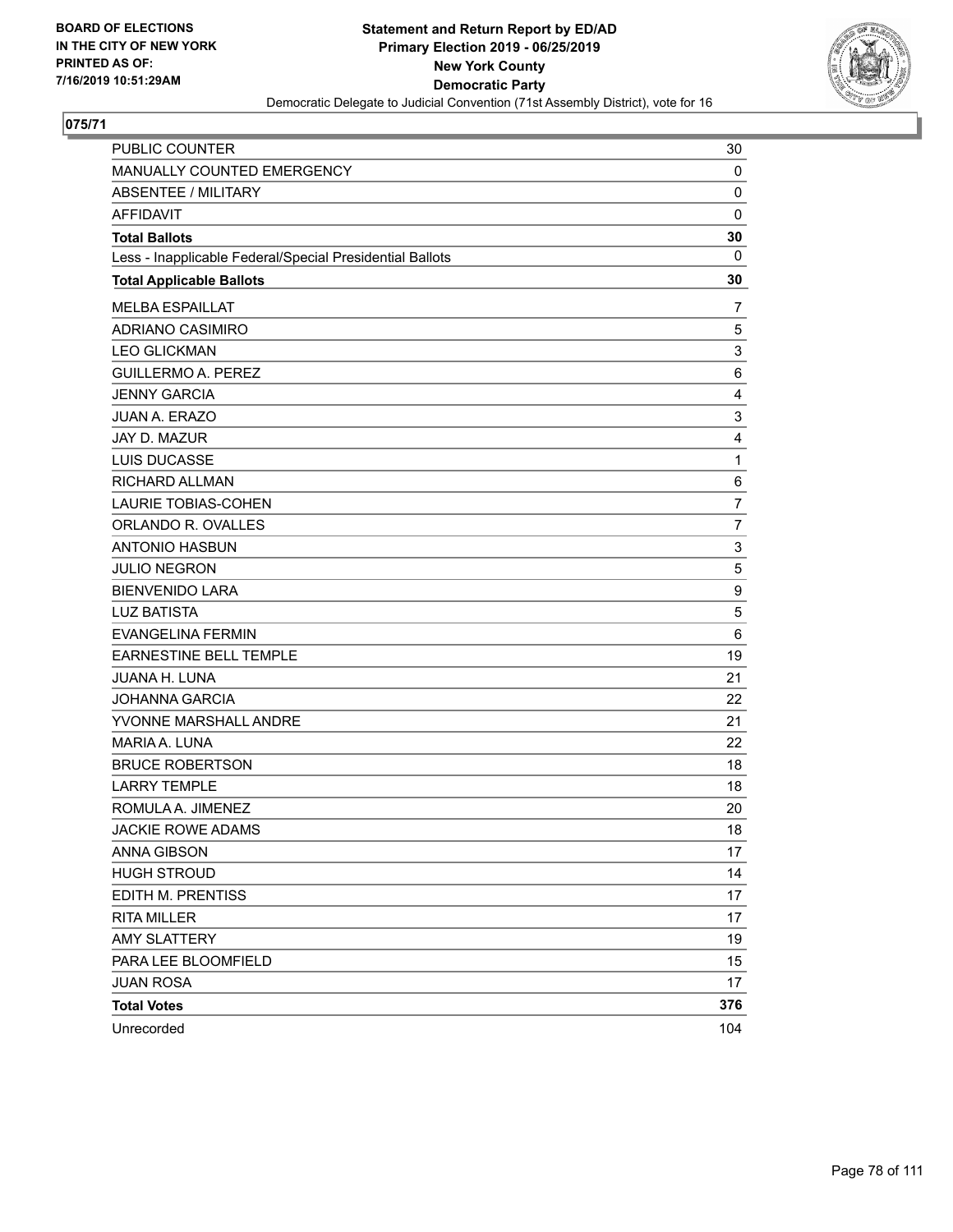

| <b>PUBLIC COUNTER</b>                                    | 59             |
|----------------------------------------------------------|----------------|
| MANUALLY COUNTED EMERGENCY                               | 0              |
| <b>ABSENTEE / MILITARY</b>                               | 1              |
| <b>AFFIDAVIT</b>                                         | 0              |
| <b>Total Ballots</b>                                     | 60             |
| Less - Inapplicable Federal/Special Presidential Ballots | 0              |
| <b>Total Applicable Ballots</b>                          | 60             |
| <b>MELBA ESPAILLAT</b>                                   | 15             |
| ADRIANO CASIMIRO                                         | 10             |
| <b>LEO GLICKMAN</b>                                      | 11             |
| <b>GUILLERMO A. PEREZ</b>                                | 6              |
| <b>JENNY GARCIA</b>                                      | 12             |
| <b>JUAN A. ERAZO</b>                                     | 6              |
| JAY D. MAZUR                                             | 8              |
| LUIS DUCASSE                                             | 5              |
| <b>RICHARD ALLMAN</b>                                    | 8              |
| <b>LAURIE TOBIAS-COHEN</b>                               | 14             |
| ORLANDO R. OVALLES                                       | 6              |
| <b>ANTONIO HASBUN</b>                                    | 5              |
| <b>JULIO NEGRON</b>                                      | 6              |
| <b>BIENVENIDO LARA</b>                                   | $\overline{7}$ |
| <b>LUZ BATISTA</b>                                       | 15             |
| <b>EVANGELINA FERMIN</b>                                 | 8              |
| EARNESTINE BELL TEMPLE                                   | 40             |
| <b>JUANA H. LUNA</b>                                     | 34             |
| <b>JOHANNA GARCIA</b>                                    | 44             |
| YVONNE MARSHALL ANDRE                                    | 39             |
| <b>MARIA A. LUNA</b>                                     | 39             |
| <b>BRUCE ROBERTSON</b>                                   | 38             |
| <b>LARRY TEMPLE</b>                                      | 33             |
| ROMULA A. JIMENEZ                                        | 34             |
| JACKIE ROWE ADAMS                                        | 40             |
| <b>ANNA GIBSON</b>                                       | 44             |
| <b>HUGH STROUD</b>                                       | 35             |
| EDITH M. PRENTISS                                        | 39             |
| <b>RITA MILLER</b>                                       | 44             |
| <b>AMY SLATTERY</b>                                      | 45             |
| PARA LEE BLOOMFIELD                                      | 36             |
| <b>JUAN ROSA</b>                                         | 34             |
| ROBERT JACKSON (WRITE-IN)                                | 1              |
| UNCOUNTED WRITE-IN PER STATUTE (WRITE-IN)                | 1              |
| <b>Total Votes</b>                                       | 762            |
| Unrecorded                                               | 198            |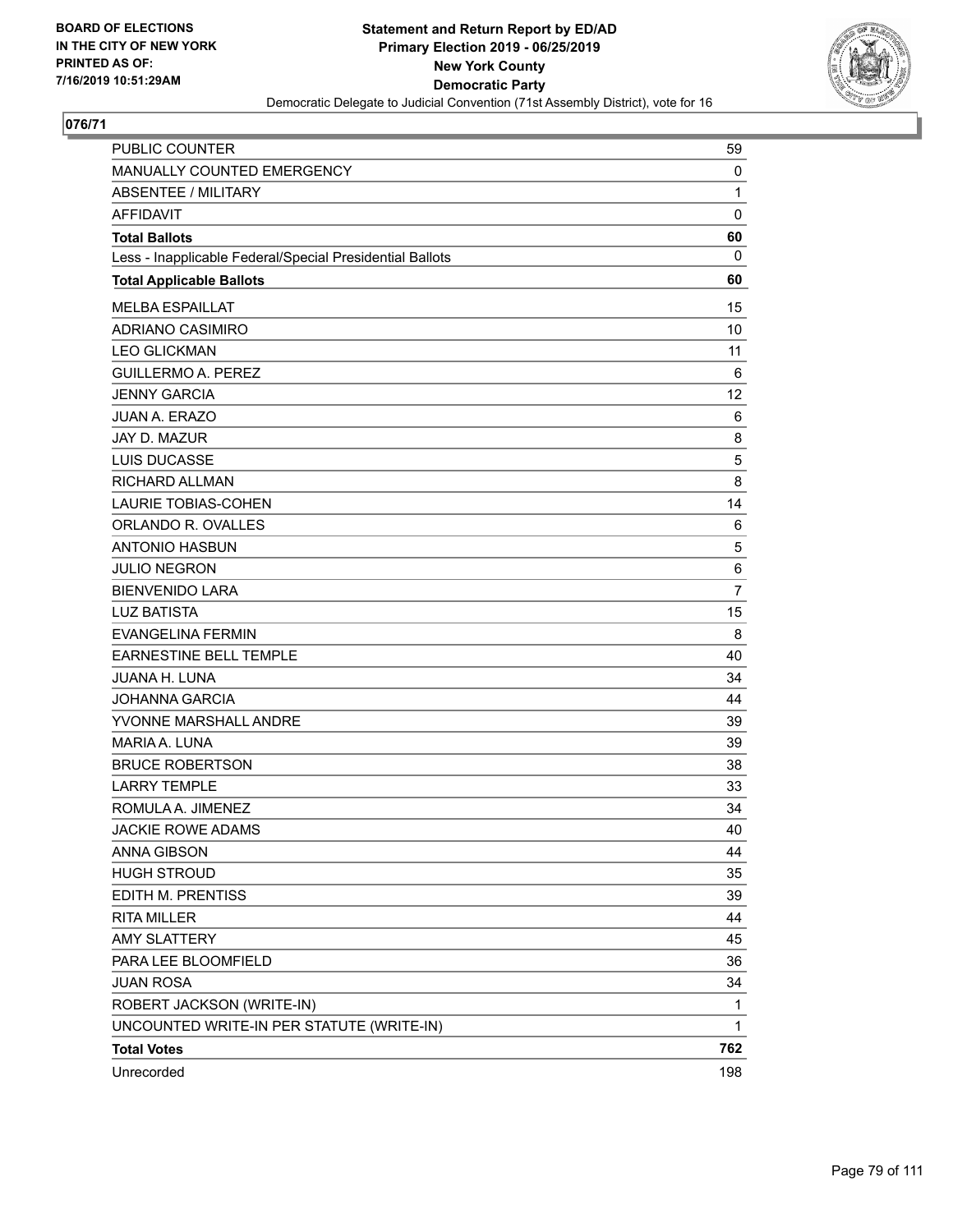

| PUBLIC COUNTER                                           | 86             |
|----------------------------------------------------------|----------------|
| <b>MANUALLY COUNTED EMERGENCY</b>                        | 0              |
| ABSENTEE / MILITARY                                      | 0              |
| AFFIDAVIT                                                | 1              |
| <b>Total Ballots</b>                                     | 87             |
| Less - Inapplicable Federal/Special Presidential Ballots | 0              |
| <b>Total Applicable Ballots</b>                          | 87             |
| <b>MELBA ESPAILLAT</b>                                   | 19             |
| ADRIANO CASIMIRO                                         | 8              |
| <b>LEO GLICKMAN</b>                                      | 20             |
| <b>GUILLERMO A. PEREZ</b>                                | 13             |
| <b>JENNY GARCIA</b>                                      | 16             |
| <b>JUAN A. ERAZO</b>                                     | 7              |
| JAY D. MAZUR                                             | 13             |
| <b>LUIS DUCASSE</b>                                      | $\overline{7}$ |
| RICHARD ALLMAN                                           | 15             |
| <b>LAURIE TOBIAS-COHEN</b>                               | 22             |
| ORLANDO R. OVALLES                                       | 10             |
| <b>ANTONIO HASBUN</b>                                    | 9              |
| <b>JULIO NEGRON</b>                                      | 10             |
| <b>BIENVENIDO LARA</b>                                   | 8              |
| <b>LUZ BATISTA</b>                                       | 12             |
| <b>EVANGELINA FERMIN</b>                                 | 16             |
| <b>EARNESTINE BELL TEMPLE</b>                            | 61             |
| JUANA H. LUNA                                            | 60             |
| <b>JOHANNA GARCIA</b>                                    | 65             |
| YVONNE MARSHALL ANDRE                                    | 59             |
| MARIA A. LUNA                                            | 62             |
| <b>BRUCE ROBERTSON</b>                                   | 59             |
| <b>LARRY TEMPLE</b>                                      | 58             |
| ROMULA A. JIMENEZ                                        | 54             |
| <b>JACKIE ROWE ADAMS</b>                                 | 63             |
| <b>ANNA GIBSON</b>                                       | 64             |
| <b>HUGH STROUD</b>                                       | 56             |
| EDITH M. PRENTISS                                        | 63             |
| <b>RITA MILLER</b>                                       | 63             |
| <b>AMY SLATTERY</b>                                      | 68             |
| PARA LEE BLOOMFIELD                                      | 58             |
| <b>JUAN ROSA</b>                                         | 56             |
| JEFF GLADSTONE (WRITE-IN)                                | 1              |
| UNATTRIBUTABLE WRITE-IN (WRITE-IN)                       | 1              |
| UNCOUNTED WRITE-IN PER STATUTE (WRITE-IN)                | 3              |
| <b>Total Votes</b>                                       | 1,179          |
| Unrecorded                                               | 213            |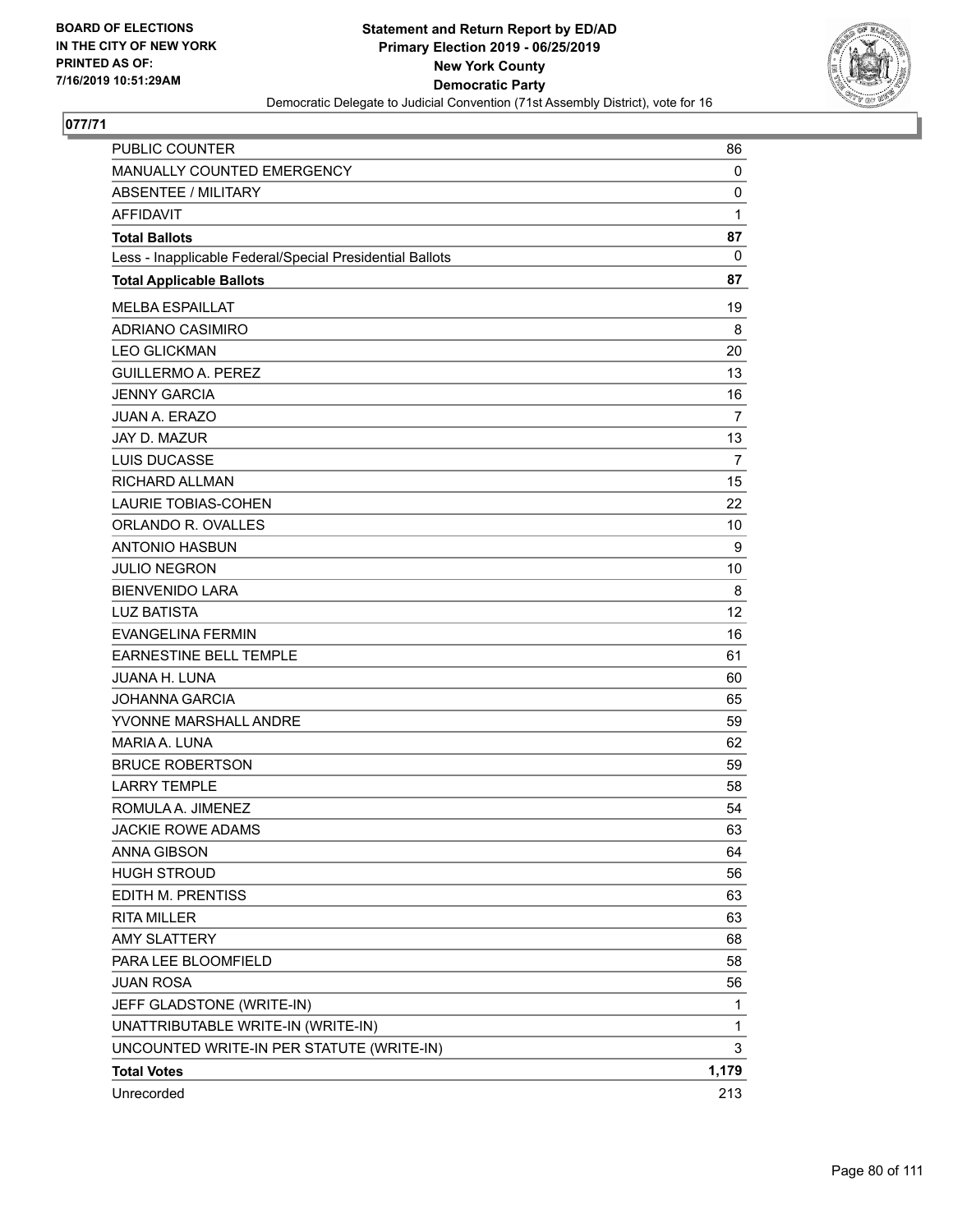

| PUBLIC COUNTER                                           | 62             |
|----------------------------------------------------------|----------------|
| MANUALLY COUNTED EMERGENCY                               | 0              |
| <b>ABSENTEE / MILITARY</b>                               | $\overline{c}$ |
| AFFIDAVIT                                                | 1              |
| <b>Total Ballots</b>                                     | 65             |
| Less - Inapplicable Federal/Special Presidential Ballots | 0              |
| <b>Total Applicable Ballots</b>                          | 65             |
| <b>MELBA ESPAILLAT</b>                                   | 8              |
| ADRIANO CASIMIRO                                         | 4              |
| <b>LEO GLICKMAN</b>                                      | 9              |
| <b>GUILLERMO A. PEREZ</b>                                | 5              |
| <b>JENNY GARCIA</b>                                      | 8              |
| JUAN A. ERAZO                                            | 4              |
| JAY D. MAZUR                                             | $\overline{7}$ |
| LUIS DUCASSE                                             | 5              |
| RICHARD ALLMAN                                           | 7              |
| <b>LAURIE TOBIAS-COHEN</b>                               | 11             |
| ORLANDO R. OVALLES                                       | 3              |
| <b>ANTONIO HASBUN</b>                                    | $\overline{4}$ |
| <b>JULIO NEGRON</b>                                      | 3              |
| <b>BIENVENIDO LARA</b>                                   | $\overline{4}$ |
| <b>LUZ BATISTA</b>                                       | 4              |
| <b>EVANGELINA FERMIN</b>                                 | 5              |
| <b>EARNESTINE BELL TEMPLE</b>                            | 56             |
| JUANA H. LUNA                                            | 56             |
| <b>JOHANNA GARCIA</b>                                    | 56             |
| YVONNE MARSHALL ANDRE                                    | 53             |
| MARIA A. LUNA                                            | 57             |
| <b>BRUCE ROBERTSON</b>                                   | 53             |
| <b>LARRY TEMPLE</b>                                      | 53             |
| ROMULA A. JIMENEZ                                        | 54             |
| <b>JACKIE ROWE ADAMS</b>                                 | 57             |
| <b>ANNA GIBSON</b>                                       | 57             |
| <b>HUGH STROUD</b>                                       | 51             |
| EDITH M. PRENTISS                                        | 57             |
| <b>RITA MILLER</b>                                       | 57             |
| <b>AMY SLATTERY</b>                                      | 55             |
| PARA LEE BLOOMFIELD                                      | 55             |
| <b>JUAN ROSA</b>                                         | 51             |
| JAMES V. BRACCHITTA (WRITE-IN)                           | 1              |
| <b>Total Votes</b>                                       | 970            |
| Unrecorded                                               | 70             |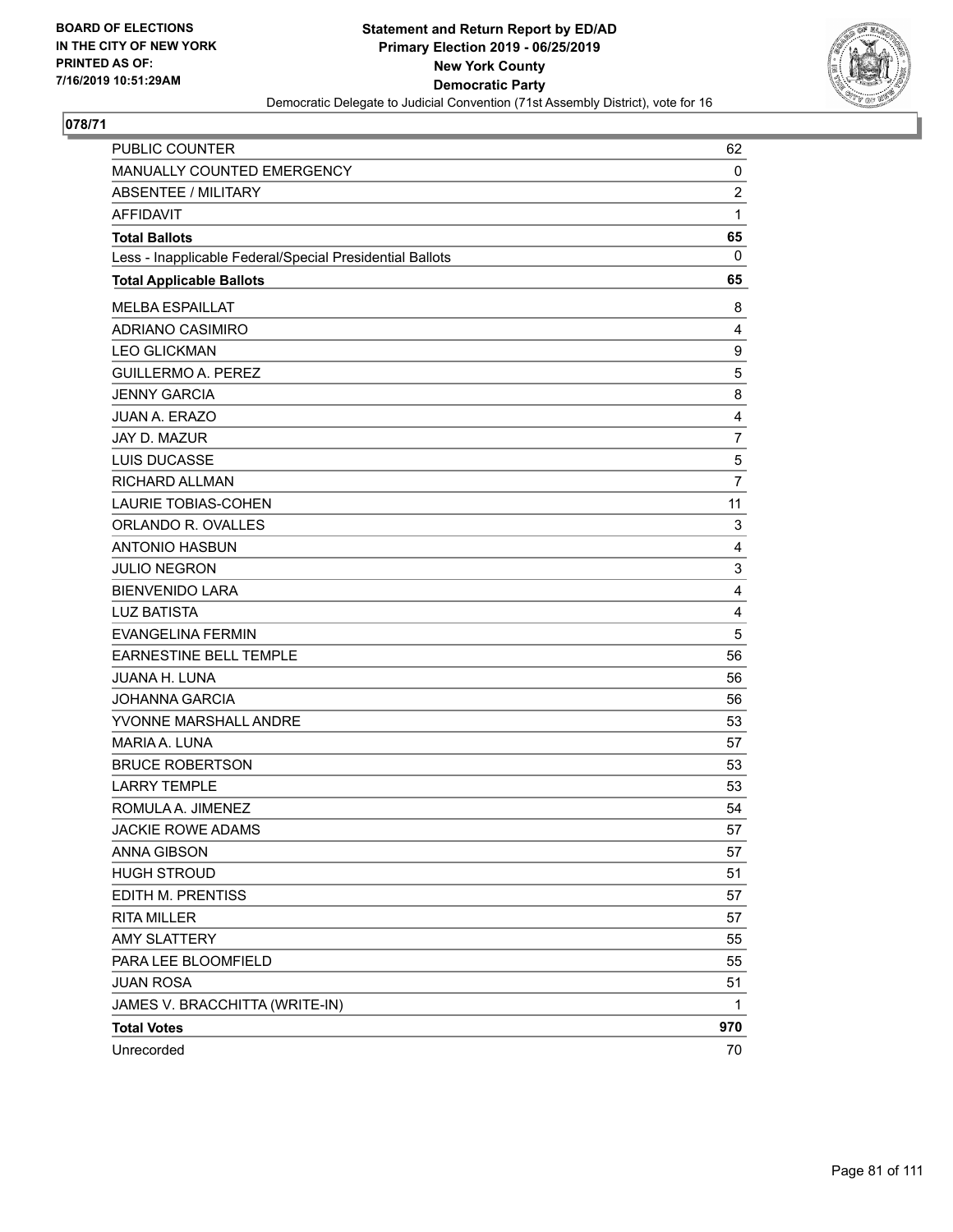

| PUBLIC COUNTER                                           | 58             |
|----------------------------------------------------------|----------------|
| MANUALLY COUNTED EMERGENCY                               | 0              |
| <b>ABSENTEE / MILITARY</b>                               | 3              |
| <b>AFFIDAVIT</b>                                         | $\mathbf 0$    |
| <b>Total Ballots</b>                                     | 61             |
| Less - Inapplicable Federal/Special Presidential Ballots | $\mathbf{0}$   |
| <b>Total Applicable Ballots</b>                          | 61             |
| <b>MELBA ESPAILLAT</b>                                   | 16             |
| <b>ADRIANO CASIMIRO</b>                                  | 6              |
| <b>LEO GLICKMAN</b>                                      | 10             |
| <b>GUILLERMO A. PEREZ</b>                                | 9              |
| <b>JENNY GARCIA</b>                                      | 20             |
| <b>JUAN A. ERAZO</b>                                     | 8              |
| JAY D. MAZUR                                             | 10             |
| LUIS DUCASSE                                             | 6              |
| <b>RICHARD ALLMAN</b>                                    | $\overline{7}$ |
| <b>LAURIE TOBIAS-COHEN</b>                               | 15             |
| ORLANDO R. OVALLES                                       | 8              |
| <b>ANTONIO HASBUN</b>                                    | 5              |
| <b>JULIO NEGRON</b>                                      | 10             |
| <b>BIENVENIDO LARA</b>                                   | 10             |
| <b>LUZ BATISTA</b>                                       | 10             |
| <b>EVANGELINA FERMIN</b>                                 | 14             |
| EARNESTINE BELL TEMPLE                                   | 37             |
| <b>JUANA H. LUNA</b>                                     | 38             |
| <b>JOHANNA GARCIA</b>                                    | 41             |
| YVONNE MARSHALL ANDRE                                    | 34             |
| MARIA A. LUNA                                            | 38             |
| <b>BRUCE ROBERTSON</b>                                   | 30             |
| <b>LARRY TEMPLE</b>                                      | 29             |
| ROMULA A. JIMENEZ                                        | 36             |
| <b>JACKIE ROWE ADAMS</b>                                 | 35             |
| <b>ANNA GIBSON</b>                                       | 44             |
| <b>HUGH STROUD</b>                                       | 33             |
| EDITH M. PRENTISS                                        | 43             |
| <b>RITA MILLER</b>                                       | 41             |
| <b>AMY SLATTERY</b>                                      | 41             |
| PARA LEE BLOOMFIELD                                      | 31             |
| <b>JUAN ROSA</b>                                         | 33             |
| <b>Total Votes</b>                                       | 748            |
| Unrecorded                                               | 228            |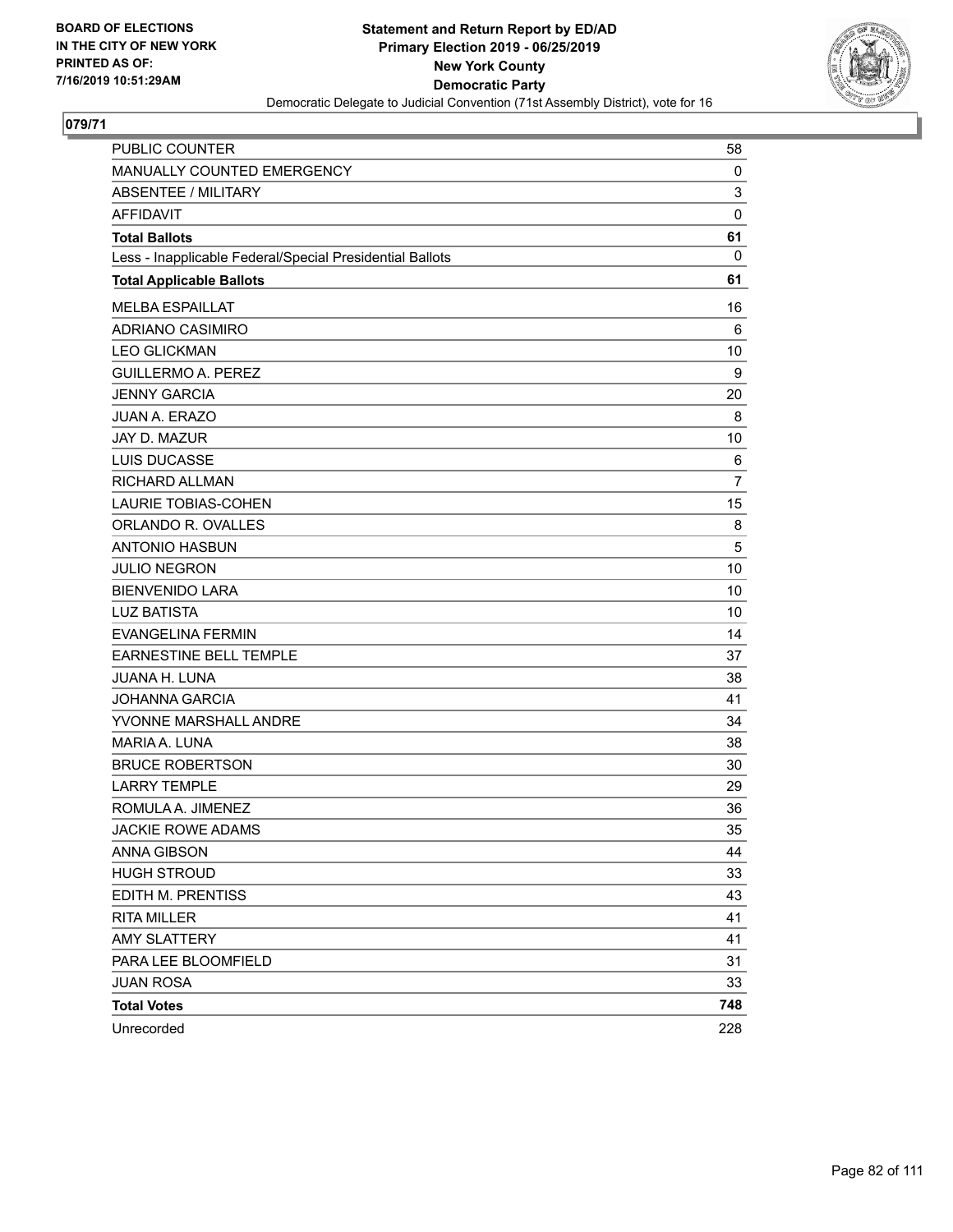

| <b>PUBLIC COUNTER</b>                                    | 24             |
|----------------------------------------------------------|----------------|
| <b>MANUALLY COUNTED EMERGENCY</b>                        | 0              |
| <b>ABSENTEE / MILITARY</b>                               | 1              |
| AFFIDAVIT                                                | $\mathbf 0$    |
| <b>Total Ballots</b>                                     | 25             |
| Less - Inapplicable Federal/Special Presidential Ballots | 0              |
| <b>Total Applicable Ballots</b>                          | 25             |
| <b>MELBA ESPAILLAT</b>                                   | 5              |
| ADRIANO CASIMIRO                                         | 5              |
| <b>LEO GLICKMAN</b>                                      | $\overline{7}$ |
| <b>GUILLERMO A. PEREZ</b>                                | 5              |
| <b>JENNY GARCIA</b>                                      | 6              |
| JUAN A. ERAZO                                            | 3              |
| JAY D. MAZUR                                             | 6              |
| <b>LUIS DUCASSE</b>                                      | 5              |
| RICHARD ALLMAN                                           | 6              |
| <b>LAURIE TOBIAS-COHEN</b>                               | $\overline{7}$ |
| ORLANDO R. OVALLES                                       | 5              |
| <b>ANTONIO HASBUN</b>                                    | 6              |
| <b>JULIO NEGRON</b>                                      | 6              |
| <b>BIENVENIDO LARA</b>                                   | $\overline{4}$ |
| <b>LUZ BATISTA</b>                                       | 6              |
| <b>EVANGELINA FERMIN</b>                                 | 6              |
| <b>EARNESTINE BELL TEMPLE</b>                            | 13             |
| JUANA H. LUNA                                            | 12             |
| <b>JOHANNA GARCIA</b>                                    | 15             |
| YVONNE MARSHALL ANDRE                                    | 13             |
| MARIA A. LUNA                                            | 14             |
| <b>BRUCE ROBERTSON</b>                                   | 14             |
| <b>LARRY TEMPLE</b>                                      | 11             |
| ROMULA A. JIMENEZ                                        | 11             |
| <b>JACKIE ROWE ADAMS</b>                                 | 13             |
| <b>ANNA GIBSON</b>                                       | 14             |
| <b>HUGH STROUD</b>                                       | 13             |
| <b>EDITH M. PRENTISS</b>                                 | 14             |
| <b>RITA MILLER</b>                                       | 14             |
| <b>AMY SLATTERY</b>                                      | 15             |
| PARA LEE BLOOMFIELD                                      | 13             |
| <b>JUAN ROSA</b>                                         | 13             |
| CHARMINE NOELLE CRABAUGH (WRITE-IN)                      | 1              |
| UNATTRIBUTABLE WRITE-IN (WRITE-IN)                       | 1              |
| <b>Total Votes</b>                                       | 302            |
| Unrecorded                                               | 98             |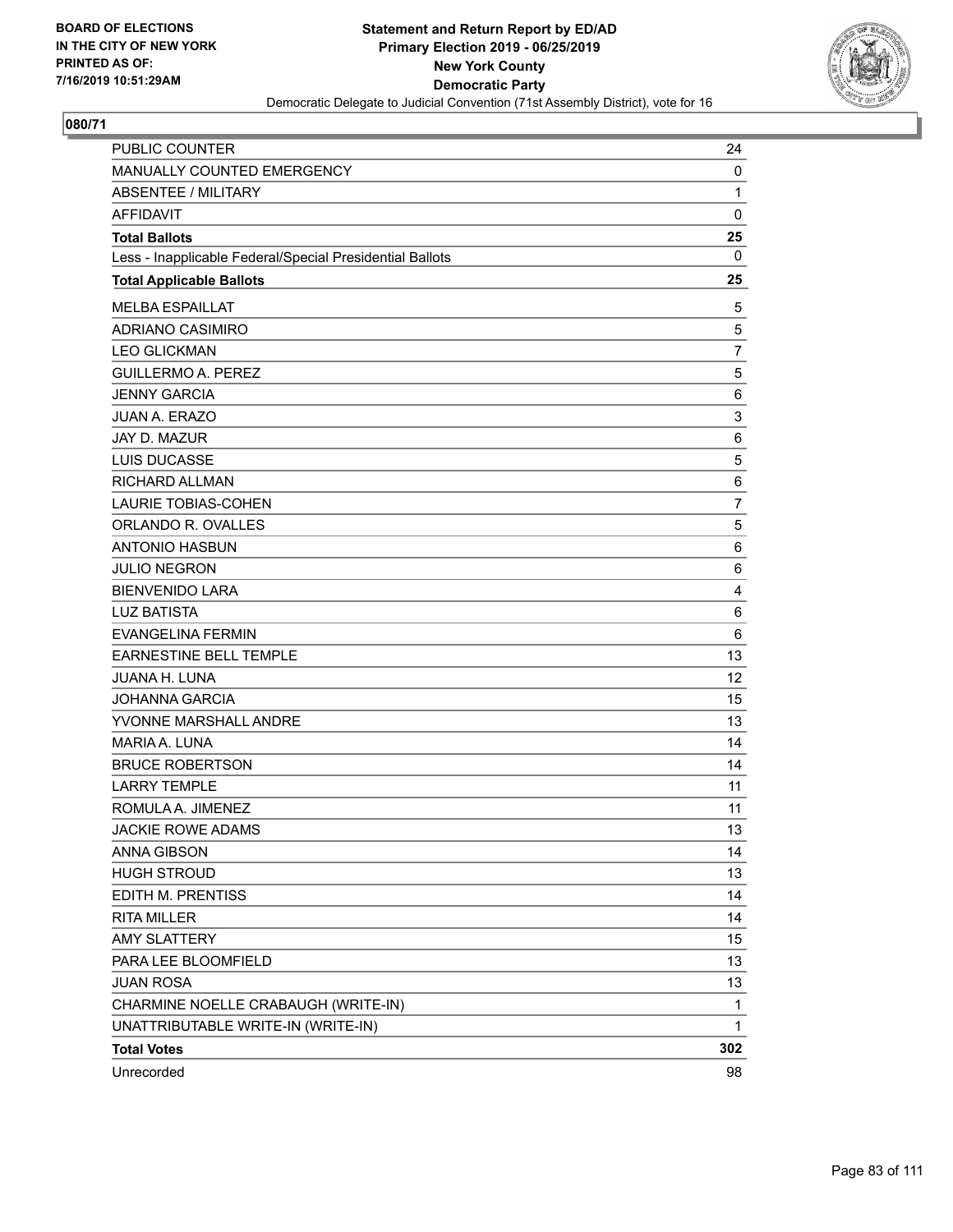

| MANUALLY COUNTED EMERGENCY                               | 0              |
|----------------------------------------------------------|----------------|
| <b>ABSENTEE / MILITARY</b>                               | $\mathbf 0$    |
| <b>AFFIDAVIT</b>                                         | $\mathbf 0$    |
| <b>Total Ballots</b>                                     | 36             |
| Less - Inapplicable Federal/Special Presidential Ballots | 0              |
| <b>Total Applicable Ballots</b>                          | 36             |
| <b>MELBA ESPAILLAT</b>                                   | 9              |
| ADRIANO CASIMIRO                                         | 5              |
| <b>LEO GLICKMAN</b>                                      | 9              |
| <b>GUILLERMO A. PEREZ</b>                                | 6              |
| <b>JENNY GARCIA</b>                                      | 9              |
| <b>JUAN A. ERAZO</b>                                     | 5              |
| JAY D. MAZUR                                             | 8              |
| <b>LUIS DUCASSE</b>                                      | 4              |
| RICHARD ALLMAN                                           | 11             |
| <b>LAURIE TOBIAS-COHEN</b>                               | 8              |
| ORLANDO R. OVALLES                                       | 5              |
| <b>ANTONIO HASBUN</b>                                    | 4              |
| <b>JULIO NEGRON</b>                                      | $\overline{7}$ |
| <b>BIENVENIDO LARA</b>                                   | 4              |
| <b>LUZ BATISTA</b>                                       | 6              |
| <b>EVANGELINA FERMIN</b>                                 | $\overline{7}$ |
| EARNESTINE BELL TEMPLE                                   | 23             |
| JUANA H. LUNA                                            | 20             |
| <b>JOHANNA GARCIA</b>                                    | 22             |
| YVONNE MARSHALL ANDRE                                    | 22             |
| MARIA A. LUNA                                            | 21             |
| <b>BRUCE ROBERTSON</b>                                   | 22             |
| <b>LARRY TEMPLE</b>                                      | 19             |
| ROMULA A. JIMENEZ                                        | 18             |
| <b>JACKIE ROWE ADAMS</b>                                 | 21             |
| <b>ANNA GIBSON</b>                                       | 22             |
| <b>HUGH STROUD</b>                                       | 19             |
| EDITH M. PRENTISS                                        | 20             |
| <b>RITA MILLER</b>                                       | 23             |
| <b>AMY SLATTERY</b>                                      | 23             |
| PARA LEE BLOOMFIELD                                      | 20             |
| <b>JUAN ROSA</b>                                         | 18             |
| JOSEPH LONGTHORNE (WRITE-IN)                             | 1              |
| KEITH WHITE (WRITE-IN)                                   | 1              |
| WILLIAM BAN AMERONGEN (WRITE-IN)                         | 1              |
| <b>Total Votes</b>                                       | 443            |
| Unrecorded                                               | 133            |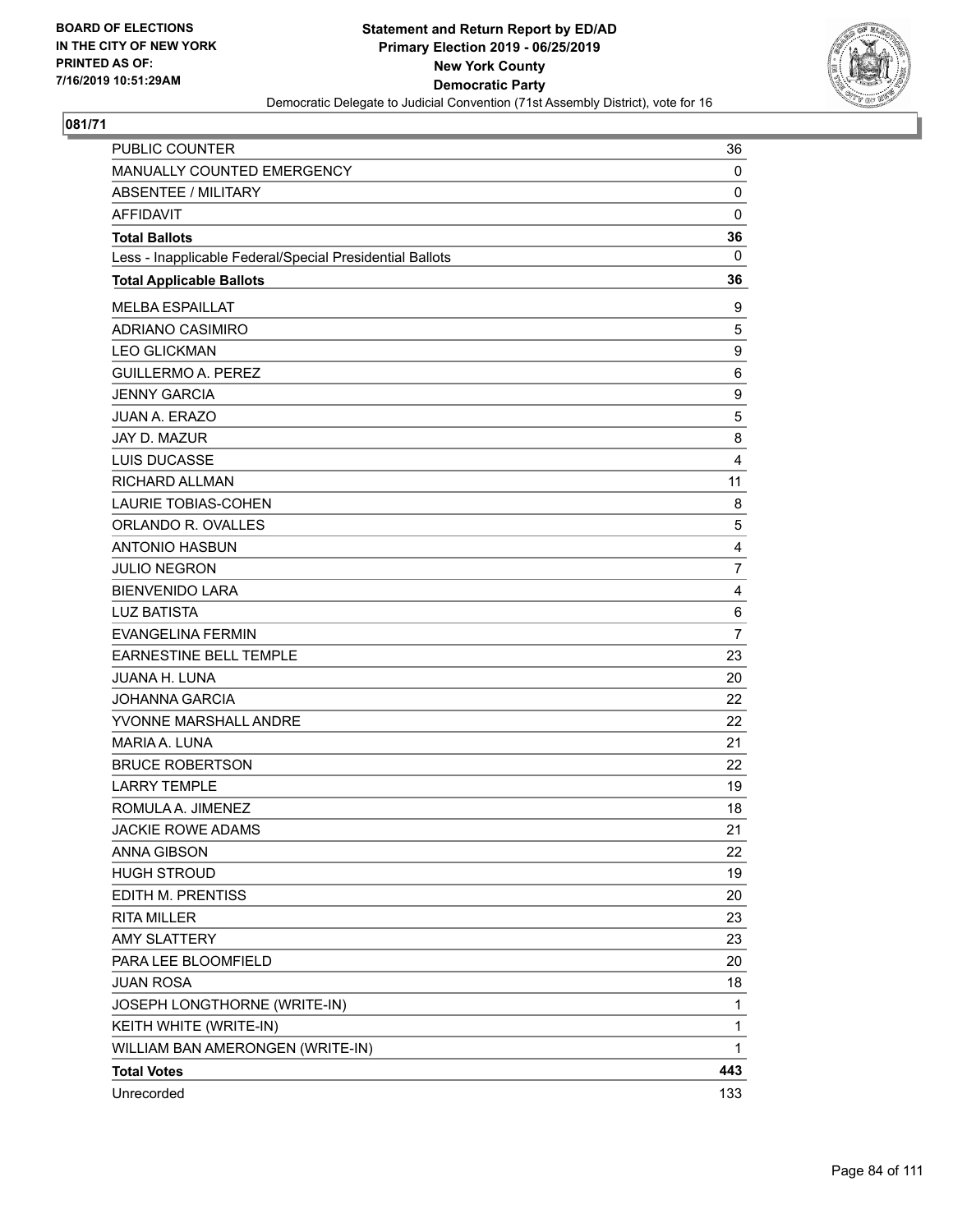

| PUBLIC COUNTER                                           | 22              |
|----------------------------------------------------------|-----------------|
| MANUALLY COUNTED EMERGENCY                               | 0               |
| <b>ABSENTEE / MILITARY</b>                               | 0               |
| <b>AFFIDAVIT</b>                                         | $\mathbf 0$     |
| <b>Total Ballots</b>                                     | 22              |
| Less - Inapplicable Federal/Special Presidential Ballots | 0               |
| <b>Total Applicable Ballots</b>                          | 22              |
| <b>MELBA ESPAILLAT</b>                                   | 4               |
| ADRIANO CASIMIRO                                         | $\overline{2}$  |
| <b>LEO GLICKMAN</b>                                      | $\mathbf{1}$    |
| <b>GUILLERMO A. PEREZ</b>                                | 5               |
| <b>JENNY GARCIA</b>                                      | $\overline{c}$  |
| <b>JUAN A. ERAZO</b>                                     | 3               |
| JAY D. MAZUR                                             | $\mathbf{1}$    |
| <b>LUIS DUCASSE</b>                                      | 3               |
| RICHARD ALLMAN                                           | 3               |
| <b>LAURIE TOBIAS-COHEN</b>                               | 4               |
| ORLANDO R. OVALLES                                       | 3               |
| <b>ANTONIO HASBUN</b>                                    | 3               |
| <b>JULIO NEGRON</b>                                      | $\overline{c}$  |
| <b>BIENVENIDO LARA</b>                                   | $\overline{c}$  |
| <b>LUZ BATISTA</b>                                       | 3               |
| <b>EVANGELINA FERMIN</b>                                 | 1               |
| EARNESTINE BELL TEMPLE                                   | 13              |
| <b>JUANA H. LUNA</b>                                     | 13              |
| <b>JOHANNA GARCIA</b>                                    | 16              |
| YVONNE MARSHALL ANDRE                                    | 13              |
| <b>MARIA A. LUNA</b>                                     | 15              |
| <b>BRUCE ROBERTSON</b>                                   | 12              |
| <b>LARRY TEMPLE</b>                                      | 12              |
| ROMULA A. JIMENEZ                                        | 14              |
| <b>JACKIE ROWE ADAMS</b>                                 | 12              |
| <b>ANNA GIBSON</b>                                       | 12 <sub>2</sub> |
| <b>HUGH STROUD</b>                                       | 12              |
| EDITH M. PRENTISS                                        | 14              |
| <b>RITA MILLER</b>                                       | 14              |
| <b>AMY SLATTERY</b>                                      | 14              |
| PARA LEE BLOOMFIELD                                      | 12              |
| <b>JUAN ROSA</b>                                         | 15              |
| ALAN ETTLINGER (WRITE-IN)                                | 1               |
| ALAN HOFFMAN (WRITE-IN)                                  | 1               |
| DONALD TRUMP (WRITE-IN)                                  | $\mathbf 1$     |
| EVAN ROBERTS (WRITE-IN)                                  | 1               |
| JOEL STERN (WRITE-IN)                                    | 1               |
| MARK LERMAN (WRITE-IN)                                   | 1               |
| MICHAEL J. GULMANN (WRITE-IN)                            | 1               |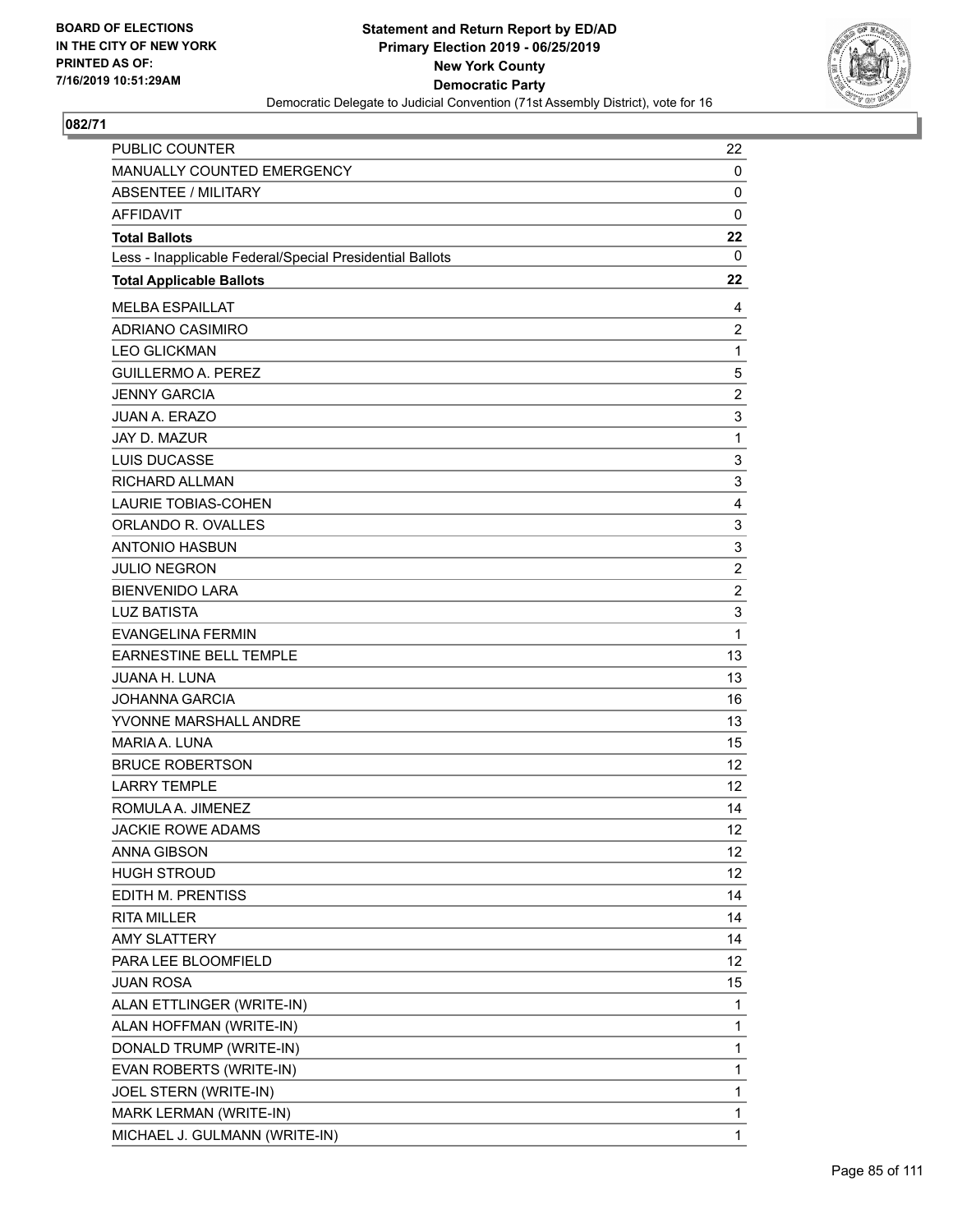

| Unrecorded                  | 86  |
|-----------------------------|-----|
| <b>Total Votes</b>          | 266 |
| SANDRA GALAWANUI (WRITE-IN) |     |
| SAM GROSS (WRITE-IN)        |     |
| MIKE FRANCESA (WRITE-IN)    |     |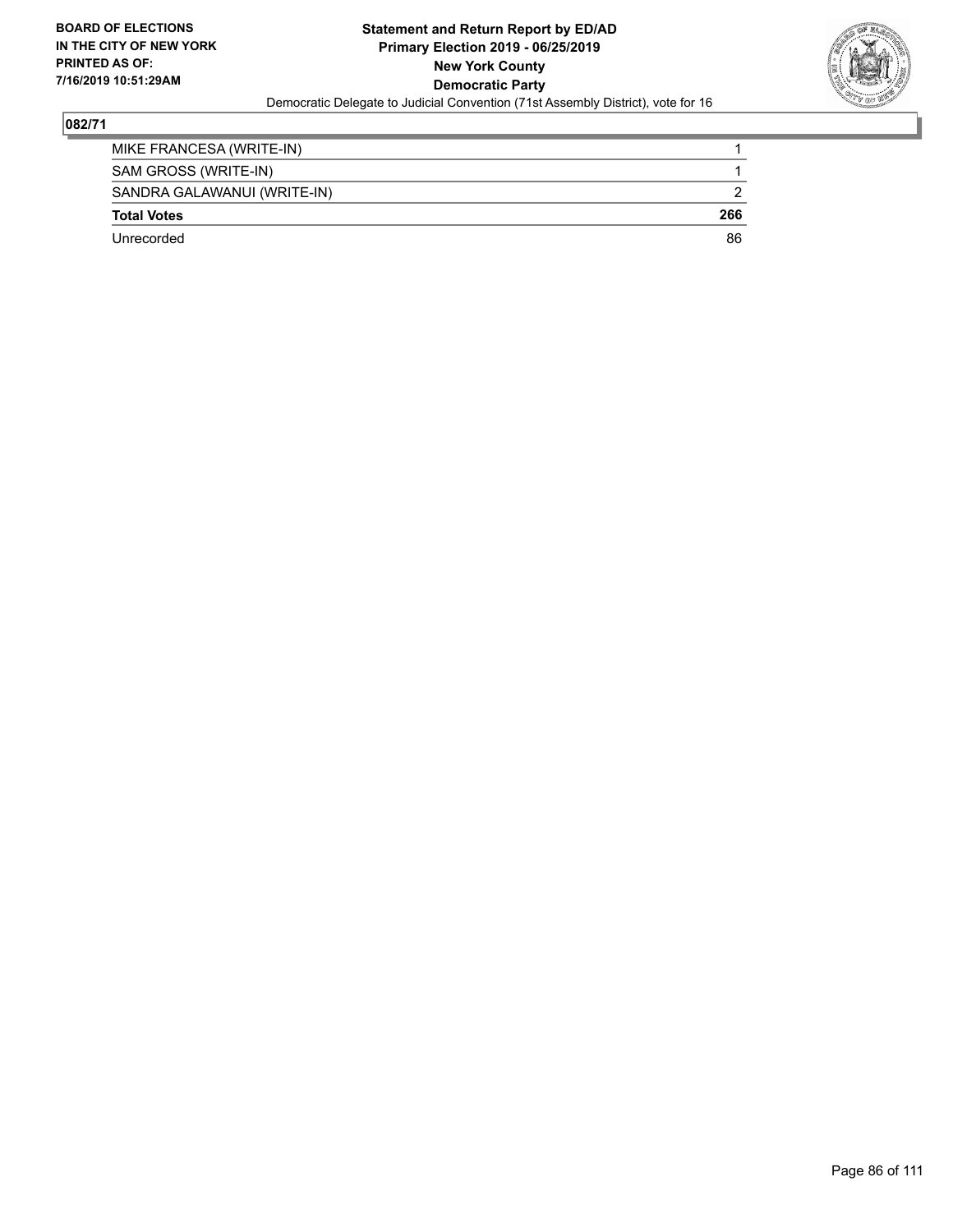

| PUBLIC COUNTER                                           | 46             |
|----------------------------------------------------------|----------------|
| MANUALLY COUNTED EMERGENCY                               | 0              |
| <b>ABSENTEE / MILITARY</b>                               | $\mathbf 0$    |
| <b>AFFIDAVIT</b>                                         | $\mathbf 0$    |
| <b>Total Ballots</b>                                     | 46             |
| Less - Inapplicable Federal/Special Presidential Ballots | $\mathbf{0}$   |
| <b>Total Applicable Ballots</b>                          | 46             |
| <b>MELBA ESPAILLAT</b>                                   | 13             |
| <b>ADRIANO CASIMIRO</b>                                  | 9              |
| <b>LEO GLICKMAN</b>                                      | 12             |
| <b>GUILLERMO A. PEREZ</b>                                | 8              |
| <b>JENNY GARCIA</b>                                      | 13             |
| <b>JUAN A. ERAZO</b>                                     | $\overline{7}$ |
| JAY D. MAZUR                                             | 7              |
| <b>LUIS DUCASSE</b>                                      | 7              |
| RICHARD ALLMAN                                           | 11             |
| <b>LAURIE TOBIAS-COHEN</b>                               | 13             |
| ORLANDO R. OVALLES                                       | 6              |
| <b>ANTONIO HASBUN</b>                                    | 8              |
| <b>JULIO NEGRON</b>                                      | 6              |
| <b>BIENVENIDO LARA</b>                                   | 7              |
| <b>LUZ BATISTA</b>                                       | 8              |
| <b>EVANGELINA FERMIN</b>                                 | 12             |
| EARNESTINE BELL TEMPLE                                   | 28             |
| JUANA H. LUNA                                            | 29             |
| <b>JOHANNA GARCIA</b>                                    | 31             |
| YVONNE MARSHALL ANDRE                                    | 26             |
| MARIA A. LUNA                                            | 27             |
| <b>BRUCE ROBERTSON</b>                                   | 28             |
| <b>LARRY TEMPLE</b>                                      | 30             |
| ROMULA A. JIMENEZ                                        | 25             |
| <b>JACKIE ROWE ADAMS</b>                                 | 28             |
| ANNA GIBSON                                              | 30             |
| <b>HUGH STROUD</b>                                       | 27             |
| EDITH M. PRENTISS                                        | 29             |
| <b>RITA MILLER</b>                                       | 34             |
| <b>AMY SLATTERY</b>                                      | 29             |
| PARA LEE BLOOMFIELD                                      | 26             |
| <b>JUAN ROSA</b>                                         | 26             |
| JOEL LEVIN (WRITE-IN)                                    | 1              |
| WILLIAM L. BLUM (WRITE-IN)                               | 1              |
| <b>Total Votes</b>                                       | 602            |
| Unrecorded                                               | 134            |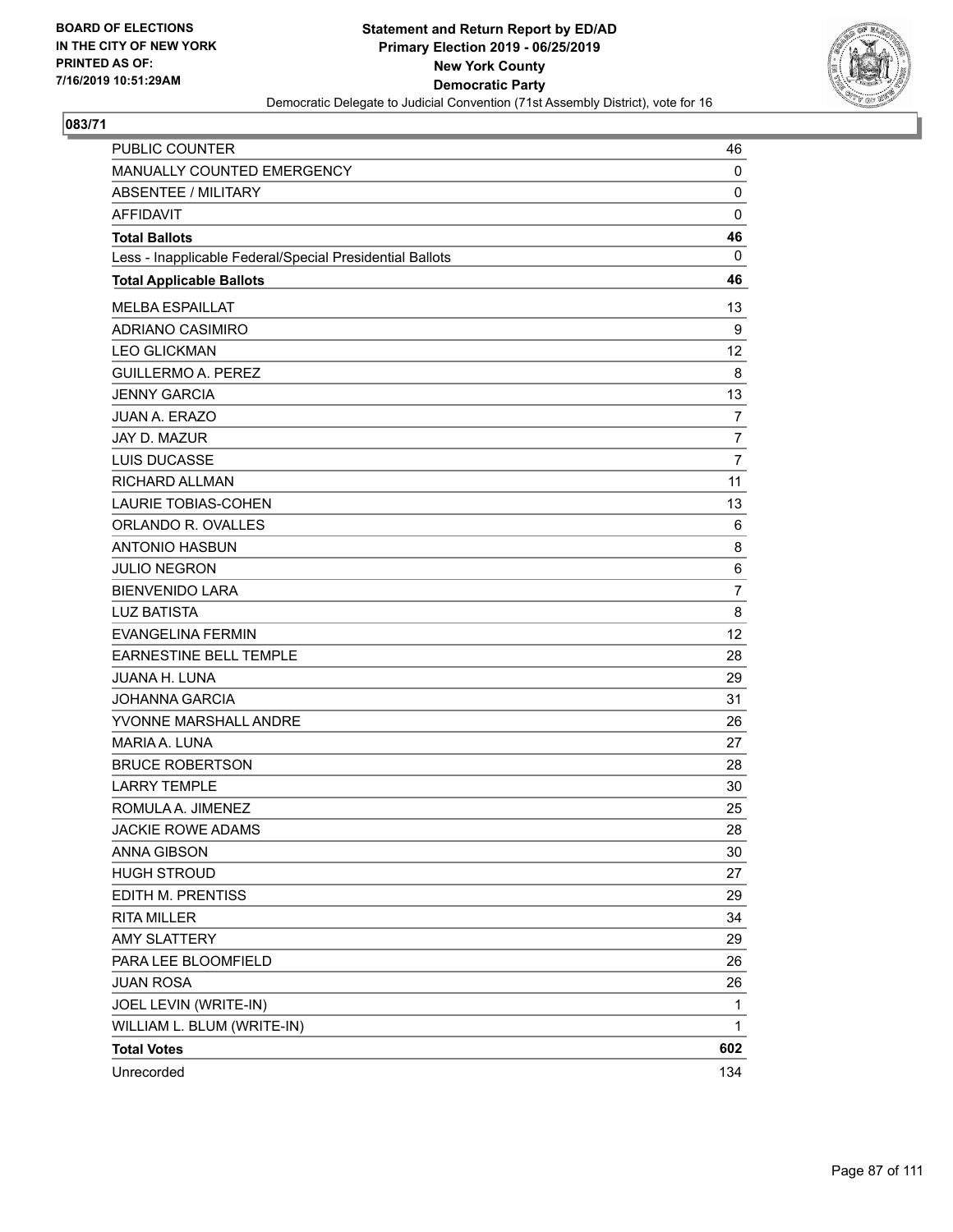

| <b>PUBLIC COUNTER</b>                                    | 28             |
|----------------------------------------------------------|----------------|
| MANUALLY COUNTED EMERGENCY                               | 0              |
| <b>ABSENTEE / MILITARY</b>                               | 1              |
| <b>AFFIDAVIT</b>                                         | $\mathbf 0$    |
| <b>Total Ballots</b>                                     | 29             |
| Less - Inapplicable Federal/Special Presidential Ballots | $\mathbf{0}$   |
| <b>Total Applicable Ballots</b>                          | 29             |
| <b>MELBA ESPAILLAT</b>                                   | 8              |
| <b>ADRIANO CASIMIRO</b>                                  | 4              |
| <b>LEO GLICKMAN</b>                                      | $\overline{7}$ |
| <b>GUILLERMO A. PEREZ</b>                                | 5              |
| <b>JENNY GARCIA</b>                                      | 7              |
| <b>JUAN A. ERAZO</b>                                     | 4              |
| JAY D. MAZUR                                             | 8              |
| <b>LUIS DUCASSE</b>                                      | $\overline{4}$ |
| RICHARD ALLMAN                                           | 5              |
| <b>LAURIE TOBIAS-COHEN</b>                               | $\overline{7}$ |
| ORLANDO R. OVALLES                                       | 3              |
| <b>ANTONIO HASBUN</b>                                    | 3              |
| <b>JULIO NEGRON</b>                                      | 4              |
| <b>BIENVENIDO LARA</b>                                   | $\overline{4}$ |
| <b>LUZ BATISTA</b>                                       | $\overline{7}$ |
| <b>EVANGELINA FERMIN</b>                                 | 5              |
| EARNESTINE BELL TEMPLE                                   | 20             |
| JUANA H. LUNA                                            | 17             |
| <b>JOHANNA GARCIA</b>                                    | 18             |
| YVONNE MARSHALL ANDRE                                    | 19             |
| MARIA A. LUNA                                            | 18             |
| <b>BRUCE ROBERTSON</b>                                   | 17             |
| <b>LARRY TEMPLE</b>                                      | 19             |
| ROMULA A. JIMENEZ                                        | 15             |
| <b>JACKIE ROWE ADAMS</b>                                 | 17             |
| <b>ANNA GIBSON</b>                                       | 18             |
| <b>HUGH STROUD</b>                                       | 17             |
| EDITH M. PRENTISS                                        | 20             |
| <b>RITA MILLER</b>                                       | 21             |
| <b>AMY SLATTERY</b>                                      | 18             |
| PARA LEE BLOOMFIELD                                      | 18             |
| <b>JUAN ROSA</b>                                         | 18             |
| <b>Total Votes</b>                                       | 375            |
| Unrecorded                                               | 89             |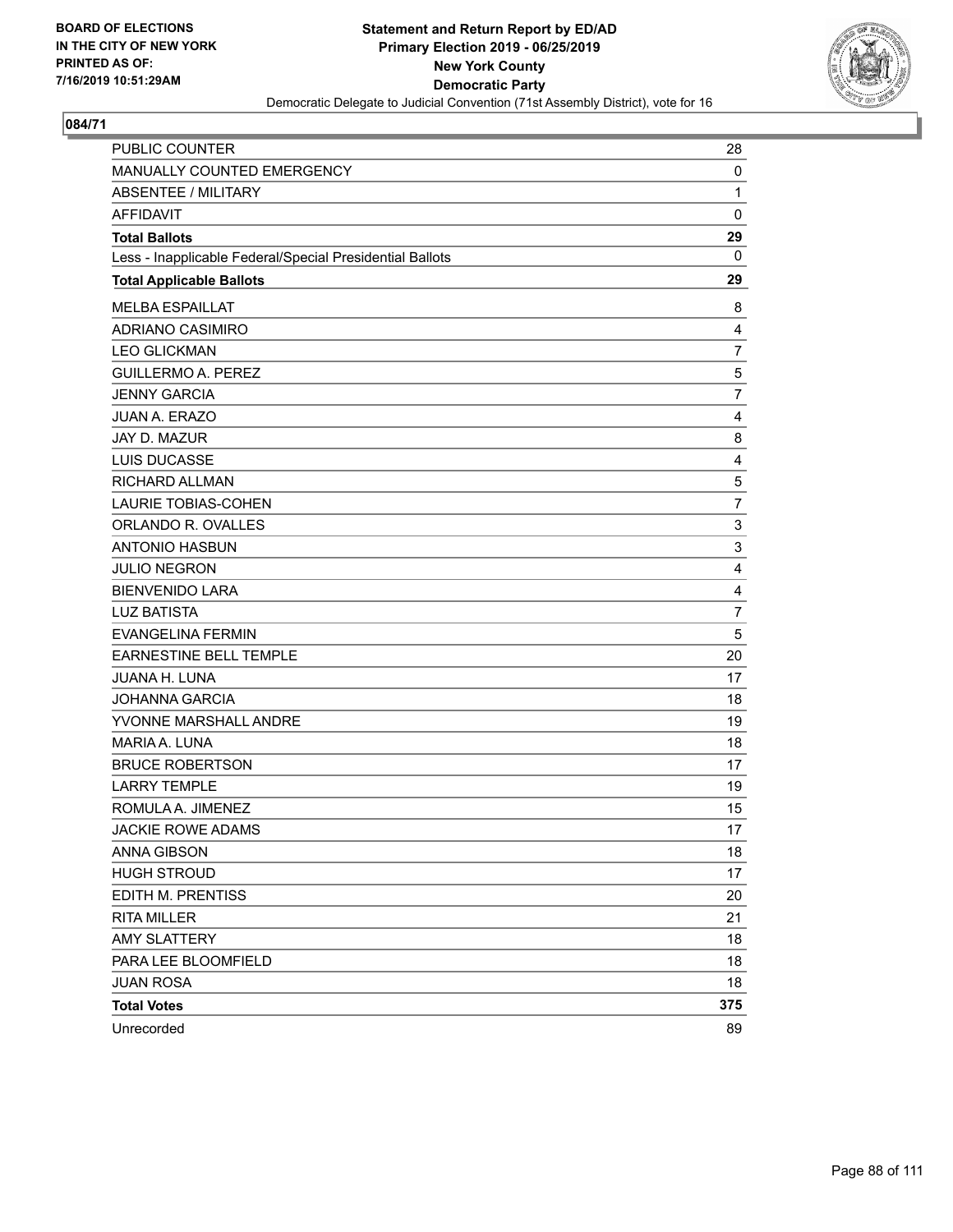

| PUBLIC COUNTER                                           | 63             |
|----------------------------------------------------------|----------------|
| MANUALLY COUNTED EMERGENCY                               | 0              |
| <b>ABSENTEE / MILITARY</b>                               | $\mathbf 0$    |
| <b>AFFIDAVIT</b>                                         | 1              |
| <b>Total Ballots</b>                                     | 64             |
| Less - Inapplicable Federal/Special Presidential Ballots | 0              |
| <b>Total Applicable Ballots</b>                          | 64             |
| <b>MELBA ESPAILLAT</b>                                   | 13             |
| <b>ADRIANO CASIMIRO</b>                                  | 9              |
| <b>LEO GLICKMAN</b>                                      | 11             |
| <b>GUILLERMO A. PEREZ</b>                                | 11             |
| <b>JENNY GARCIA</b>                                      | 13             |
| JUAN A. ERAZO                                            | 9              |
| JAY D. MAZUR                                             | 9              |
| <b>LUIS DUCASSE</b>                                      | 8              |
| <b>RICHARD ALLMAN</b>                                    | 10             |
| <b>LAURIE TOBIAS-COHEN</b>                               | 15             |
| ORLANDO R. OVALLES                                       | $\overline{7}$ |
| <b>ANTONIO HASBUN</b>                                    | $\overline{7}$ |
| <b>JULIO NEGRON</b>                                      | 9              |
| <b>BIENVENIDO LARA</b>                                   | 9              |
| <b>LUZ BATISTA</b>                                       | 10             |
| <b>EVANGELINA FERMIN</b>                                 | 12             |
| <b>EARNESTINE BELL TEMPLE</b>                            | 44             |
| JUANA H. LUNA                                            | 45             |
| <b>JOHANNA GARCIA</b>                                    | 46             |
| YVONNE MARSHALL ANDRE                                    | 47             |
| MARIA A. LUNA                                            | 47             |
| <b>BRUCE ROBERTSON</b>                                   | 45             |
| <b>LARRY TEMPLE</b>                                      | 42             |
| ROMULA A. JIMENEZ                                        | 45             |
| <b>JACKIE ROWE ADAMS</b>                                 | 44             |
| <b>ANNA GIBSON</b>                                       | 46             |
| <b>HUGH STROUD</b>                                       | 41             |
| <b>EDITH M. PRENTISS</b>                                 | 45             |
| <b>RITA MILLER</b>                                       | 47             |
| <b>AMY SLATTERY</b>                                      | 47             |
| PARA LEE BLOOMFIELD                                      | 40             |
| <b>JUAN ROSA</b>                                         | 41             |
| JOE SHIPLEY (WRITE-IN)                                   | 1              |
| UNATTRIBUTABLE WRITE-IN (WRITE-IN)                       | 1              |
| <b>Total Votes</b>                                       | 876            |
| Unrecorded                                               | 148            |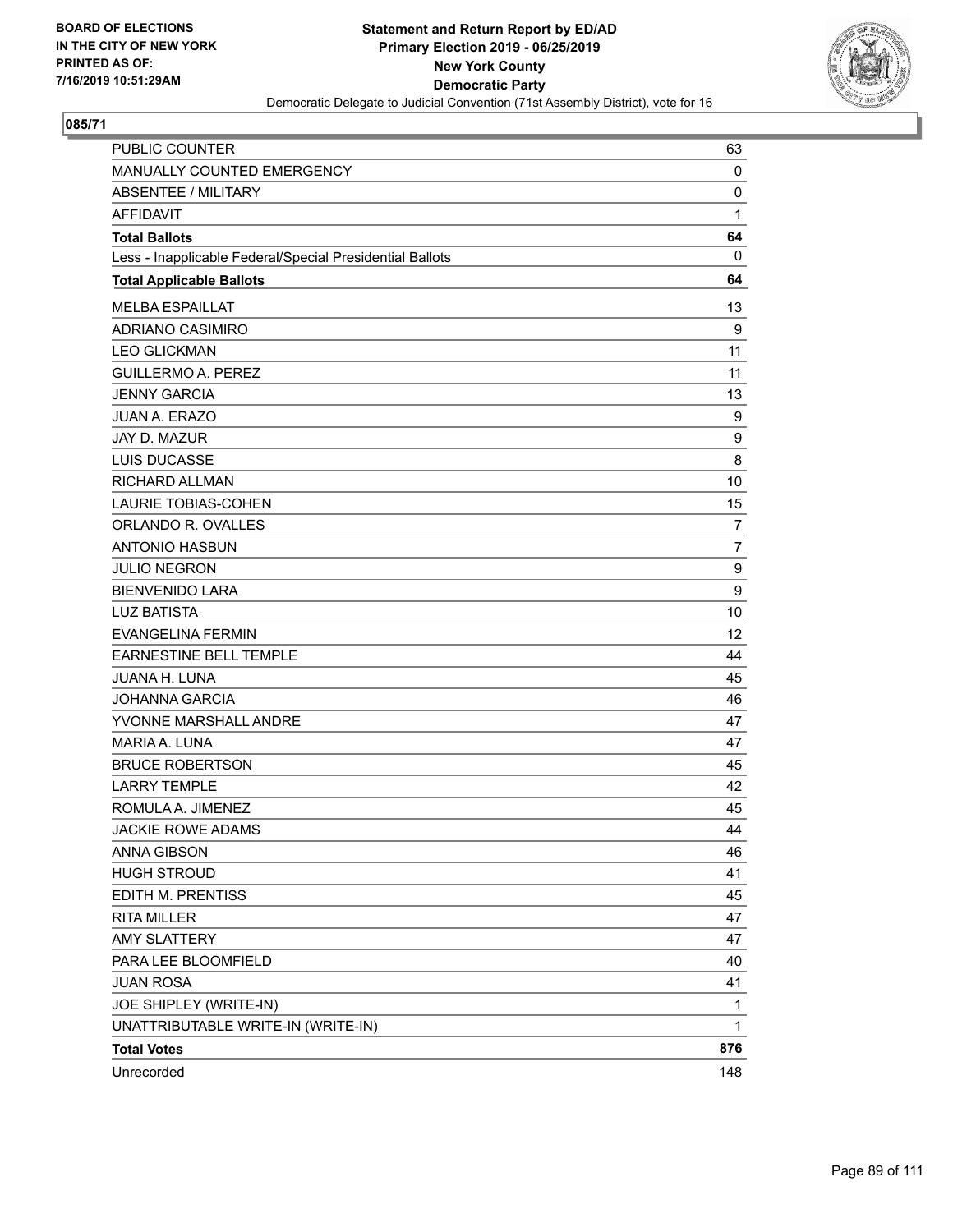

| PUBLIC COUNTER                                           | 8              |
|----------------------------------------------------------|----------------|
| MANUALLY COUNTED EMERGENCY                               | 0              |
| <b>ABSENTEE / MILITARY</b>                               | $\mathbf 0$    |
| AFFIDAVIT                                                | 0              |
| <b>Total Ballots</b>                                     | 8              |
| Less - Inapplicable Federal/Special Presidential Ballots | 0              |
| <b>Total Applicable Ballots</b>                          | 8              |
| <b>MELBA ESPAILLAT</b>                                   | 1              |
| <b>ADRIANO CASIMIRO</b>                                  | 0              |
| <b>LEO GLICKMAN</b>                                      | 1              |
| <b>GUILLERMO A. PEREZ</b>                                | 0              |
| <b>JENNY GARCIA</b>                                      | 0              |
| JUAN A. ERAZO                                            | $\mathbf 0$    |
| JAY D. MAZUR                                             | 0              |
| <b>LUIS DUCASSE</b>                                      | 0              |
| RICHARD ALLMAN                                           | 1              |
| <b>LAURIE TOBIAS-COHEN</b>                               | $\overline{c}$ |
| ORLANDO R. OVALLES                                       | $\mathbf 0$    |
| <b>ANTONIO HASBUN</b>                                    | 0              |
| <b>JULIO NEGRON</b>                                      | 1              |
| <b>BIENVENIDO LARA</b>                                   | $\mathbf 0$    |
| <b>LUZ BATISTA</b>                                       | $\mathbf 0$    |
| <b>EVANGELINA FERMIN</b>                                 | 0              |
| <b>EARNESTINE BELL TEMPLE</b>                            | 6              |
| JUANA H. LUNA                                            | 5              |
| <b>JOHANNA GARCIA</b>                                    | 5              |
| YVONNE MARSHALL ANDRE                                    | 5              |
| MARIA A. LUNA                                            | 5              |
| <b>BRUCE ROBERTSON</b>                                   | 5              |
| <b>LARRY TEMPLE</b>                                      | 5              |
| ROMULA A. JIMENEZ                                        | 5              |
| <b>JACKIE ROWE ADAMS</b>                                 | 5              |
| <b>ANNA GIBSON</b>                                       | 5              |
| <b>HUGH STROUD</b>                                       | 5              |
| EDITH M. PRENTISS                                        | 5              |
| <b>RITA MILLER</b>                                       | 5              |
| <b>AMY SLATTERY</b>                                      | 5              |
| PARA LEE BLOOMFIELD                                      | 5              |
| <b>JUAN ROSA</b>                                         | 5              |
| <b>Total Votes</b>                                       | 87             |
| Unrecorded                                               | 41             |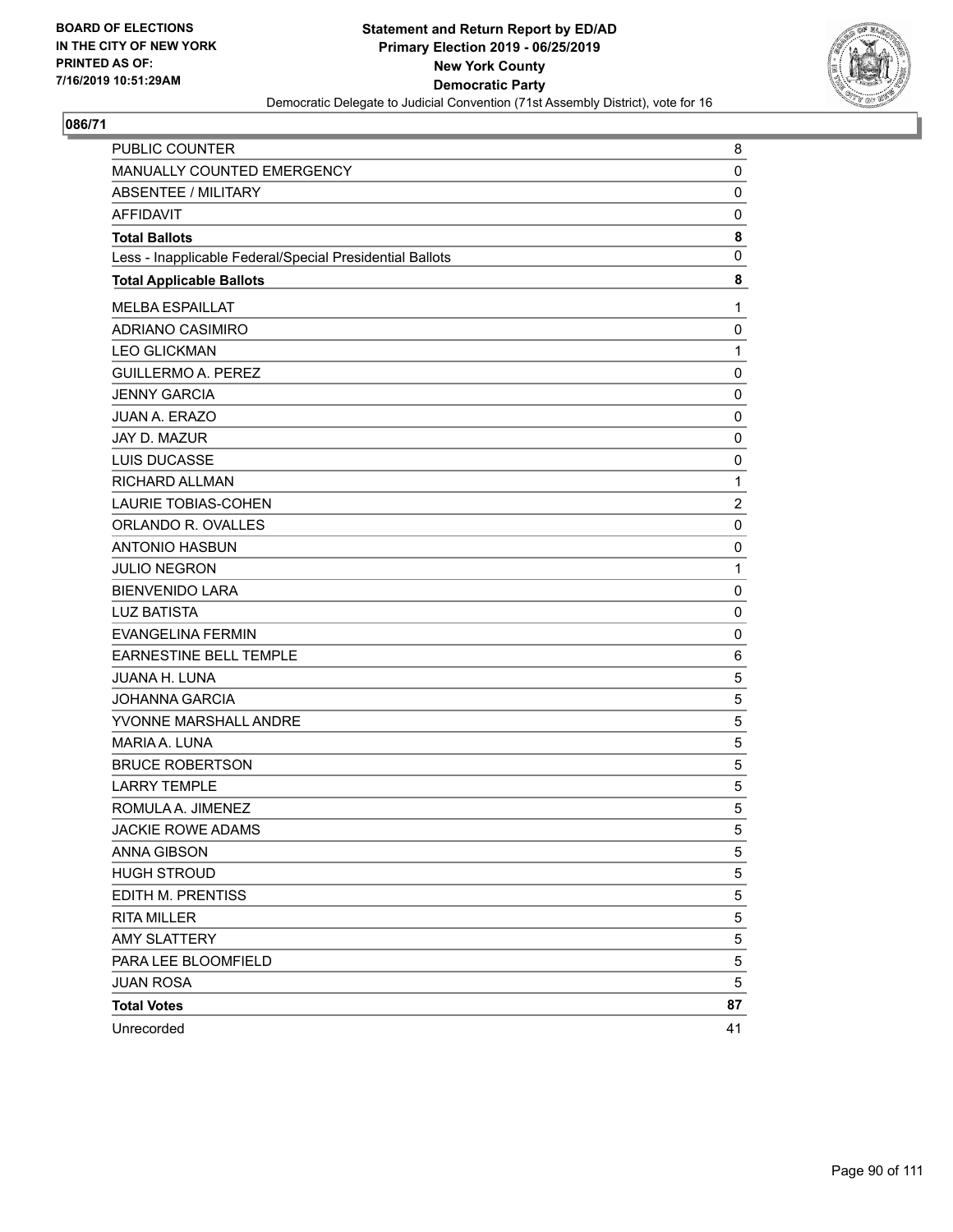

| PUBLIC COUNTER                                           | 36             |
|----------------------------------------------------------|----------------|
| MANUALLY COUNTED EMERGENCY                               | 0              |
| <b>ABSENTEE / MILITARY</b>                               | $\mathbf 0$    |
| <b>AFFIDAVIT</b>                                         | 0              |
| <b>Total Ballots</b>                                     | 36             |
| Less - Inapplicable Federal/Special Presidential Ballots | 0              |
| <b>Total Applicable Ballots</b>                          | 36             |
| <b>MELBA ESPAILLAT</b>                                   | 13             |
| ADRIANO CASIMIRO                                         | 8              |
| <b>LEO GLICKMAN</b>                                      | 6              |
| <b>GUILLERMO A. PEREZ</b>                                | 13             |
| <b>JENNY GARCIA</b>                                      | 9              |
| JUAN A. ERAZO                                            | 5              |
| JAY D. MAZUR                                             | 4              |
| LUIS DUCASSE                                             | 6              |
| <b>RICHARD ALLMAN</b>                                    | 4              |
| <b>LAURIE TOBIAS-COHEN</b>                               | 5              |
| ORLANDO R. OVALLES                                       | $\overline{4}$ |
| <b>ANTONIO HASBUN</b>                                    | 4              |
| <b>JULIO NEGRON</b>                                      | 6              |
| <b>BIENVENIDO LARA</b>                                   | 5              |
| <b>LUZ BATISTA</b>                                       | 8              |
| <b>EVANGELINA FERMIN</b>                                 | 6              |
| EARNESTINE BELL TEMPLE                                   | 19             |
| <b>JUANA H. LUNA</b>                                     | 17             |
| <b>JOHANNA GARCIA</b>                                    | 10             |
| YVONNE MARSHALL ANDRE                                    | 17             |
| MARIA A. LUNA                                            | 19             |
| <b>BRUCE ROBERTSON</b>                                   | 7              |
| <b>LARRY TEMPLE</b>                                      | 13             |
| ROMULA A. JIMENEZ                                        | 8              |
| <b>JACKIE ROWE ADAMS</b>                                 | 14             |
| <b>ANNA GIBSON</b>                                       | 16             |
| <b>HUGH STROUD</b>                                       | 4              |
| EDITH M. PRENTISS                                        | $\overline{7}$ |
| <b>RITA MILLER</b>                                       | 11             |
| <b>AMY SLATTERY</b>                                      | 6              |
| PARA LEE BLOOMFIELD                                      | $\overline{7}$ |
| <b>JUAN ROSA</b>                                         | 11             |
| <b>Total Votes</b>                                       | 292            |
| Unrecorded                                               | 284            |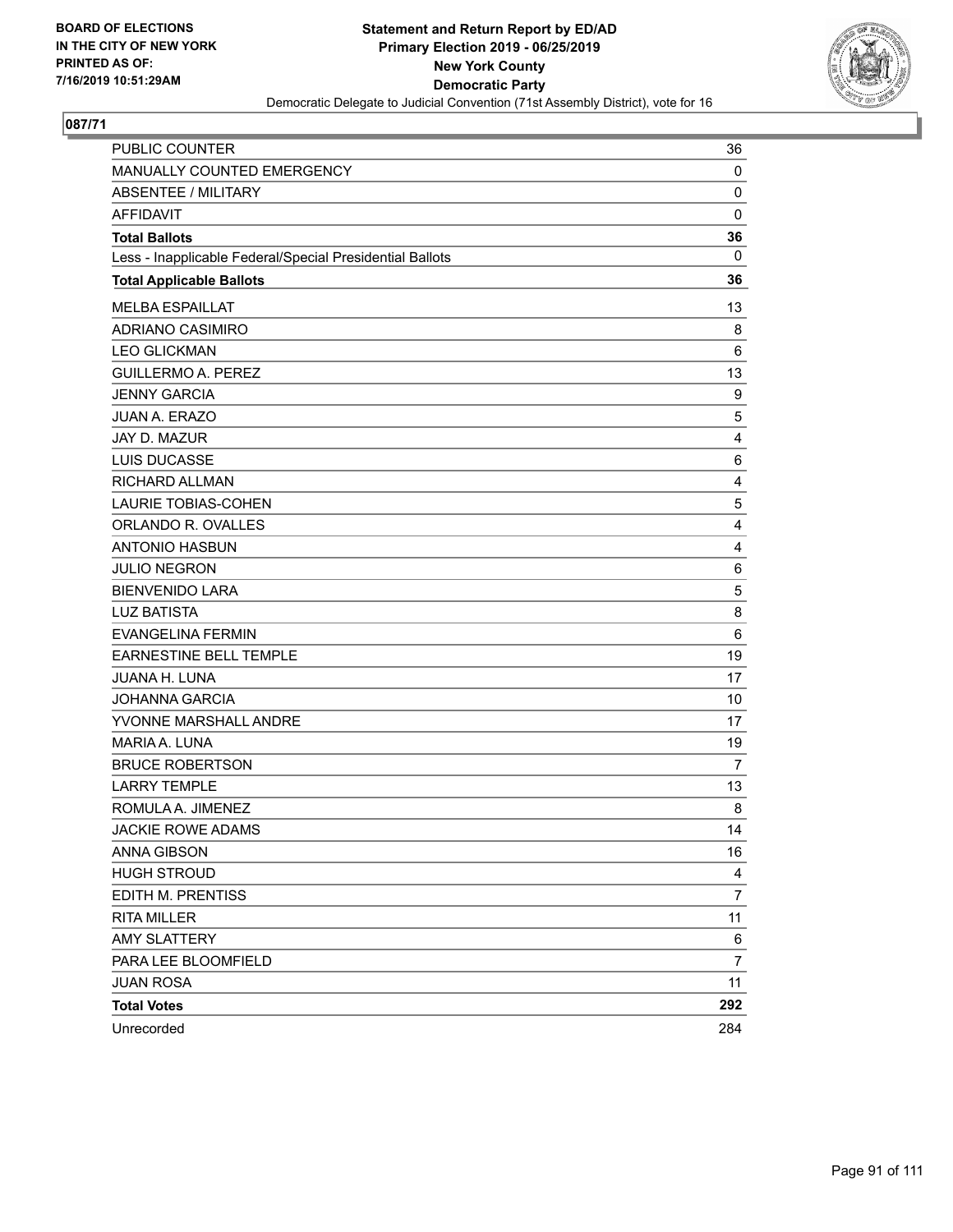

| PUBLIC COUNTER                                           | 15             |
|----------------------------------------------------------|----------------|
| MANUALLY COUNTED EMERGENCY                               | 0              |
| <b>ABSENTEE / MILITARY</b>                               | $\mathbf{1}$   |
| AFFIDAVIT                                                | $\mathbf 0$    |
| <b>Total Ballots</b>                                     | 16             |
| Less - Inapplicable Federal/Special Presidential Ballots | $\mathbf 0$    |
| <b>Total Applicable Ballots</b>                          | 16             |
| <b>MELBA ESPAILLAT</b>                                   | 5              |
| ADRIANO CASIMIRO                                         | $\overline{2}$ |
| <b>LEO GLICKMAN</b>                                      | $\mathbf 0$    |
| <b>GUILLERMO A. PEREZ</b>                                | $\overline{c}$ |
| <b>JENNY GARCIA</b>                                      | 3              |
| JUAN A. ERAZO                                            | $\overline{c}$ |
| JAY D. MAZUR                                             | 0              |
| LUIS DUCASSE                                             | $\overline{2}$ |
| RICHARD ALLMAN                                           | 3              |
| <b>LAURIE TOBIAS-COHEN</b>                               | 3              |
| ORLANDO R. OVALLES                                       | 1              |
| <b>ANTONIO HASBUN</b>                                    | $\mathbf{1}$   |
| <b>JULIO NEGRON</b>                                      | 3              |
| <b>BIENVENIDO LARA</b>                                   | $\overline{2}$ |
| <b>LUZ BATISTA</b>                                       | 4              |
| <b>EVANGELINA FERMIN</b>                                 | $\mathbf{1}$   |
| <b>EARNESTINE BELL TEMPLE</b>                            | $\overline{7}$ |
| JUANA H. LUNA                                            | $\overline{7}$ |
| <b>JOHANNA GARCIA</b>                                    | 5              |
| YVONNE MARSHALL ANDRE                                    | 6              |
| MARIA A. LUNA                                            | 5              |
| <b>BRUCE ROBERTSON</b>                                   | 5              |
| <b>LARRY TEMPLE</b>                                      | 5              |
| ROMULA A. JIMENEZ                                        | 5              |
| <b>JACKIE ROWE ADAMS</b>                                 | 7              |
| <b>ANNA GIBSON</b>                                       | 4              |
| <b>HUGH STROUD</b>                                       | 5              |
| EDITH M. PRENTISS                                        | 4              |
| <b>RITA MILLER</b>                                       | 6              |
| <b>AMY SLATTERY</b>                                      | 6              |
| PARA LEE BLOOMFIELD                                      | 5              |
| <b>JUAN ROSA</b>                                         | 3              |
| <b>Total Votes</b>                                       | 119            |
| Unrecorded                                               | 137            |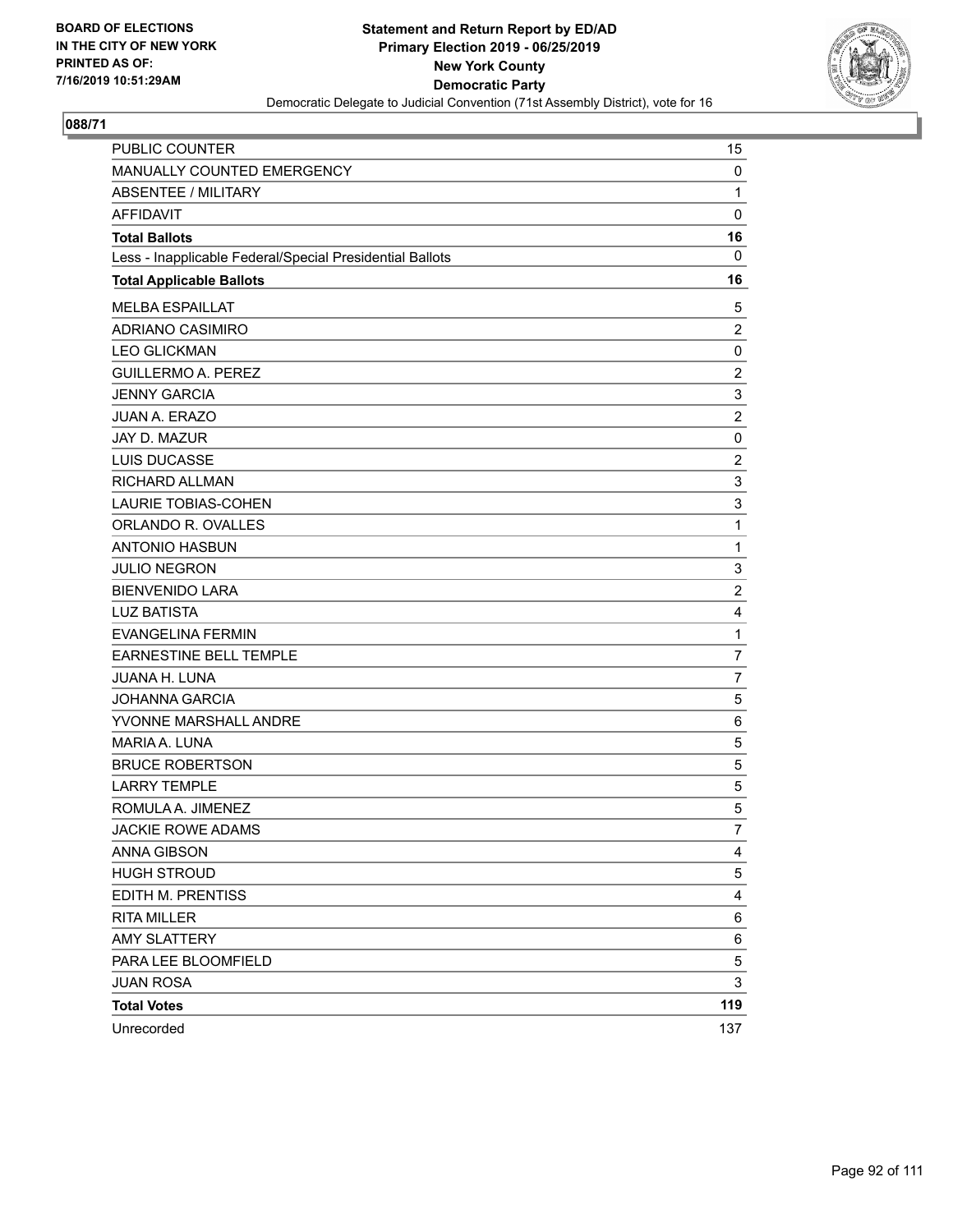

| PUBLIC COUNTER                                           | 21             |
|----------------------------------------------------------|----------------|
| MANUALLY COUNTED EMERGENCY                               | 0              |
| <b>ABSENTEE / MILITARY</b>                               | 8              |
| <b>AFFIDAVIT</b>                                         | $\mathbf 0$    |
| <b>Total Ballots</b>                                     | 29             |
| Less - Inapplicable Federal/Special Presidential Ballots | 0              |
| <b>Total Applicable Ballots</b>                          | 29             |
| <b>MELBA ESPAILLAT</b>                                   | 12             |
| ADRIANO CASIMIRO                                         | 5              |
| <b>LEO GLICKMAN</b>                                      | 6              |
| <b>GUILLERMO A. PEREZ</b>                                | 9              |
| <b>JENNY GARCIA</b>                                      | 13             |
| <b>JUAN A. ERAZO</b>                                     | 3              |
| JAY D. MAZUR                                             | 8              |
| LUIS DUCASSE                                             | 4              |
| RICHARD ALLMAN                                           | $\overline{7}$ |
| <b>LAURIE TOBIAS-COHEN</b>                               | 6              |
| ORLANDO R. OVALLES                                       | 6              |
| <b>ANTONIO HASBUN</b>                                    | 5              |
| <b>JULIO NEGRON</b>                                      | $\overline{7}$ |
| <b>BIENVENIDO LARA</b>                                   | 4              |
| <b>LUZ BATISTA</b>                                       | 11             |
| <b>EVANGELINA FERMIN</b>                                 | 5              |
| EARNESTINE BELL TEMPLE                                   | 16             |
| JUANA H. LUNA                                            | 6              |
| <b>JOHANNA GARCIA</b>                                    | $\overline{7}$ |
| YVONNE MARSHALL ANDRE                                    | 15             |
| MARIA A. LUNA                                            | 9              |
| <b>BRUCE ROBERTSON</b>                                   | 12             |
| <b>LARRY TEMPLE</b>                                      | 14             |
| ROMULA A. JIMENEZ                                        | 5              |
| <b>JACKIE ROWE ADAMS</b>                                 | 9              |
| <b>ANNA GIBSON</b>                                       | 13             |
| <b>HUGH STROUD</b>                                       | 4              |
| EDITH M. PRENTISS                                        | 9              |
| <b>RITA MILLER</b>                                       | 11             |
| <b>AMY SLATTERY</b>                                      | 8              |
| PARA LEE BLOOMFIELD                                      | 4              |
| <b>JUAN ROSA</b>                                         | 6              |
| <b>Total Votes</b>                                       | 259            |
| Unrecorded                                               | 205            |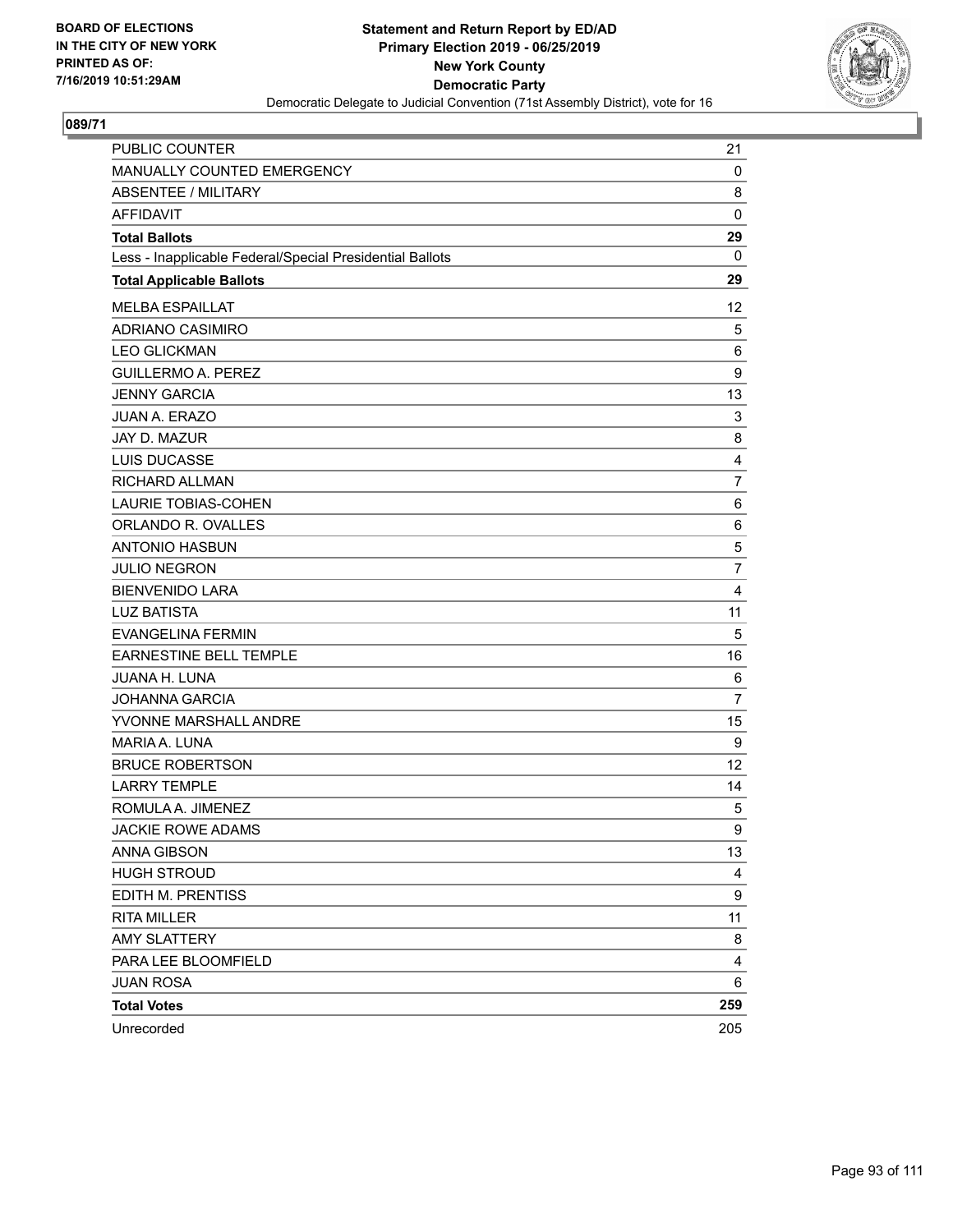

| PUBLIC COUNTER                                           | 32             |
|----------------------------------------------------------|----------------|
| MANUALLY COUNTED EMERGENCY                               | 0              |
| <b>ABSENTEE / MILITARY</b>                               | 5              |
| <b>AFFIDAVIT</b>                                         | $\mathbf 0$    |
| <b>Total Ballots</b>                                     | 37             |
| Less - Inapplicable Federal/Special Presidential Ballots | 0              |
| <b>Total Applicable Ballots</b>                          | 37             |
| <b>MELBA ESPAILLAT</b>                                   | 11             |
| <b>ADRIANO CASIMIRO</b>                                  | 3              |
| <b>LEO GLICKMAN</b>                                      | 4              |
| <b>GUILLERMO A. PEREZ</b>                                | $\overline{4}$ |
| <b>JENNY GARCIA</b>                                      | 6              |
| <b>JUAN A. ERAZO</b>                                     | $\mathbf 0$    |
| JAY D. MAZUR                                             | 3              |
| <b>LUIS DUCASSE</b>                                      | 3              |
| RICHARD ALLMAN                                           | 4              |
| <b>LAURIE TOBIAS-COHEN</b>                               | 5              |
| ORLANDO R. OVALLES                                       | $\overline{c}$ |
| <b>ANTONIO HASBUN</b>                                    | 4              |
| <b>JULIO NEGRON</b>                                      | 3              |
| <b>BIENVENIDO LARA</b>                                   | $\overline{2}$ |
| <b>LUZ BATISTA</b>                                       | $\overline{7}$ |
| <b>EVANGELINA FERMIN</b>                                 | 3              |
| EARNESTINE BELL TEMPLE                                   | 19             |
| JUANA H. LUNA                                            | $\overline{7}$ |
| <b>JOHANNA GARCIA</b>                                    | 9              |
| YVONNE MARSHALL ANDRE                                    | $\overline{7}$ |
| <b>MARIA A. LUNA</b>                                     | 9              |
| <b>BRUCE ROBERTSON</b>                                   | $\overline{7}$ |
| <b>LARRY TEMPLE</b>                                      | 9              |
| ROMULA A. JIMENEZ                                        | 5              |
| <b>JACKIE ROWE ADAMS</b>                                 | 10             |
| <b>ANNA GIBSON</b>                                       | 14             |
| <b>HUGH STROUD</b>                                       | 7              |
| EDITH M. PRENTISS                                        | $\overline{7}$ |
| <b>RITA MILLER</b>                                       | 11             |
| <b>AMY SLATTERY</b>                                      | 10             |
| PARA LEE BLOOMFIELD                                      | 5              |
| <b>JUAN ROSA</b>                                         | 7              |
| <b>Total Votes</b>                                       | 207            |
| Unrecorded                                               | 385            |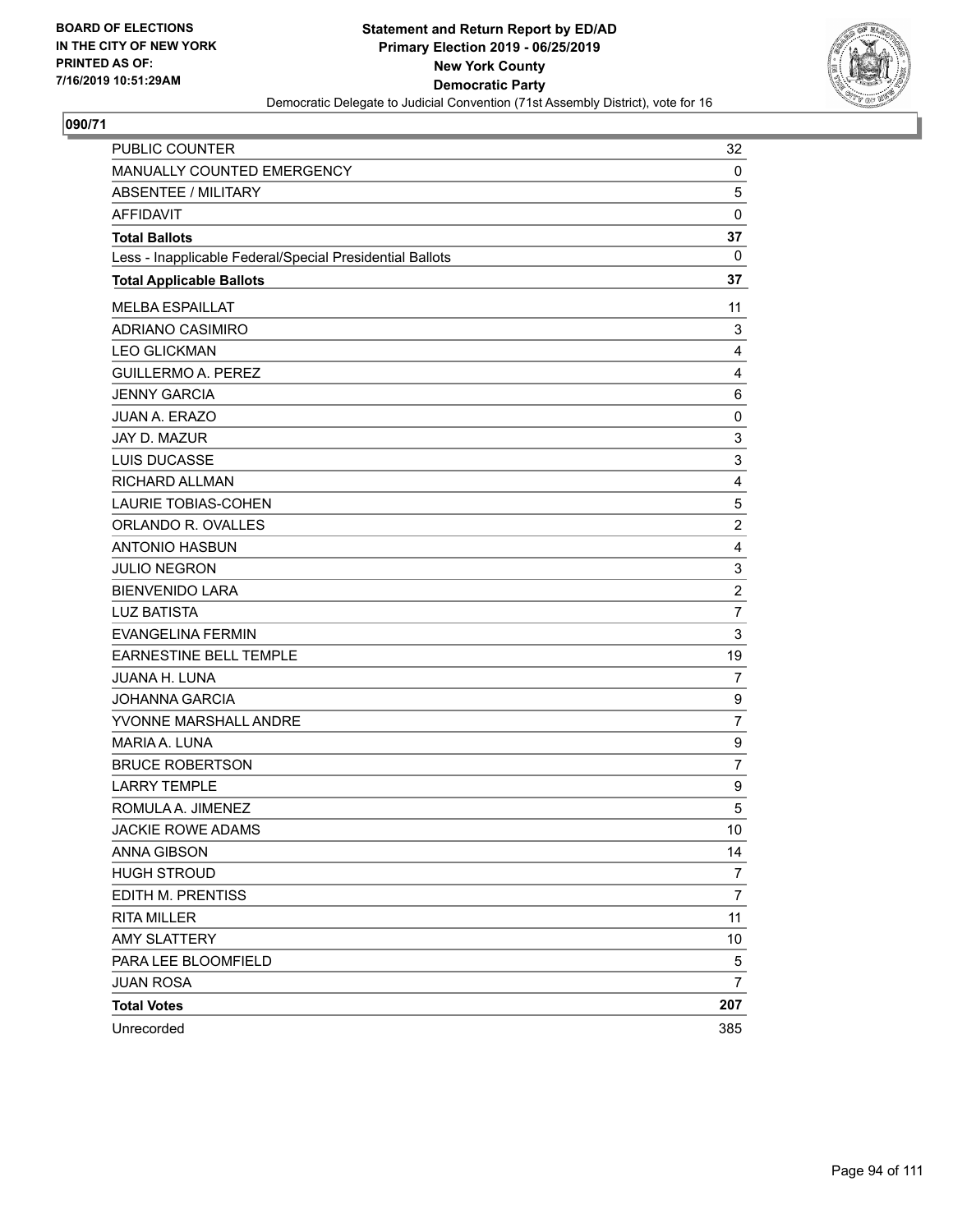

| PUBLIC COUNTER                                           | 16             |
|----------------------------------------------------------|----------------|
| MANUALLY COUNTED EMERGENCY                               | 0              |
| <b>ABSENTEE / MILITARY</b>                               | $\overline{c}$ |
| AFFIDAVIT                                                | $\mathbf 0$    |
| <b>Total Ballots</b>                                     | 18             |
| Less - Inapplicable Federal/Special Presidential Ballots | $\mathbf 0$    |
| <b>Total Applicable Ballots</b>                          | 18             |
| <b>MELBA ESPAILLAT</b>                                   | 11             |
| <b>ADRIANO CASIMIRO</b>                                  | 4              |
| <b>LEO GLICKMAN</b>                                      | 5              |
| <b>GUILLERMO A. PEREZ</b>                                | 4              |
| <b>JENNY GARCIA</b>                                      | $\overline{7}$ |
| JUAN A. ERAZO                                            | $\overline{c}$ |
| JAY D. MAZUR                                             | 6              |
| LUIS DUCASSE                                             | 4              |
| RICHARD ALLMAN                                           | 5              |
| <b>LAURIE TOBIAS-COHEN</b>                               | 4              |
| ORLANDO R. OVALLES                                       | 3              |
| <b>ANTONIO HASBUN</b>                                    | 3              |
| <b>JULIO NEGRON</b>                                      | $\overline{7}$ |
| <b>BIENVENIDO LARA</b>                                   | 3              |
| <b>LUZ BATISTA</b>                                       | 3              |
| <b>EVANGELINA FERMIN</b>                                 | $\overline{7}$ |
| <b>EARNESTINE BELL TEMPLE</b>                            | 8              |
| JUANA H. LUNA                                            | 5              |
| <b>JOHANNA GARCIA</b>                                    | 3              |
| YVONNE MARSHALL ANDRE                                    | 8              |
| MARIA A. LUNA                                            | 4              |
| <b>BRUCE ROBERTSON</b>                                   | $\overline{7}$ |
| <b>LARRY TEMPLE</b>                                      | 5              |
| ROMULA A. JIMENEZ                                        | 5              |
| <b>JACKIE ROWE ADAMS</b>                                 | 10             |
| <b>ANNA GIBSON</b>                                       | 6              |
| <b>HUGH STROUD</b>                                       | 4              |
| EDITH M. PRENTISS                                        | 6              |
| <b>RITA MILLER</b>                                       | 10             |
| <b>AMY SLATTERY</b>                                      | 6              |
| PARA LEE BLOOMFIELD                                      | 3              |
| <b>JUAN ROSA</b>                                         | 4              |
| <b>Total Votes</b>                                       | 172            |
| Unrecorded                                               | 116            |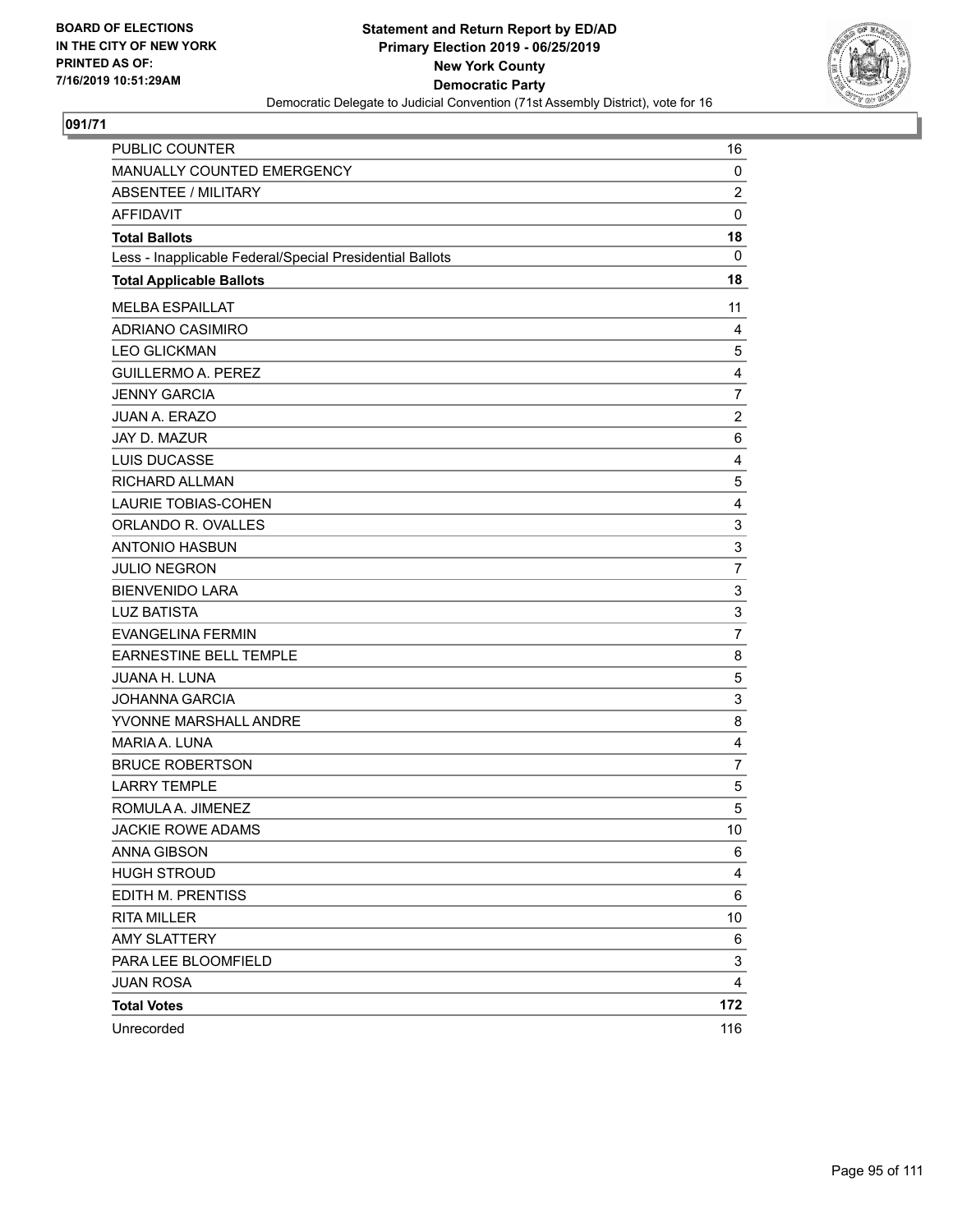

| <b>PUBLIC COUNTER</b>                                    | 19                      |
|----------------------------------------------------------|-------------------------|
| MANUALLY COUNTED EMERGENCY                               | 0                       |
| <b>ABSENTEE / MILITARY</b>                               | $\overline{7}$          |
| <b>AFFIDAVIT</b>                                         | $\mathbf 0$             |
| <b>Total Ballots</b>                                     | 26                      |
| Less - Inapplicable Federal/Special Presidential Ballots | $\mathbf{0}$            |
| <b>Total Applicable Ballots</b>                          | 26                      |
| <b>MELBA ESPAILLAT</b>                                   | 1                       |
| ADRIANO CASIMIRO                                         | 0                       |
| <b>LEO GLICKMAN</b>                                      | $\overline{2}$          |
| <b>GUILLERMO A. PEREZ</b>                                | $\mathbf 0$             |
| <b>JENNY GARCIA</b>                                      | $\overline{\mathbf{c}}$ |
| <b>JUAN A. ERAZO</b>                                     | $\mathbf{1}$            |
| JAY D. MAZUR                                             | 3                       |
| <b>LUIS DUCASSE</b>                                      | 0                       |
| RICHARD ALLMAN                                           | 3                       |
| <b>LAURIE TOBIAS-COHEN</b>                               | 1                       |
| ORLANDO R. OVALLES                                       | $\overline{\mathbf{c}}$ |
| <b>ANTONIO HASBUN</b>                                    | 1                       |
| <b>JULIO NEGRON</b>                                      | 1                       |
| <b>BIENVENIDO LARA</b>                                   | 0                       |
| <b>LUZ BATISTA</b>                                       | 1                       |
| <b>EVANGELINA FERMIN</b>                                 | 1                       |
| EARNESTINE BELL TEMPLE                                   | 17                      |
| JUANA H. LUNA                                            | 20                      |
| <b>JOHANNA GARCIA</b>                                    | 20                      |
| YVONNE MARSHALL ANDRE                                    | 19                      |
| MARIA A. LUNA                                            | 22                      |
| <b>BRUCE ROBERTSON</b>                                   | 21                      |
| <b>LARRY TEMPLE</b>                                      | 18                      |
| ROMULA A. JIMENEZ                                        | 19                      |
| <b>JACKIE ROWE ADAMS</b>                                 | 17                      |
| ANNA GIBSON                                              | 20                      |
| <b>HUGH STROUD</b>                                       | 18                      |
| EDITH M. PRENTISS                                        | 20                      |
| <b>RITA MILLER</b>                                       | 19                      |
| <b>AMY SLATTERY</b>                                      | 20                      |
| PARA LEE BLOOMFIELD                                      | 18                      |
| <b>JUAN ROSA</b>                                         | 18                      |
| <b>Total Votes</b>                                       | 325                     |
| Unrecorded                                               | 91                      |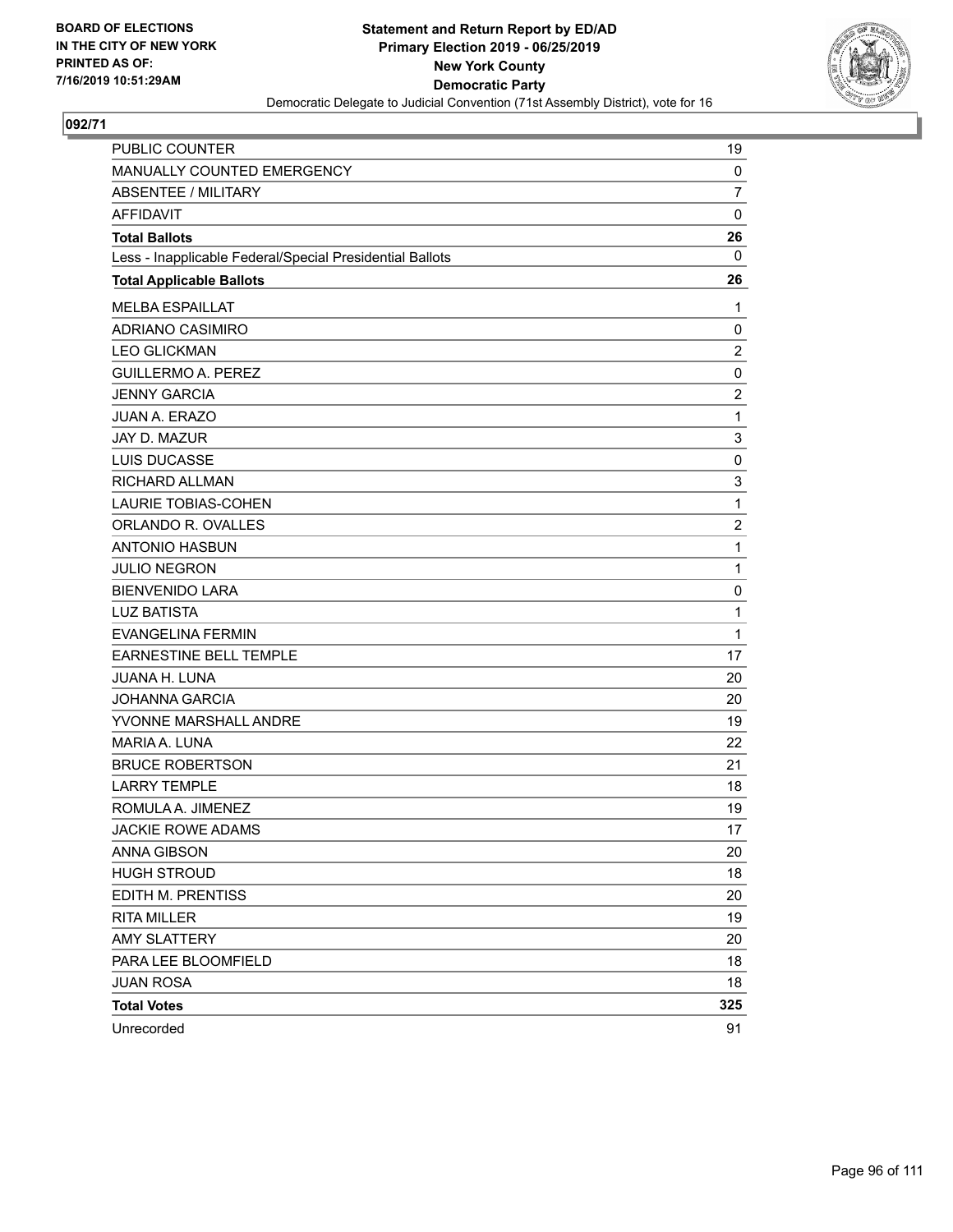

| <b>PUBLIC COUNTER</b>                                    | 17                      |
|----------------------------------------------------------|-------------------------|
| MANUALLY COUNTED EMERGENCY                               | 0                       |
| ABSENTEE / MILITARY                                      | 3                       |
| <b>AFFIDAVIT</b>                                         | $\pmb{0}$               |
| <b>Total Ballots</b>                                     | 20                      |
| Less - Inapplicable Federal/Special Presidential Ballots | 0                       |
| <b>Total Applicable Ballots</b>                          | 20                      |
| <b>MELBA ESPAILLAT</b>                                   | 10                      |
| <b>ADRIANO CASIMIRO</b>                                  | $\overline{7}$          |
| <b>LEO GLICKMAN</b>                                      | 5                       |
| <b>GUILLERMO A. PEREZ</b>                                | 9                       |
| <b>JENNY GARCIA</b>                                      | 12                      |
| <b>JUAN A. ERAZO</b>                                     | $\overline{7}$          |
| JAY D. MAZUR                                             | 5                       |
| <b>LUIS DUCASSE</b>                                      | 5                       |
| <b>RICHARD ALLMAN</b>                                    | $\overline{7}$          |
| <b>LAURIE TOBIAS-COHEN</b>                               | 8                       |
| ORLANDO R. OVALLES                                       | 6                       |
| <b>ANTONIO HASBUN</b>                                    | $\overline{\mathbf{4}}$ |
| <b>JULIO NEGRON</b>                                      | 6                       |
| <b>BIENVENIDO LARA</b>                                   | 6                       |
| <b>LUZ BATISTA</b>                                       | $\overline{7}$          |
| <b>EVANGELINA FERMIN</b>                                 | 10                      |
| EARNESTINE BELL TEMPLE                                   | 11                      |
| <b>JUANA H. LUNA</b>                                     | 8                       |
| <b>JOHANNA GARCIA</b>                                    | 8                       |
| YVONNE MARSHALL ANDRE                                    | 11                      |
| MARIA A. LUNA                                            | 11                      |
| <b>BRUCE ROBERTSON</b>                                   | $\overline{7}$          |
| <b>LARRY TEMPLE</b>                                      | $\overline{7}$          |
| ROMULA A. JIMENEZ                                        | 4                       |
| <b>JACKIE ROWE ADAMS</b>                                 | 12                      |
| <b>ANNA GIBSON</b>                                       | 10                      |
| <b>HUGH STROUD</b>                                       | 6                       |
| EDITH M. PRENTISS                                        | 11                      |
| <b>RITA MILLER</b>                                       | 10                      |
| <b>AMY SLATTERY</b>                                      | 9                       |
| PARA LEE BLOOMFIELD                                      | 6                       |
| <b>JUAN ROSA</b>                                         | 9                       |
| FELECIA D. JOHNSON (WRITE-IN)                            | $\mathbf{1}$            |
| <b>Total Votes</b>                                       | 255                     |
| Unrecorded                                               | 65                      |
| 094/71 COMBINED into: 102/71                             |                         |
| 095/71 COMBINED into: 101/71                             |                         |
|                                                          |                         |

**096/71 COMBINED into: 093/71**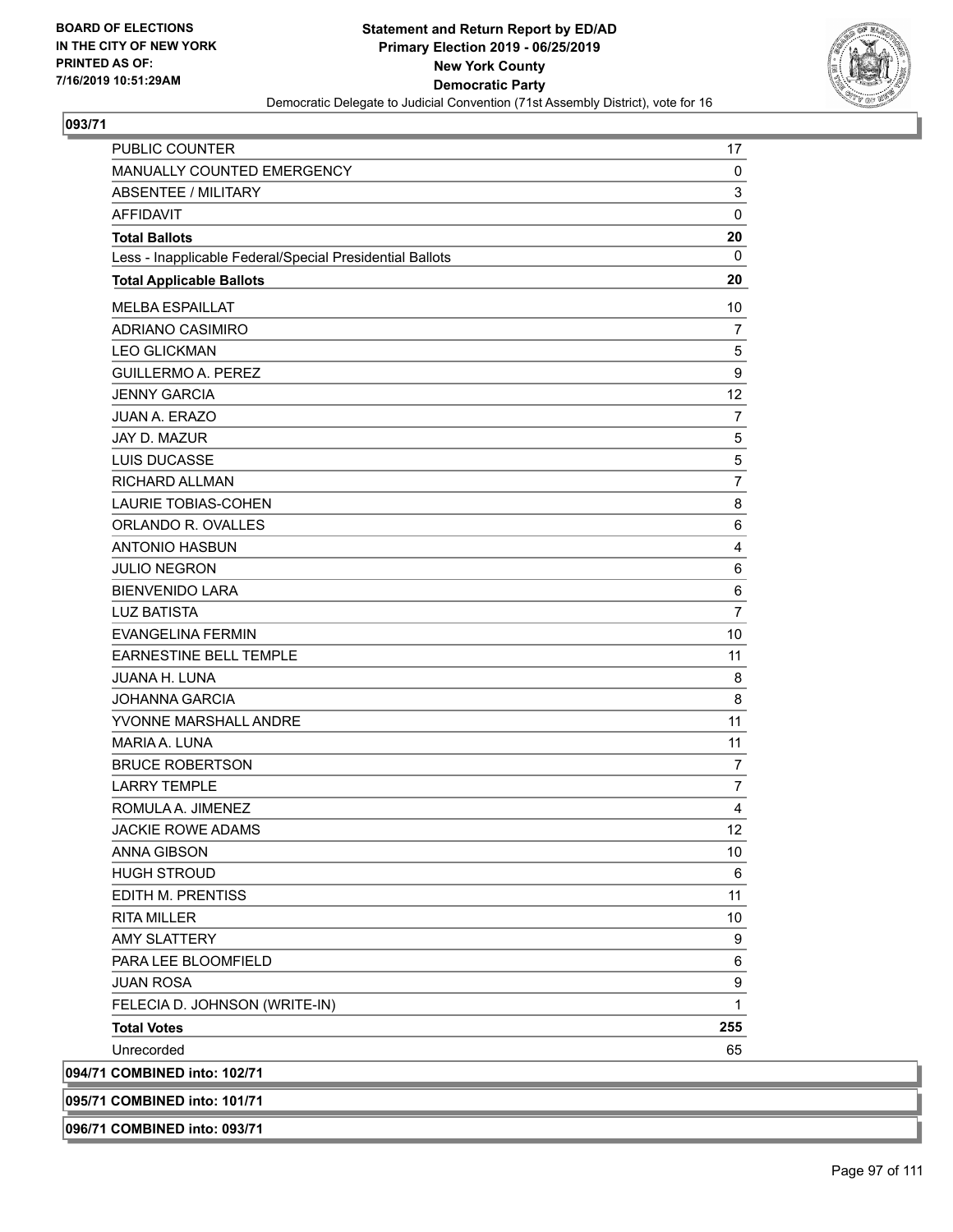

| PUBLIC COUNTER                                           | 37             |
|----------------------------------------------------------|----------------|
| MANUALLY COUNTED EMERGENCY                               | 0              |
| <b>ABSENTEE / MILITARY</b>                               | 0              |
| <b>AFFIDAVIT</b>                                         | 0              |
| <b>Total Ballots</b>                                     | 37             |
| Less - Inapplicable Federal/Special Presidential Ballots | 0              |
| <b>Total Applicable Ballots</b>                          | 37             |
| <b>MELBA ESPAILLAT</b>                                   | 8              |
| <b>ADRIANO CASIMIRO</b>                                  | 6              |
| <b>LEO GLICKMAN</b>                                      | 9              |
| <b>GUILLERMO A. PEREZ</b>                                | 9              |
| <b>JENNY GARCIA</b>                                      | 9              |
| <b>JUAN A. ERAZO</b>                                     | $\overline{7}$ |
| <b>JAY D. MAZUR</b>                                      | 5              |
| LUIS DUCASSE                                             | 6              |
| RICHARD ALLMAN                                           | 5              |
| LAURIE TOBIAS-COHEN                                      | 6              |
| ORLANDO R. OVALLES                                       | 6              |
| <b>ANTONIO HASBUN</b>                                    | 3              |
| <b>JULIO NEGRON</b>                                      | 5              |
| <b>BIENVENIDO LARA</b>                                   | 5              |
| <b>LUZ BATISTA</b>                                       | $\overline{2}$ |
| <b>EVANGELINA FERMIN</b>                                 | 4              |
| EARNESTINE BELL TEMPLE                                   | 20             |
| <b>JUANA H. LUNA</b>                                     | 25             |
| <b>JOHANNA GARCIA</b>                                    | 24             |
| YVONNE MARSHALL ANDRE                                    | 21             |
| MARIA A. LUNA                                            | 27             |
| <b>BRUCE ROBERTSON</b>                                   | 19             |
| <b>LARRY TEMPLE</b>                                      | 21             |
| ROMULA A. JIMENEZ                                        | 22             |
| <b>JACKIE ROWE ADAMS</b>                                 | 22             |
| <b>ANNA GIBSON</b>                                       | 22             |
| <b>HUGH STROUD</b>                                       | 18             |
| EDITH M. PRENTISS                                        | 21             |
| <b>RITA MILLER</b>                                       | 25             |
| <b>AMY SLATTERY</b>                                      | 24             |
| PARA LEE BLOOMFIELD                                      | 17             |
| <b>JUAN ROSA</b>                                         | 24             |
| GABRIELA L. RODRIGUEZ (WRITE-IN)                         | 1              |
| UNATTRIBUTABLE WRITE-IN (WRITE-IN)                       | 2              |
| <b>Total Votes</b>                                       | 450            |
| Unrecorded                                               | 142            |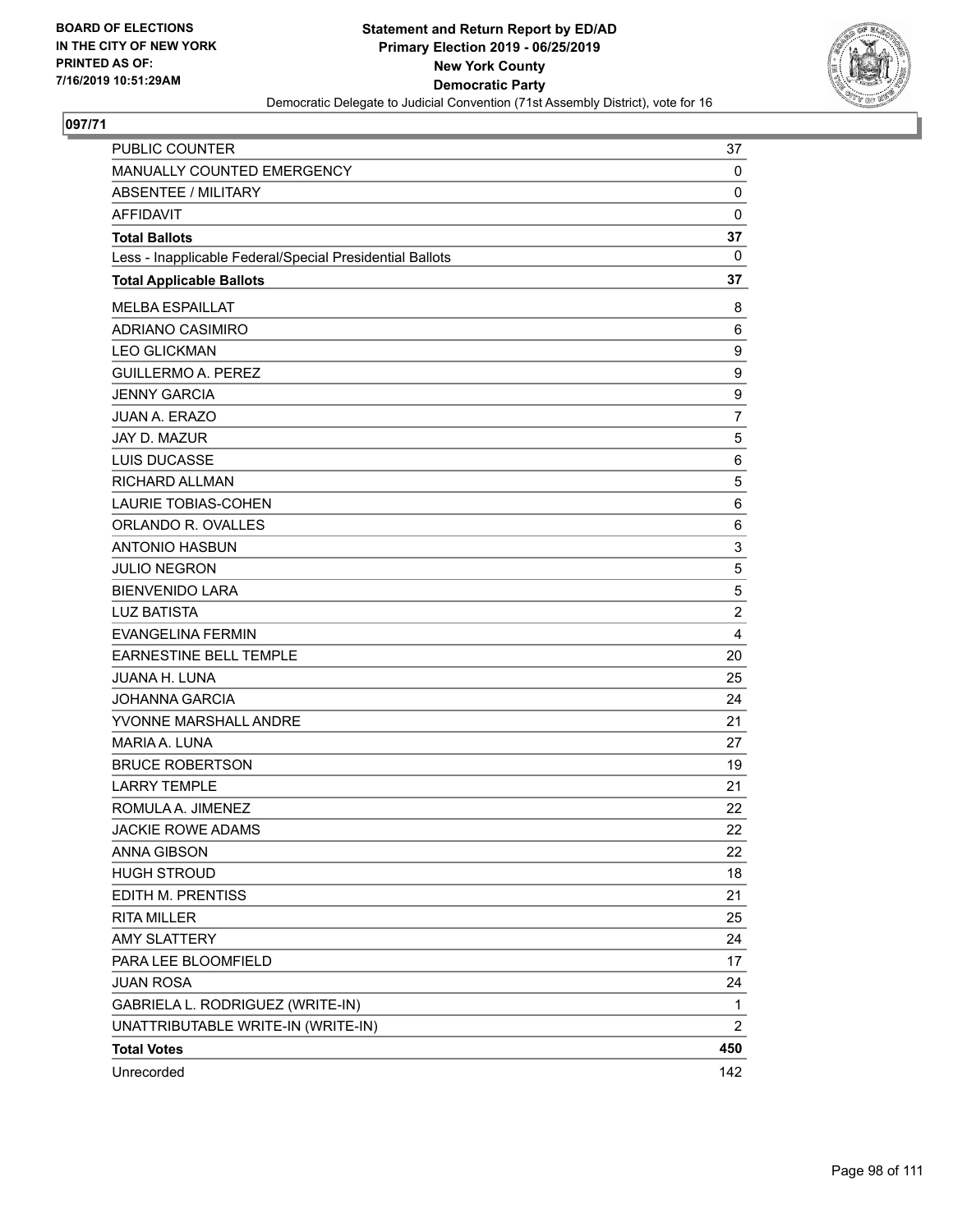

| PUBLIC COUNTER                                           | 12                      |
|----------------------------------------------------------|-------------------------|
| MANUALLY COUNTED EMERGENCY                               | 0                       |
| <b>ABSENTEE / MILITARY</b>                               | $\mathbf 0$             |
| AFFIDAVIT                                                | 1                       |
| <b>Total Ballots</b>                                     | 13                      |
| Less - Inapplicable Federal/Special Presidential Ballots | $\mathbf 0$             |
| <b>Total Applicable Ballots</b>                          | 13                      |
| <b>MELBA ESPAILLAT</b>                                   | 6                       |
| <b>ADRIANO CASIMIRO</b>                                  | 3                       |
| <b>LEO GLICKMAN</b>                                      | 4                       |
| <b>GUILLERMO A. PEREZ</b>                                | $\overline{c}$          |
| <b>JENNY GARCIA</b>                                      | $\overline{7}$          |
| JUAN A. ERAZO                                            | $\overline{c}$          |
| JAY D. MAZUR                                             | $\overline{c}$          |
| LUIS DUCASSE                                             | $\overline{2}$          |
| RICHARD ALLMAN                                           | $\overline{4}$          |
| <b>LAURIE TOBIAS-COHEN</b>                               | 6                       |
| ORLANDO R. OVALLES                                       | $\overline{2}$          |
| <b>ANTONIO HASBUN</b>                                    | $\overline{4}$          |
| <b>JULIO NEGRON</b>                                      | 3                       |
| <b>BIENVENIDO LARA</b>                                   | $\overline{4}$          |
| <b>LUZ BATISTA</b>                                       | 5                       |
| <b>EVANGELINA FERMIN</b>                                 | 6                       |
| <b>EARNESTINE BELL TEMPLE</b>                            | 5                       |
| JUANA H. LUNA                                            | 3                       |
| <b>JOHANNA GARCIA</b>                                    | 5                       |
| YVONNE MARSHALL ANDRE                                    | $\overline{2}$          |
| MARIA A. LUNA                                            | 5                       |
| <b>BRUCE ROBERTSON</b>                                   | 1                       |
| <b>LARRY TEMPLE</b>                                      | 1                       |
| ROMULA A. JIMENEZ                                        | 3                       |
| <b>JACKIE ROWE ADAMS</b>                                 | 6                       |
| ANNA GIBSON                                              | 5                       |
| <b>HUGH STROUD</b>                                       | $\mathbf{1}$            |
| EDITH M. PRENTISS                                        | 5                       |
| <b>RITA MILLER</b>                                       | 5                       |
| <b>AMY SLATTERY</b>                                      | 5                       |
| PARA LEE BLOOMFIELD                                      | $\overline{\mathbf{c}}$ |
| <b>JUAN ROSA</b>                                         | $\overline{c}$          |
| ALEXANDRA ORTEZ (WRITE-IN)                               | $\mathbf{1}$            |
| <b>Total Votes</b>                                       | 119                     |
| Unrecorded                                               | 89                      |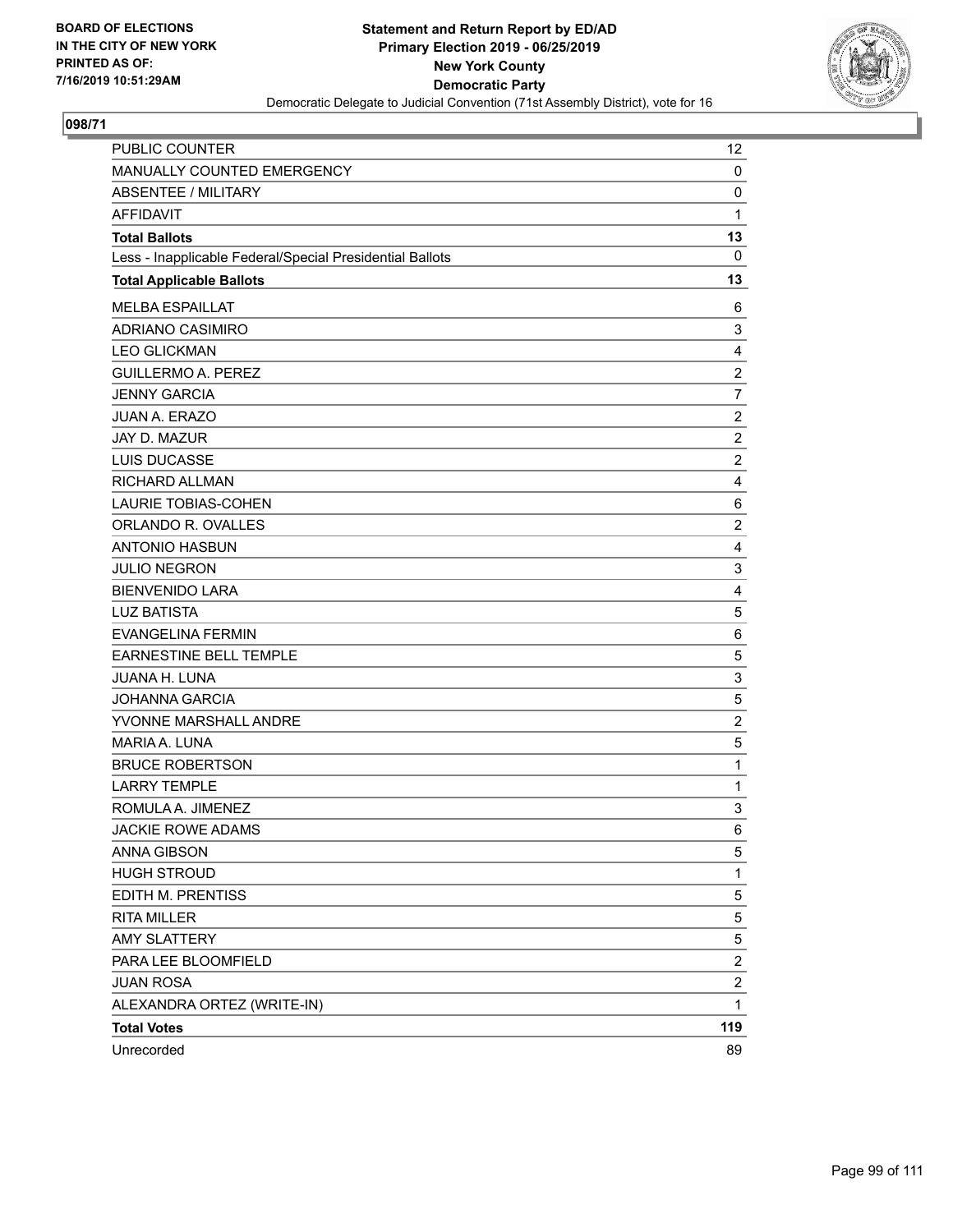

| PUBLIC COUNTER                                           | 6              |
|----------------------------------------------------------|----------------|
| <b>MANUALLY COUNTED EMERGENCY</b>                        | 0              |
| <b>ABSENTEE / MILITARY</b>                               | $\mathbf 0$    |
| AFFIDAVIT                                                | 0              |
| <b>Total Ballots</b>                                     | 6              |
| Less - Inapplicable Federal/Special Presidential Ballots | 0              |
| <b>Total Applicable Ballots</b>                          | 6              |
| <b>MELBA ESPAILLAT</b>                                   | 1              |
| ADRIANO CASIMIRO                                         | 0              |
| <b>LEO GLICKMAN</b>                                      | 1              |
| <b>GUILLERMO A. PEREZ</b>                                | 1              |
| <b>JENNY GARCIA</b>                                      | 1              |
| <b>JUAN A. ERAZO</b>                                     | $\mathbf 0$    |
| JAY D. MAZUR                                             | 0              |
| LUIS DUCASSE                                             | 0              |
| RICHARD ALLMAN                                           | 1              |
| <b>LAURIE TOBIAS-COHEN</b>                               | 2              |
| ORLANDO R. OVALLES                                       | 1              |
| <b>ANTONIO HASBUN</b>                                    | 0              |
| <b>JULIO NEGRON</b>                                      | 1              |
| <b>BIENVENIDO LARA</b>                                   | 0              |
| <b>LUZ BATISTA</b>                                       | 1              |
| <b>EVANGELINA FERMIN</b>                                 | 1              |
| <b>EARNESTINE BELL TEMPLE</b>                            | 1              |
| JUANA H. LUNA                                            | 1              |
| <b>JOHANNA GARCIA</b>                                    | 3              |
| YVONNE MARSHALL ANDRE                                    | $\overline{2}$ |
| MARIA A. LUNA                                            | $\overline{c}$ |
| <b>BRUCE ROBERTSON</b>                                   | 1              |
| <b>LARRY TEMPLE</b>                                      | 1              |
| ROMULA A. JIMENEZ                                        | 1              |
| <b>JACKIE ROWE ADAMS</b>                                 | 1              |
| <b>ANNA GIBSON</b>                                       | $\overline{2}$ |
| <b>HUGH STROUD</b>                                       | 1              |
| EDITH M. PRENTISS                                        | 2              |
| <b>RITA MILLER</b>                                       | 1              |
| <b>AMY SLATTERY</b>                                      | 1              |
| PARA LEE BLOOMFIELD                                      | 1              |
| <b>JUAN ROSA</b>                                         | 1              |
| MARTI G. CUMMINGS (WRITE-IN)                             | 1              |
| MICHAEL HANO (WRITE-IN)                                  | 1              |
| TANYA BENNER (WRITE-IN)                                  | 1              |
| UNATTRIBUTABLE WRITE-IN (WRITE-IN)                       | $\mathbf{1}$   |
| <b>Total Votes</b>                                       | 37             |
| Unrecorded                                               | 59             |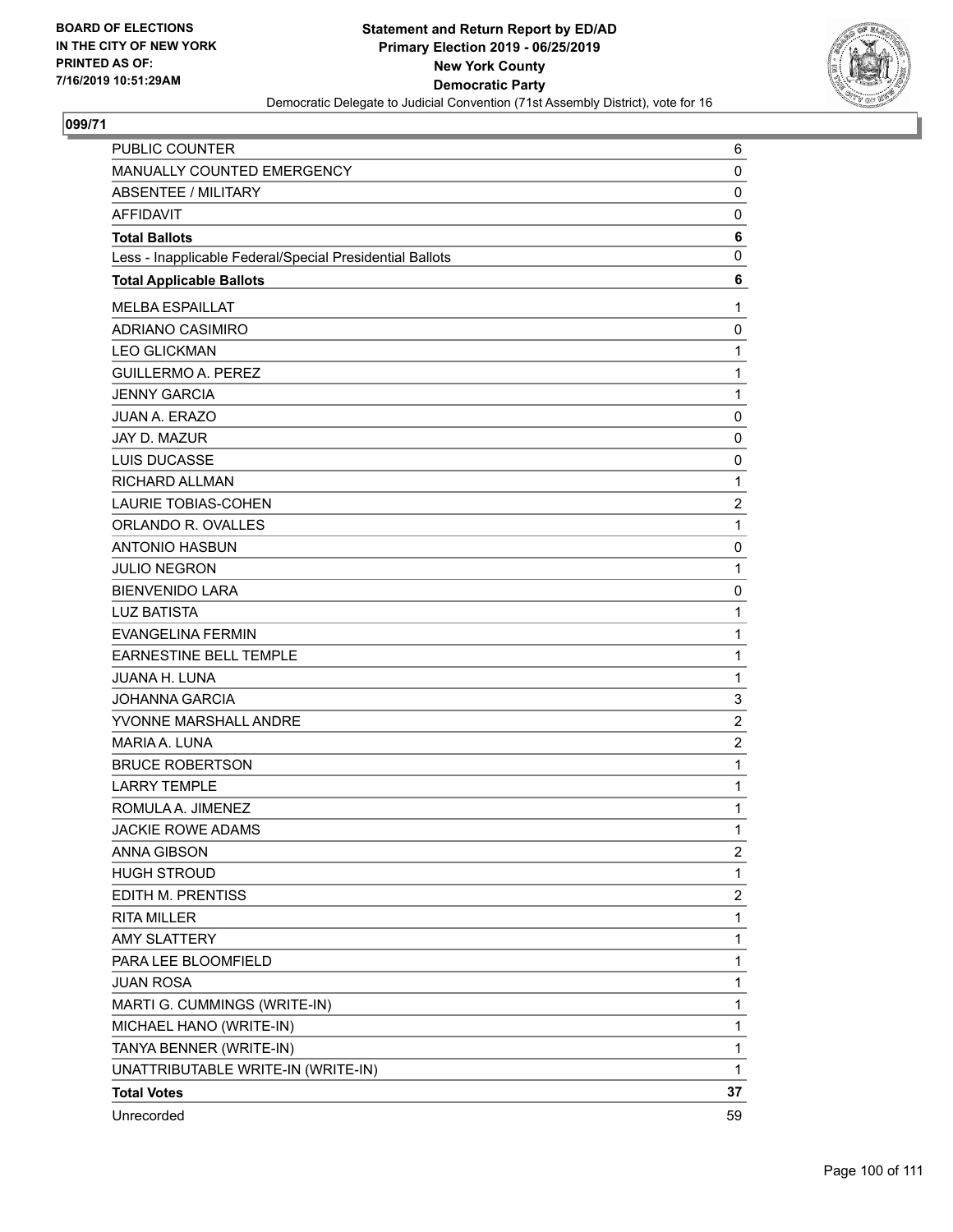

| PUBLIC COUNTER                                           | 10                      |
|----------------------------------------------------------|-------------------------|
| MANUALLY COUNTED EMERGENCY                               | 0                       |
| <b>ABSENTEE / MILITARY</b>                               | $\overline{\mathbf{c}}$ |
| <b>AFFIDAVIT</b>                                         | 0                       |
| <b>Total Ballots</b>                                     | 12                      |
| Less - Inapplicable Federal/Special Presidential Ballots | 0                       |
| <b>Total Applicable Ballots</b>                          | 12                      |
| <b>MELBA ESPAILLAT</b>                                   | 6                       |
| <b>ADRIANO CASIMIRO</b>                                  | $\mathbf{1}$            |
| <b>LEO GLICKMAN</b>                                      | 1                       |
| <b>GUILLERMO A. PEREZ</b>                                | 0                       |
| <b>JENNY GARCIA</b>                                      | $\mathbf{1}$            |
| JUAN A. ERAZO                                            | 0                       |
| <b>JAY D. MAZUR</b>                                      | $\mathbf 1$             |
| <b>LUIS DUCASSE</b>                                      | $\mathbf{1}$            |
| <b>RICHARD ALLMAN</b>                                    | $\overline{\mathbf{c}}$ |
| <b>LAURIE TOBIAS-COHEN</b>                               | 0                       |
| ORLANDO R. OVALLES                                       | $\mathbf{1}$            |
| <b>ANTONIO HASBUN</b>                                    | 0                       |
| <b>JULIO NEGRON</b>                                      | $\overline{2}$          |
| <b>BIENVENIDO LARA</b>                                   | $\mathbf{1}$            |
| <b>LUZ BATISTA</b>                                       | 3                       |
| <b>EVANGELINA FERMIN</b>                                 | $\overline{c}$          |
| EARNESTINE BELL TEMPLE                                   | 6                       |
| JUANA H. LUNA                                            | 7                       |
| <b>JOHANNA GARCIA</b>                                    | 8                       |
| YVONNE MARSHALL ANDRE                                    | 4                       |
| MARIA A. LUNA                                            | 9                       |
| <b>BRUCE ROBERTSON</b>                                   | 3                       |
| <b>LARRY TEMPLE</b>                                      | 3                       |
| ROMULA A. JIMENEZ                                        | 5                       |
| JACKIE ROWE ADAMS                                        | $\overline{4}$          |
| <b>ANNA GIBSON</b>                                       | 4                       |
| <b>HUGH STROUD</b>                                       | 3                       |
| EDITH M. PRENTISS                                        | 4                       |
| <b>RITA MILLER</b>                                       | 6                       |
| <b>AMY SLATTERY</b>                                      | 4                       |
| PARA LEE BLOOMFIELD                                      | 3                       |
| <b>JUAN ROSA</b>                                         | 6                       |
| <b>Total Votes</b>                                       | 101                     |
| Unrecorded                                               | 91                      |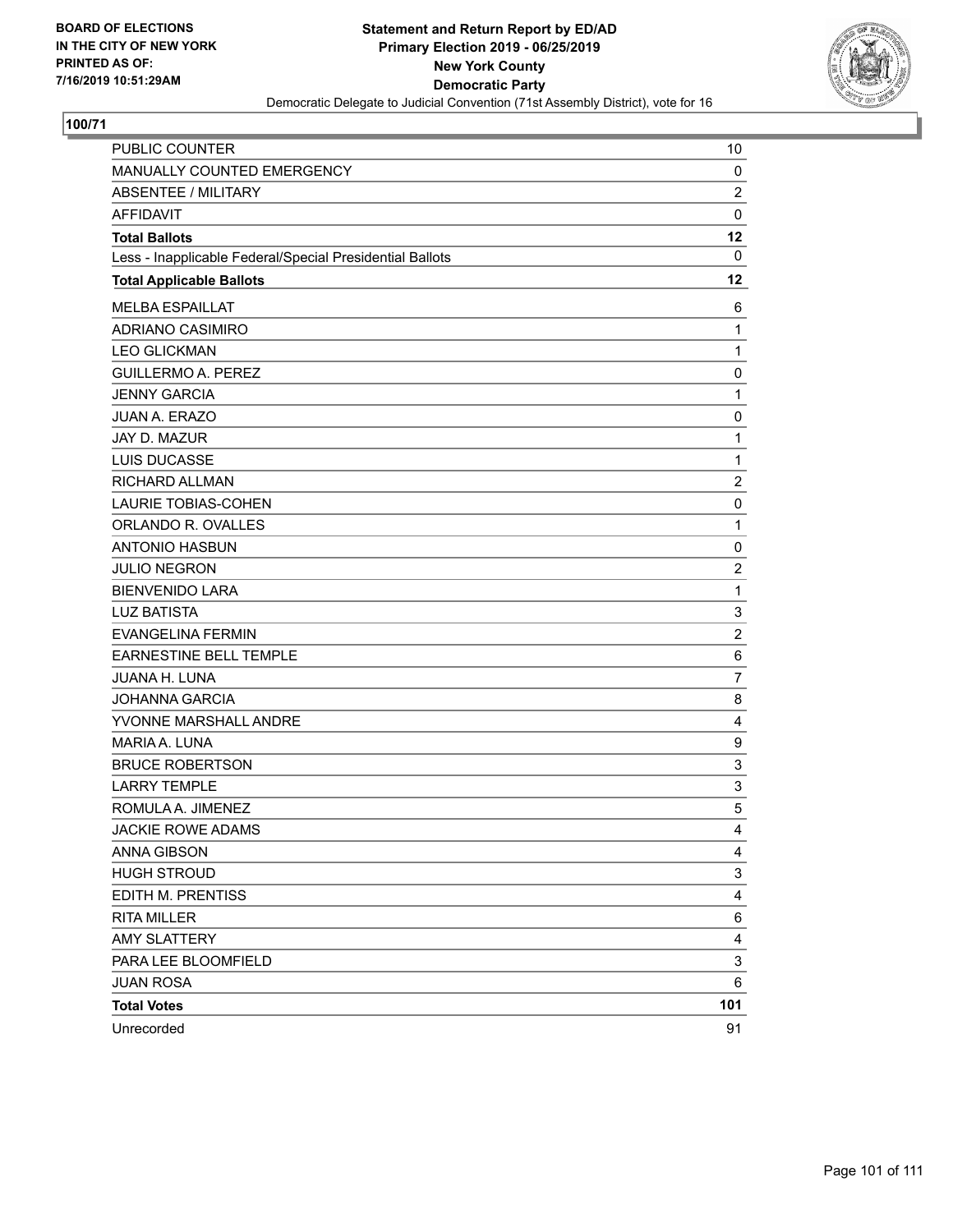

| PUBLIC COUNTER                                           | 18             |
|----------------------------------------------------------|----------------|
| MANUALLY COUNTED EMERGENCY                               | 0              |
| <b>ABSENTEE / MILITARY</b>                               | 0              |
| <b>AFFIDAVIT</b>                                         | $\mathbf 0$    |
| <b>Total Ballots</b>                                     | 18             |
| Less - Inapplicable Federal/Special Presidential Ballots | $\mathbf{0}$   |
| <b>Total Applicable Ballots</b>                          | 18             |
| <b>MELBA ESPAILLAT</b>                                   | 8              |
| ADRIANO CASIMIRO                                         | $\overline{2}$ |
| <b>LEO GLICKMAN</b>                                      | 3              |
| <b>GUILLERMO A. PEREZ</b>                                | 5              |
| <b>JENNY GARCIA</b>                                      | 6              |
| <b>JUAN A. ERAZO</b>                                     | $\overline{c}$ |
| <b>JAY D. MAZUR</b>                                      | 1              |
| LUIS DUCASSE                                             | 1              |
| RICHARD ALLMAN                                           | 4              |
| <b>LAURIE TOBIAS-COHEN</b>                               | 4              |
| ORLANDO R. OVALLES                                       | 3              |
| <b>ANTONIO HASBUN</b>                                    | $\mathbf 1$    |
| <b>JULIO NEGRON</b>                                      | 5              |
| <b>BIENVENIDO LARA</b>                                   | $\mathbf 1$    |
| <b>LUZ BATISTA</b>                                       | 6              |
| <b>EVANGELINA FERMIN</b>                                 | 4              |
| EARNESTINE BELL TEMPLE                                   | $\overline{7}$ |
| <b>JUANA H. LUNA</b>                                     | 10             |
| <b>JOHANNA GARCIA</b>                                    | 7              |
| YVONNE MARSHALL ANDRE                                    | 8              |
| MARIA A. LUNA                                            | 8              |
| <b>BRUCE ROBERTSON</b>                                   | 9              |
| <b>LARRY TEMPLE</b>                                      | 6              |
| ROMULA A. JIMENEZ                                        | 10             |
| <b>JACKIE ROWE ADAMS</b>                                 | 6              |
| <b>ANNA GIBSON</b>                                       | 10             |
| <b>HUGH STROUD</b>                                       | 5              |
| EDITH M. PRENTISS                                        | 10             |
| <b>RITA MILLER</b>                                       | 11             |
| <b>AMY SLATTERY</b>                                      | 5              |
| PARA LEE BLOOMFIELD                                      | 6              |
| <b>JUAN ROSA</b>                                         | 8              |
| UNCOUNTED WRITE-IN PER STATUTE (WRITE-IN)                | $\mathbf{1}$   |
| <b>Total Votes</b>                                       | 183            |
| Unrecorded                                               | 105            |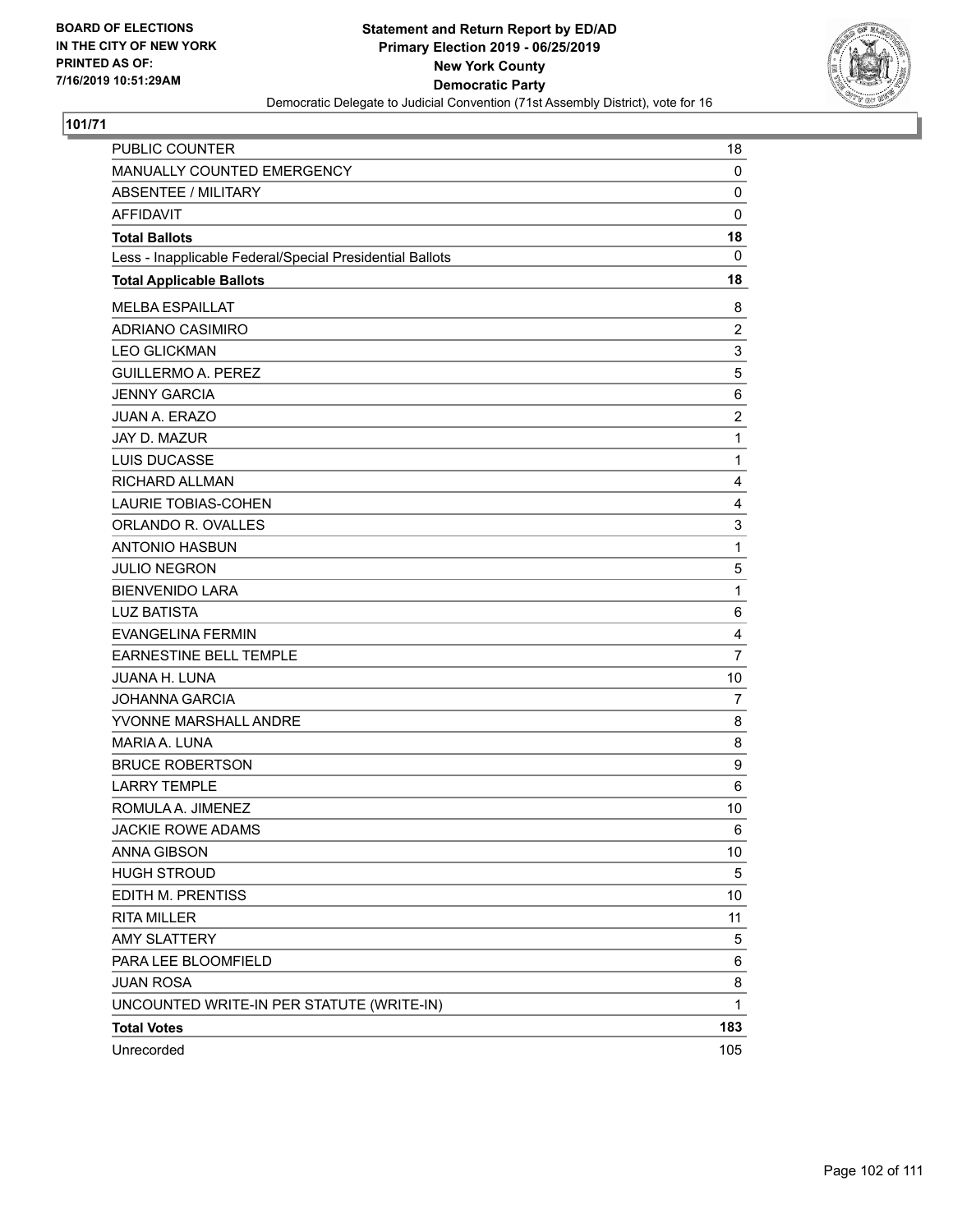

| PUBLIC COUNTER                                           | 11                      |
|----------------------------------------------------------|-------------------------|
| MANUALLY COUNTED EMERGENCY                               | 0                       |
| <b>ABSENTEE / MILITARY</b>                               | $\mathbf{1}$            |
| <b>AFFIDAVIT</b>                                         | $\mathbf 0$             |
| <b>Total Ballots</b>                                     | 12                      |
| Less - Inapplicable Federal/Special Presidential Ballots | $\mathbf 0$             |
| <b>Total Applicable Ballots</b>                          | 12                      |
| <b>MELBA ESPAILLAT</b>                                   | 6                       |
| <b>ADRIANO CASIMIRO</b>                                  | 3                       |
| <b>LEO GLICKMAN</b>                                      | 5                       |
| <b>GUILLERMO A. PEREZ</b>                                | 4                       |
| <b>JENNY GARCIA</b>                                      | 7                       |
| <b>JUAN A. ERAZO</b>                                     | 3                       |
| JAY D. MAZUR                                             | 5                       |
| <b>LUIS DUCASSE</b>                                      | $\overline{c}$          |
| RICHARD ALLMAN                                           | 3                       |
| <b>LAURIE TOBIAS-COHEN</b>                               | 6                       |
| ORLANDO R. OVALLES                                       | $\overline{\mathbf{c}}$ |
| <b>ANTONIO HASBUN</b>                                    | $\mathbf{1}$            |
| <b>JULIO NEGRON</b>                                      | $\overline{2}$          |
| <b>BIENVENIDO LARA</b>                                   | $\overline{c}$          |
| <b>LUZ BATISTA</b>                                       | 3                       |
| <b>EVANGELINA FERMIN</b>                                 | 4                       |
| <b>EARNESTINE BELL TEMPLE</b>                            | 7                       |
| JUANA H. LUNA                                            | 4                       |
| <b>JOHANNA GARCIA</b>                                    | 4                       |
| YVONNE MARSHALL ANDRE                                    | 7                       |
| MARIA A. LUNA                                            | 5                       |
| <b>BRUCE ROBERTSON</b>                                   | 4                       |
| <b>LARRY TEMPLE</b>                                      | $\,$ 5 $\,$             |
| ROMULA A. JIMENEZ                                        | 3                       |
| <b>JACKIE ROWE ADAMS</b>                                 | 4                       |
| ANNA GIBSON                                              | 6                       |
| <b>HUGH STROUD</b>                                       | $\overline{c}$          |
| EDITH M. PRENTISS                                        | 5                       |
| <b>RITA MILLER</b>                                       | 6                       |
| <b>AMY SLATTERY</b>                                      | 5                       |
| PARA LEE BLOOMFIELD                                      | $\mathbf 1$             |
| <b>JUAN ROSA</b>                                         | $\overline{\mathbf{c}}$ |
| UNATTRIBUTABLE WRITE-IN (WRITE-IN)                       | $\mathbf{1}$            |
| <b>Total Votes</b>                                       | 129                     |
| Unrecorded                                               | 63                      |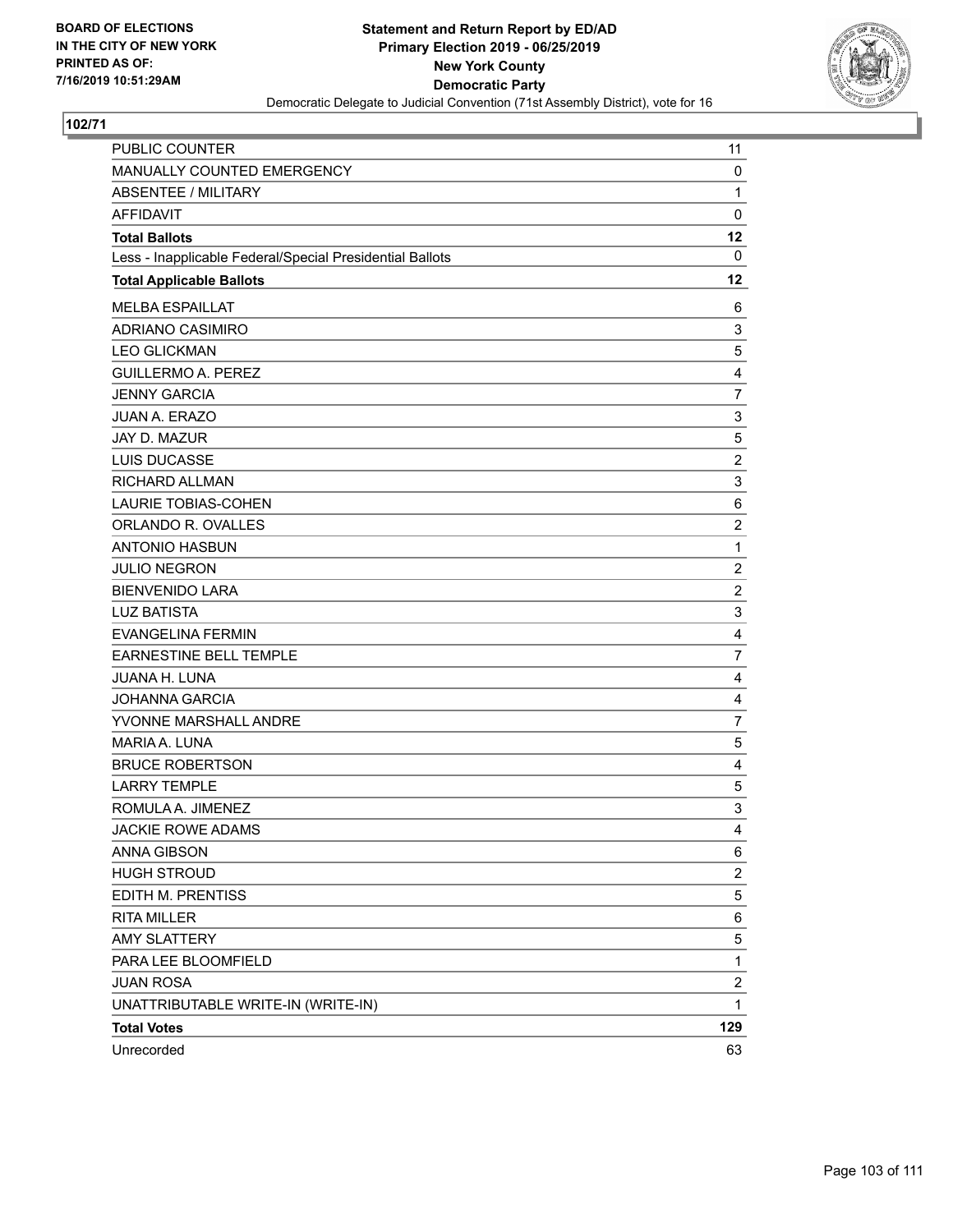

| PUBLIC COUNTER                                           | 14                        |
|----------------------------------------------------------|---------------------------|
| MANUALLY COUNTED EMERGENCY                               | 0                         |
| <b>ABSENTEE / MILITARY</b>                               | 0                         |
| <b>AFFIDAVIT</b>                                         | $\mathbf 0$               |
| <b>Total Ballots</b>                                     | 14                        |
| Less - Inapplicable Federal/Special Presidential Ballots | $\mathbf{0}$              |
| <b>Total Applicable Ballots</b>                          | 14                        |
| <b>MELBA ESPAILLAT</b>                                   | 6                         |
| ADRIANO CASIMIRO                                         | 0                         |
| <b>LEO GLICKMAN</b>                                      | $\mathbf 0$               |
| <b>GUILLERMO A. PEREZ</b>                                | 3                         |
| <b>JENNY GARCIA</b>                                      | 4                         |
| JUAN A. ERAZO                                            | 4                         |
| JAY D. MAZUR                                             | 0                         |
| <b>LUIS DUCASSE</b>                                      | $\mathbf 1$               |
| RICHARD ALLMAN                                           | $\overline{c}$            |
| LAURIE TOBIAS-COHEN                                      | $\mathbf{1}$              |
| ORLANDO R. OVALLES                                       | 5                         |
| <b>ANTONIO HASBUN</b>                                    | 0                         |
| <b>JULIO NEGRON</b>                                      | $\overline{c}$            |
| <b>BIENVENIDO LARA</b>                                   | $\overline{2}$            |
| <b>LUZ BATISTA</b>                                       | 6                         |
| <b>EVANGELINA FERMIN</b>                                 | 8                         |
| EARNESTINE BELL TEMPLE                                   | 3                         |
| <b>JUANA H. LUNA</b>                                     | 6                         |
| <b>JOHANNA GARCIA</b>                                    | 4                         |
| YVONNE MARSHALL ANDRE                                    | $\mathbf 1$               |
| MARIA A. LUNA                                            | 5                         |
| <b>BRUCE ROBERTSON</b>                                   | 1                         |
| <b>LARRY TEMPLE</b>                                      | $\mathbf 1$               |
| ROMULA A. JIMENEZ                                        | 6                         |
| <b>JACKIE ROWE ADAMS</b>                                 | 1                         |
| <b>ANNA GIBSON</b>                                       | $\overline{c}$            |
| <b>HUGH STROUD</b>                                       | $\pmb{0}$                 |
| EDITH M. PRENTISS                                        | $\mathbf 1$               |
| <b>RITA MILLER</b>                                       | 4                         |
| <b>AMY SLATTERY</b>                                      | $\ensuremath{\mathsf{3}}$ |
| PARA LEE BLOOMFIELD                                      | 3                         |
| <b>JUAN ROSA</b>                                         | 8                         |
| <b>Total Votes</b>                                       | 93                        |
| Unrecorded                                               | 131                       |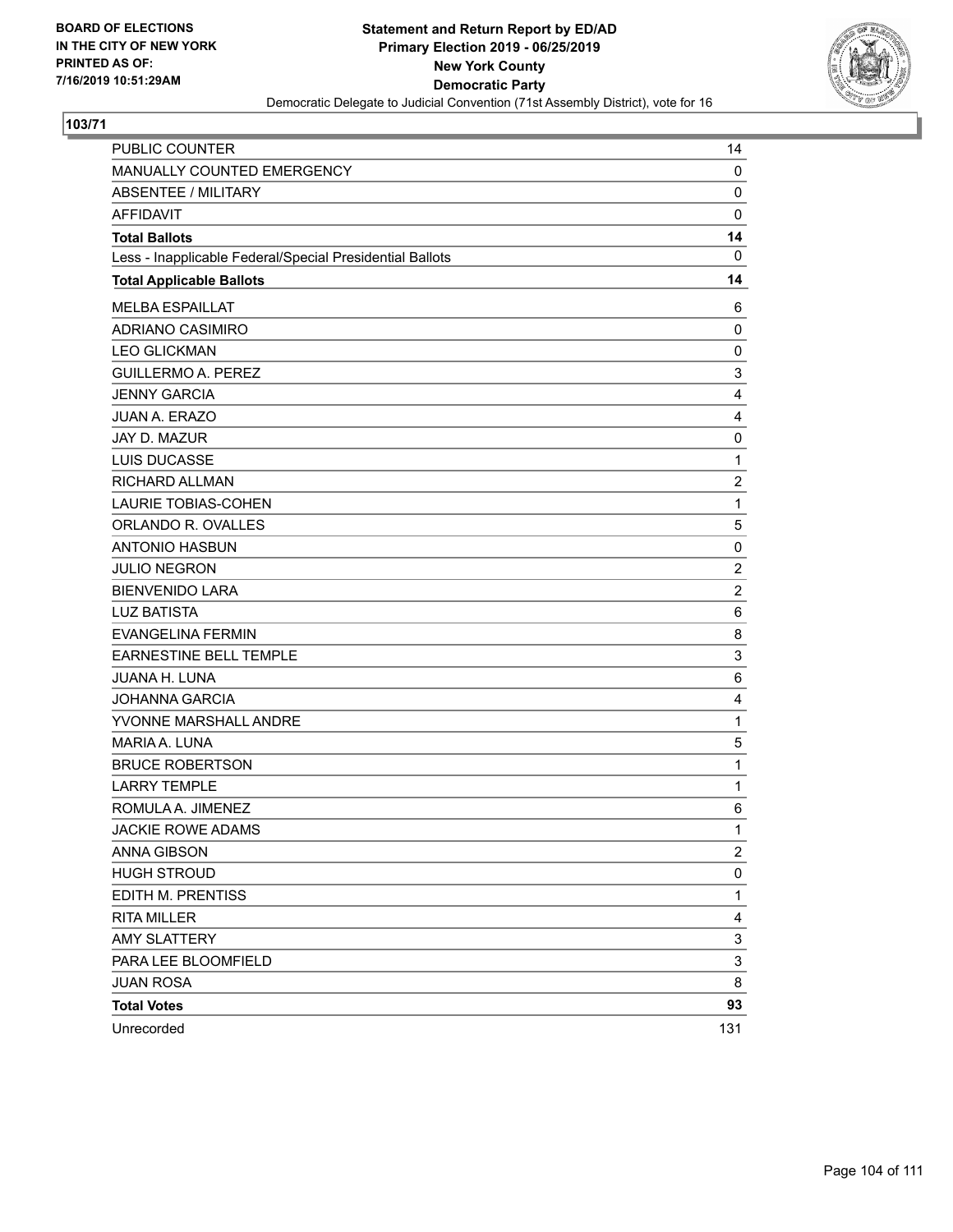

| PUBLIC COUNTER                                           | 13           |
|----------------------------------------------------------|--------------|
| MANUALLY COUNTED EMERGENCY                               | 0            |
| <b>ABSENTEE / MILITARY</b>                               | 0            |
| <b>AFFIDAVIT</b>                                         | $\mathbf 0$  |
| <b>Total Ballots</b>                                     | 13           |
| Less - Inapplicable Federal/Special Presidential Ballots | 0            |
| <b>Total Applicable Ballots</b>                          | 13           |
| <b>MELBA ESPAILLAT</b>                                   | 10           |
| ADRIANO CASIMIRO                                         | 9            |
| <b>LEO GLICKMAN</b>                                      | 11           |
| <b>GUILLERMO A. PEREZ</b>                                | 9            |
| <b>JENNY GARCIA</b>                                      | 10           |
| <b>JUAN A. ERAZO</b>                                     | 9            |
| JAY D. MAZUR                                             | 9            |
| LUIS DUCASSE                                             | 9            |
| RICHARD ALLMAN                                           | 10           |
| LAURIE TOBIAS-COHEN                                      | 10           |
| ORLANDO R. OVALLES                                       | 9            |
| <b>ANTONIO HASBUN</b>                                    | 9            |
| <b>JULIO NEGRON</b>                                      | 9            |
| <b>BIENVENIDO LARA</b>                                   | 9            |
| <b>LUZ BATISTA</b>                                       | 9            |
| <b>EVANGELINA FERMIN</b>                                 | 9            |
| EARNESTINE BELL TEMPLE                                   | 0            |
| <b>JUANA H. LUNA</b>                                     | $\mathbf 0$  |
| <b>JOHANNA GARCIA</b>                                    | 0            |
| YVONNE MARSHALL ANDRE                                    | 0            |
| <b>MARIA A. LUNA</b>                                     | $\mathbf 0$  |
| <b>BRUCE ROBERTSON</b>                                   | 0            |
| <b>LARRY TEMPLE</b>                                      | 0            |
| ROMULA A. JIMENEZ                                        | 0            |
| <b>JACKIE ROWE ADAMS</b>                                 | $\mathbf 0$  |
| <b>ANNA GIBSON</b>                                       | 1            |
| <b>HUGH STROUD</b>                                       | 0            |
| EDITH M. PRENTISS                                        | 0            |
| <b>RITA MILLER</b>                                       | $\mathbf{1}$ |
| <b>AMY SLATTERY</b>                                      | 0            |
| PARA LEE BLOOMFIELD                                      | 0            |
| <b>JUAN ROSA</b>                                         | 0            |
| <b>Total Votes</b>                                       | 152          |
| Unrecorded                                               | 56           |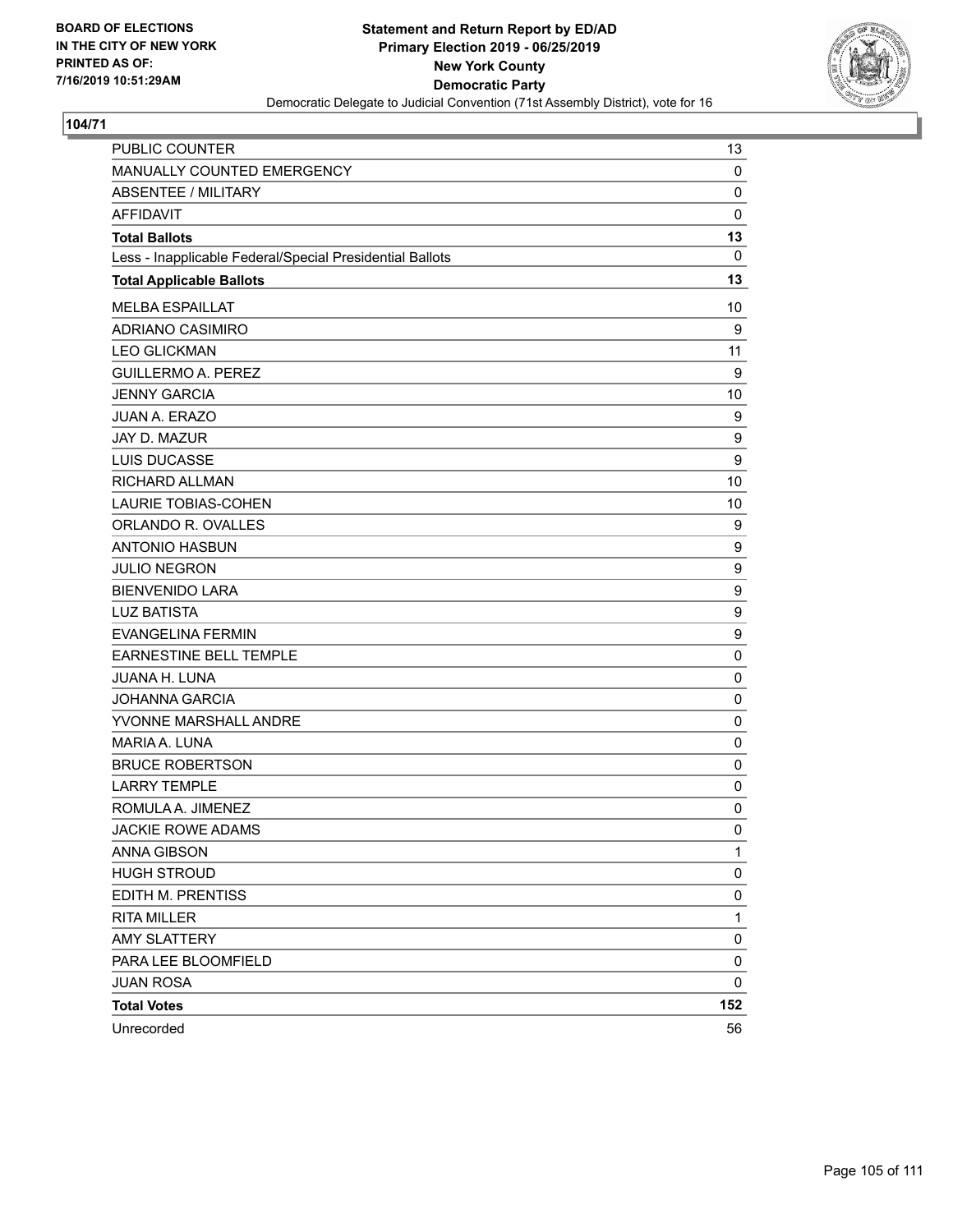

| PUBLIC COUNTER                                           | 6                       |
|----------------------------------------------------------|-------------------------|
| MANUALLY COUNTED EMERGENCY                               | 0                       |
| <b>ABSENTEE / MILITARY</b>                               | 5                       |
| <b>AFFIDAVIT</b>                                         | $\mathbf 0$             |
| <b>Total Ballots</b>                                     | 11                      |
| Less - Inapplicable Federal/Special Presidential Ballots | 0                       |
| <b>Total Applicable Ballots</b>                          | 11                      |
| <b>MELBA ESPAILLAT</b>                                   | 2                       |
| <b>ADRIANO CASIMIRO</b>                                  | $\overline{2}$          |
| <b>LEO GLICKMAN</b>                                      | $\mathbf{1}$            |
| <b>GUILLERMO A. PEREZ</b>                                | $\mathbf{1}$            |
| <b>JENNY GARCIA</b>                                      | $\mathbf 1$             |
| <b>JUAN A. ERAZO</b>                                     | $\mathbf{1}$            |
| JAY D. MAZUR                                             | $\mathbf 1$             |
| <b>LUIS DUCASSE</b>                                      | $\mathbf 1$             |
| RICHARD ALLMAN                                           | $\mathbf{1}$            |
| LAURIE TOBIAS-COHEN                                      | $\overline{\mathbf{c}}$ |
| ORLANDO R. OVALLES                                       | $\mathbf{1}$            |
| <b>ANTONIO HASBUN</b>                                    | $\mathbf{1}$            |
| <b>JULIO NEGRON</b>                                      | 0                       |
| <b>BIENVENIDO LARA</b>                                   | 0                       |
| <b>LUZ BATISTA</b>                                       | $\mathbf{1}$            |
| <b>EVANGELINA FERMIN</b>                                 | $\mathbf{1}$            |
| <b>EARNESTINE BELL TEMPLE</b>                            | $\overline{7}$          |
| <b>JUANA H. LUNA</b>                                     | $\mathbf 5$             |
| <b>JOHANNA GARCIA</b>                                    | 5                       |
| YVONNE MARSHALL ANDRE                                    | 6                       |
| MARIA A. LUNA                                            | 5                       |
| <b>BRUCE ROBERTSON</b>                                   | $\,6$                   |
| <b>LARRY TEMPLE</b>                                      | 6                       |
| ROMULA A. JIMENEZ                                        | 4                       |
| <b>JACKIE ROWE ADAMS</b>                                 | 5                       |
| <b>ANNA GIBSON</b>                                       | 5                       |
| <b>HUGH STROUD</b>                                       | 4                       |
| EDITH M. PRENTISS                                        | 4                       |
| <b>RITA MILLER</b>                                       | 6                       |
| <b>AMY SLATTERY</b>                                      | 6                       |
| PARA LEE BLOOMFIELD                                      | 6                       |
| <b>JUAN ROSA</b>                                         | 4                       |
| <b>Total Votes</b>                                       | 101                     |
| Unrecorded                                               | 75                      |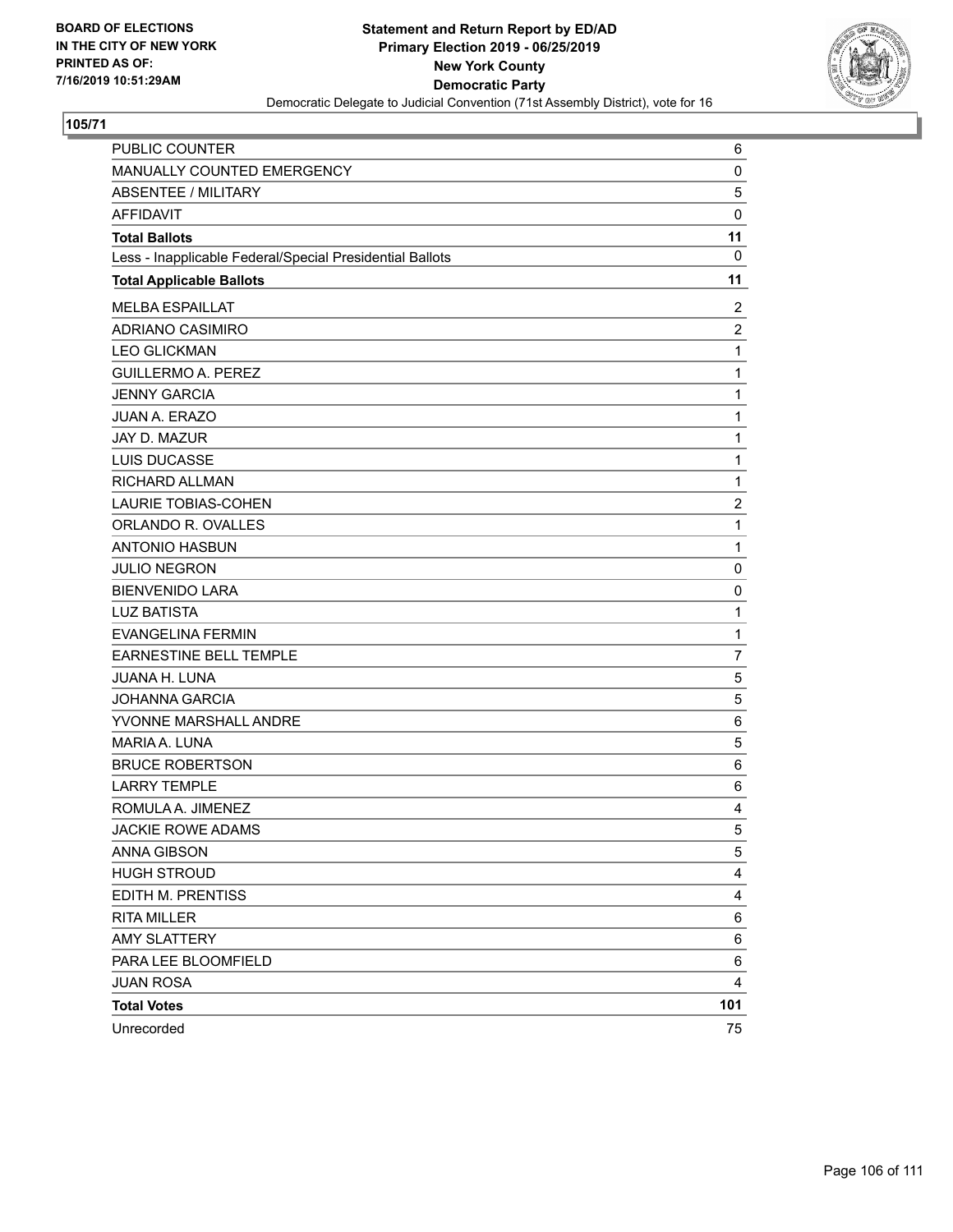

| PUBLIC COUNTER                                           | 8                         |
|----------------------------------------------------------|---------------------------|
| MANUALLY COUNTED EMERGENCY                               | 0                         |
| <b>ABSENTEE / MILITARY</b>                               | $\mathbf 0$               |
| <b>AFFIDAVIT</b>                                         | 0                         |
| <b>Total Ballots</b>                                     | 8                         |
| Less - Inapplicable Federal/Special Presidential Ballots | 0                         |
| <b>Total Applicable Ballots</b>                          | 8                         |
| <b>MELBA ESPAILLAT</b>                                   | 3                         |
| ADRIANO CASIMIRO                                         | $\mathbf{1}$              |
| <b>LEO GLICKMAN</b>                                      | $\mathbf 1$               |
| <b>GUILLERMO A. PEREZ</b>                                | $\mathbf{1}$              |
| <b>JENNY GARCIA</b>                                      | $\overline{c}$            |
| JUAN A. ERAZO                                            | $\ensuremath{\mathsf{3}}$ |
| JAY D. MAZUR                                             | $\mathbf{1}$              |
| LUIS DUCASSE                                             | 3                         |
| RICHARD ALLMAN                                           | 4                         |
| <b>LAURIE TOBIAS-COHEN</b>                               | 4                         |
| ORLANDO R. OVALLES                                       | $\mathbf 1$               |
| <b>ANTONIO HASBUN</b>                                    | $\mathbf 1$               |
| <b>JULIO NEGRON</b>                                      | 3                         |
| <b>BIENVENIDO LARA</b>                                   | $\overline{c}$            |
| <b>LUZ BATISTA</b>                                       | $\mathbf{1}$              |
| <b>EVANGELINA FERMIN</b>                                 | 4                         |
| EARNESTINE BELL TEMPLE                                   | 6                         |
| <b>JUANA H. LUNA</b>                                     | $\overline{c}$            |
| <b>JOHANNA GARCIA</b>                                    | $\overline{c}$            |
| YVONNE MARSHALL ANDRE                                    | 4                         |
| MARIA A. LUNA                                            | $\boldsymbol{2}$          |
| <b>BRUCE ROBERTSON</b>                                   | 4                         |
| <b>LARRY TEMPLE</b>                                      | 3                         |
| ROMULA A. JIMENEZ                                        | 3                         |
| <b>JACKIE ROWE ADAMS</b>                                 | 4                         |
| ANNA GIBSON                                              | 5                         |
| <b>HUGH STROUD</b>                                       | 4                         |
| EDITH M. PRENTISS                                        | 5                         |
| <b>RITA MILLER</b>                                       | 5                         |
| <b>AMY SLATTERY</b>                                      | 3                         |
| PARA LEE BLOOMFIELD                                      | 3                         |
| <b>JUAN ROSA</b>                                         | 3                         |
| HELEN BAXTER (WRITE-IN)                                  | 1                         |
| <b>ISAAC NELSON (WRITE-IN)</b>                           | $\mathbf 1$               |
| <b>Total Votes</b>                                       | 95                        |
| Unrecorded                                               | 33                        |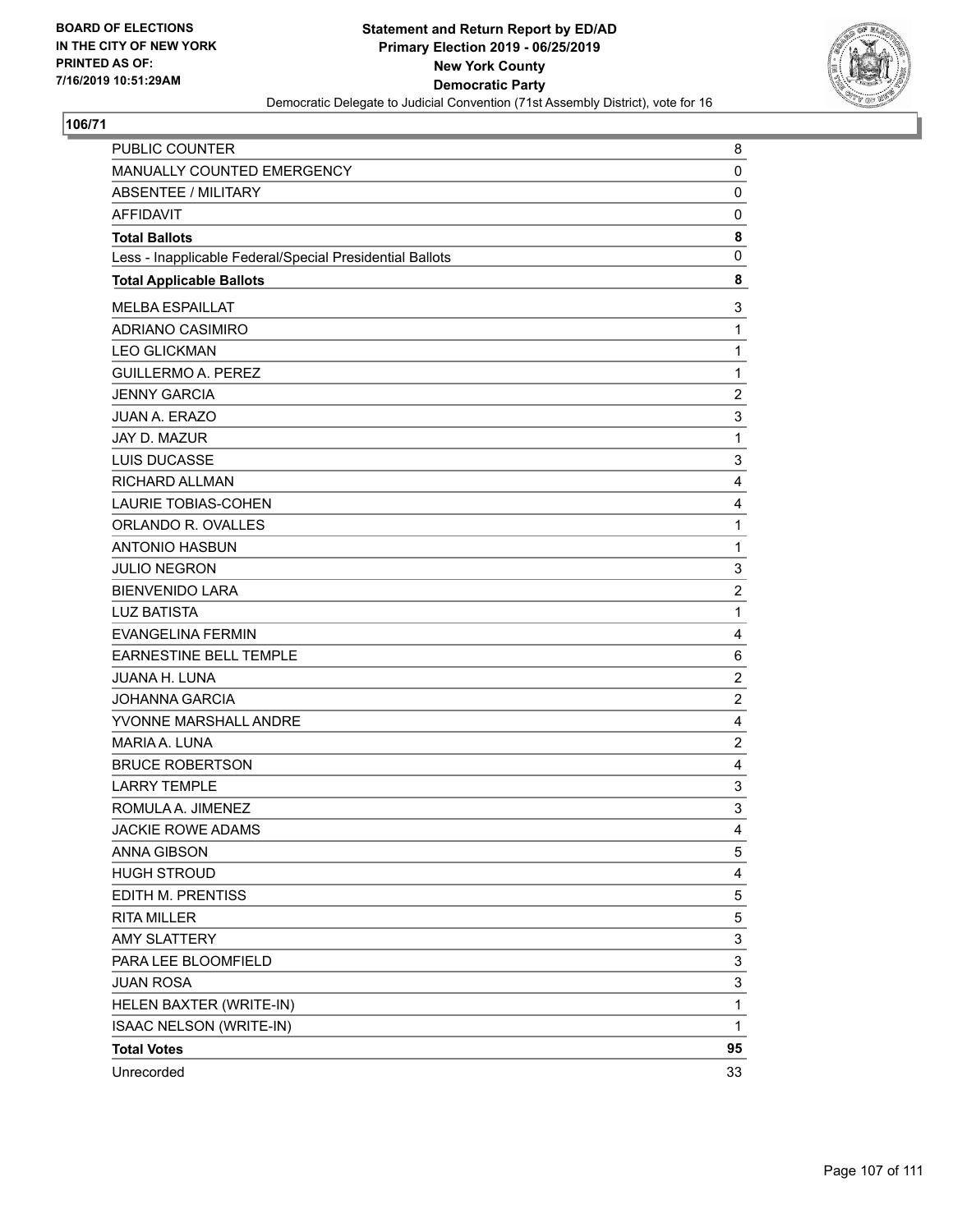

| PUBLIC COUNTER                                           | 18                |
|----------------------------------------------------------|-------------------|
| MANUALLY COUNTED EMERGENCY                               | 0                 |
| <b>ABSENTEE / MILITARY</b>                               | 4                 |
| <b>AFFIDAVIT</b>                                         | $\pmb{0}$         |
| <b>Total Ballots</b>                                     | 22                |
| Less - Inapplicable Federal/Special Presidential Ballots | $\mathbf{0}$      |
| <b>Total Applicable Ballots</b>                          | 22                |
| <b>MELBA ESPAILLAT</b>                                   | 8                 |
| ADRIANO CASIMIRO                                         | 5                 |
| <b>LEO GLICKMAN</b>                                      | 1                 |
| <b>GUILLERMO A. PEREZ</b>                                | 4                 |
| <b>JENNY GARCIA</b>                                      | 12 <sub>2</sub>   |
| JUAN A. ERAZO                                            | $\overline{2}$    |
| JAY D. MAZUR                                             | $\mathbf 0$       |
| LUIS DUCASSE                                             | 0                 |
| RICHARD ALLMAN                                           | $\mathbf{1}$      |
| <b>LAURIE TOBIAS-COHEN</b>                               | 3                 |
| ORLANDO R. OVALLES                                       | $\mathbf 1$       |
| <b>ANTONIO HASBUN</b>                                    | 3                 |
| <b>JULIO NEGRON</b>                                      | $\boldsymbol{2}$  |
| <b>BIENVENIDO LARA</b>                                   | $\mathbf 1$       |
| <b>LUZ BATISTA</b>                                       | 5                 |
| <b>EVANGELINA FERMIN</b>                                 | 8                 |
| EARNESTINE BELL TEMPLE                                   | 11                |
| <b>JUANA H. LUNA</b>                                     | 9                 |
| <b>JOHANNA GARCIA</b>                                    | 12                |
| YVONNE MARSHALL ANDRE                                    | 12                |
| MARIA A. LUNA                                            | 12                |
| <b>BRUCE ROBERTSON</b>                                   | 8                 |
| <b>LARRY TEMPLE</b>                                      | 7                 |
| ROMULA A. JIMENEZ                                        | 8                 |
| <b>JACKIE ROWE ADAMS</b>                                 | 11                |
| <b>ANNA GIBSON</b>                                       | $12 \overline{ }$ |
| <b>HUGH STROUD</b>                                       | $\sqrt{5}$        |
| EDITH M. PRENTISS                                        | 10                |
| <b>RITA MILLER</b>                                       | 10                |
| <b>AMY SLATTERY</b>                                      | 9                 |
| PARA LEE BLOOMFIELD                                      | 8                 |
| <b>JUAN ROSA</b>                                         | $\overline{7}$    |
| <b>Total Votes</b>                                       | 207               |
| Unrecorded                                               | 145               |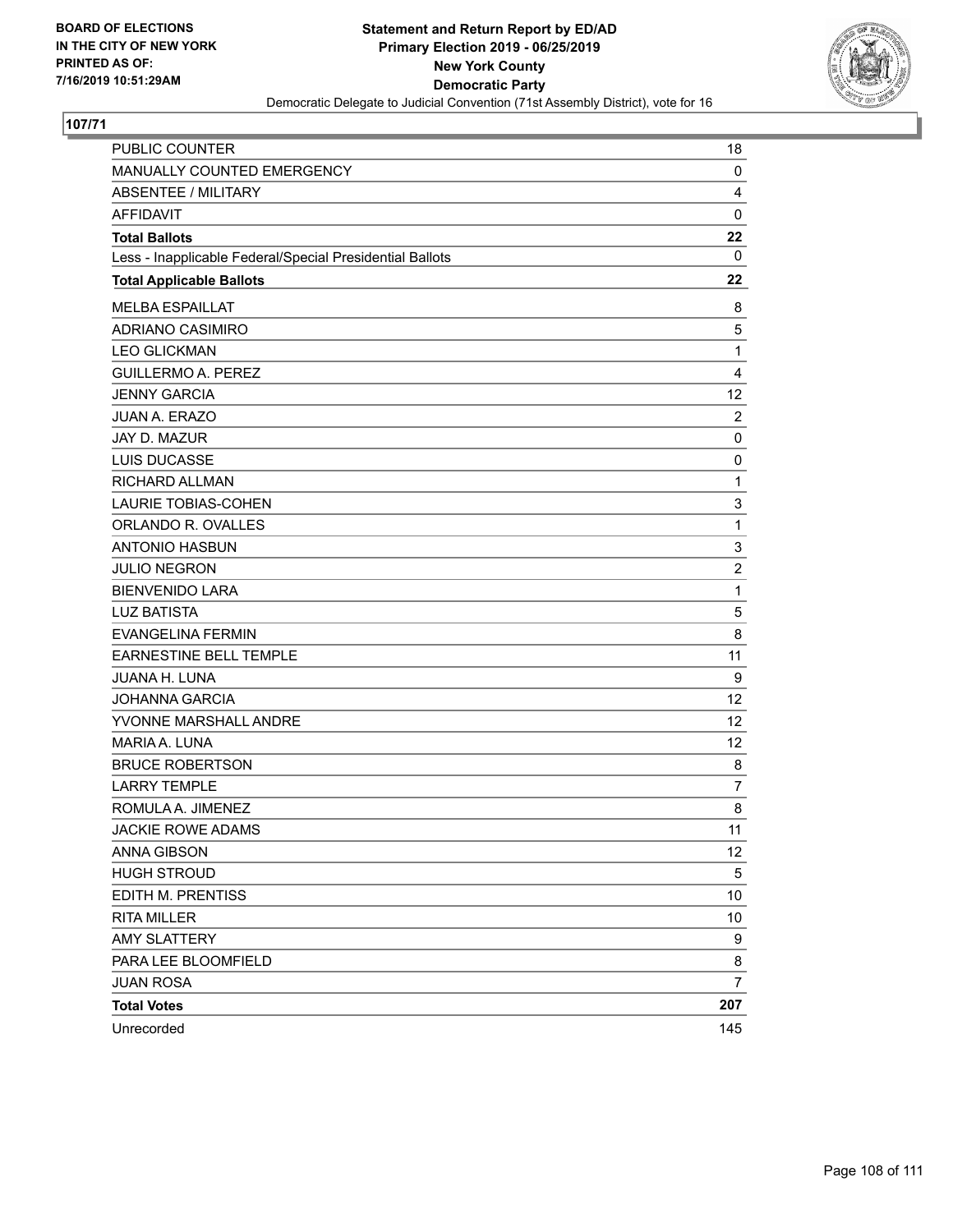

## **108/71**

| PUBLIC COUNTER                                           | 19                        |
|----------------------------------------------------------|---------------------------|
| MANUALLY COUNTED EMERGENCY                               | 0                         |
| <b>ABSENTEE / MILITARY</b>                               | 0                         |
| <b>AFFIDAVIT</b>                                         | $\mathbf 0$               |
| <b>Total Ballots</b>                                     | 19                        |
| Less - Inapplicable Federal/Special Presidential Ballots | $\mathbf{0}$              |
| <b>Total Applicable Ballots</b>                          | 19                        |
| <b>MELBA ESPAILLAT</b>                                   | 9                         |
| <b>ADRIANO CASIMIRO</b>                                  | 9                         |
| <b>LEO GLICKMAN</b>                                      | 5                         |
| <b>GUILLERMO A. PEREZ</b>                                | 11                        |
| <b>JENNY GARCIA</b>                                      | 10                        |
| JUAN A. ERAZO                                            | 4                         |
| JAY D. MAZUR                                             | 3                         |
| LUIS DUCASSE                                             | 8                         |
| RICHARD ALLMAN                                           | 4                         |
| <b>LAURIE TOBIAS-COHEN</b>                               | 4                         |
| ORLANDO R. OVALLES                                       | $\,$ 5 $\,$               |
| <b>ANTONIO HASBUN</b>                                    | $\ensuremath{\mathsf{3}}$ |
| <b>JULIO NEGRON</b>                                      | $\overline{7}$            |
| <b>BIENVENIDO LARA</b>                                   | 4                         |
| <b>LUZ BATISTA</b>                                       | 6                         |
| <b>EVANGELINA FERMIN</b>                                 | 8                         |
| EARNESTINE BELL TEMPLE                                   | 3                         |
| <b>JUANA H. LUNA</b>                                     | 4                         |
| <b>JOHANNA GARCIA</b>                                    | 4                         |
| YVONNE MARSHALL ANDRE                                    | $\overline{c}$            |
| MARIA A. LUNA                                            | $\overline{7}$            |
| <b>BRUCE ROBERTSON</b>                                   | $\overline{\mathbf{c}}$   |
| <b>LARRY TEMPLE</b>                                      | $\mathbf 1$               |
| ROMULA A. JIMENEZ                                        | 5                         |
| <b>JACKIE ROWE ADAMS</b>                                 | 4                         |
| <b>ANNA GIBSON</b>                                       | 3                         |
| <b>HUGH STROUD</b>                                       | $\boldsymbol{2}$          |
| EDITH M. PRENTISS                                        | $\overline{\mathbf{c}}$   |
| <b>RITA MILLER</b>                                       | $\ensuremath{\mathsf{3}}$ |
| <b>AMY SLATTERY</b>                                      | $\sqrt{2}$                |
| PARA LEE BLOOMFIELD                                      | $\mathbf{1}$              |
| <b>JUAN ROSA</b>                                         | 5                         |
| <b>Total Votes</b>                                       | 150                       |
| Unrecorded                                               | 154                       |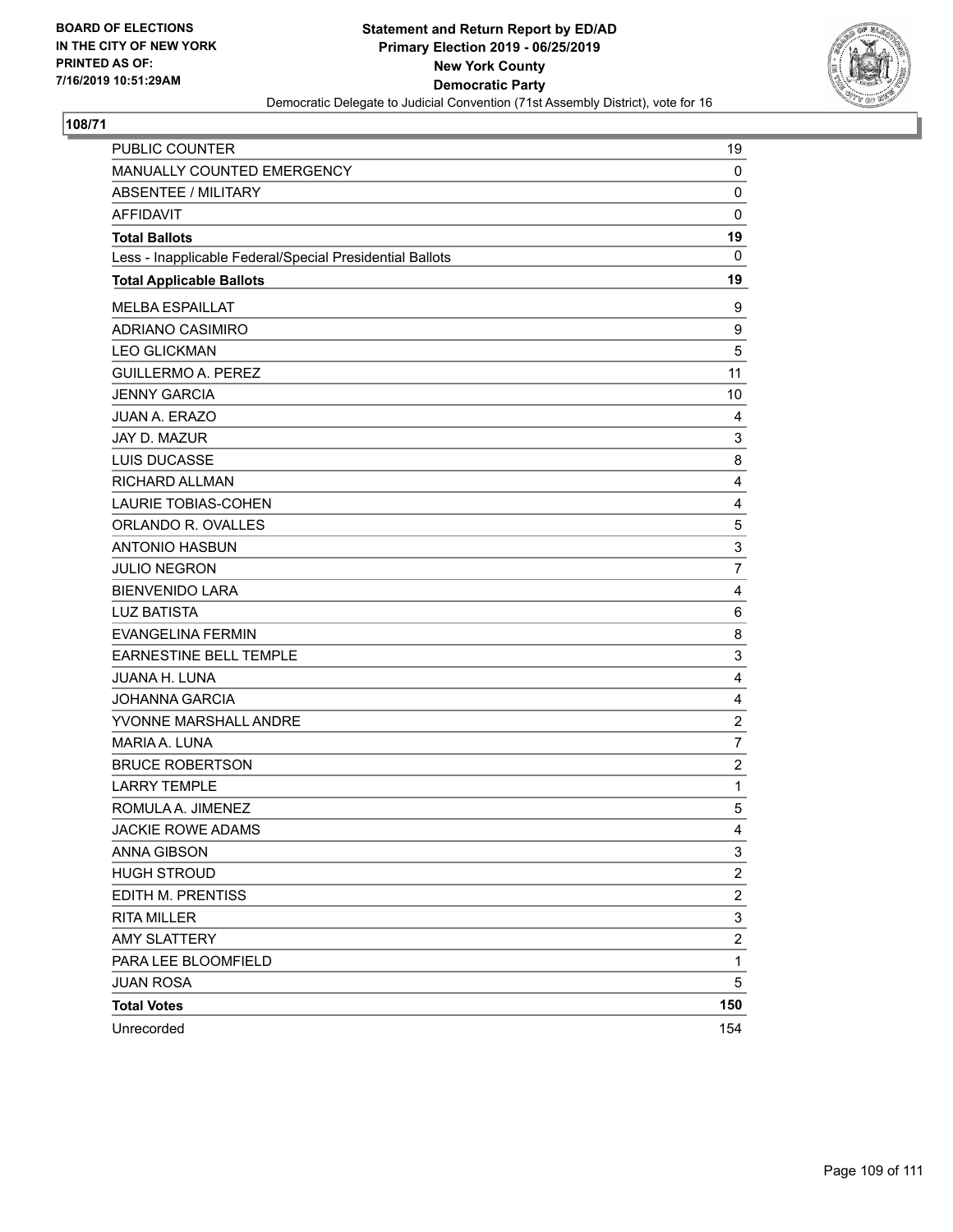

## **109/71**

| PUBLIC COUNTER                                           | 10             |
|----------------------------------------------------------|----------------|
| MANUALLY COUNTED EMERGENCY                               | 0              |
| <b>ABSENTEE / MILITARY</b>                               | $\mathbf{1}$   |
| <b>AFFIDAVIT</b>                                         | $\mathbf 0$    |
| <b>Total Ballots</b>                                     | 11             |
| Less - Inapplicable Federal/Special Presidential Ballots | 0              |
| <b>Total Applicable Ballots</b>                          | 11             |
| <b>MELBA ESPAILLAT</b>                                   | 3              |
| <b>ADRIANO CASIMIRO</b>                                  | 0              |
| <b>LEO GLICKMAN</b>                                      | $\mathbf{1}$   |
| <b>GUILLERMO A. PEREZ</b>                                | $\mathbf{1}$   |
| <b>JENNY GARCIA</b>                                      | $\mathbf{1}$   |
| JUAN A. ERAZO                                            | 0              |
| <b>JAY D. MAZUR</b>                                      | $\overline{c}$ |
| <b>LUIS DUCASSE</b>                                      | $\overline{c}$ |
| <b>RICHARD ALLMAN</b>                                    | $\mathbf{1}$   |
| LAURIE TOBIAS-COHEN                                      | 3              |
| ORLANDO R. OVALLES                                       | $\mathbf{1}$   |
| <b>ANTONIO HASBUN</b>                                    | $\mathbf{1}$   |
| <b>JULIO NEGRON</b>                                      | $\mathbf{1}$   |
| <b>BIENVENIDO LARA</b>                                   | $\mathbf{1}$   |
| <b>LUZ BATISTA</b>                                       | 0              |
| <b>EVANGELINA FERMIN</b>                                 | $\overline{c}$ |
| EARNESTINE BELL TEMPLE                                   | $\overline{7}$ |
| JUANA H. LUNA                                            | 3              |
| <b>JOHANNA GARCIA</b>                                    | 6              |
| YVONNE MARSHALL ANDRE                                    | 4              |
| MARIA A. LUNA                                            | 4              |
| <b>BRUCE ROBERTSON</b>                                   | 5              |
| <b>LARRY TEMPLE</b>                                      | 5              |
| ROMULA A. JIMENEZ                                        | 3              |
| JACKIE ROWE ADAMS                                        | 8              |
| <b>ANNA GIBSON</b>                                       | 7              |
| <b>HUGH STROUD</b>                                       | 4              |
| EDITH M. PRENTISS                                        | 6              |
| <b>RITA MILLER</b>                                       | 6              |
| <b>AMY SLATTERY</b>                                      | 5              |
| PARA LEE BLOOMFIELD                                      | 4              |
| <b>JUAN ROSA</b>                                         | 5              |
| <b>Total Votes</b>                                       | 102            |
| Unrecorded                                               | 74             |